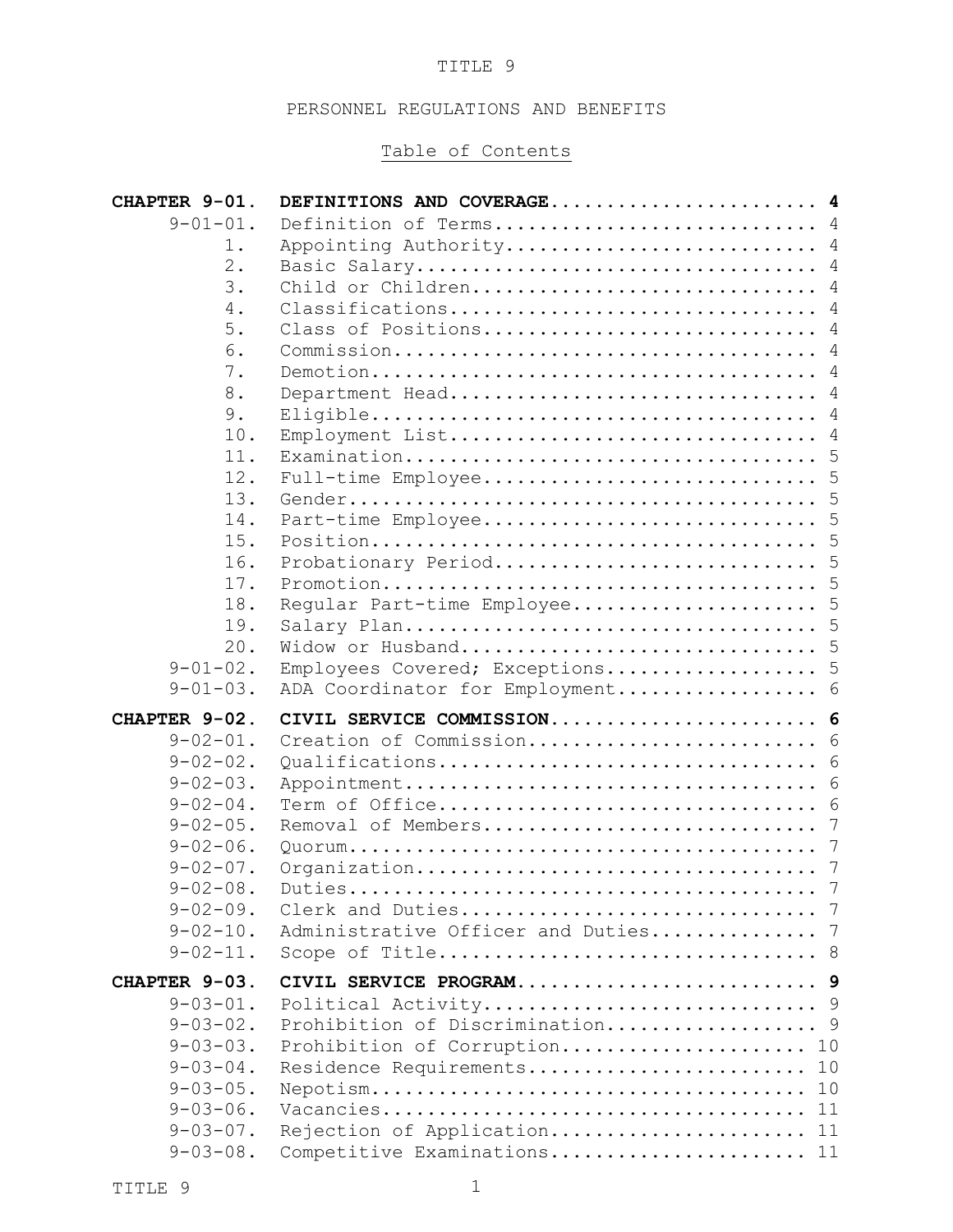| $9 - 03 - 09$ .                    |                                                  |    |
|------------------------------------|--------------------------------------------------|----|
| $9 - 03 - 10$ .                    | Employment List 12                               |    |
| $9 - 03 - 11$ .                    | Veterans' Preference 12                          |    |
| $9 - 03 - 12$ .                    | Removal from List 13                             |    |
| $9 - 03 - 13$ .                    | Provisional Appointments                         | 14 |
| $9 - 03 - 14$ .                    | Appointment Procedure                            | 14 |
| $9 - 03 - 15$ .                    | Probationary Period 15                           |    |
| $9 - 03 - 16$ .                    |                                                  |    |
| $9 - 03 - 17$ .                    | Civil Service Ratings 16                         |    |
| $9 - 03 - 18$ .                    | Work Conditions                                  | 16 |
| $9 - 03 - 19$ .                    | Hours of Work                                    | 16 |
| $9 - 03 - 20$ .                    | Absence Records and Reports                      | 16 |
| $9 - 03 - 21$ .                    | Evaluation or Appraisal of Performance           | 16 |
| $9 - 03 - 22$ .                    | Employee Assistance Program 18                   |    |
| $1$ .                              | Statement of policy 18                           |    |
| $2$ .                              |                                                  |    |
| 3.                                 | Applicability 20                                 |    |
| 4.                                 | Employee Assistance Program 20                   |    |
| $9 - 03 - 23$ .                    | Sexual Harassment 24                             |    |
|                                    |                                                  |    |
| CHAPTER 9-04.                      | CLASSIFICATION AND SALARY PLANS 24               |    |
| $9 - 04 - 01$ .                    | Development and Implementation of Classification |    |
|                                    |                                                  |    |
| $9 - 04 - 02$ .                    | Updating of Plan 25                              |    |
| $9 - 04 - 03$ .                    |                                                  |    |
| $9 - 04 - 04$ .<br>$9 - 04 - 05$ . | Development and Implementation of Salary Plan 25 |    |
|                                    |                                                  |    |
|                                    | Certification of Payrolls 26                     |    |
| $9 - 04 - 06$ .                    | Longevity Pay Plan 26                            |    |
| CHAPTER 9-05.                      | LEAVE PROGRAM 26                                 |    |
| $9 - 05 - 01$ .                    |                                                  |    |
| $9 - 05 - 02$ .                    |                                                  |    |
| $9 - 05 - 03$ .                    |                                                  |    |
| $9 - 05 - 04$ .                    |                                                  |    |
| $9 - 05 - 05$ .                    | Maternity Leave (Repealed)  30                   |    |
| $9 - 05 - 06$ .                    |                                                  |    |
| $9 - 05 - 07$ .                    | Military Leave 30                                |    |
| $9 - 05 - 08$ .                    |                                                  |    |
|                                    |                                                  |    |
| CHAPTER 9-06.                      | EMPLOYEE SEPARATION AND DISCIPLINE 32            |    |
| $9 - 06 - 01$ .                    | Employee Separation 32                           |    |
| $9 - 06 - 02$ .                    | Causes for Suspension, Demotion or Dismissal 32  |    |
| $9 - 06 - 03$ .                    | Notice of Suspension, Demotion or Dismissal      | 33 |
| $9 - 06 - 04$ .                    |                                                  |    |
| $9 - 06 - 05$ .                    | Compulsory Retirement 35                         |    |
| $9 - 06 - 06$ .                    | Grievance Procedure 35                           |    |
| CHAPTER 9-07.                      | CITY EMPLOYEE PENSION PLAN 38                    |    |
| $9 - 07 - 01$ .                    | Assessments; Pick-up Provision 38                |    |
| $9 - 07 - 02$ .                    | Board of Trustees and Duties 39                  |    |
| $9 - 07 - 03$ .                    | Investment of Surplus 39                         |    |
| $9 - 07 - 04$ .                    | Gifts, Devises or Bequests 40                    |    |
| $9 - 07 - 05$ .                    | Military Service 41                              |    |
| $9 - 07 - 06$ .<br>$9 - 07 - 07$ . | Retired Employees, Re-employment 41              |    |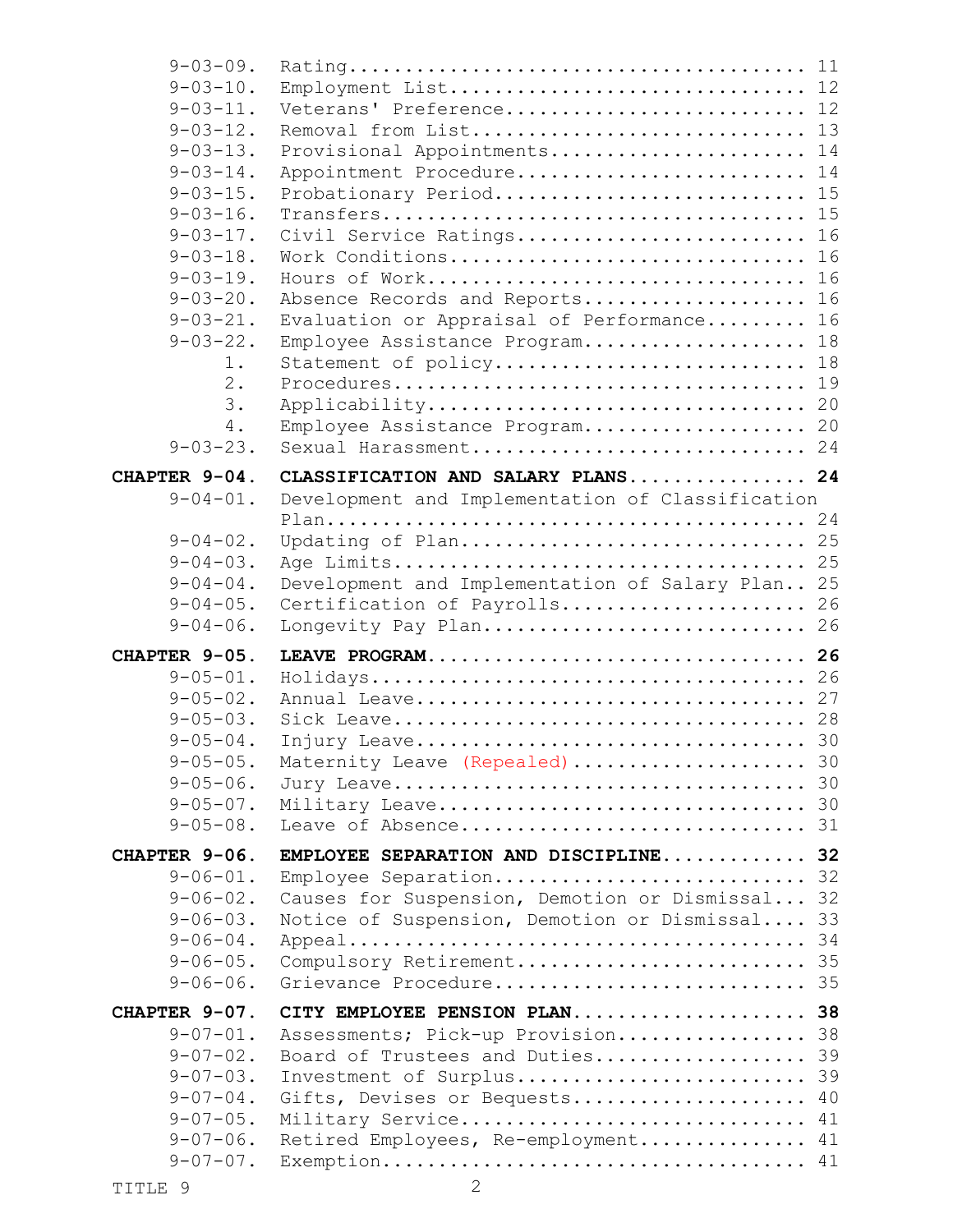| $9 - 07 - 08$ . |                                                   | 41 |
|-----------------|---------------------------------------------------|----|
| $9 - 07 - 09.$  | Contribution of City                              | 42 |
| $9 - 07 - 10$ . |                                                   | 42 |
| $9 - 07 - 11$ . | Persons Included                                  | 42 |
| $9 - 07 - 12$ . | Notice of Change in Status                        | 43 |
| $9 - 07 - 13$ . | Regulations Governing Fund                        | 43 |
| $9 - 07 - 14$ . | Refunds of Contributions                          | 43 |
| $9 - 07 - 15$ . | Pension Eligibility; Computations; Required       |    |
|                 | Distributions                                     | 44 |
| $9 - 07 - 16$ . | Cost of Living Adjustment Procedure               | 49 |
| $9 - 07 - 17$ . | Optional Settlements and Life Annuity Limitations |    |
|                 |                                                   | 49 |
| $9 - 07 - 18$ . | Money Drawn; How Paid; Report                     | 59 |
| $9 - 07 - 19$ . | Reduction of Pension                              | 59 |
| $9 - 07 - 20$ . | Direct Rollovers                                  | 60 |
| $9 - 07 - 21$ . | Pension Claims Theretofore Allowed                | 63 |
| $9 - 07 - 22$ . | Variable Annuity; Application of Contributions    |    |
|                 |                                                   | 63 |
| $9 - 07 - 23$ . | Recognized Service                                | 64 |
| $9 - 07 - 24$ . | Additional Internal Revenue Code Requirements     | 64 |
| $9 - 07 - 25$ . | Early Termination                                 | 65 |
|                 |                                                   |    |
| CHAPTER 9-08.   | POLICE PENSION                                    | 66 |
| $9 - 08 - 01$ . | Membership Fee; Assessments                       | 66 |
| $9 - 08 - 02$ . | Board of Trustees and Duties                      | 67 |
| $9 - 08 - 03$ . | Investment of Surplus                             | 67 |
| $9 - 08 - 04$ . | Gifts, Devises or Bequests                        | 68 |
| $9 - 08 - 05$ . | Military Service                                  | 68 |
| $9 - 08 - 06$ . | Retired Employees, Re-employment                  | 69 |
| $9 - 08 - 07$ . |                                                   | 69 |
| $9 - 08 - 08.$  |                                                   | 69 |
| $9 - 08 - 09$ . | Contribution of City                              | 70 |
| $9 - 08 - 10$ . |                                                   |    |
| $9 - 08 - 11.$  | Persons Included                                  | 70 |
| $9 - 08 - 12$ . | Notice of Change in Status 70                     |    |
| $9 - 08 - 13$ . | Regulations Governing Fund 71                     |    |
| $9 - 08 - 14$ . |                                                   |    |
| $9 - 08 - 15$ . | Pension Eligibility; Computations; Required       |    |
|                 |                                                   |    |
| $9 - 08 - 16$ . | Cost of Living Adjustment Procedure 77            |    |
| $9 - 08 - 17$ . | Optional Settlements and Life Annuity Limitations |    |
|                 |                                                   | 77 |
| $9 - 08 - 18$ . | Reduction of Pension                              | 86 |
| $9 - 08 - 19$ . | Direct Rollovers                                  | 87 |
| $9 - 08 - 20$ . | Pension Claims Theretofore Allowed                | 90 |
| $9 - 08 - 21$ . | Variable Annuity; Application of Contributions.   | 90 |
| $9 - 08 - 22$ . | Recognized Service                                | 91 |
| $9 - 08 - 23.$  | Additional Internal Revenue Code Requirement 91   |    |
| $9 - 08 - 24$ . | Early Termination 92                              |    |
| $9 - 08 - 25$ . | How Pension Paid 93                               |    |
|                 |                                                   |    |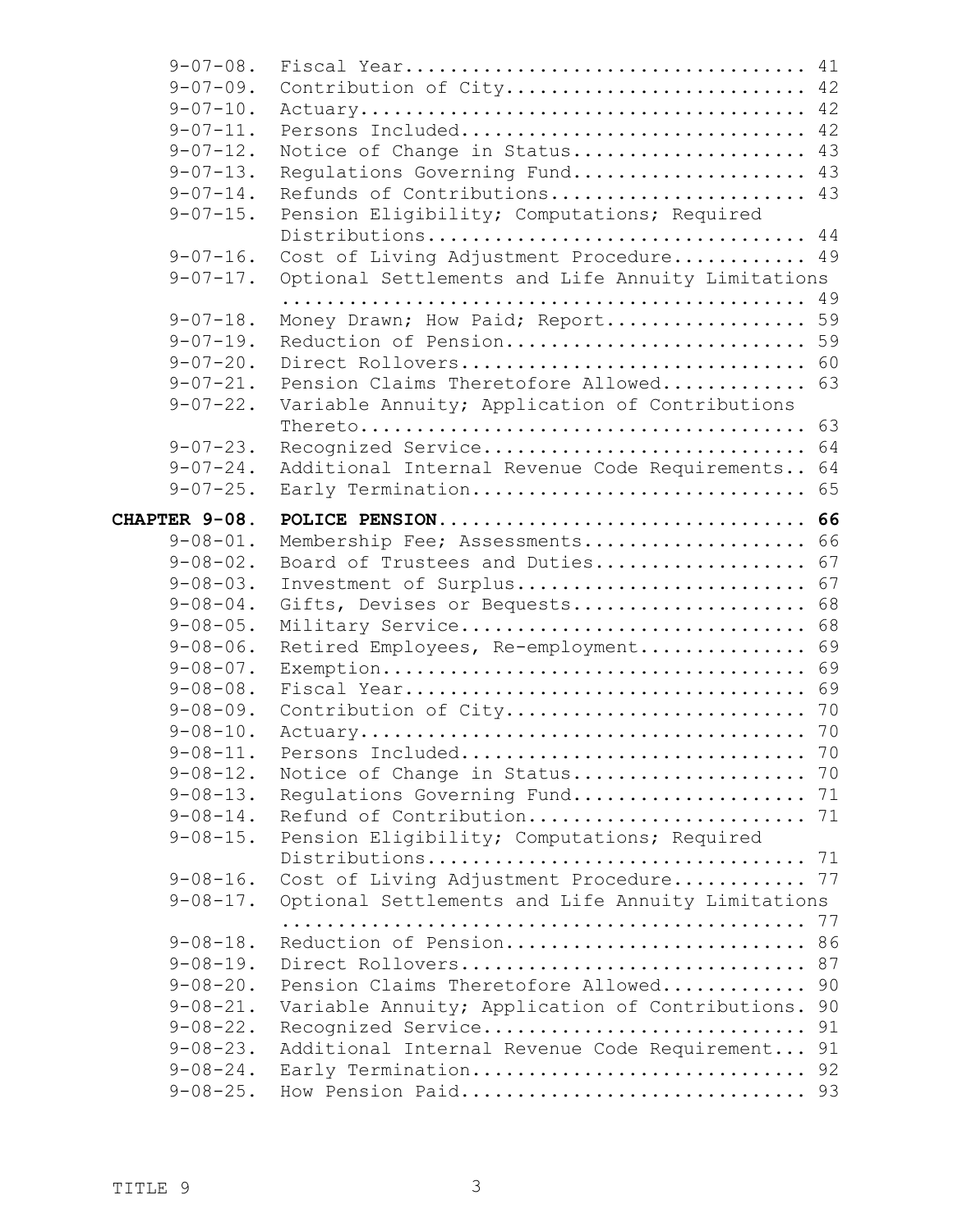#### <span id="page-3-2"></span><span id="page-3-1"></span><span id="page-3-0"></span>CHAPTER 9-01. DEFINITIONS AND COVERAGE

9-01-01. Definition of Terms. The following terms in this title shall have the following meaning unless the context clearly indicates otherwise:

1. Appointing Authority: The department head, or with respect to the department heads, the Board of City Commissioners.

<span id="page-3-3"></span>2. Basic Salary: References in this title to basic salary or to basic monthly compensation for purposes of establishing employees' contributions or assessments and for purposes of determining pension benefits shall include the amount of the assessment by the employee whether by payroll deduction or payroll reduction.

<span id="page-3-4"></span>3. Child or Children: The surviving issue of a deceased active or retired employee or the child or children legally adopted by a deceased employee prior to his or her retirement from active service, or by an employee now retired prior to the date this plan takes effect.

<span id="page-3-5"></span>4. Classifications: Grouping positions which are substantially similar in duties and responsibilities into classes.

<span id="page-3-6"></span>5. Class of Positions: A group of one or more positions sufficiently similar in duties, authority and responsibility to justify the positions in the class, and the same class title, qualifications and schedule of pay to all positions in the group.

<span id="page-3-7"></span>6. Commission: The civil service commission provided for by Chapter 40-44 of the North Dakota Century Code as amended and provided for by this chapter.

<span id="page-3-8"></span>7. Demotion: A change in status from a position in one class to a position in another class having a lower rank, lesser duties or responsibilities or a lower maximum salary.

<span id="page-3-9"></span>8. Department Head: A person classified as the head of a department pursuant to the city classification schedule.

<span id="page-3-10"></span>9. Eligible: A person whose name is on an employment list for a specified class.

<span id="page-3-11"></span>10. Employment List: A list of names of persons arranged in the order of final examination ratings who have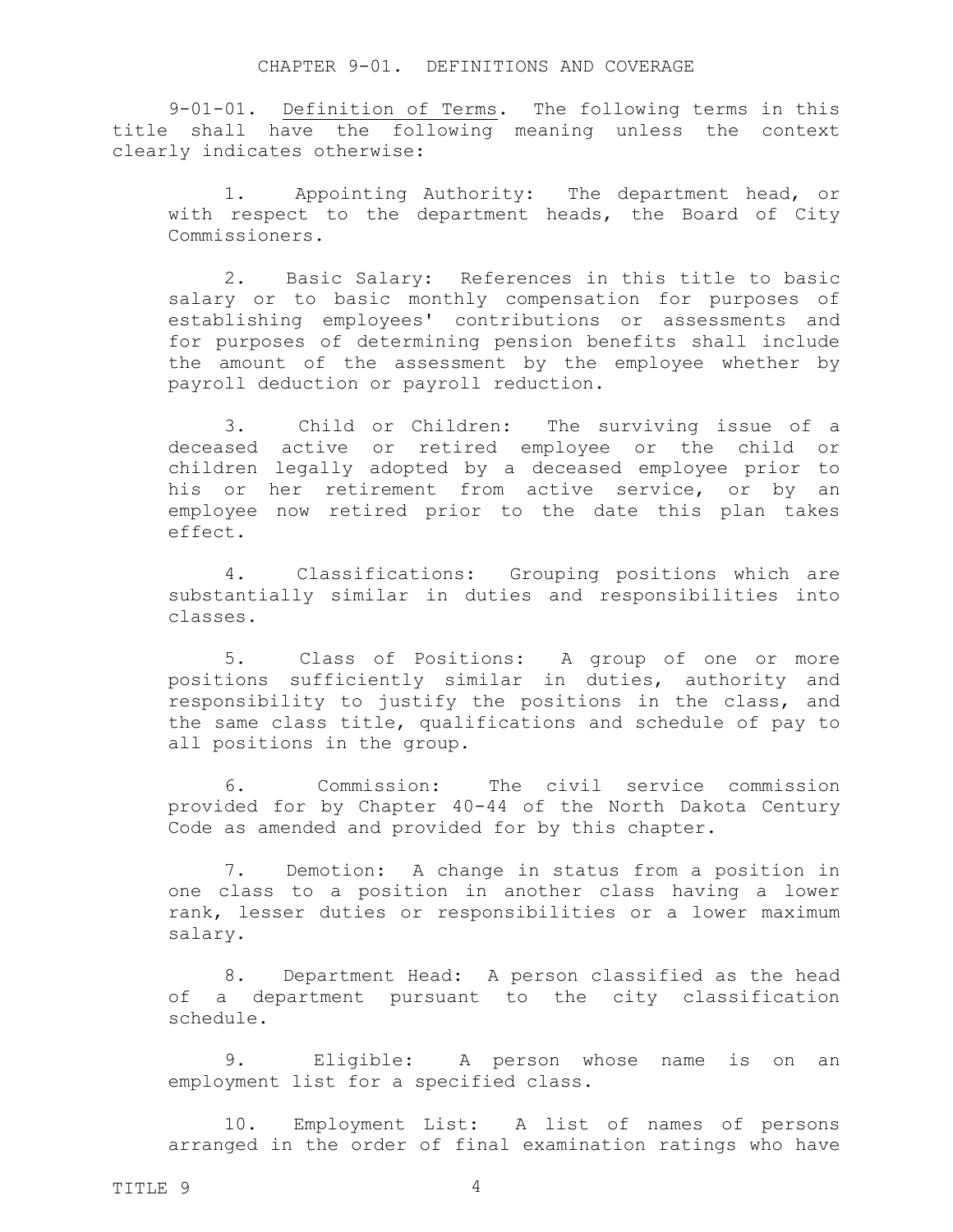qualified through suitable entrance examinations for employment in a specific class of positions.

<span id="page-4-0"></span>11. Examination: Employment applications, written or oral tests, background investigations, oral interviews, fitness tests, or any other device used to determine the fitness or qualifications of applicants for a position.

<span id="page-4-1"></span>12. Full-time Employee: Any employee employed for 40 hours per week or more.

<span id="page-4-2"></span>13. Gender: The masculine pronoun used in this plan shall include the feminine.

<span id="page-4-3"></span>14. Part-time Employee: Any employee employed for less than 40 hours per week or for a period of less than 1200 hours in each calendar year. Part-time employees are not included in civil service and may be terminated at will.

<span id="page-4-4"></span>15. Position: Any office and place of employment where the duties and responsibilities appertaining thereto are exercised by one person.

<span id="page-4-5"></span>16. Probationary Period: A working test period during which the appointing authority is required to note the work and conduct of all new employees and determine whether they merit regular appointments.

<span id="page-4-6"></span>17. Promotion: A change in status from a position in one class to a position in another class having a higher rank, greater duties or responsibilities or a higher maximum salary.

<span id="page-4-7"></span>18. Regular Part-time Employee: Any employee employed for less than 40 hours per week but more than 1200 hours for each calendar year.

<span id="page-4-9"></span><span id="page-4-8"></span>19. Salary Plan: The schedules of pay for each class of positions in such departments, showing minimum and maximum rates.

20. Widow or Husband: The surviving spouse of a marriage contracted prior to retirement of a deceased employee from active service, or of a retired employee contracted prior to the date this plan takes effect. *(Ord. 4367, 04-23-91)*

9-01-02. Employees Covered; Exceptions. All full-time appointive employees and officers of the city are included in, and come under, the civil service system except:

<span id="page-4-10"></span>1. Elective officers and officials.

TITLE 9 5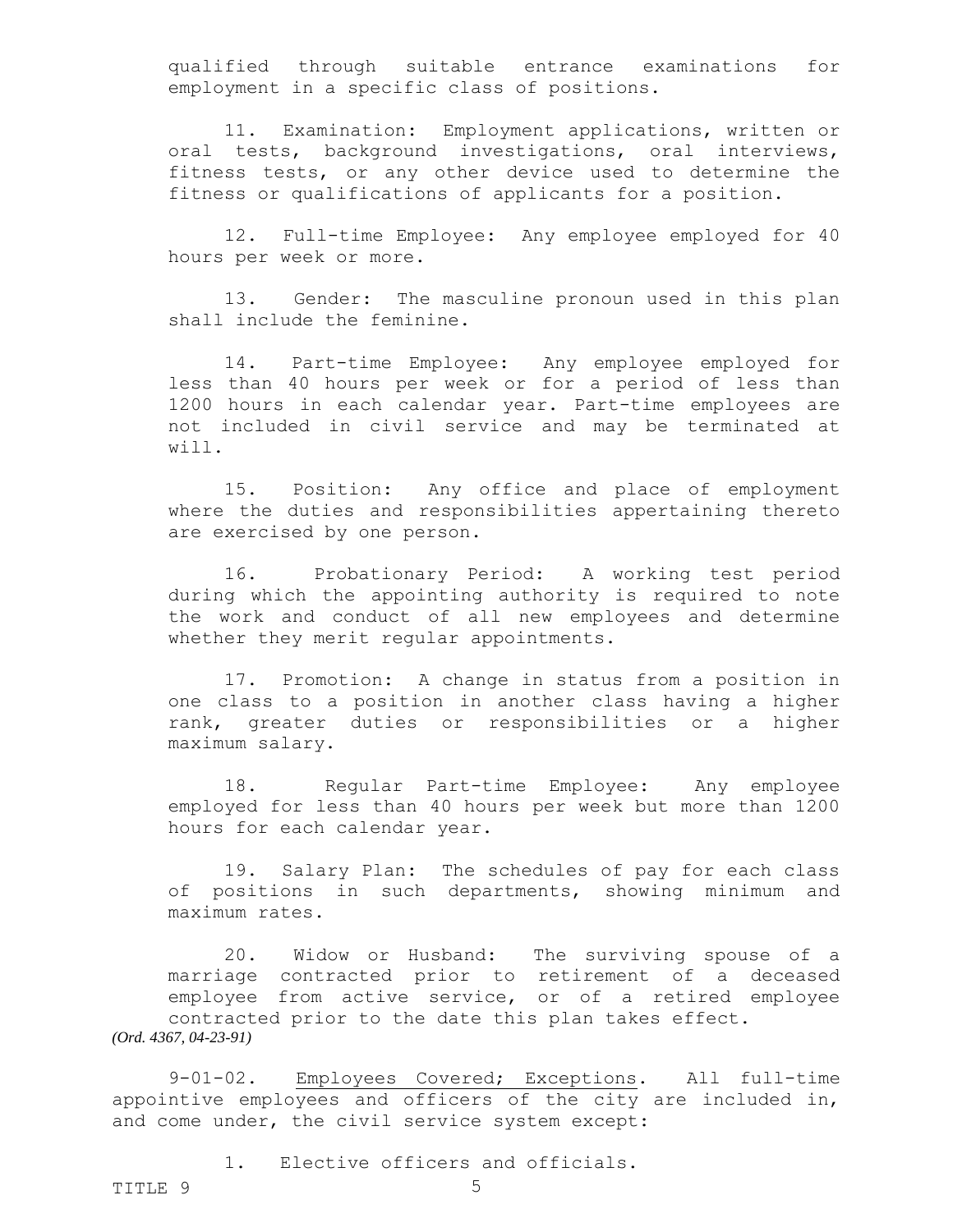2. Members and employees of commissions and boards appointed by the board of city commissioners.

3. Part-time employees or regular part-time employees as defined in this chapter.

4. The city attorney.

5. Volunteers appointed to serve without salary or other compensation, except per diem or other reasonable expenses.

6. The city administrator.

7. The assistant city administrator. *(Ord. 4367, 04-23-91; Ord. 4580, 02-15-94; Ord. 5512, 06-13-06)*

9-01-03. ADA Coordinator for Employment. The human resources director shall be the designated Americans with Disabilities Act (ADA) coordinator for employment matters. *(Ord. 4479, 01-19-93)*

<span id="page-5-3"></span><span id="page-5-2"></span><span id="page-5-1"></span><span id="page-5-0"></span>CHAPTER 9-02. CIVIL SERVICE COMMISSION

9-02-01. Creation of Commission. There is created for the City of Bismarck a civil service commission of three members. *Reference: NDCC 40-44-01* 

9-02-02. Qualifications. The members of the civil service commission must be citizens of the city who advocate the principle of basing employment in the city service upon merit and fitness for the job. The provisions of Section 9-03-01 of the Code of Ordinances of the City of Bismarck shall apply to members of the civil service commission as well as persons holding an office or place in any department under the civil service system.

<span id="page-5-4"></span>9-02-03. Appointment. The members of the commission shall be regularly appointed for a five-year period by the board of city commissioners following any selective process the board deems appropriate. *Reference: N.D.C.C. 40-44-05* 

9-02-04. Term of Office. The term of office is for a period of five years beginning on July 1st of the year of appointment. Any person appointed to fill a vacancy occurring prior to the expiration of the term of a commissioner is appointed for the remainder of the term. *Reference: N.D.C.C. 40-44-05* 

<span id="page-5-5"></span>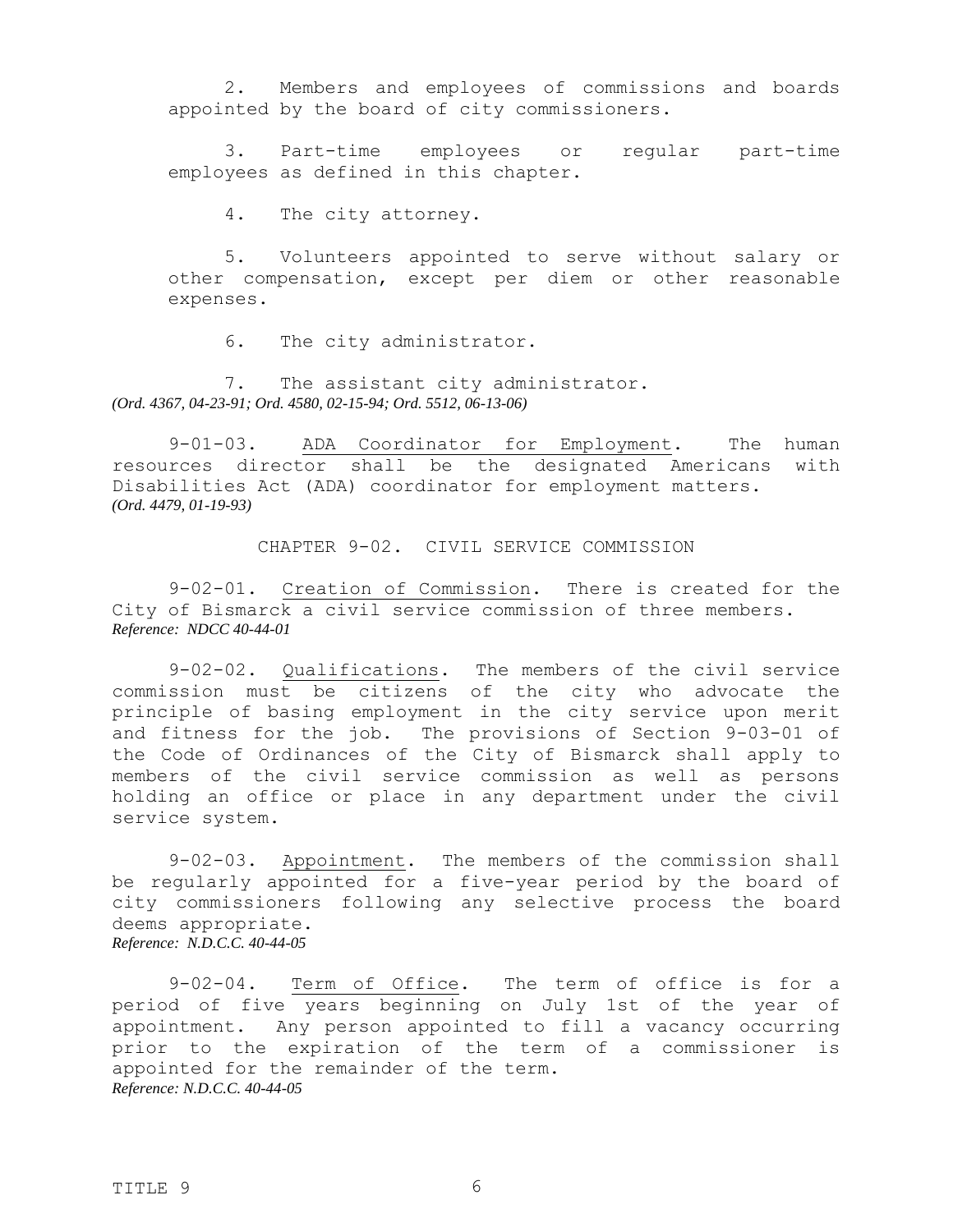<span id="page-6-0"></span>9-02-05. Removal of Members. Any member of the commission may be removed by a majority vote of the board of city commissioners.

<span id="page-6-1"></span>9-02-06. Quorum. Two commissioners constitute a quorum for the transaction of official business.

9-02-07. Organization. The civil service commissioners shall meet and organize as a commission and shall hold such meetings as are called by the chairman. The commission shall elect its own chairman and determine the order of business for the conduct of its meetings.

<span id="page-6-3"></span><span id="page-6-2"></span>9-02-08. Duties. The duties of the commission are:

1. To propose to the board of city commissioners for adoption by ordinance such rules and regulations deemed necessary for the administration of this title.

2. To hear appeals on disciplinary cases and other personnel matters as provided in this title.

3. To make investigations either on complaint or on its own motion concerning any matters touching the administration of this title and otherwise represent the public interest in the improvement of personnel administration and the protection of civil service principles.

4. To make reports to the board of city commissioners on its activities together with recommendations for improvement of the civil service system.

5. To make any special analysis or reports requested by the board of city commissioners. *Reference: N.D.C.C. 40-44-07 (Ord. 4173, 12-08-87)*

9-02-09. Clerk and Duties. The city auditor is ex officio clerk of the commission.

The ex officio clerk shall be available to the civil service commission and the personnel director for consultation and assistance in managing the civil service system. *Reference: N.D.C.C. 40-44-05* 

9-02-10. Administrative Officer and Duties. The personnel director serves as the administrative officer of the civil service system and is accountable to the civil service commission for all duties relating to administration of the civil service system.

<span id="page-6-5"></span><span id="page-6-4"></span>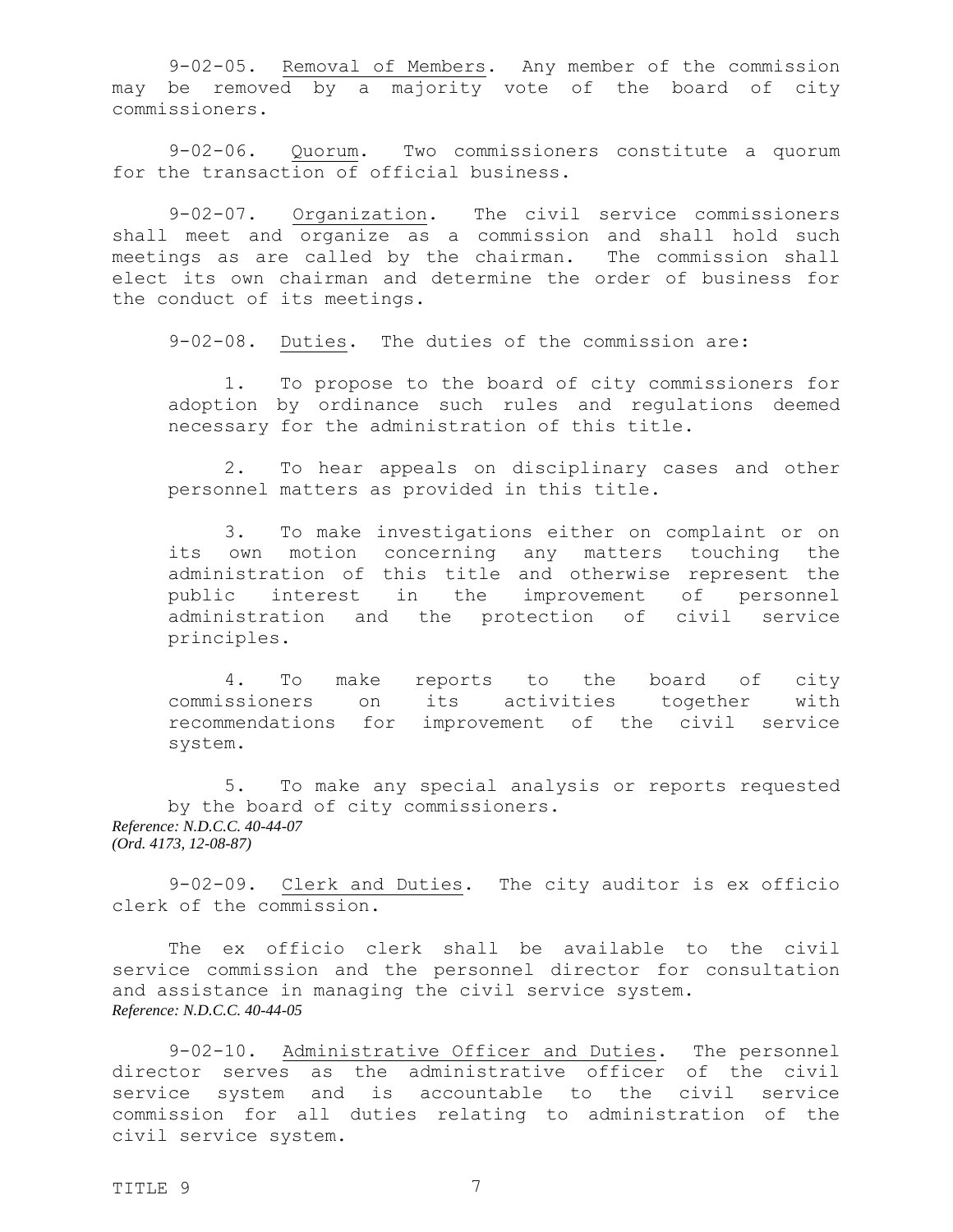The personnel director shall:

1. Attend all meetings of the commission and maintain a record of its official proceedings.

2. Prepare and recommend rules and regulations to the commission for the execution of the provisions of this title which shall become effective after adoption by the board of city commissioners.

3. Administer such rules and regulations after adoption by the board of city commissioners.

4. Determine the detailed procedures for administering the civil service rules and regulations, provided, however, that the civil service commission may review the procedures on its own motion.

5. Develop and install the appropriate forms and records for the various personnel activities. Every appointment, transfer, promotion, demotion, suspension, dismissal, change of salary rate, and other temporary or permanent change in status of employees in civil service must be reported to the personnel director on such forms as the director may prescribe.

9-02-11. Scope of Title. The rules and regulations provided for by this title shall cover the following:

<span id="page-7-0"></span>1. Preparation, installation and maintenance of the duties classification plan covering all positions in the civil service.

2. Establishment of procedures governing the public announcement of vacancies and competitive examinations and application for employment.

3. Selection and/or preparation of examinations and the development of other techniques designed to assist in passing on the qualification of applicants for original appointment to, or promotion within, city departments.

4. Establishment of original entrance, promotional and reemployment lists containing the names of eligibles.

5. Certification and appointment of eligibles to fill vacancies.

6. Provision for a probationary period.

7. Promotion from a position of lesser to one of greater responsibility.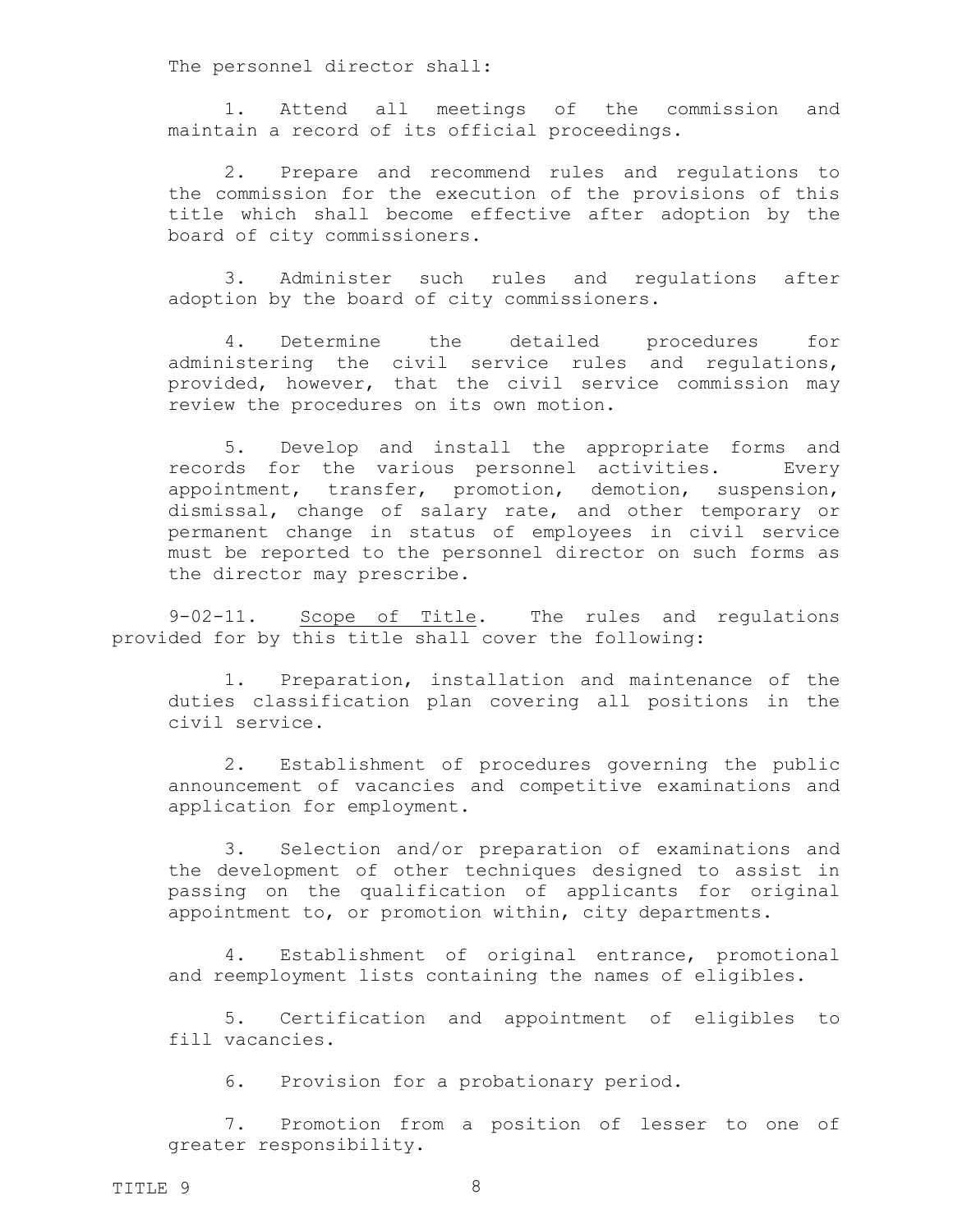8. Demotion from a position of greater to one of lesser responsibility.

9. Transfer from a position in one department to a position in the same class in another department.

10. Standardization of hours to work.

11. Attendance and leave regulations.

12. Establishment, installation and maintenance of a performance appraisal system.

13. Establishment, installation and maintenance of employee health and welfare programs.

14. Termination of the service of employees including layoffs due to lack of work or funds, suspension for disciplinary purposes and dismissals for just cause.

15. Certification of payrolls.

16. Preparation, installation and maintenance of necessary personnel records and forms. *Reference: N.D.C.C. 40-44-07* 

<span id="page-8-1"></span><span id="page-8-0"></span>CHAPTER 9-03. CIVIL SERVICE PROGRAM

## 9-03-01. Political Activity.

1. An employee may not engage in political activities while on duty or in uniform. However, nothing in this section shall prevent any employee from becoming or continuing to be a member or officer of a political club or organization, from attendance at a political meeting, from contributing to or otherwise supporting candidates of his or her choice, or otherwise engaging in political activities while off duty, or from enjoying entire freedom from all interference in casting his or her vote or favoring candidates.

<span id="page-8-2"></span>2. For the purposes of this section, "political activities" means those activities defined in Section 39-01-04 of the North Dakota Century Code.

9-03-02. Prohibition of Discrimination. An employee or applicant for employment may not be appointed, promoted, demoted, dismissed, or in any way favored or discriminated against on the basis of race, color, religion, sex, national origin, age, physical or mental handicap or status with regard to marriage or public assistance. *Reference: N.D.C.C. 14-02.4*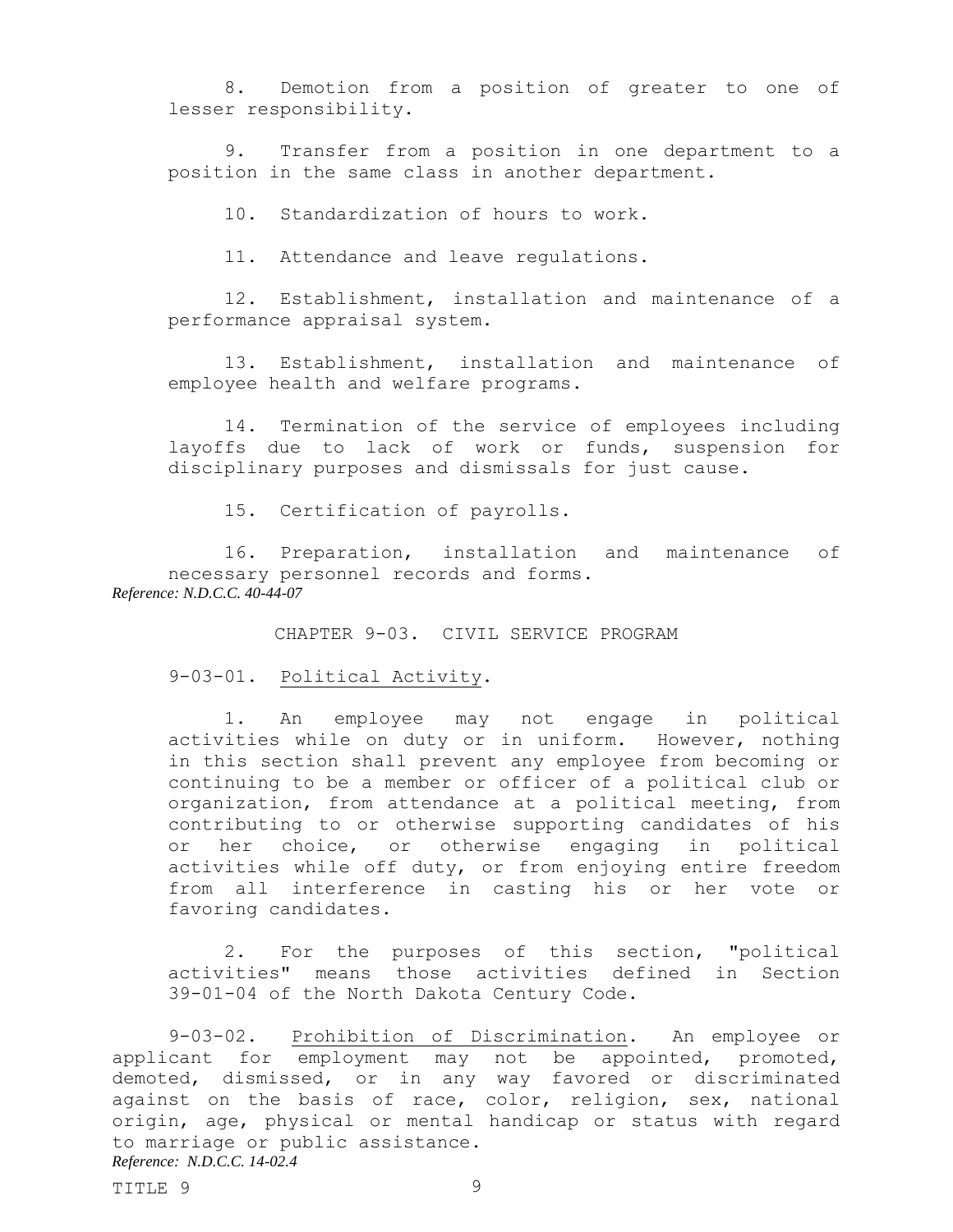<span id="page-9-0"></span>9-03-03. Prohibition of Corruption. A person may not willfully make any false statement, certificate, mark, rating or report in regard to any test, certificate, or appointment held or made under the Bismarck civil service system or in any manner commit or attempt to commit any fraud preventing the impartial execution of the personnel rules. A person seeking employment or promotion may not either directly or indirectly give, tender, or pay any money, service or other valuable consideration to any person for or on account of or in connection with a test, proposed appointment, promotion, or proposed promotion. Provided, however, that nothing in this title shall prohibit persons from securing such employment through duly licensed employment agencies, and paying reasonable fees therefor.

9-03-04. Residence Requirements. Residence requirements for entrance to examinations may be determined by the Board of City Commissioners.

<span id="page-9-2"></span><span id="page-9-1"></span>9-03-05. Nepotism.

1. A person related by blood or marriage to the president of the board of city commissioners, or any member of the board or the civil service commission, the personnel department, or the finance director, may not be appointed to any position or service in the city. Under no circumstances will persons who are related be employed in the same department, if one person has supervisory responsibilities in any respect with regard to the other person.

2. If two city employees, one having supervisory responsibilities with regard to the other, employed within the same department, marry, it is required that one or the other of them resign from his or her position with the city government. The person resigning will be eligible to have his or her name placed on the reemployment list for employment with one of the other city departments.

3. Provisions of these rules do not affect or bar continued employment or promotion of those relatives, as herein enumerated, employed by the city prior to the election or appointment of the city officials or employees specified in paragraph 1 of this section.

4. For purposes of this section, "related" means spouse, child, parent, grandchild, grandparent, brother, sister, half-brother, half-sister, or the spouses of any of them. All relationships include those arising from adoption. *(Ord. 4301, 10-31-89)*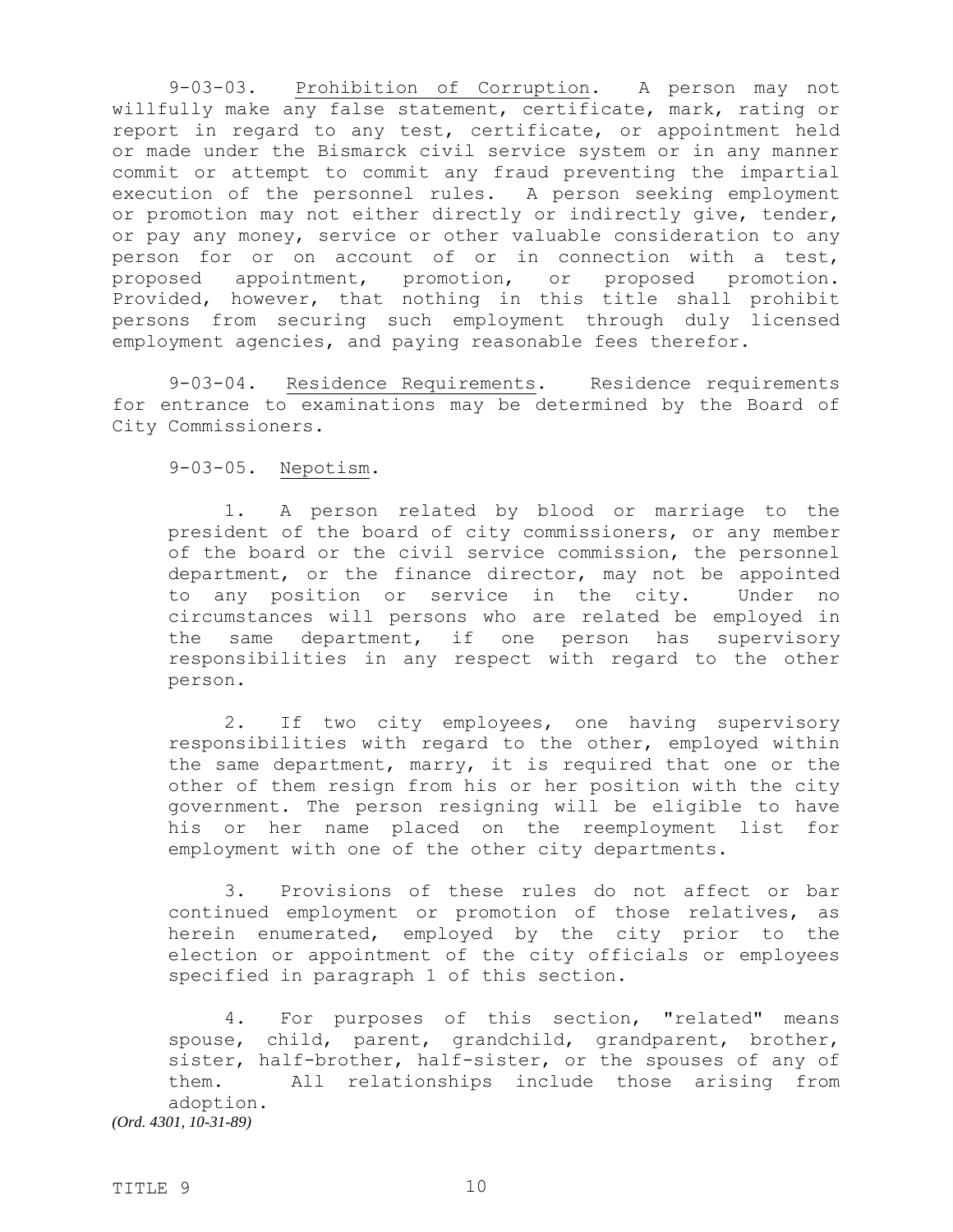<span id="page-10-0"></span>9-03-06. Vacancies. The personnel director must make a public announcement of all vacancies in positions in the civil service utilizing bulletin boards, the official city newspaper, professional publications, societies, and/or such other methods as are deemed appropriate for the vacant position.

The announcement shall specify the title and salary range of the position and the typical duties to be performed, the minimum qualifications required, final date on which applications will be received, and any other pertinent data.

Notwithstanding the provisions of this section, the personnel director with the approval of the civil service commission may establish a continuous recruitment program for any classes of positions in which applications may be accepted at any time. With the approval of the civil service commission vacancies may be announced by title of positions only.

<span id="page-10-1"></span>9-03-07. Rejection of Application. The personnel director shall establish the procedures for notifying applicants of their rejection for employment or acceptance to participate in further tests of fitness based on preliminary examination, and may, for cause, reject any application prior to the date of the tests for which the applicant has filed.

The personnel director, subject to review by the civil service commission, may refuse to examine any applicant, or after examination remove his or her name from an employment list, or refuse to certify for appointment any applicant whom he or she finds lacks any of the preliminary requirements established for class of position.

<span id="page-10-2"></span>9-03-08. Competitive Examinations. The relative fitness of applicants for appointment to or promotion within the civil service must be determined by competitive examinations. Examinations may consist of written applications, written or oral tests, including oral interviews, or any combination thereof, and may include consideration and rating of any or all of the following qualification factors: Education, training, experience, general adaptability, special aptitudes, physical fitness as determined by physical tests and medical examination, knowledge, skill, personality, character and such other qualifications as may be deemed necessary by the clerk and the civil service commission for the satisfactory performance of the duties of the respective positions. The clerk shall see that competitive examinations are administered in a manner to give all applicants equal opportunity to demonstrate their fitness.

<span id="page-10-3"></span>9-03-09. Rating. The personnel director shall establish a system for scoring or rating the competitive examinations, subject to the approval of the commission. Sound measurement techniques and procedures shall be used in rating the results of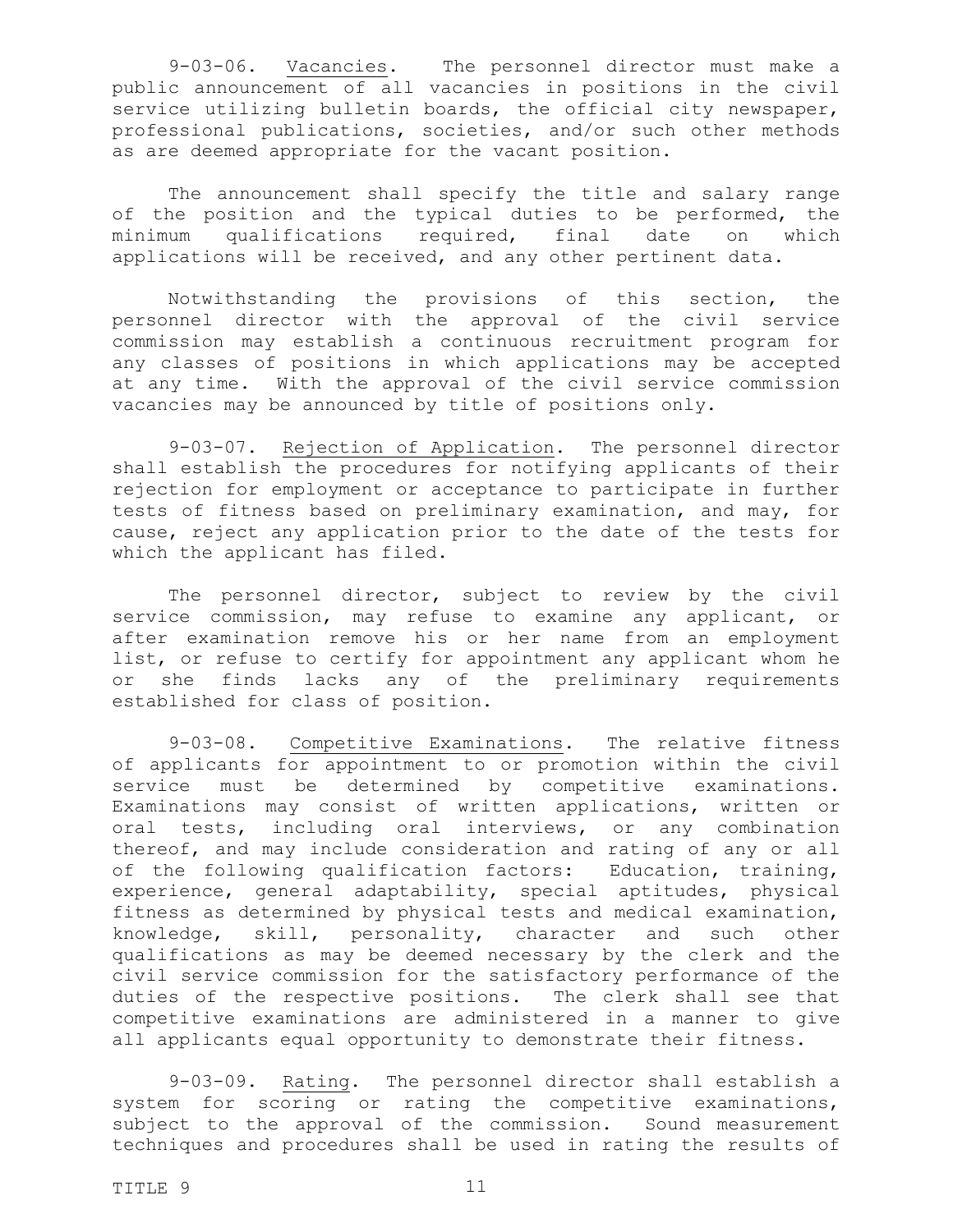tests and determining the eligibility of applicants. Minimum ratings for eligibility for any position may be established.

9-03-10. Employment List. On the basis of ratings obtained in the competitive examinations, applicants must be ranked in the relative order of their final earned rating. In case two or more applicants obtain the same or equivalent final earned rating, applicants shall be given preference and ranked ahead of other applicants obtaining the same or equivalent final earned rating in the following order:

<span id="page-11-0"></span>1. Full-time employees of the city.

2. Former employees who held a position in the civil service who were laid off without cause or who resigned in good standing within the previous twelve months.

3. Part-time or provisional employees of the city employed continuously for a period of three months or more.

<span id="page-11-1"></span>4. Other applicants.

Eligible lists shall remain in force for one year unless depleted before that time, except that the personnel director may cancel any list less than one year old by substituting a more recently prepared list if deemed advisable.

9-03-11. Veterans' Preference. Notwithstanding section 9-03-10, veterans who are North Dakota residents shall be entitled to preference, over all other applicants, pursuant to N.D.C.C. Section 37-19.1-02, as follows:

1. No distinction or discrimination may be made in the administration of an examination because the applicant may be a veteran. Upon completion of an examination with a passing grade, the applicant must be informed of a veteran's right to employment preference. The applicant shall be required to furnish proof of his or her status as a veteran and, if disabled, proof of disability.

2. Upon receipt of proof required in subsection 1, on a one hundred point scale, the examiner shall add five points for a veteran and ten points for a disabled veteran to the examination grade of the applicant. The total is the veteran's examination score. If a scale other than a one hundred point scale is used, the examiner shall add five percent of the scale used for a veteran and ten percent of the scale used for a disabled veteran to the examination grade of the applicant. The total is the veteran's examination score.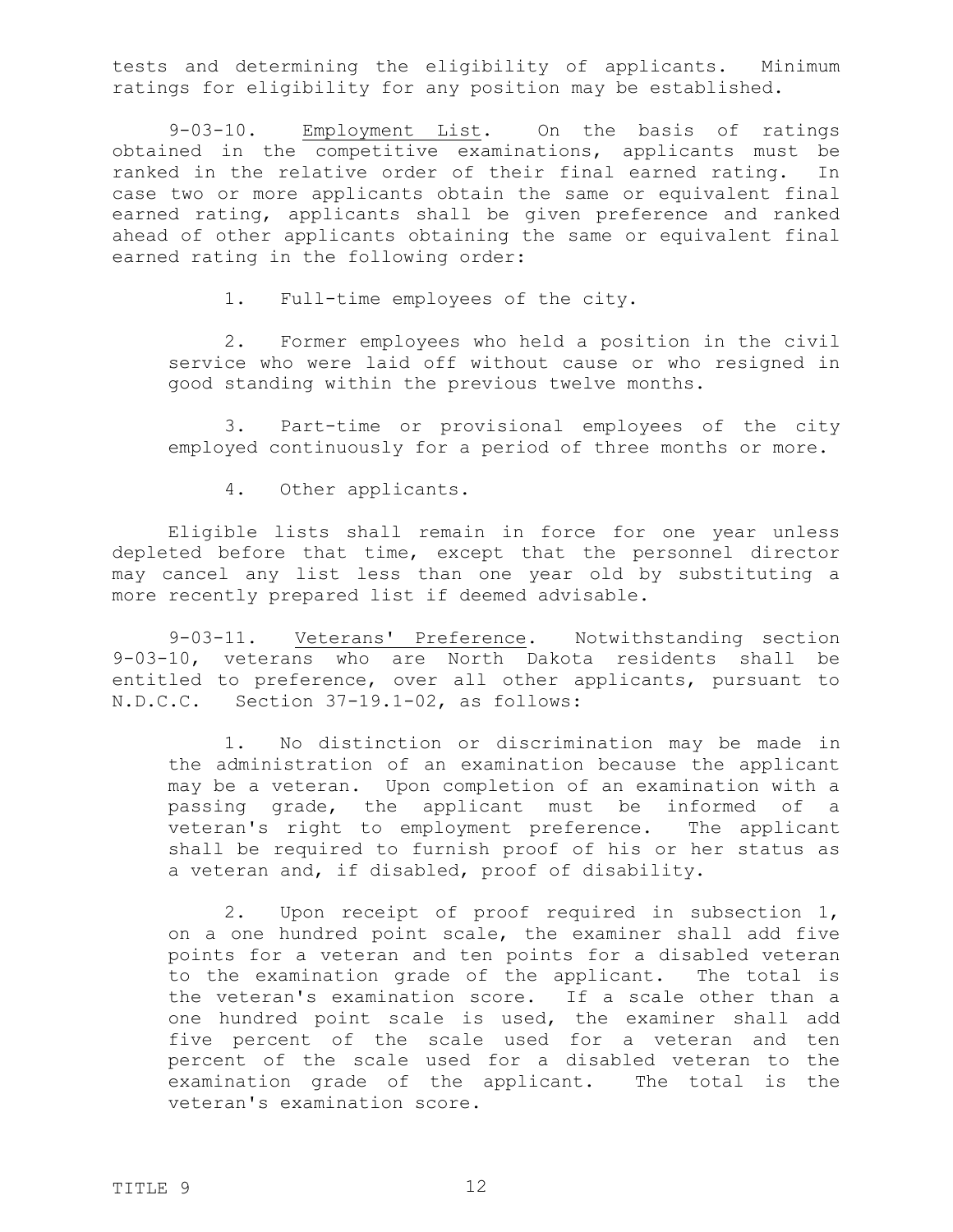3. The appointing authority shall designate a prescribed number of eligible individuals to be considered from the top number of the group of eligible candidates in rank order, from highest to lowest, based on the applicant's final score.

4. The appointing authority shall fill the position from the group of eligible individuals to be considered. The appointing authority may further inquire into the qualifications of each eligible individual from within that group through means including interviews, background checks, and skills testing.

5. The provisions of this section do not apply to the appointment of a chief deputy or private secretary of an elected or appointed official or to an internal promotion process.

6. An employee of the City is not eligible for preference when applying for a different job within the City. *Reference: N.D.C.C. Section 37-19.1-02 (Ord. 5523, 06-27-06; Ord. 5845, 09-13-11)*

9-03-12. Removal from List. The personnel director may remove the name of an eligible from a list if:

<span id="page-12-0"></span>1. He or she is found to lack any of the preliminary requirements established for the examination for the class of position.

2. He or she is so disabled as to be rendered unfit for the performance of the class.

3. He or she has been convicted of any felony or other crime involving moral turpitude within the previous ten years.

4. He or she has made a false statement of material fact in an application.

5. He or she has previously been dismissed from any public service for delinquency, misconduct, or other similar cause.

6. He or she has used or attempted to use political pressure or bribery to secure an advantage in the examination or appointment.

7. He or she has directly or indirectly obtained information regarding examinations to which an applicant is not entitled.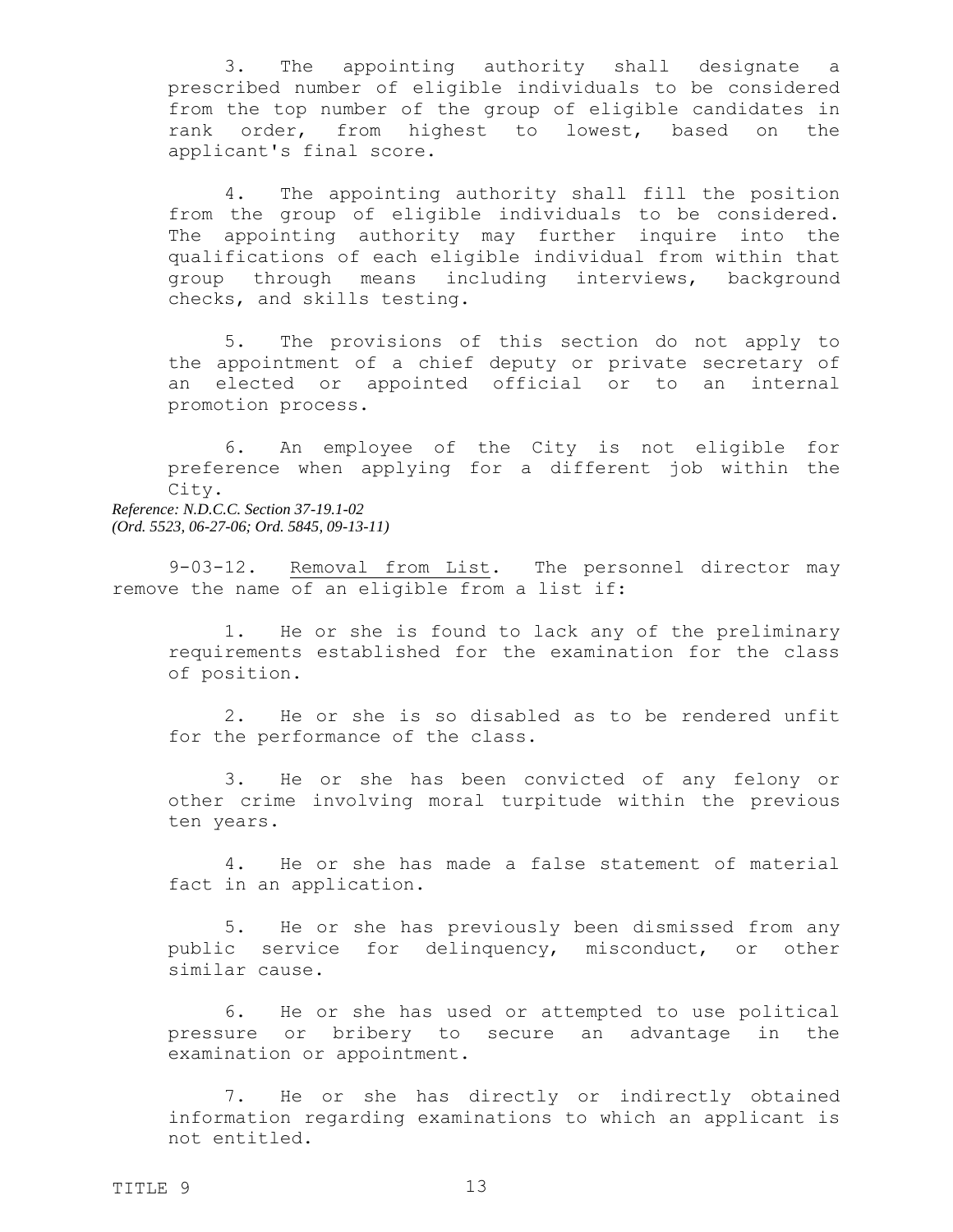8. He or she has failed to submit an application correctly or within the prescribed time limits.

9. He or she has taken, without permission, part of the compilation, administration, or correction of the examination.

10. He or she is not a citizen of the United States of America.

11. He or she has otherwise violated provisions of these regulations.

12. The eligible cannot be located by postal authorities.

13. The eligible declines an appointment or states that he or she no longer desires consideration for a position with the city.

14. If three offers of a probationary appointment to the class for which the registrar was established have been declined and satisfactory evidence of such declination submitted to the personnel director.

The personnel director shall notify the eligible of this action and the reasons therefor by mail to the last known address. An eligible's name shall be reinstated on the register upon showing of cause satisfactory to the personnel director or in accordance with a decision of the civil service commission upon appeal.

<span id="page-13-0"></span>9-03-13. Provisional Appointments. If necessary to prevent the stoppage of public business or inconvenience to the public, but not otherwise, provisional appointments of persons not on the eligible list may be approved by the appointing authority in the event that no appropriate eligible list has been prepared for the position or that those on the eligible list are not immediately available.

Provisional appointments may be made for a term of no longer than three months. Pension rights or civil service benefits may not be given for service rendered under the provisional appointment, except that provisional appointees are entitled to the same annual leave and sick leave allowance that are provided for full-time employees.

<span id="page-13-1"></span>9-03-14. Appointment Procedure. Whenever an appointing authority desires to fill a vacancy in any position in the civil service, the appointing authority shall notify the personnel director giving pertinent facts relative to the duties, responsibilities and qualification requirements of the position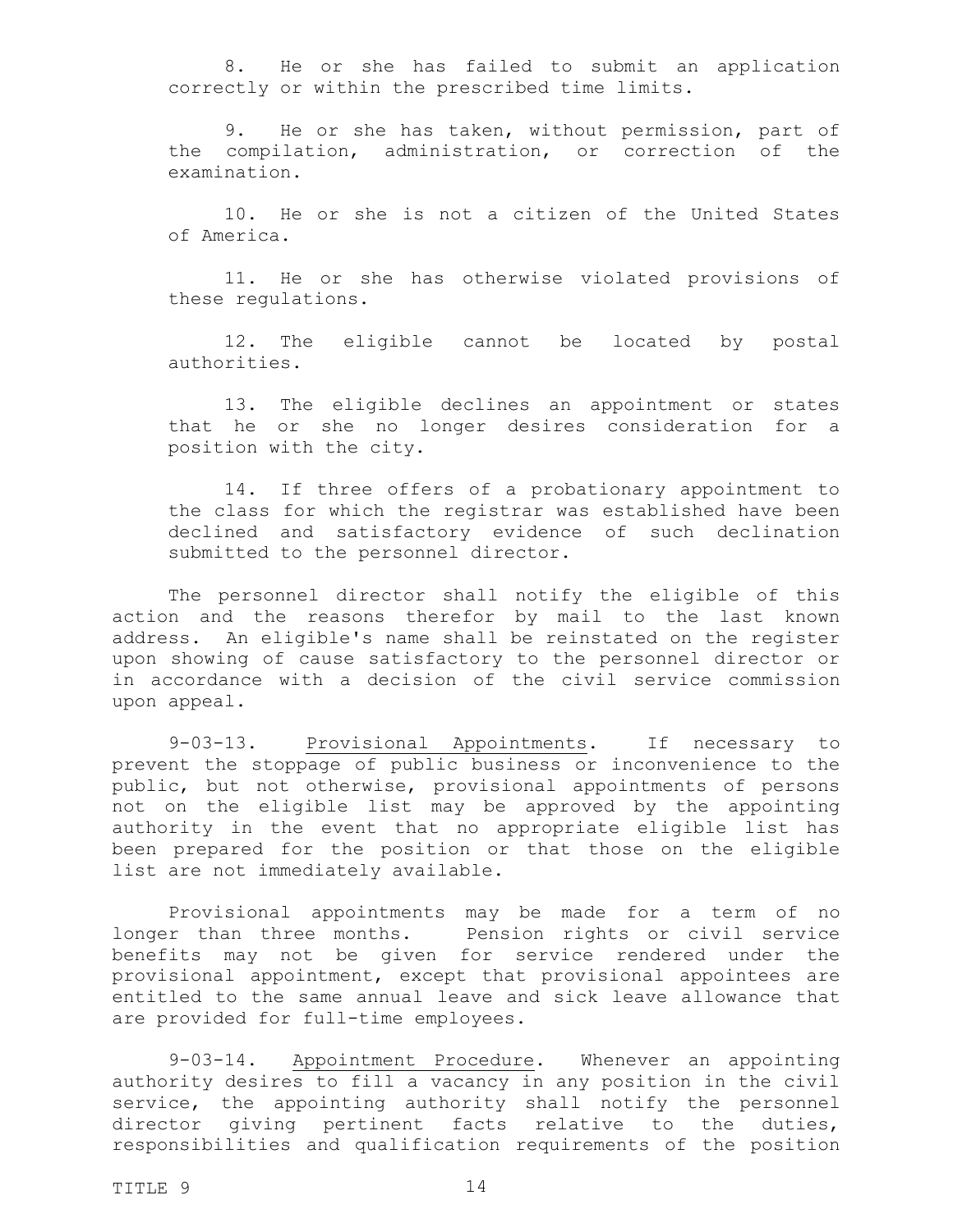which is to be filled. The personnel director shall certify to the appointing authority the names of the three highest candidates on the employment list.

If the list does not contain three names, the appointing authority may make the appointment only from such lesser number of candidates as are eligible. If more than one vacancy is to be filled, two additional names must be certified for each additional vacancy. The appointing officer shall give notice in writing to the personnel director of the person or persons appointed and effective date.

This section does not apply to recruitment and appointment of department heads.

<span id="page-14-0"></span>9-03-15. Probationary Period. All appointments must be made for a probationary period of at least one year. The probationary period does not include any time served by an employee under a provisional appointment. At the end of every three months during the probationary period the appointing authority shall submit a rating of the probationary employee's performance on a report form prescribed by the personnel director. The appointing authority may extend the probationary period beyond one year upon notice given to the personnel director.

During the probationary period an employee may be dismissed by the appointing authority at will. Notice of such release with the reasons therefor must be immediately submitted to the personnel director who may, in the case of an employee serving a probationary period after promotion, reinstate the name of the employee to the employment list for the former position.

An employee shall retain probationary status until the appointing authority shall certify on a prescribed form to the personnel director, at the end of the probationary period, that the employee be retained and placed in the civil service. The personnel director shall notify the appointing authority at least ten days prior to the expiration of one year of the probationary period. *(Ord. 6315, 04-10-18)*

<span id="page-14-1"></span>9-03-16. Transfers. The civil service commission may authorize the transfer of an employee in the civil service from one position to another position in the same class. Transfers are permitted only with the consent of the civil service commission and the appointing authorities concerned.

 $T$ TITLE 9 15 Transfer of employees from positions in lower to higher classes and from higher to lower positions shall be deemed promotions and demotions respectively, and made subject only to the provisions of these rules governing such changes in employees' status.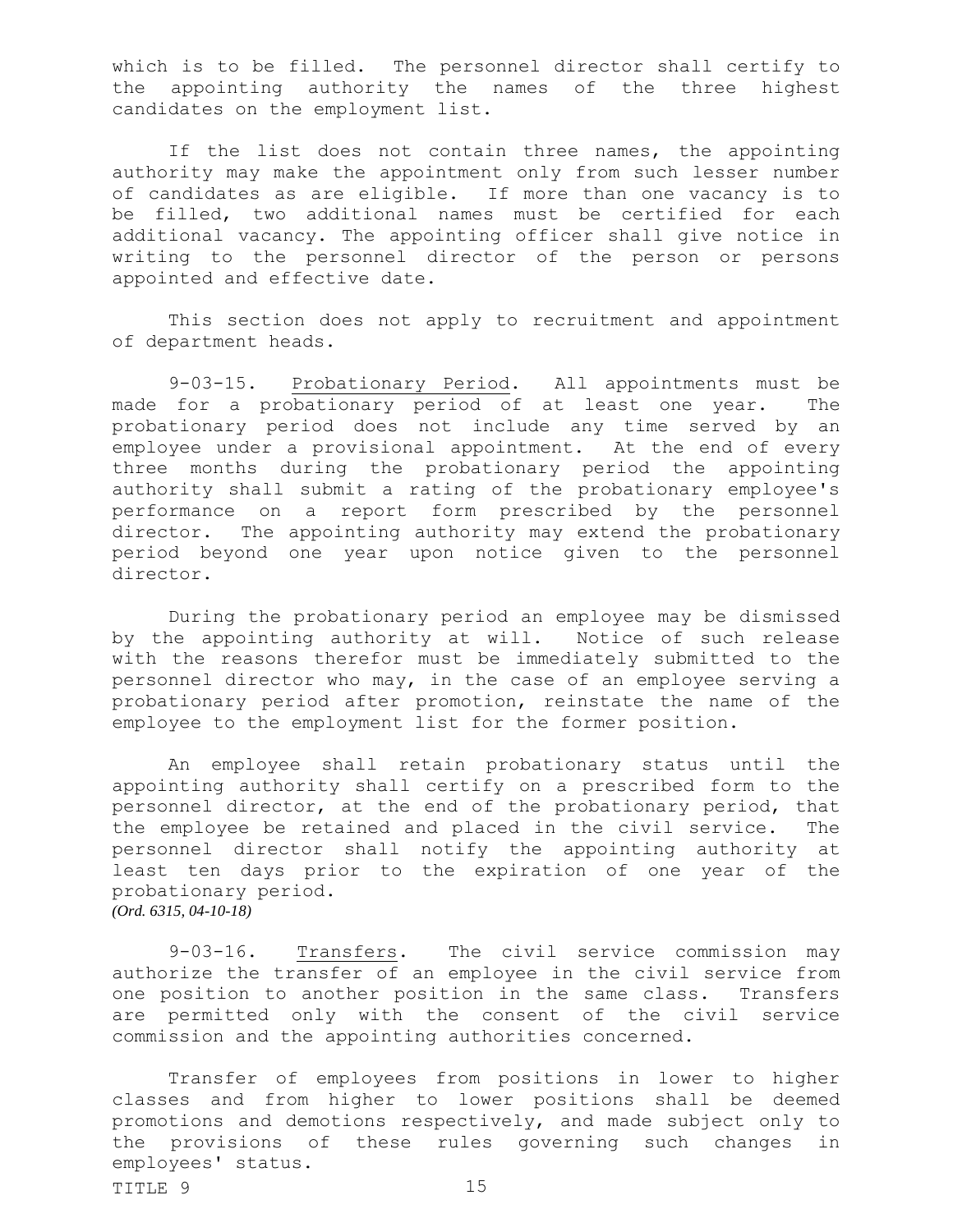<span id="page-15-0"></span>9-03-17. Civil Service Ratings. The personnel director shall prepare, install and maintain a system of service ratings whereby the appointing authority reports on the performance of all employees in the civil service. Such reports shall be a part of the procedures dealing with promotion, demotion, salary advancement, and other changes in employee status.

<span id="page-15-1"></span>9-03-18. Work Conditions. The personnel director shall review working conditions and propose to the civil service commission programs designed to make city employment attractive.

<span id="page-15-2"></span>9-03-19. Hours of Work. The standard hours of work for employees in the civil service are such as may be determined by the board of city commissioners.

<span id="page-15-3"></span>9-03-20. Absence Records and Reports. The personnel director shall maintain records of the absences of city employees. Each absence from duty of any employee or appointed official must be reported by the administrative officer of each department to the personnel director on the prescribed form.

9-03-21. Evaluation or Appraisal of Performance. It is the policy of the City of Bismarck to evaluate on a fair and equitable basis the performance of its employees. Appraisals must be done in accord with policies and procedures promulgated by the board of city commissioners and without due regard to race, sex, age, national origin, religion, political affiliation or other non-merit factor.

The City of Bismarck will establish and carry out this policy by utilizing the appraisal system set forth in this section:

<span id="page-15-4"></span>1. General purposes of the appraisal system:

a. Provide supervisors and employees with an opportunity to discuss work and related matters.

b. Inform employees as to how well they are performing their present duties and responsibilities and to offer suggestions, assistance and support in helping employees perform their job more effectively.

c. Encourage employees to evaluate their own performance, in terms of specific or general problems, work unit and individual objectives, and career goals and interests.

d. Provide meaningful data to administrators in making key personnel management decisions such as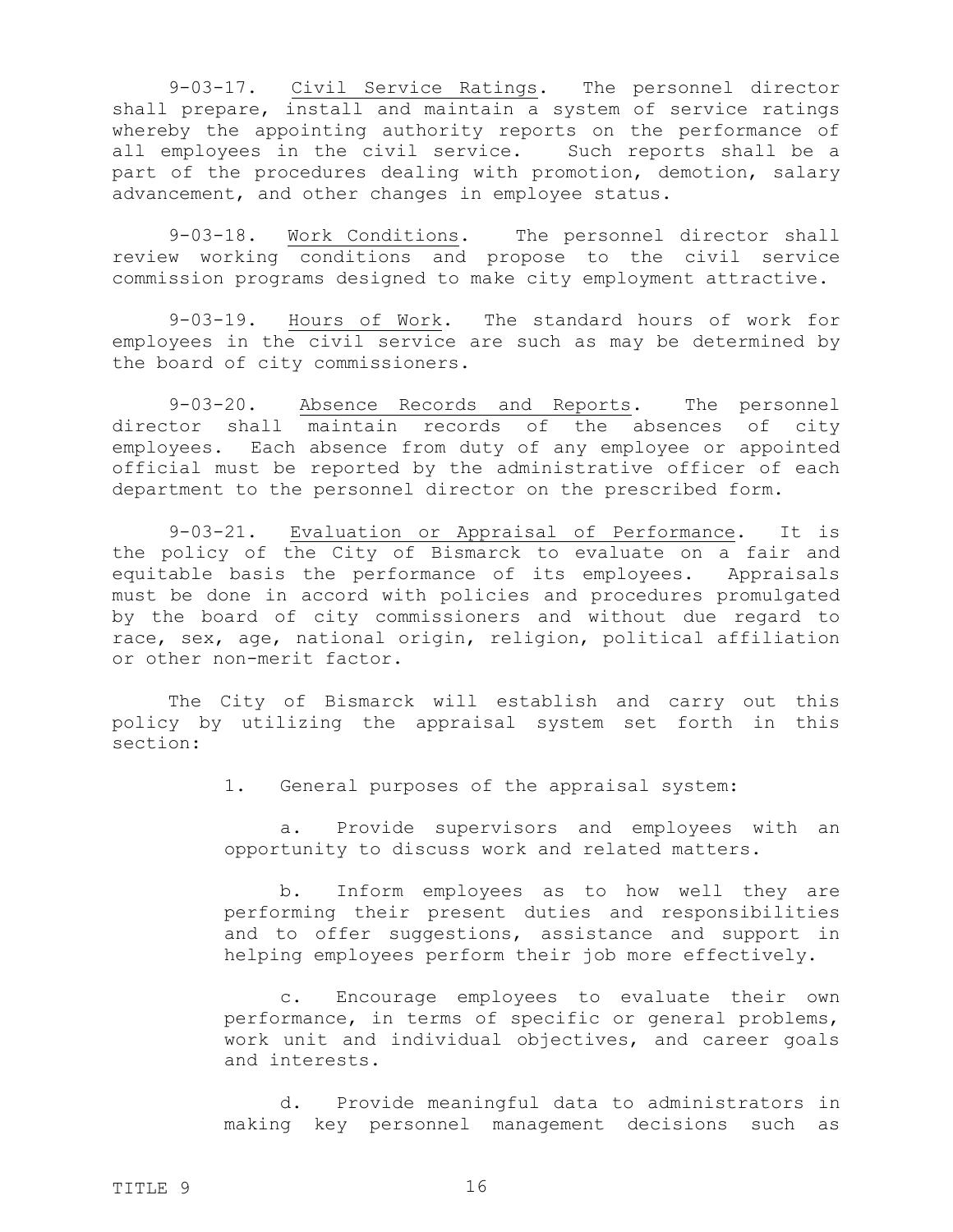salary increases, transfers, promotions, layoffs and disciplinary actions.

e. Assist supervisors in recognizing employee capabilities, potential, interests and goals.

f. Provide supervisors with an opportunity to sense causes of and problems in job satisfaction and morale among employees individually or as a group.

Through proper use of this performance appraisal system, an increased and meaningful exchange of thoughts and ideas can occur between employees and supervisors.

2. The appraiser. Each employee covered by this system will be appraised by that person in the best position to do so. Normally, the appraiser will be the employee's immediate supervisor who has the responsibility for assigning, directing and reviewing the work of the employee. If, because of rotational assignments or other reasons, it is not clear to whom an employee reports, a decision will be made as to whom is best able to appraise the employee based on actual observation. An employee's peers may also be utilized in the appraisal process.

3. Who is appraised. All regular full-time and regular part-time employees will be appraised.

4. Probationary appraisal. An appraisal of performance will be made every three months prior to the conclusion of the probationary period. The appraiser will be geared to helping the new employee, and will allow sufficient time before the end of probationary period for the appraiser to note improvements in performance. A final appraisal at the end of the probationary period will be made to provide the basis for retention or termination of the employee.

5. Frequency of appraisal. Appraisals will be completed once a year for all regular full-time and regular part-time employees who have completed the probationary period. An appointing authority may order additional appraisals at appropriate intervals to address substandard performance or as a part of progressive discipline or any disciplinary action.

6. Appraisal follow-up. A periodic informal discussion between the supervisor and the employee will be part of the formal appraisal system. This discussion will focus on progress the employee has made in improving performance in weak areas, where job assignments can be changed to better meet employee goals, progress made in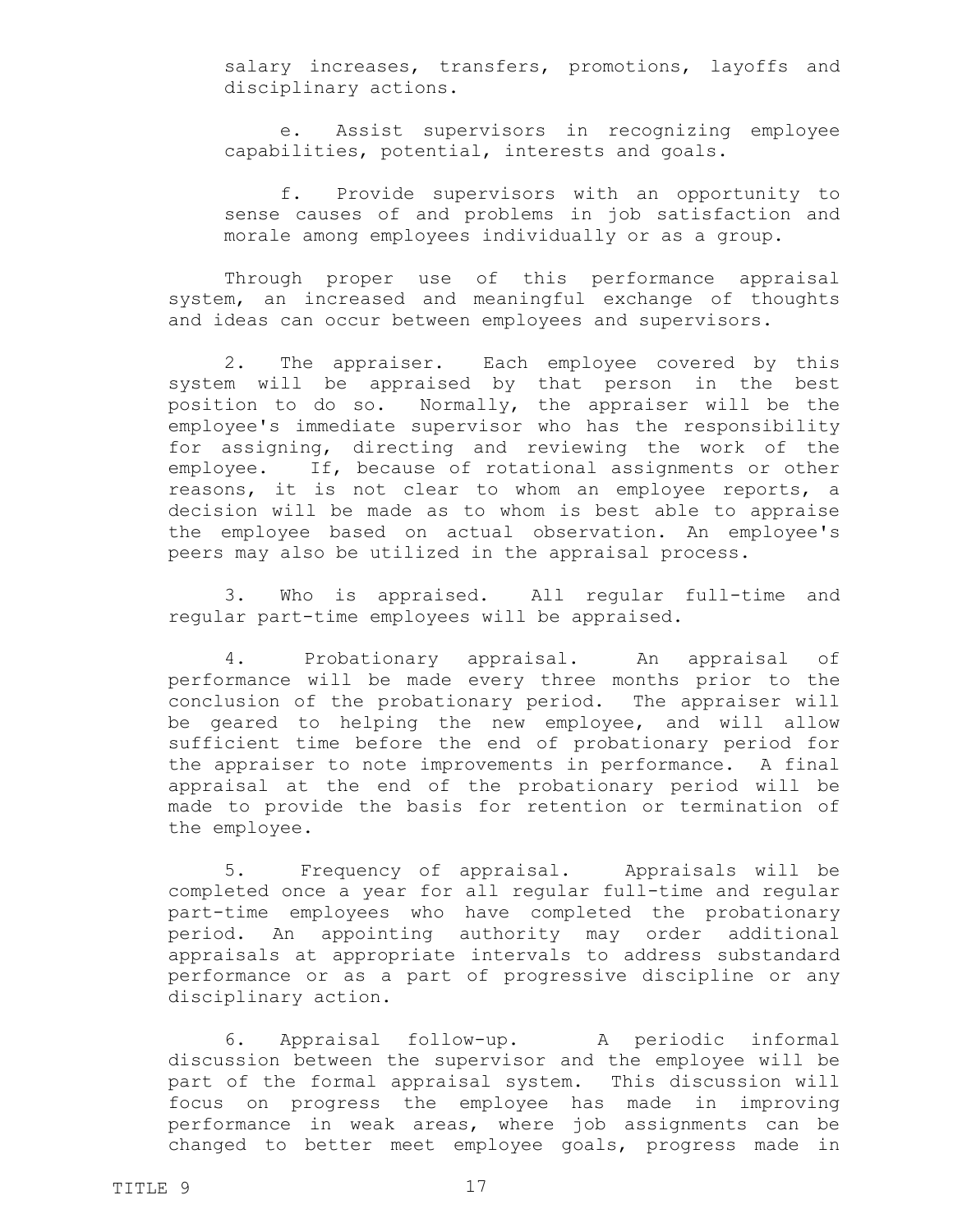meeting work objectives, and other areas of interest or concern.

7. The appraisal form. A separate appraisal form will be completed for each employee. Every supervisor or appraiser should be thoroughly familiar with the form, how to use it and what its purposes are. A "performance appraisal guide" shall be prepared and available for this purpose. It is important to the validity of the system that supervisors be:

a. As objective as possible in completing appraisal forms, and

b. Realistic in determining performance levels for individual performance.

8. Signatures. The employee and the appraiser will sign and date the form after they have together discussed the appraisal form and made written comments.

9. Higher level review. After completion of the performance appraisal discussion between the appraiser and employee, there will be at least one further review of the completed performance appraisal form at a higher level of supervision or management, unless the appraiser is a department head or city commissioner.

10. Distribution of the employee appraisal form. After all levels of review have taken place, the employee will receive a copy of his or her appraisal, a copy will be retained internally within the department and a copy will be placed in the employee's personnel file.

*(Ord. 4989, 05-25-99; Ord. 5136, 10-09-01)*

9-03-22. Employee Assistance Program.

<span id="page-17-1"></span><span id="page-17-0"></span>1. Statement of policy:

a. The city has a vital concern for its employees' personal problems when those problems impair an employee's ability to perform satisfactorily in his or her job. These may be problems such as alcohol abuse, drug abuse, or other behavior/medical disorders which either endanger fellow employees, or result in poor interpersonal relations, excessive absenteeism, and/or deteriorating work performance.

b. The purpose of this policy is to assist employees with disabling personal problems, in finding help and assuring that the employee will receive the same careful consideration and assistance that is presently extended to city employees who become ill or disabled.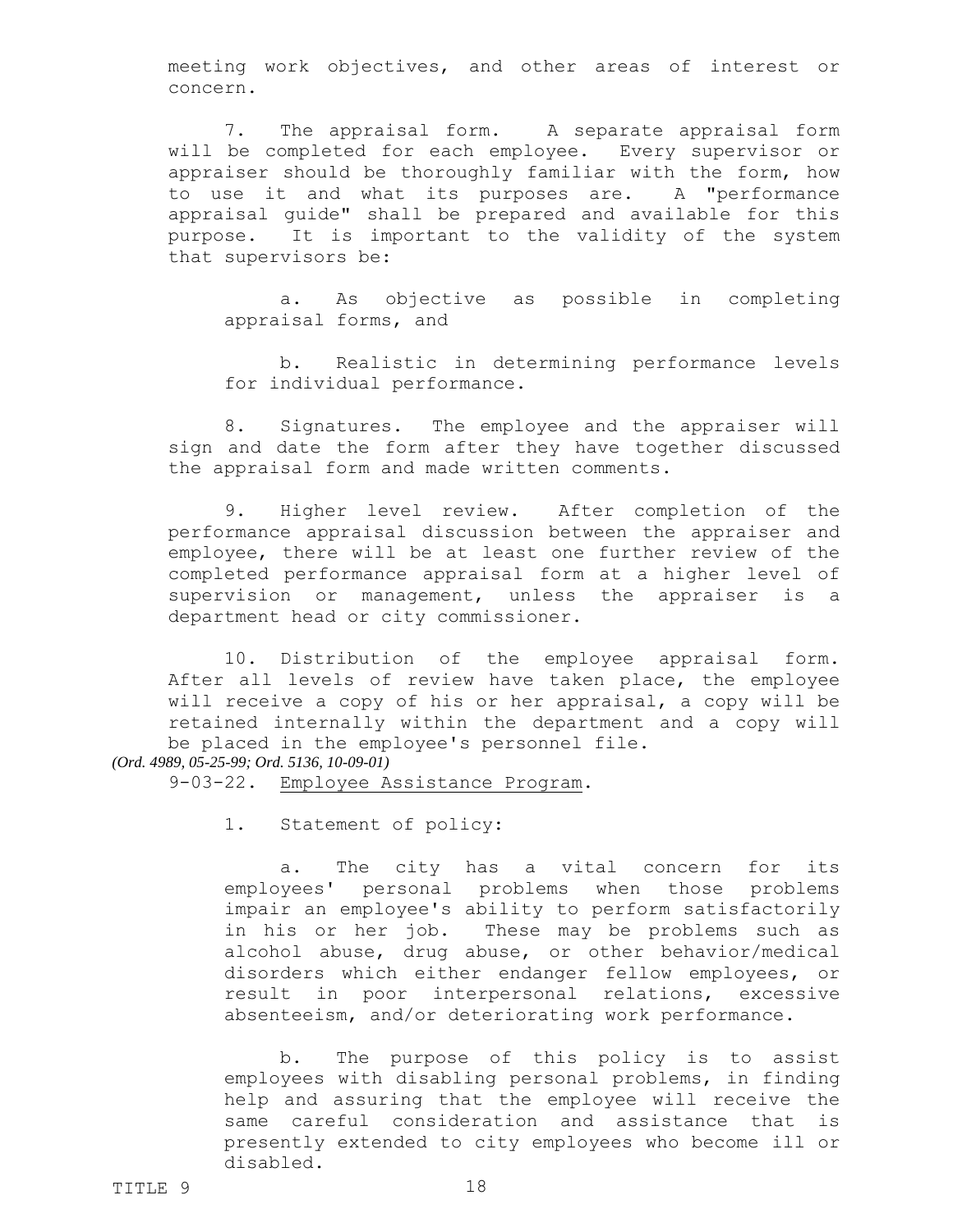c. It is expected that a city-wide program will enlighten employees that the social stigma of alcohol and other drug dependence is without foundation and that these conditions are treatable as are most other disorders.

d. The city's concern with alcohol and other drug abuse or dependency is strictly limited to its effects on the employee's performance on the job. Whether an employee chooses to drink or not drink socially is the individual's concern.

e. For the purpose of this policy, alcoholism and other drug dependency is defined as an illness in which an employee's consumption of alcoholic beverage or drugs definitely and repeatedly interferes with his or her job performance and/or health.

## <span id="page-18-0"></span>2. Procedures:

a. It is the responsibility of all supervisors of all departments of the city to implement this policy, and to follow procedures which assure that no employee with an alcohol or drug dependency will have his or her job security or promotional opportunities jeopardized by referral or request for consultation and/or treatment. (An employee who complies with a request for consultation, submits to an evaluation, and satisfactorily completes treatment as indicated, may not be suspended, demoted or terminated, or have his or her job security or promotional opportunities jeopardized by such referral, evaluation or by any absence from work necessary for treatment.)

b. It is recognized that supervisors do not have the professional qualifications to permit judgment as to whether or not an employee has alcohol or other drug dependency. Referral to Human Resources for consultations and subsequent offer of assistance will be based upon unsatisfactory work performance resulting from an apparent medical or behavioral problem, regardless of its nature.

c. An employee must report to Human Resources for consultation when directed to do so by a supervisor or appointing authority.

d. An employee's continued refusal to report for consultation and/or refusal of assistance or refusal to submit to an evaluation and/or treatment if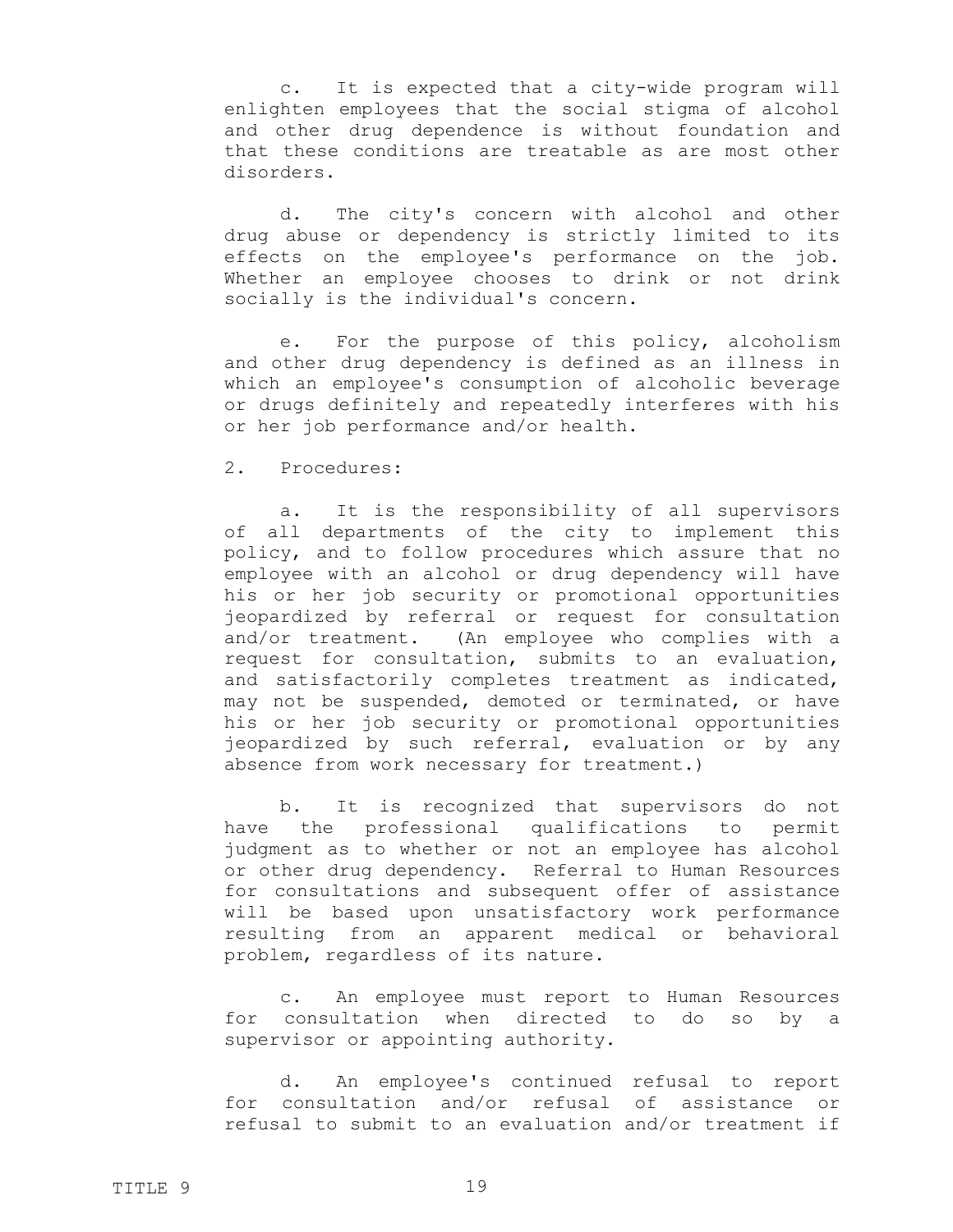indicated will be dealt with in accord with section  $9 - 06 - 02$ .

e. It is expected that through this policy, employees who suspect that they may have a medical, alcohol, or drug-related problem, even in its early stages, will be encouraged to voluntarily seek consultation and, when indicated, follow through with prescribed treatment.

f. The confidential nature of medical records of employees with alcohol or drug-related problems will be preserved to assure privacy in the same manner as all other medical records.

g. Implementation of this policy will not require, or result in, any special social regulations, privileges, or exemptions from the standard administrative practices applicable to job performance requirements, except as provided in paragraph (a) of this section.

3. Applicability. The program and policies contained in this section apply to all full-time employees of the City.

- <span id="page-19-1"></span><span id="page-19-0"></span>4. Employee Assistance Program.
	- a. General statement:

City of Bismarck recognizes that some employees may experience a wide range of personal problems that may adversely affect their job performance. It is also recognized that most personal problems can be dealt with successfully when identified early and referred for appropriate care. The purpose of the Employee Assistance Program is to provide these services leading to appropriate care.

The Employee Assistance Program is designed to deal with a broad spectrum of human problems, such as personal problems, interpersonal problems, financial concerns, problems with addiction, parent/child conflict, marital problems, and other concerns. Most employees may overcome personal problems without professional assistance, but at times professional counseling and/or referral to appropriate community agencies may be beneficial. The Program provides problem assessment and short-term counseling, not to exceed five sessions, and referral to community resources when deemed appropriate.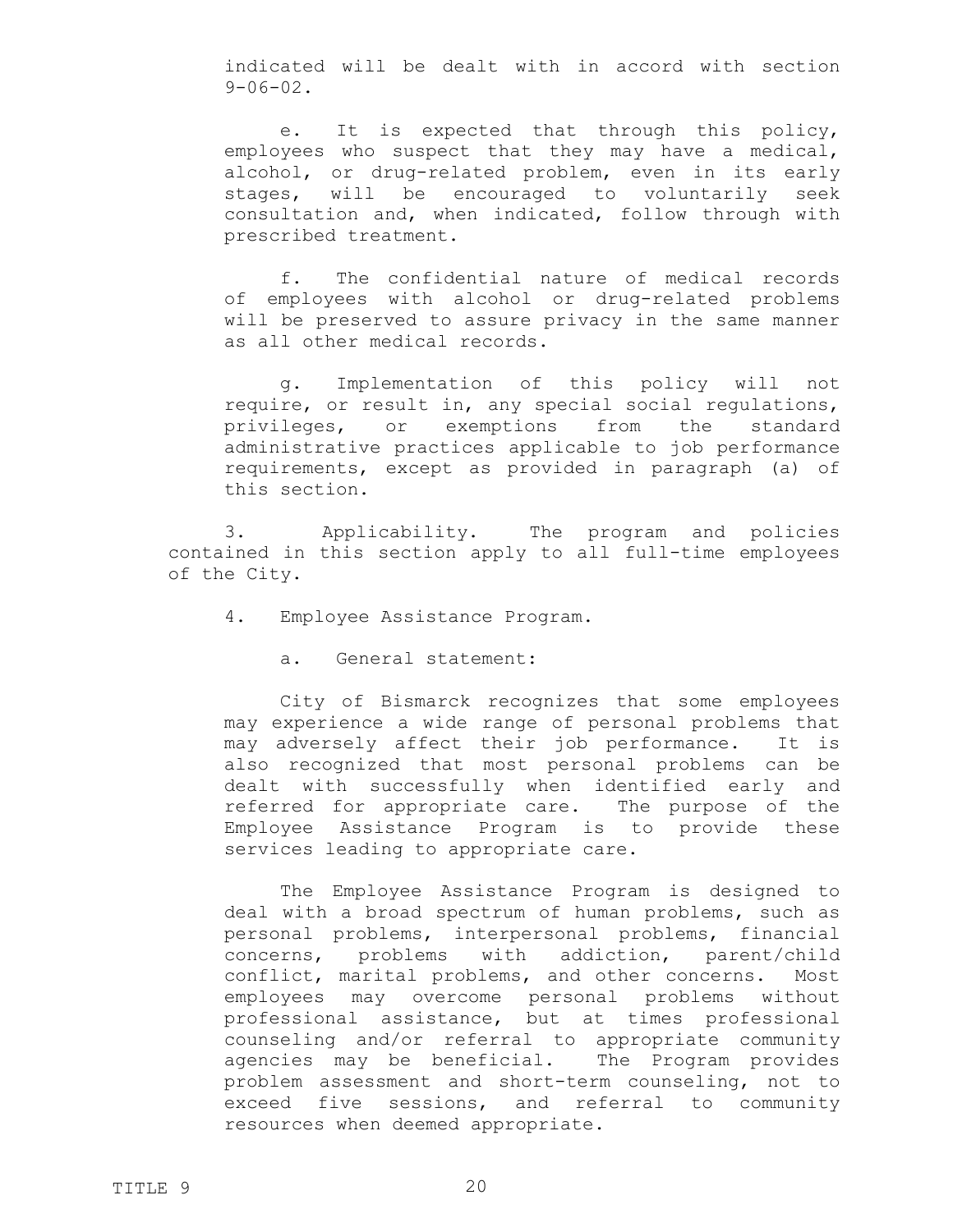The cost for assessment, short-term counseling, and referral is covered by City of Bismarck. If costs are incurred for other services that are not covered by City of Bismarck or other benefits, those costs will be the responsibility of the employee.

Employees will be given prompt, careful, confidential consideration.

b. Below are the guidelines for utilizing the Employee Assistance Program:

1) City of Bismarck is concerned with an employee's personal problem when the problem adversely affects job performance.

2) The Employee Assistance Program extends to each employee, regardless of job title or responsibility.

3) Since problems at home can affect job performance, the Employee Assistance Program is also available to each employee's immediate family on a self-referral basis. If an employee or immediate family member has personal problems that may benefit from assistance, the employee or immediate family member is encouraged to use the program. Immediate family is defined as spouse and/or children living in the same household as the employee. Dependent children living outside the home, i.e. college students, will be considered eligible for EAP services. Children under age 18 will be provided an initial assessment by phone, however, will be required to have parental permission to receive EAP services beyond the initial phone contact.

4) Should a performance problem occur at work, employees may be encouraged to seek assistance to determine if personal problems are causing unsatisfactory job performance. Supervisors will not be able to insist that the employee seek Employee Assistance Program assistance. If performance problems are corrected, no further action will be taken. If performance problems persist, the employee will be subject to the normal progressive discipline procedures.

5) All employees are responsible for using this program, when appropriate, to assist in resolving job performance deficiencies related to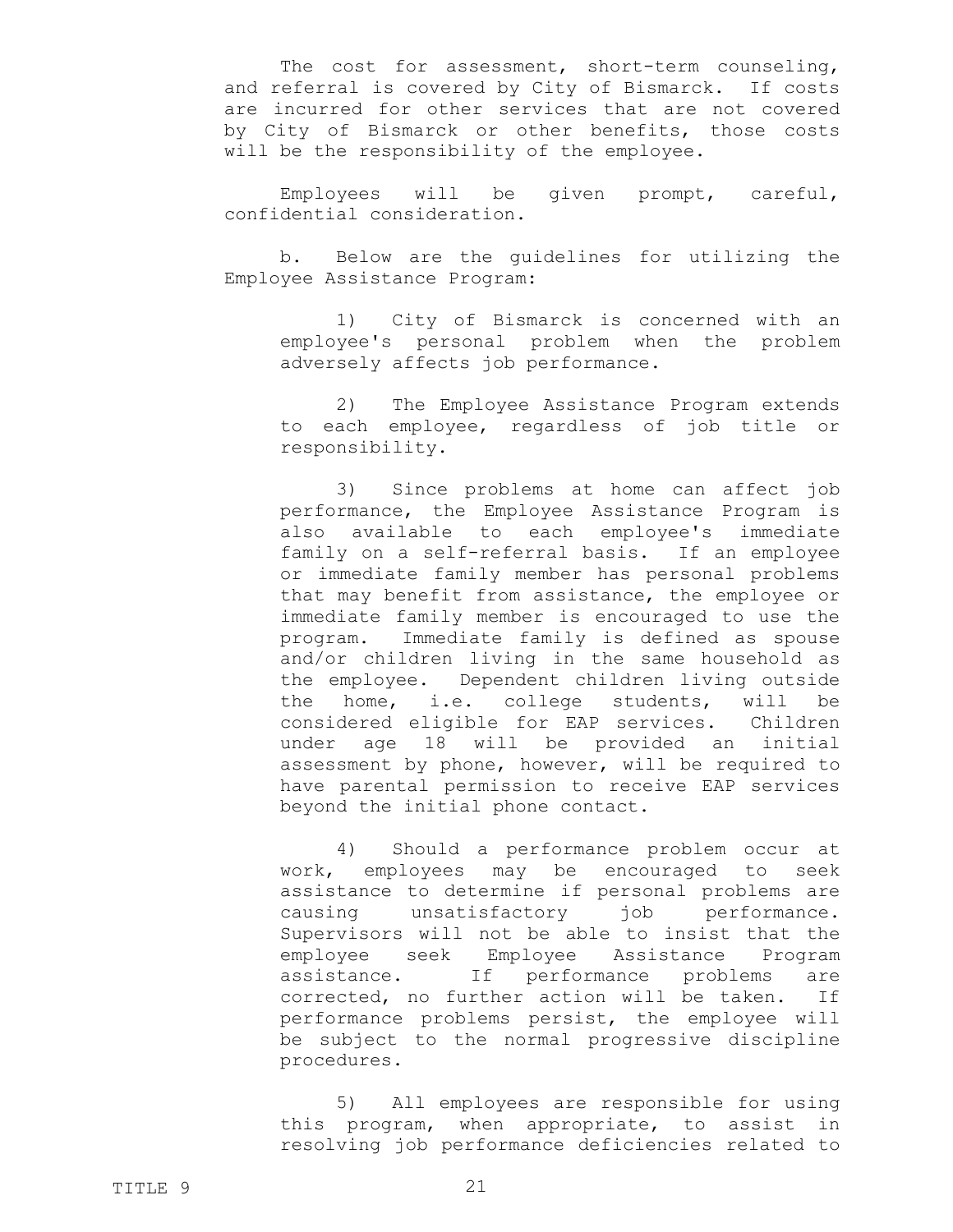personal problems. Supervisors and administrative representatives have been given a comprehensive orientation session. The session identified the goals and objectives of the Employee Assistance Program. Also, the mechanism for referring employees for services through the Employee Assistance Program was explained. Employees received a general orientation session to provide information regarding the Assistance Program. This information provides an overview of what services are available and how to make use of those services. New employees will receive information about the Employee Assistance Program at the time of their initial orientation provided by Human Resources. Quarterly representatives from the provider will be available to provide a group orientation for all new employees if so requested by Human Resources. Annual supervisory sessions will also be made available for any new supervisory staff.

6) When an employee voluntarily comes for assistance, no contact is made with the supervisor. When the employee comes for services at the request or referral of a supervisor, there will be a follow-up contact with the referring supervisor which will discuss whether the employee came for the appointment and whether the employee is following general recommendations relating to treatment/follow-up services.

7) Participation in the program will not jeopardize an employee's job security or promotional opportunities.

All records and discussions of the personal problem will be handled in a confidential manner. These records will be considered as EAP records and will be maintained by the EAP. Records maintained by the EAP are not part of the providers regular medical record. They will not be released without the expressed, written consent of the employee. These records will not become a part of the employee personnel file.

8) Employees and members of their immediate families will receive an assessment and up to four additional counseling sessions for further assessment, evaluation, or treatment of that problem. During the contract period, employees and members of their immediate families may experience multiple problems for which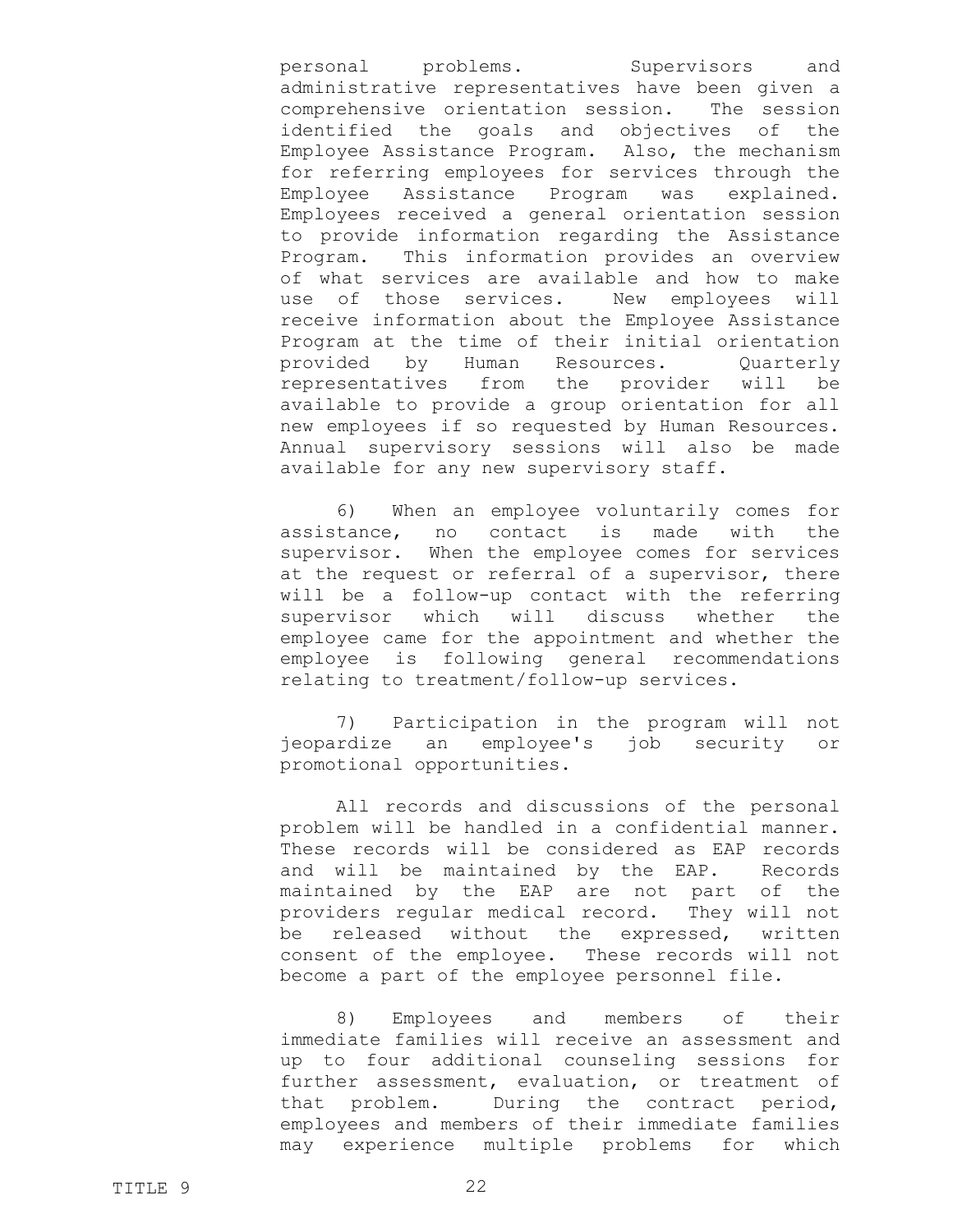assessment, evaluation or treatment by the program may be appropriate. Under the provisions of this program, an eligible employee and/or member of his/her immediate family would receive additional services from the program providing the new problem is not related to a situation for which services have already been received. The employee and/or family member will receive an assessment of their new problem and up to four additional assessments.

Depending on the type of problem experienced, a referral to a community agency or resource may be the most appropriate service provided.

9) Where necessary, leave will be granted in accordance with established procedure. If a supervisor refers an individual based on performance concerns or an employee requests of the supervisor to be referred, sick leave will be granted.

10) The employee may request that his/her supervisor attend counseling sessions with the employee.

c. This program and the policies contained herein shall be implemented under a city-wide program under the administration of Human Resources which shall:

1) Enlist the active cooperation and participation of the city health officer and all supervisory personnel in the implementation of the program.

2) Train supervisory personnel in documentation and referral procedures as set forth in this program on the basis of deteriorating work performance.

3) Receive and evaluate (with the aid and counsel of the city health officer) those cases referred by supervisory personnel.

4) Refer those cases which indicate a need for professional evaluation and/or treatment to the appropriate community service agencies both public and private, for evaluation and/or treatment.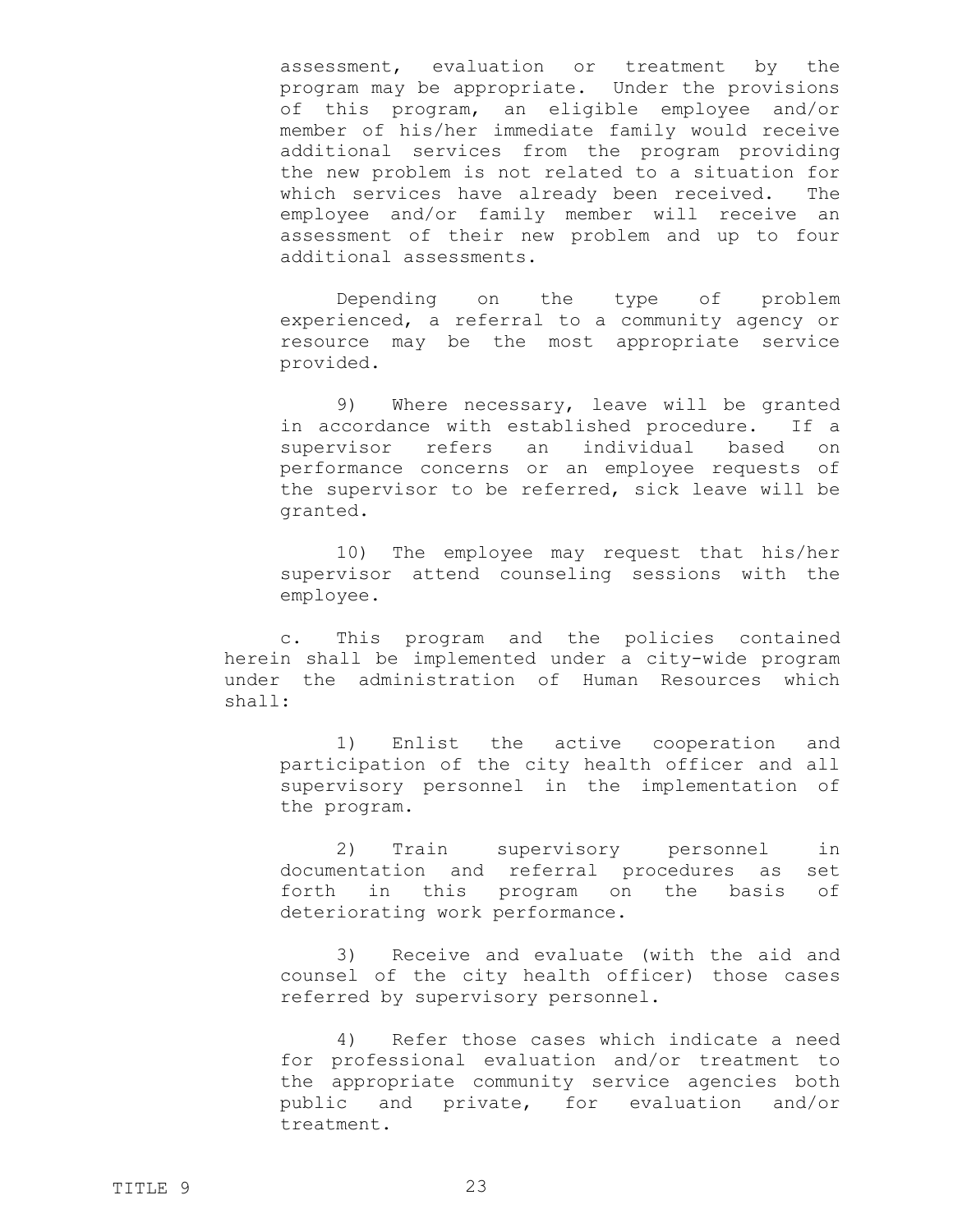5) Oversee the implementation of the provisions of this program with supervisory personnel in order to assure (a) the referral of employees with deteriorating work performance and (b) that referred individuals follow through with prescribed treatment.

6) Report progress of referred cases to the appropriate appointing authority.

7) Issue further directives and instructions as are required, consistent with the policies enunciated in this section.

<span id="page-23-0"></span>8) Supervisory personnel shall cooperate and actively participate in this program by documenting and referring cases of deteriorating work performance of employees under their supervision.

9) All evaluations ordered by an appointing authority or Human Resources shall be at no cost to the employee. *(Ord. 4126, 2-10-87; Ord. 4382, 07-02-91)*

9-03-23. Sexual Harassment. The City of Bismarck will not tolerate sexual harassment in the work place by any of its employees. The city shall adopt a policy regarding sexual harassment and that policy will be available upon request from the human resources department. Any person aggrieved by any conduct of a City of Bismarck employee that is alleged to be sexual harassment and a violation of Title VII of the Civil Rights Act of 1964 or NDCC Chapter 14-02.4 may file a grievance pursuant to City Ordinance 9-06-06(1), if the grievant is a city employee and 9-06-06(2), if the grievant is a non-city employee. *(Ord. 4480; 01-19-93)*

<span id="page-23-1"></span>CHAPTER 9-04. CLASSIFICATION AND SALARY PLANS

<span id="page-23-2"></span>9-04-01. Development and Implementation of Classification Plan. The personnel director shall analyze all positions in the civil service and develop a duties classification plan which groups together all positions with substantially similar duties and responsibilities, to be known as classes of positions. For each class of position, a class specification shall be prepared which contains a descriptive class title, examples of the work commonly performed in a position in the class, and a statement of the minimum qualifications for appointment to a position in the class.

TITLE 9 24 The personnel director shall present the proposed classification plan to the civil service commission. The plan when adopted by the commission shall constitute the official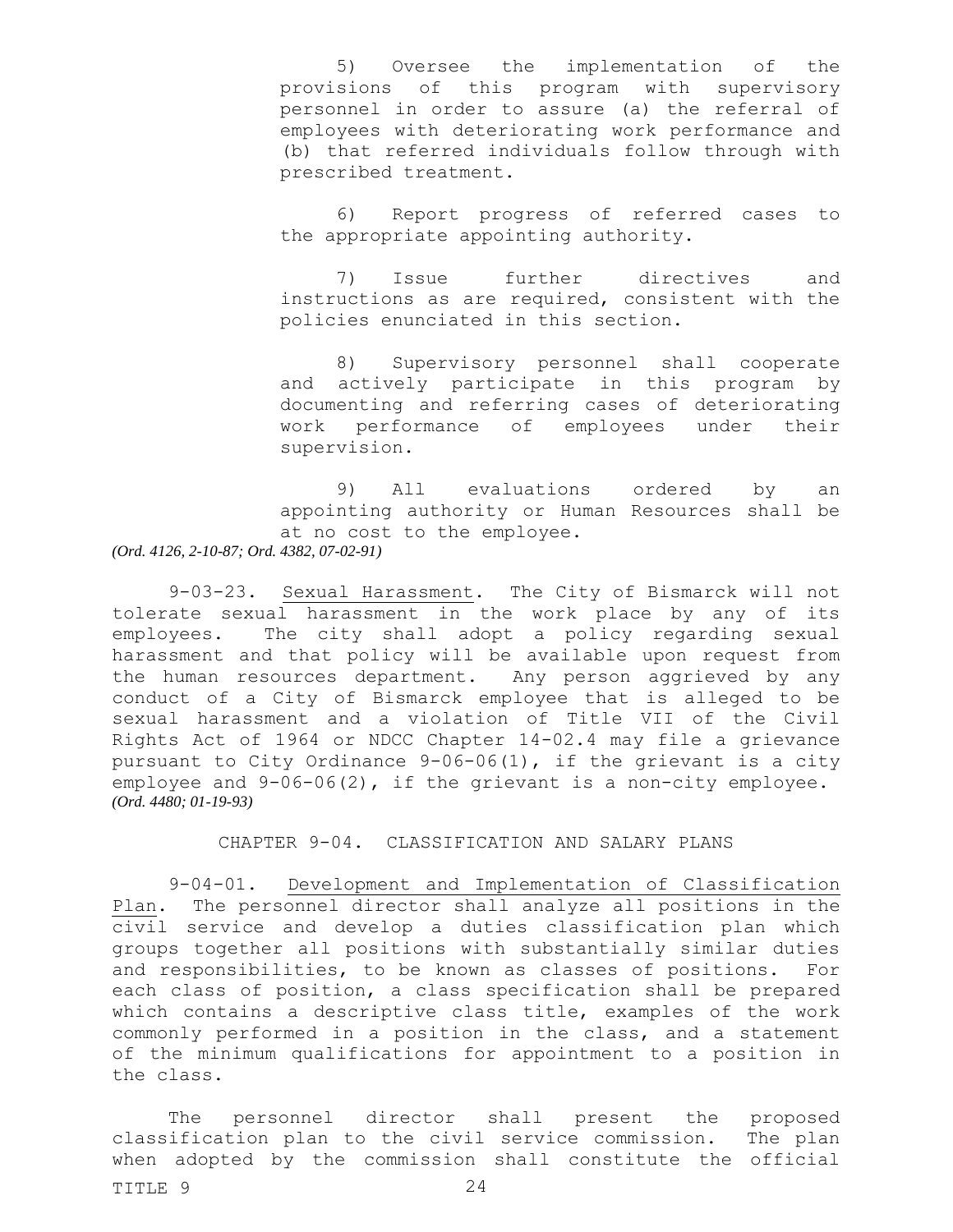duties classification plan for the civil service in the city. The personnel director, subject to review by the civil service commission, shall allocate each position to its appropriate class of positions. The class title applying to the various positions shall be used in all payrolls and other official communications. Employees shall be notified of the class to which the position they hold has been allocated and may within five days following such notification submit in writing to the civil service commission a request for a review of the allocation. The civil service commission shall make an allocation of the position and its decision as to the correctness of the allocation shall be final.

9-04-02. Updating of Plan. The duties classification plan must be kept current as follows:

<span id="page-24-0"></span>1. The personnel director shall study the duties and responsibilities of all new positions created and place such positions in their appropriate class.

2. Whenever a change is made in the duties and responsibilities of a position which is intended to be permanent, it must be so reported to the personnel director who shall investigate the position and place it in its appropriate class.

3. The personnel director shall periodically check duties classification of any position in the service and may combine existing classes or abolish old ones. The establishment of new classes or the abolition of old ones shall be submitted to the civil service commission for its approval.

4. An employee may at any time request in writing to the civil service commission a review of the allocation of his or her position. Such request shall give the employee's reason for review, and the civil service commission may in its own discretion proceed to investigate the position. The decision of the civil service commission based on such investigation as to the correctness of the allocation shall be final.

9-04-03. Age Limits. The class specification for positions in the civil service may contain age limits as the civil service commission may determine, provided such limits are consistent with federal and state laws and regulations.

<span id="page-24-2"></span><span id="page-24-1"></span>9-04-04. Development and Implementation of Salary Plan.

1. The personnel director shall prepare and submit annually for the approval of the civil service commission a salary plan applicable to all positions in the civil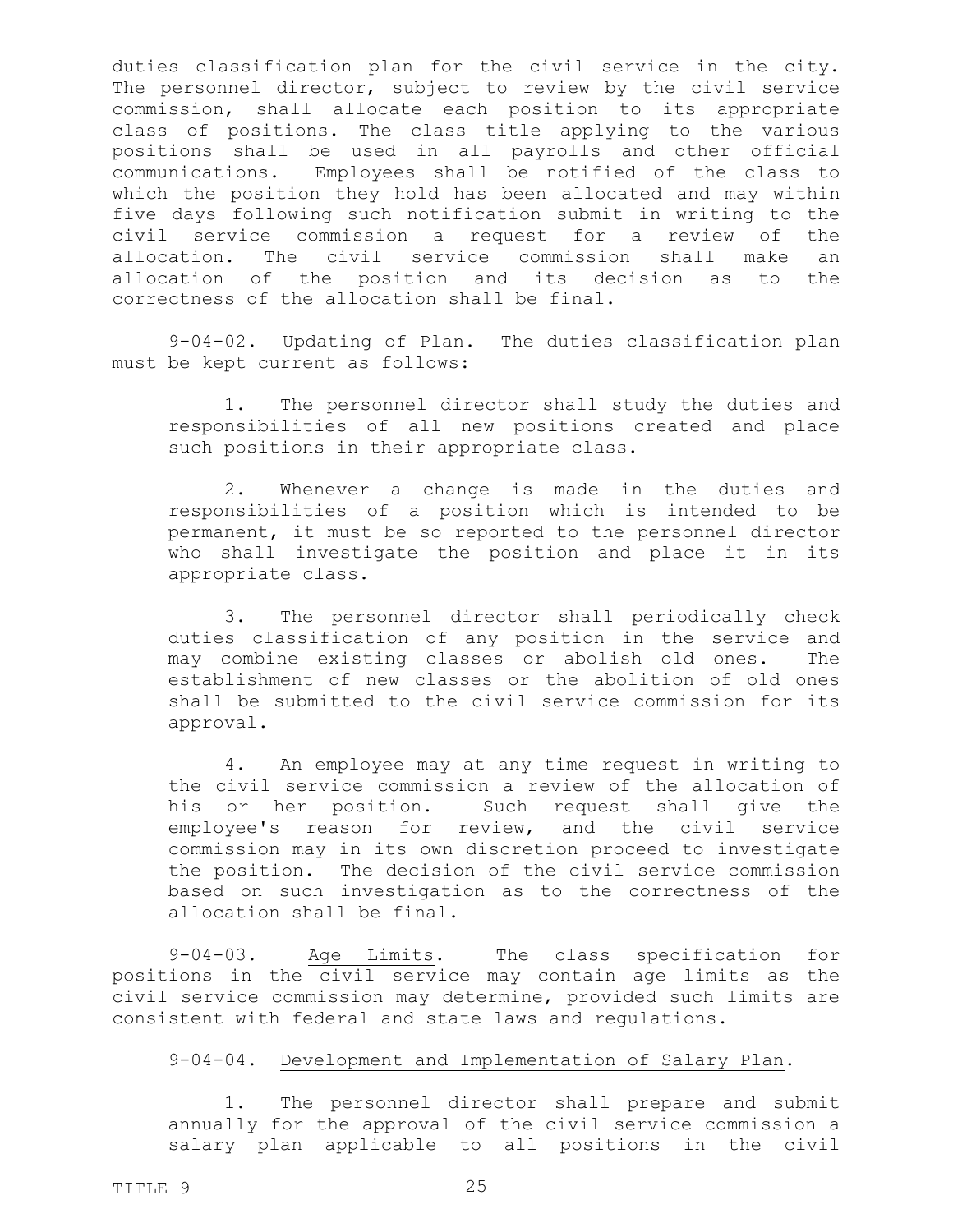service. In establishing a salary plan consideration shall be given to wages prevailing in business and industry in this city and vicinity for comparable positions, the pay levels of other municipalities and public units in the area, and the city's ability to pay. The salary plan must be comprised of salary ranges showing minimum and maximum rates for each class of position.

2. Following approval of the salary plan by the civil service commission, the personnel director shall submit the plan to the board of city commissioners for its approval.

3. Upon approval by the board of city commissioners, the plan shall constitute the official salary plan for the civil service of the city, and no base salary in excess of the maximum rate or less than the minimum rate established for a class or position may be paid to any employee holding a position in that class.

9-04-05. Certification of Payrolls. The personnel director shall audit the payment of salaries of persons in the civil service for compliance with the salary plan. The personnel director shall require a certificate on all payrolls from the department heads that persons named therein have complied with the regulations governing uniform hours of work, holidays and leaves of absence.

9-04-06. Longevity Pay Plan. The longevity pay plan expired and terminated on 12-31-94. *(Ord. 4366, 04-23-91; Ord. 4575, 01-04-94; Ord. 6308, 02-13-18)*

<span id="page-25-3"></span><span id="page-25-2"></span><span id="page-25-1"></span><span id="page-25-0"></span>CHAPTER 9-05. LEAVE PROGRAM

9-05-01. Holidays.

1. Holidays for full-time and regular part-time employees of the city are those designated by state law for state employees except that Sundays shall not be considered as holidays.

2. Regular full-time employees whose duties require them to work a regular shift on a holiday must be given an additional eight hours of vacation leave at the discretion of the department head.

3. Employees who have a regular work week in excess of forty hours per week are granted additional time at a rate adjusted to take into account the extra hours so that their holiday computation is comparable to a forty hour per week employee.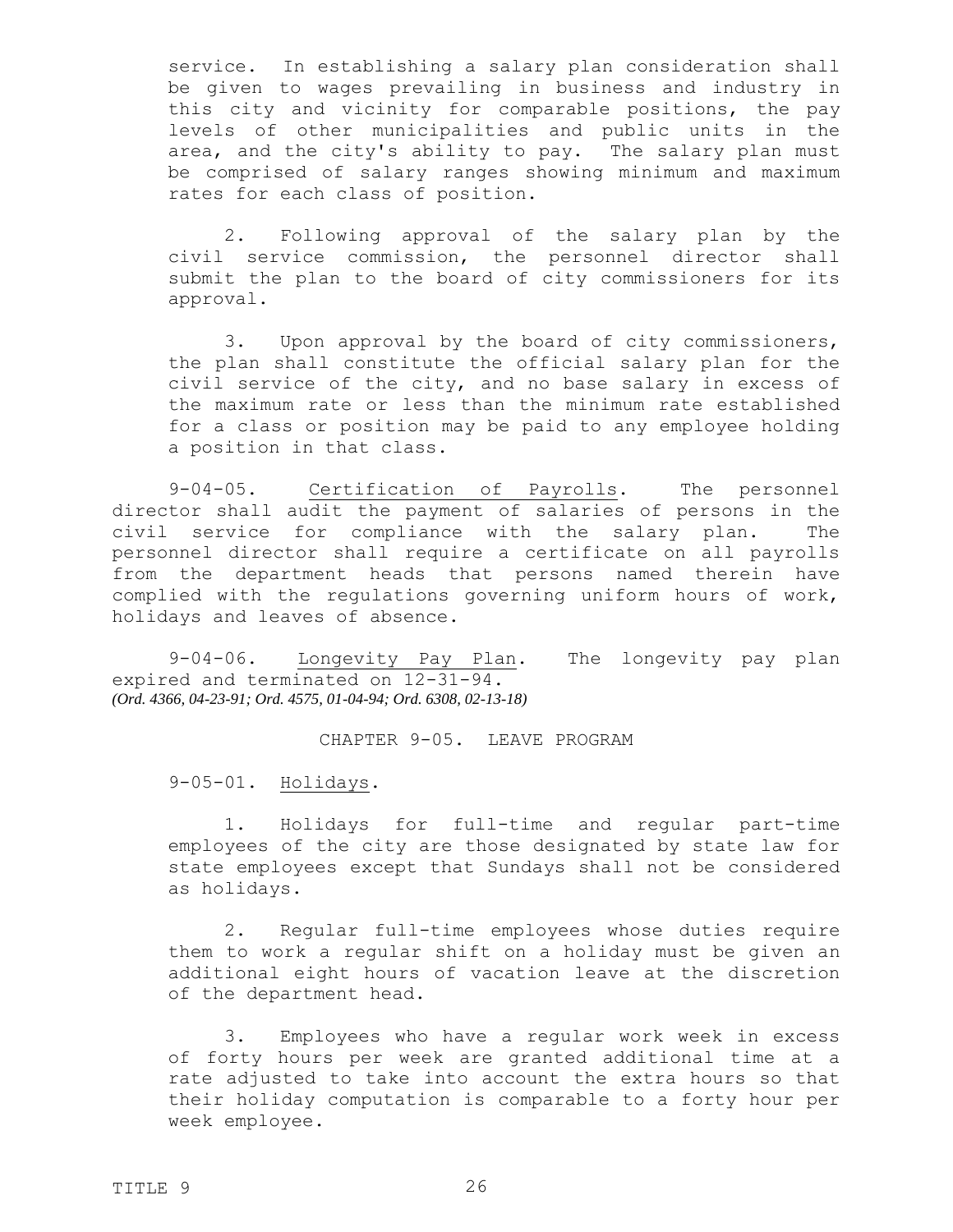4. Shift workers whose duties require them to work an irregular work week, including, but not limited to, police and fire department employees, must be given additional hours of annual leave if they do not work on a holiday because the holiday coincides with a regularly scheduled time off.

5. Regular part-time employees shall be granted a prorated amount of holiday time payable at their usual rate of compensation.

*(Ord. 4367, 04-23-91; Ord. 4493, 04-13-93; Ord. 4707, 07-25-95)*

9-05-02. Annual Leave. Annual leave shall accrue and be taken as follows:

<span id="page-26-0"></span>1. Eligible regular full-time employees working a forty hour week (average) are granted annual leave with pay based upon their total years of service with the city except that an employee who leaves employment with the City and then returns to employment with the City more than five years after leaving employment shall not retain the prior years of service for purposes of determining annual leave. Annual leave shall be awarded as follows:

| Years of Service | Hours per Month                                 | Hours Per Year |
|------------------|-------------------------------------------------|----------------|
| $0 - 3$          |                                                 | 96             |
| $4 - 7$          | $\left( \begin{array}{c} 1 \end{array} \right)$ | 120            |
| $8 - 12$         | 12                                              | 144            |
| $13 - 18$        | 14                                              | 168            |
| Over 18          |                                                 | 1 9 2          |

An hour of leave shall be used for each hour of absence from employment.

2. Fire employees who have a regular work week in excess of 40 hours per week are granted annual leave at a rate adjusted to take into account the extra hours so that their annual leave is comparable to the leave granted for 40 hour per week employees. Eligible fire employees are granted annual leave with pay based upon their total years of service with the city except that a fire employee who leaves employment with the City and then returns to employment with the City more than five years after leaving employment shall not retain the prior years of service for purposes of determining annual leave. Annual leave shall be awarded as follows:

|         | Years of Service | Hours per Month | Hours Per Year |
|---------|------------------|-----------------|----------------|
|         | $() - 3$         | 10.6            | 127.2          |
|         | $4 - 7$          | 13.3            | 159.6          |
|         | $8 - 12$         | 15.9            | 190.8          |
|         | $13 - 18$        | 18.6            | 223.2          |
|         | Over 18          | 21.2            | 254.4          |
| TITLE 9 |                  |                 |                |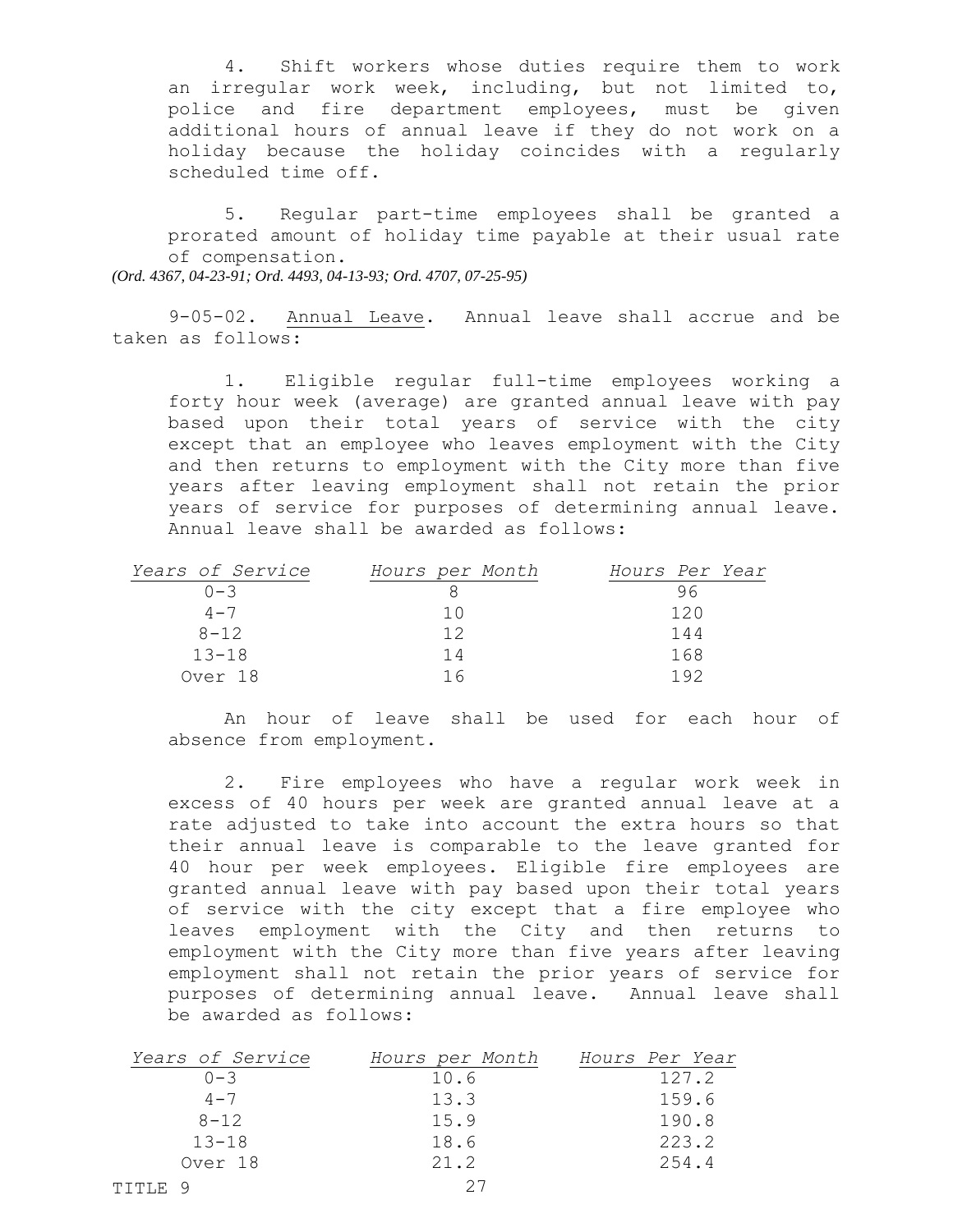An hour of leave shall be used for each hour of absence from employment.

3. Annual leave accrued in excess of three hundred sixty hours for all covered employees or four hundred seventy-seven hours for fire fighters is forfeited without compensation on the day before the start of the last full pay period of any year.

4. Annual leave with pay may be taken by the employee at such time as approved by the head of the department. Hours for the days the employee would normally have off shall not be counted in the vacation period. No employee may waive leave for the purpose of receiving double compensation.

5. Regular part-time employees shall earn a prorated number of working days vacation payable at their usual rate of compensation. *(Ord. 4189, 1-05-88; Ord. 4488, 03-03-93; Ord. 5377, 01-11-05; Ord. 5710, 03-24-09)*

9-05-03. Sick Leave. Sick leave shall accrue and be granted as follows:

<span id="page-27-0"></span>1. Sick leave with pay shall accrue to each forty hour per week employee at the rate of eight hours of leave for each full month of service. Employees who have a regular work week in excess of forty hours shall accrue sick leave in hours that are comparable to an equivalent day in an average work week.

2. A maximum of twenty-four hours sick leave may be taken in the event of death in the immediate family of a regular full-time employee or a regular full-time employee's spouse. Fire employees who have a regular work period of 204 hours shall be granted 48 hours of leave. As used in this section, "immediate family" means spouse, parent, grandparent, child, step-child, brother or sister, grandchild, step parent, or step brother or sister.

3. Sick leave may be accumulated to a maximum of 960 hours, 1272 hours for fire employees who have a regular work period of 204 hours. During each year, the excess of earned and unused hours over 960/1272 will be paid annually at a rate of 40%. The balance of hours and the employee's rate of pay will be determined as of 12-31 of each year. Payment shall be made to each qualifying employee on the first payroll following the hour calculation. At the time of payment, the employee's sick leave hours will be reduced to 960/1272.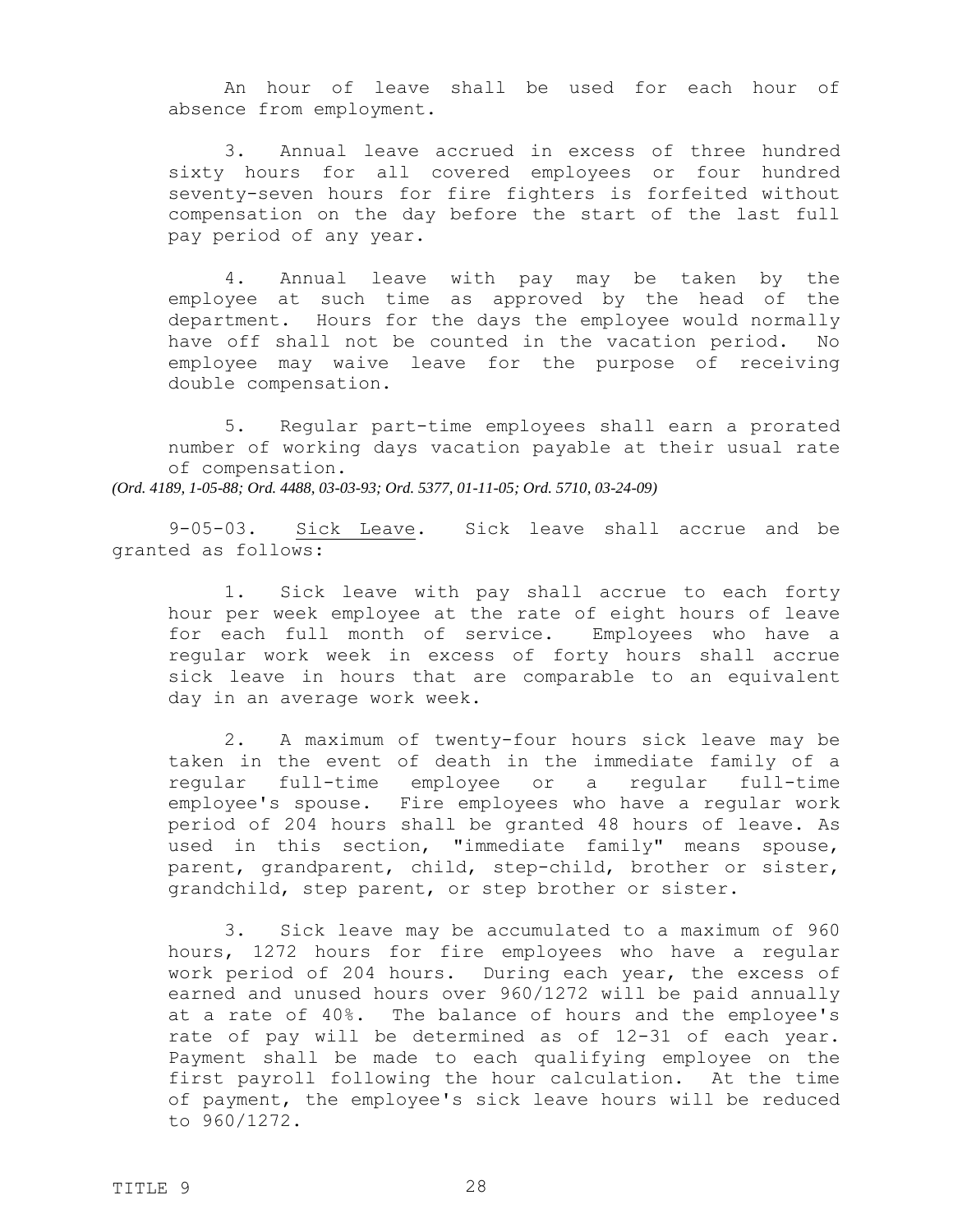4. An hour of sick leave shall be used for each hour of absence from employment. Sick leave is granted as a privilege and not as a right, and the claim for such leave is subject to such investigation as the department head deems necessary. If an employee takes sick leave for three or more consecutive calendar days or more than 24 consecutive hours of leave, the department head may request a doctor's certificate stating the cause of the incapacity before the employee may return to work.

5. Regular part-time employees shall be granted a prorated amount of sick leave payable at their usual rate of compensation.

6. Sick leave shall not be used in combination with any other employer-funded program that results in payment to an employee in excess of the employee's base salary. Sick leave shall be on the basis of hours actually used. In the case of a Workers Compensation claim, sick leave will be used until Workers Compensation time-loss benefits begin. After the injured employee begins receiving Workers Compensation time-loss benefits, he or she will be placed on injury leave pursuant to City Ordinance 9-05-04.

7. A total of eighty hours family sick leave per calendar year may be taken in the case of the illness of a member of the employee's immediate family that requires the employee to care for that individual. Fire employees who have a regular work period of 204 hours shall be granted 106 hours of leave. The care authorized by this section may not include any visitation but must be for actual care.

8. A total of 480 hours of sick leave may be used to care for an employee's immediate family member that requires the employee to care for that individual where they qualify under the provisions of the Family Medical Leave Act. This use of sick leave extends to birth or adoption of a child as well as other FMLA qualifying events. Fire employees who have a regular work period of 204 hours shall be granted 636 hours of sick leave. As used in this section, "immediate family" means spouse, parent, grandparent, child, step child, brother or sister, grandchild, step parent, or step brother or sister. The care authorized by this section may not include any visitation but must be for actual care. Required care also means care for employee's newborn child or care for a child placed with the employee, by a child-placing agency licensed under North Dakota law, for adoption or placed with the employee as a precondition to adoption, but not both the pre-adoption and post-adoption placement.

*<sup>(</sup>Ord. 4367, 04-23-91; Ord. 4453 and Ord. 4454, 07-21-92; Ord. 4487, 03-30-93; Ord. 4493, 04-13-93; Ord. 5491, 03-28-06; Ord. 5522, 07-27-06; Ord. 5631, 09-11-07; Ord. 5776, 06-22-10; Ord. 5884, 05-22-12; Ord. 6401, 11- 26-19)*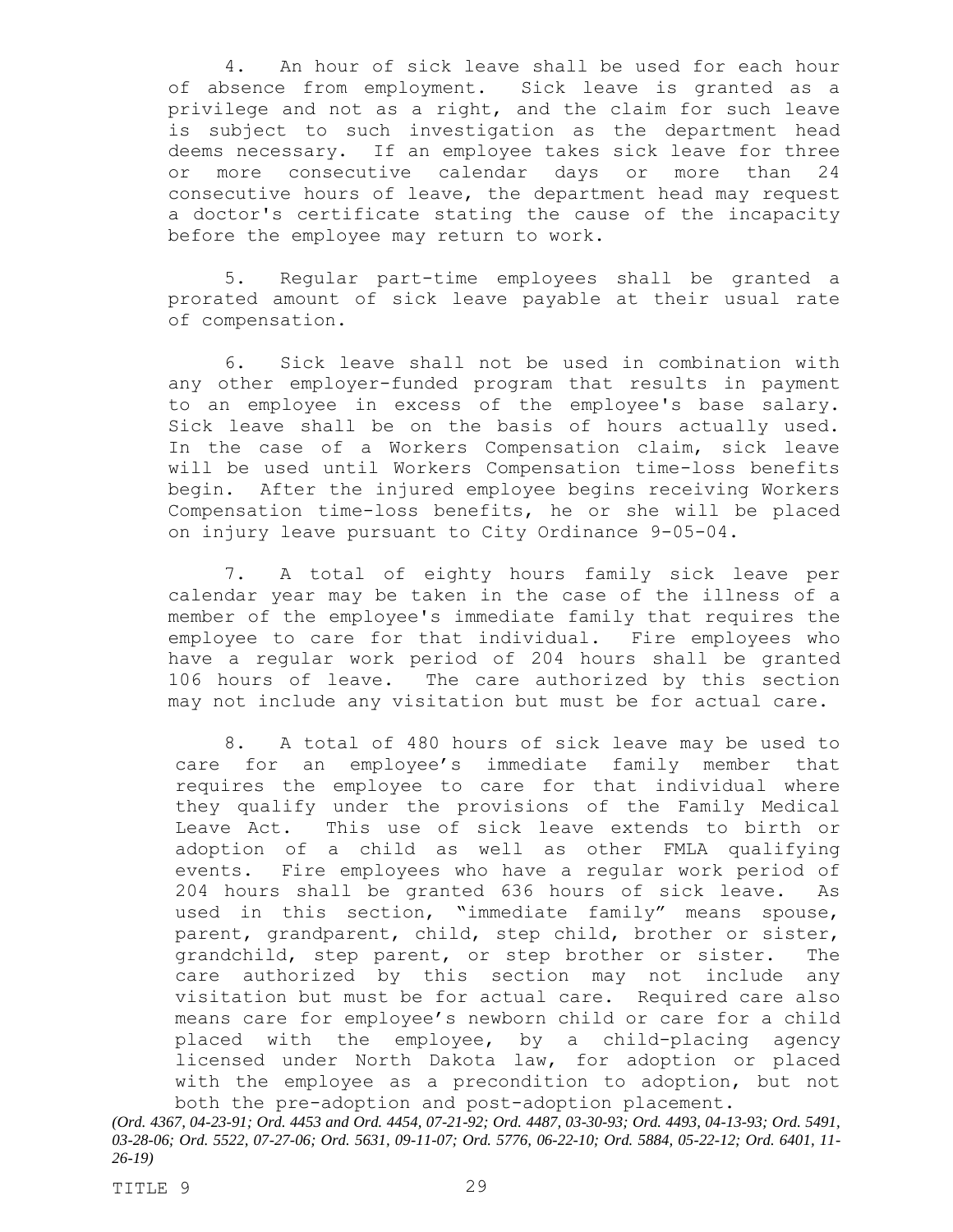<span id="page-29-0"></span>9-05-04. Injury Leave.

1. Injury leave shall be available to any employee eligible for the City's leave program and who was injured on the job and is receiving Workers Compensation time-loss benefits.

2. Any employee injured on the job and receiving Workers Compensation time-loss benefits will be placed on injury leave until such time a determination is made as to when and if he/she can return to work. While on injury leave, the employee will use sick leave in an amount that when combined with the Workers Compensation time-loss benefits, will bring the employee to regular salary. All normal benefits (pension, leave, health insurance) will continue to accrue.

3. The injured employee on injury leave will have his or her status reviewed on an at-least-monthly basis by the City Health Officer or his designee and will submit to examinations as requested by the City Health Officer or designee. The City Health Officer may promulgate a policy concerning the review of these cases.

<span id="page-29-1"></span>4. As opportunities become available, an injured employee may be asked to return to work in a temporary position, doing work that has been cleared by the City Health Officer.

*(Ord. 4454, 07-21-92; Ord. 4465, 08-18-92; Ord. 4886, 02-10-98)*

9-05-05. Maternity Leave. Section 9-05-05 relating to maternity leave is hereby repealed. *(Ord. 4692, 06-13-95)*

9-05-06. Jury Leave. An employee summoned for jury duty shall receive an amount which will equal the employee's regular rate of pay when added to the compensation received for jury duty, or the employee may take annual leave and retain the amount received for jury duty.

9-05-07. Military Leave. Military leave must be granted in accordance with Sections 37-01-25 and 37-01-25.1 of the North Dakota Century Code for full-time employees who:

<span id="page-29-3"></span><span id="page-29-2"></span>1. Are members of the National Guard;

2. Are members of the armed forces reserves of the United States of America;

3. Shall be subject to call into federal service by the President of the United States; or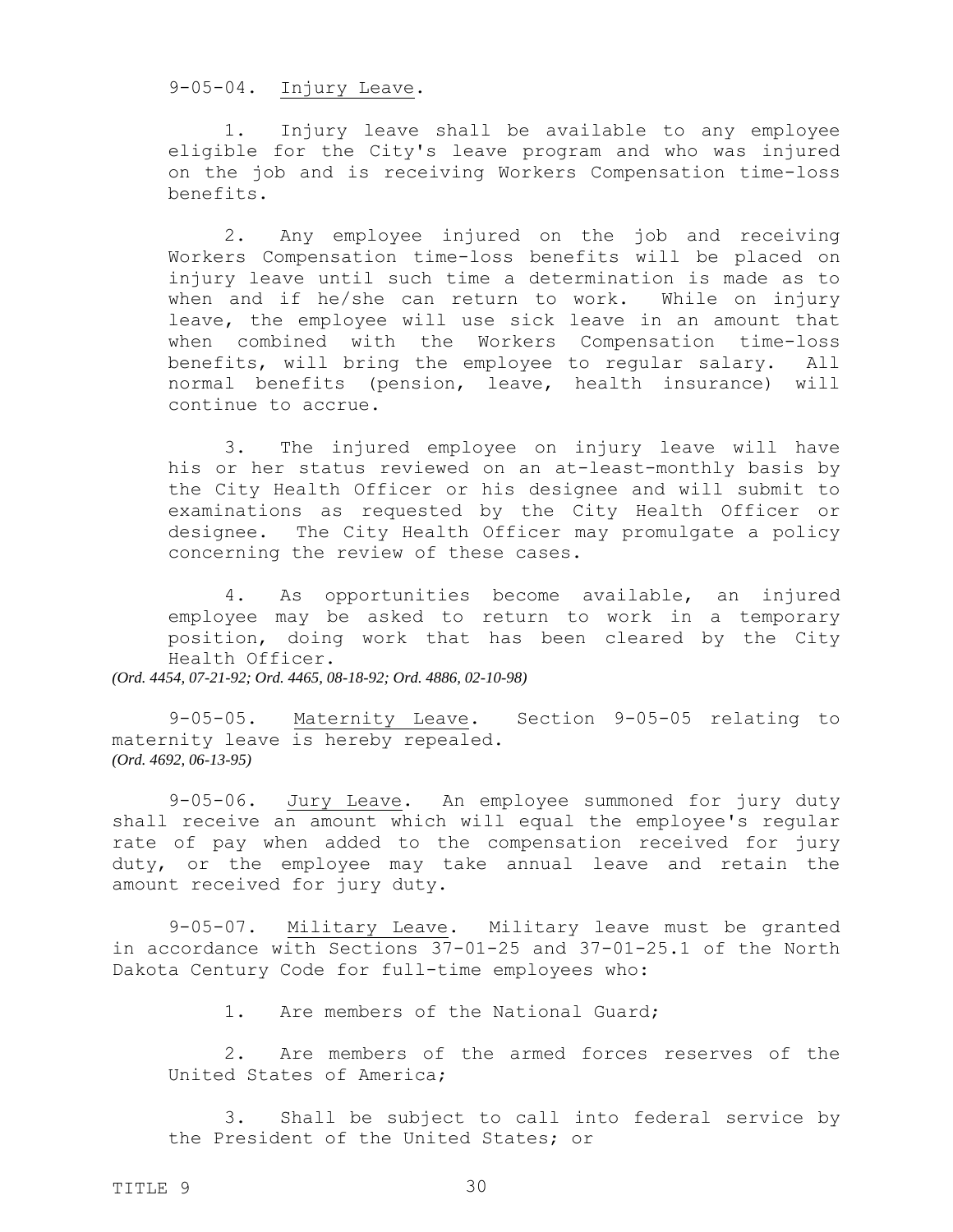4. Shall volunteer for such service.

When ordered by proper authority to active non-civilian employment the employee is entitled to a leave of absence from the civil service without loss of status or efficiency rating. If such employee has been continuously employed for ninety days immediately preceding the leave of absence, he/she is eligible to receive up to 160 hours (212 for firefighters) each calendar year without loss of pay.

During a full or partial mobilization of the reserve and National Guard forces, the employee is entitled to thirty days leave of absence with pay less any paid leave of absence previously granted during the calendar year pursuant to this section.

Leave shall be utilized only for scheduled work hours missed for qualifying military duty. *(Ord. 5344, 07-13-04)*

9-05-08. Leave of Absence. Leave of absence may be granted as follows:

1. A leave of absence without pay may be granted to an employee pursuant to the Family and Medical Leave Act of 1993 (FMLA) for the following reasons:

<span id="page-30-0"></span>a. The birth of a child and in order to care for that child.

b. Adoption of a child or placement for adoption or foster care.

c. To care for a spouse, child, or parent with a serious health condition; or

d. The serious health condition of the employee.

2. To be eligible, an employee must qualify under the FMLA. The City shall adopt a policy regarding medical and family leave of absences pursuant to the terms and requirements of the FMLA.

3. Leave of absence or leave without pay may be granted for educational purposes, but only if it is determined by the department head that such leave will be beneficial to the employee's department and that it will not interfere with the normal operation of the department.

4. Employees who fail to return to duty upon completion of a leave of absence without pay shall be considered as separated from the civil service without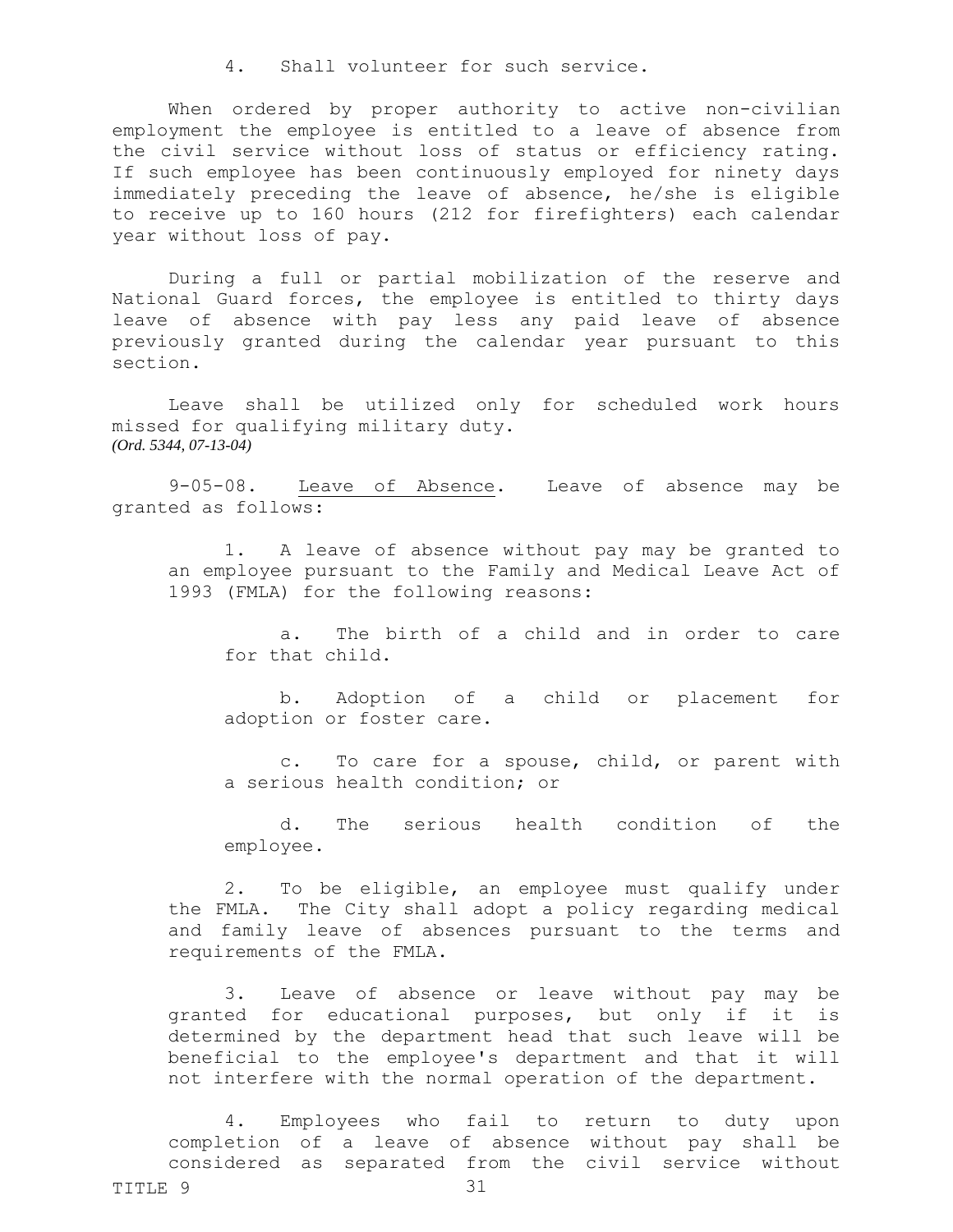prejudice on the intended date of return. If an employee chooses not to return to work for reasons other than a continued serious health condition, the City will require the employee to reimburse the City the amount it paid for the employee's health insurance premium during the leave period.

5. A leave of absence without pay may be granted to an employee serving in the legislature in conformance with a City Commission-approved legislative service policy.

6. A leave of absence without pay may be granted to an employee with no available leave balance at the discretion of the department. *(Ord. 4593, 03-29-94; Ord. 5884, 05-22-12)*

CHAPTER 9-06. EMPLOYEE SEPARATION AND DISCIPLINE

<span id="page-31-1"></span><span id="page-31-0"></span>

9-06-01. Employee Separation. An appointing authority may:

1. Lay off an employee in the civil service whenever necessary because of a change in duties or organization or shortage of work or funds. The order in which employees will be laid off must be determined in accordance with the employee's performance ratings with the city. Employees thus separated from the service through no fault of their own shall, upon request, be placed on the employment list for their former classes of positions as provided by this article.

2. Suspend a full-time employee without pay up to a period of thirty days within one calendar year. If an exempt employee is suspended it must be for a minimum of one week.

3. Demote a full-time employee from a position in one class to a position in a lower class.

<span id="page-31-2"></span>4. Dismiss a full-time employee for cause.

5. Place an employee on paid or unpaid leave pending the investigation of a complaint or incident which may subject the employee to discipline or pending treatment resulting from an on-duty incident.

6. Take such other progressive discipline or disciplinary action or actions as are deemed appropriate. *(Ord. 4971, 04-27-99; Ord. 5136, 10-09-01; Ord. 5884, 05-22-12)*

9-06-02. Causes for Suspension, Demotion or Dismissal. An employee may be subject to disciplinary action for conduct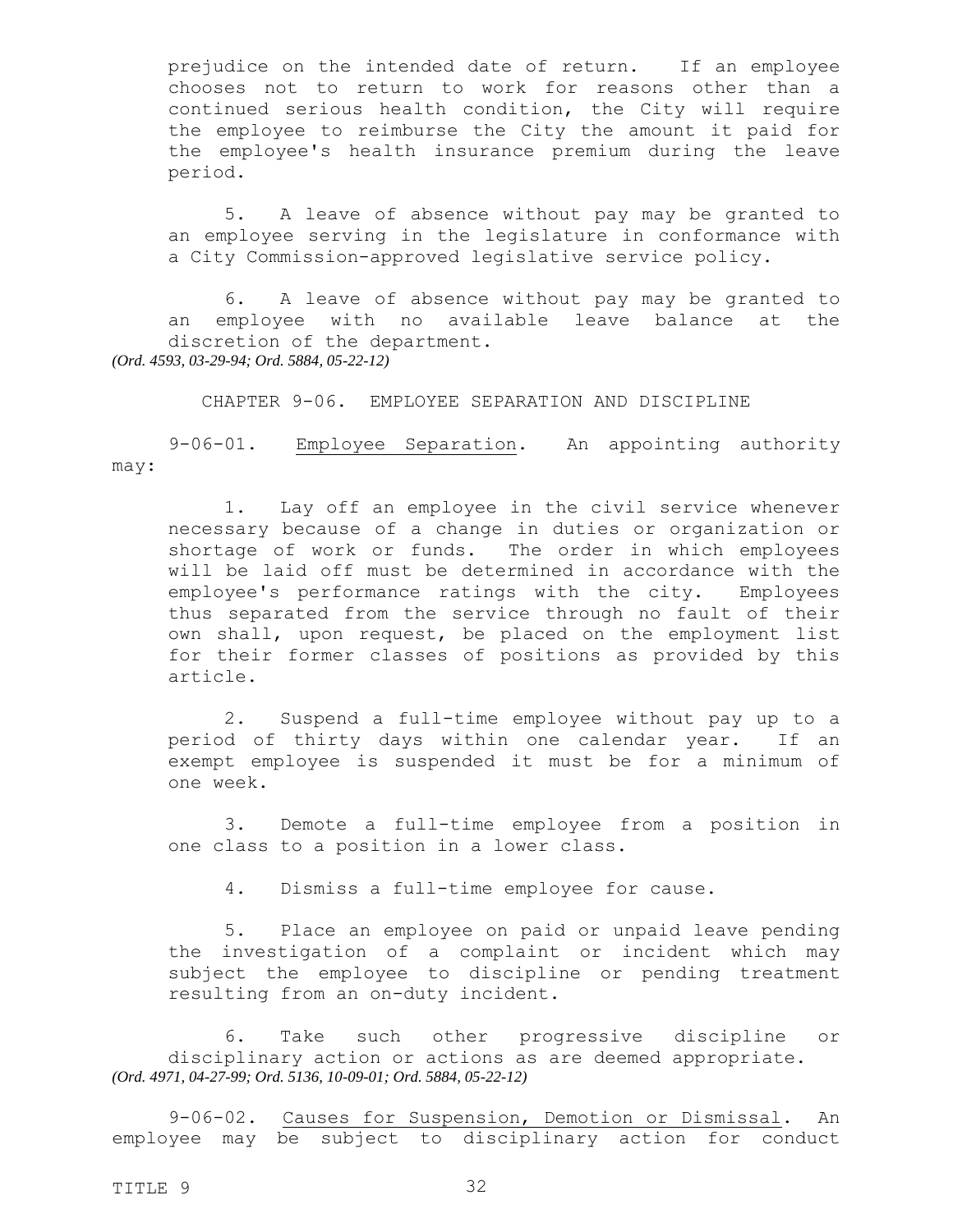impairing their performance or that of the city government, including, but not limited to:

1. Consumption of alcoholic beverages or unlawful use of any drugs, narcotic or other controlled substance while on duty, or reporting to work when under the influence of intoxicants or any narcotic or controlled substance.

2. Failure to follow orders of superiors.

3. Inability to get along with fellow employees or the citizenry resulting in interference with the performance of duties of any employee.

4. Being absent from work without permission or failure to report to the supervisor or department head when one is absent.

5. Being habitually tardy.

6. Continued failure to perform the assigned work in a satisfactory manner.

7. Being habitually wasteful of material, property or working time.

8. Failure to pay just debts to the best of one's ability and means, if such failure impairs job performance or interferes with normal and efficient city government.

9. On or off duty conduct that is felonious or a misdemeanor involving dishonesty regardless of whether or not the person is charged or convicted with a criminal offense.

<span id="page-32-0"></span>10. Violation of city ordinances or official written policies adopted by the board of city commissioners or departments.

11. Careless or negligent operation of city vehicles or equipment. *(Ord. 4187, 12-22-87; Ord. 4587, 03-15-94; Ord. 4971, 04-27-99; Ord. 5136, 10-09-01)*

TITLE 9 33 9-06-03. Notice of Suspension, Demotion or Dismissal. A written notice of proposed suspension, demotion or dismissal, stating the reason for the action and when it is to be effective, must be given to the official or employee or mailed by registered or certified mail to the last known place of residence no later than 48 hours prior to the proposed action. A copy of the notice of suspension, demotion or dismissal must be immediately filed with the personnel director. The notice shall state that the employee has a right to an informal hearing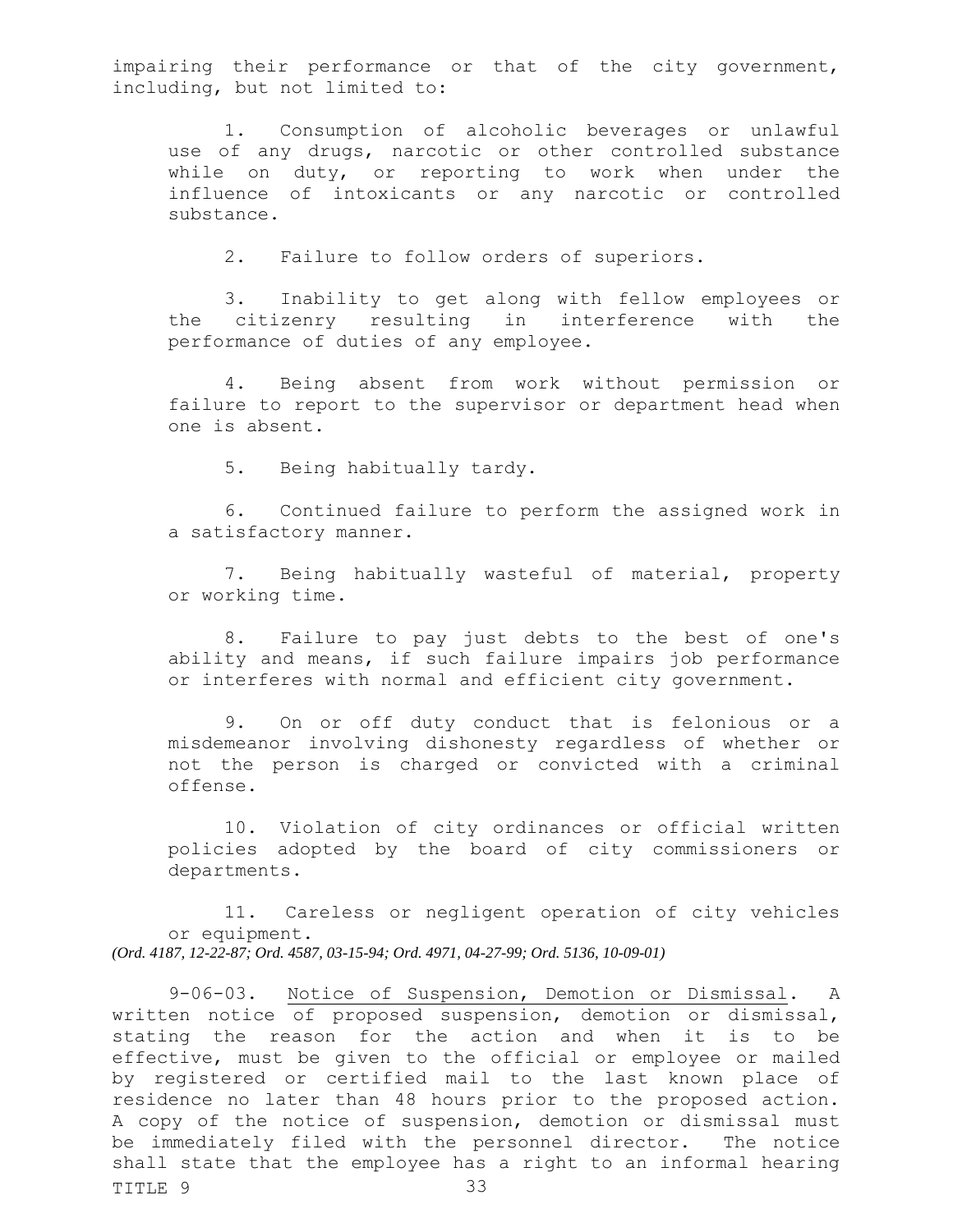with the personnel director, the appointing authority and the employee and/or employee's representative, and an opportunity to be heard at that hearing prior to termination upon request. Following the hearing, if requested, the proposed action may be affirmed, modified or withdrawn.

<span id="page-33-0"></span>9-06-04. Appeal.

1. Within five business days after the effective date of suspension, demotion or termination and receipt of written notice of suspension, demotion or termination, issued pursuant to section 9-06-03, or written response to a grievance made pursuant to section 9-06-06(1), any official or employee affected may appeal in writing to the civil service commission for a hearing. The written notice or written response shall contain a statement advising the employee of the right to a hearing upon request made within five days.

2. The commission, upon receiving notice of appeal, shall set a date for a hearing, which may not be less than seven nor more than sixty days after the date of the filing of the notice of appeal, unless otherwise ordered by the commission. Notice of the time and place of the hearing must be served upon the appealing official or employee or his/her legal counsel and upon the authority imposing the suspension, demotion, termination, or other action complained of, personally or by certified mail or to legal counsel by regular mail with an affidavit of service at least five business days before the date of the hearing.

3. The commission shall hear the appeal at the time set by it. The commission may hear the evidence and facts to be presented by the appealing official or employee and the authority imposing the suspension, demotion or dismissal, or other action complained of in any order it deems appropriate so long as all parties are given a full opportunity to be heard. The evidence of the parties may be through sworn testimony of witnesses or through exhibits introduced through sworn witnesses. After all parties have presented their evidence and have been given a full opportunity to be heard, the commission may call other persons or witnesses to ascertain the on which it deems proper.

4. After having completed the hearing and any investigation which it has chosen to undertake, the commission shall decide the appeal on its merits. The commission can fully uphold the discipline imposed upon the appealing official or employee. The commission can find that there was no just cause for the imposition of the discipline and it can reinstate the employee to the status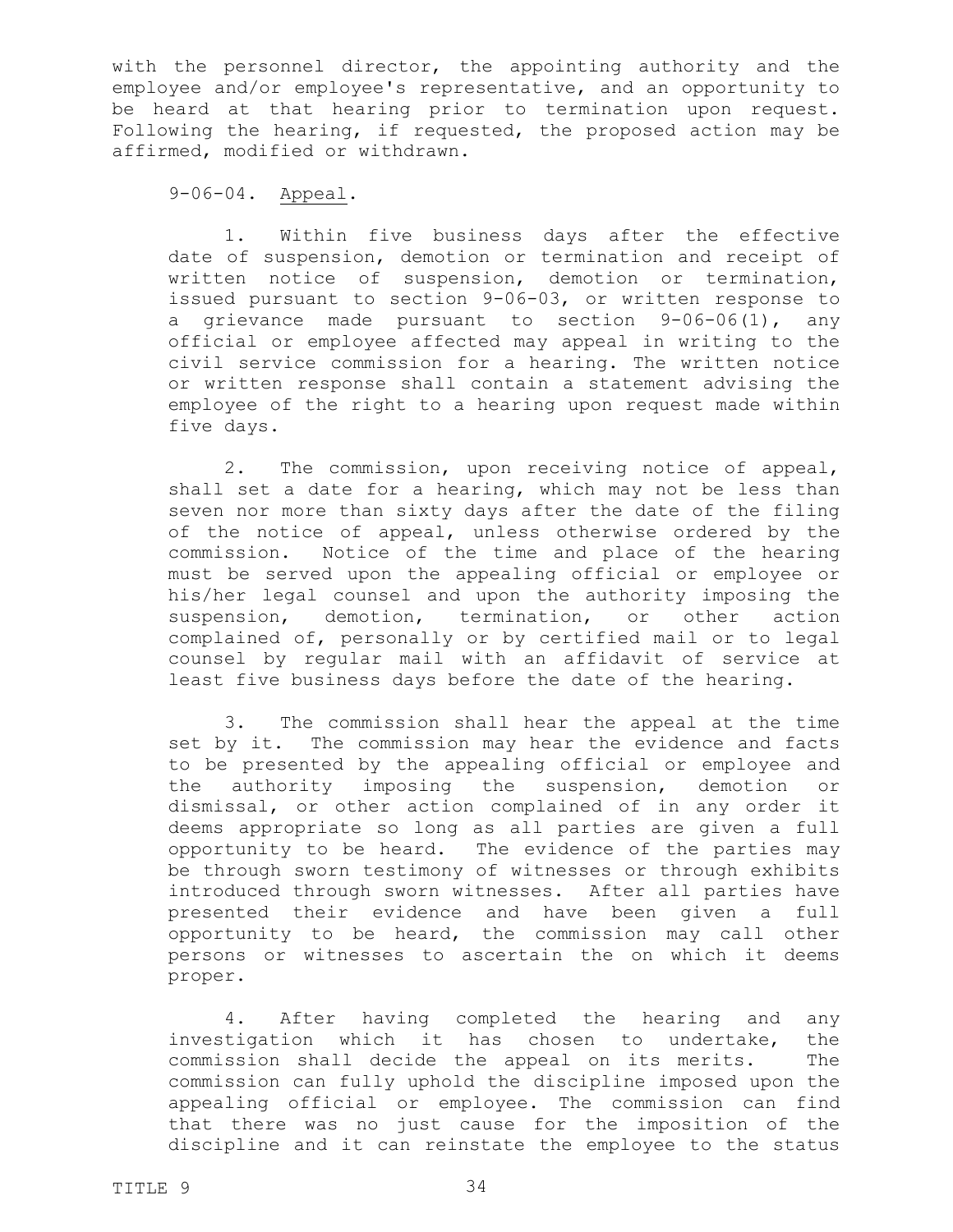held immediately prior to the discipline and restore to the employee any pay lost as a result. The commission can also find that it was proper to discipline the employee or official, but that the level of discipline imposed did not fit the offense committed. It may therefore impose upon the employee or official some lesser form of discipline. Or, the commission can issue its findings and an appropriate order with respect to an appeal of a grievance filed pursuant to section 9-06-06(1). In all cases the commission shall issue its written findings, conclusions and order within five days of the hearing. A hearing may be continued from time to time by the commission.

5. The commission shall also hear appeals under the procedures set forth above from any employee or official aggrieved as a result of disciplinary action or from any employee or official who alleges discrimination due to race, color, creed, sex, age, marital status, national origin, or physical disability or other grievance relating to employment laws, rules, regulations or ordinances, or any other grievance relating to personnel matters.

6. A decision of the commission is final. *(Ord. 4173, 12-08-87; Ord. 5130, 08-28-01)*

<span id="page-34-0"></span>9-06-05. Compulsory Retirement. An appointing authority may dismiss or involuntarily retire a full-time employee who is physically or mentally unable to perform the duties of the employee's position. The appointing authority may direct any employee to submit to an examination of the city health officer and two other physicians named by the personnel director for the purpose of determining if the employee is physically or mentally unable to perform the duties of the employee's position. Refusal to be examined shall be deemed grounds for suspension, demotion or dismissal. Upon the concurring report of at least two physicians that the employee is physically or mentally unable to perform his or her duties, the employee may dismissed or involuntarily retired. The employee may appeal the action pursuant to section 9-06-04. *(Ord. 4114, Sec. 1, 12-02-86)*

<span id="page-34-1"></span>9-06-06. Grievance Procedure.

1. An employee who is adversely affected by an action or decision of another employee, other than suspension, demotion or termination that may be in violation of any federal, state or city law, statute, regulation, ordinance or written policy may file a grievance utilizing the following procedures:

a. The employee shall first discuss the grievance with the immediate supervisor or department head, unless the grievance involves unlawful acts or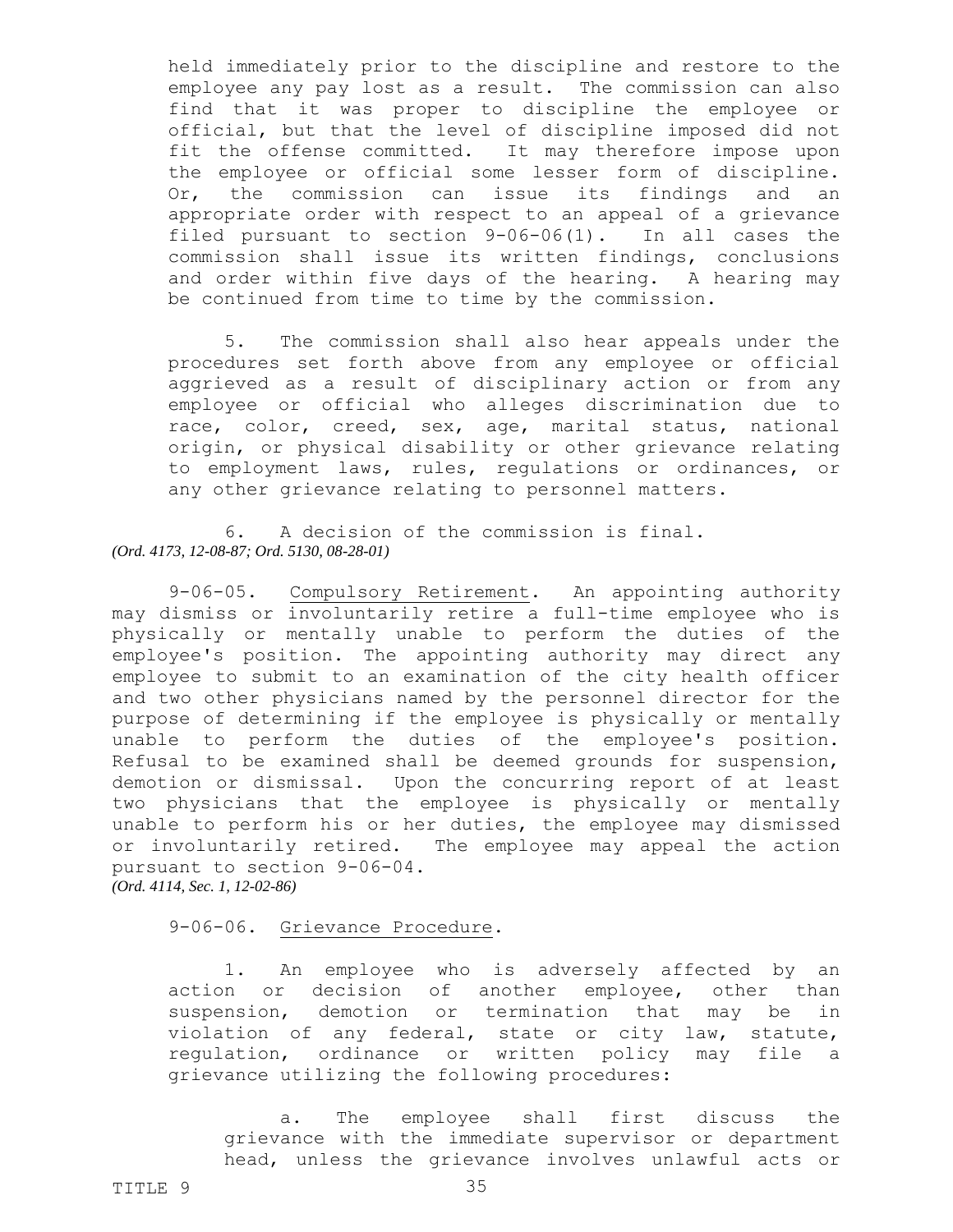conduct by the supervisor or the department head. If the grievance involves unlawful acts or conduct on the part of the immediate supervisor or department head, the employee shall discuss the grievance with the department head or file a written grievance with the human resources director, respectively.

b. If the grievance is not resolved by informal discussion or agreement, the employee may file a written grievance, setting out in detail the action or decision complained of and the specific law statute, regulation, ordinance or written policy which has been violated, with the human resources director. The human resources director shall immediately provide a copy of the written grievance to the city commissioner assigned the portfolio for the department in which the employee is employed, and the department head. The commissioner, department head, human resources director and the employee and/or the employee's representative, shall meet and attempt to resolve the grievance within ten business days of the filing of the grievance. On or before the fifth business day following the date of the meeting, the human resources director shall issue a written reply to the grievance and provide copies to all of the parties involved in the matter. The written reply shall set forth any agreement that was reached between the parties, or the response of the department head and/or city commissioner to the grievance.

c. If the employee is not satisfied by the written reply, the employee may, within five business days of receipt of the reply, submit an appeal in writing to the Civil Service Commission, by filing it in the office of the human resources director. The commission shall thereupon schedule a hearing and proceed in accordance with the procedures set forth in section 9-06-04.

d. An employee may not utilize the procedure under this section to appeal or grieve a letter of reprimand, a letter of caution, an oral reprimand or any other personnel action unless that action satisfies the requirements of paragraph one.

2. An employee of the city or any other person who has knowledge of suspected violations of laws, ordinances, city policies or department rules and regulations, sexual harassment, or other misconduct or impropriety by any city employee or department head may file a complaint. A complaint may not be filed regarding a matter of prosecutorial discretion or regarding a case in Municipal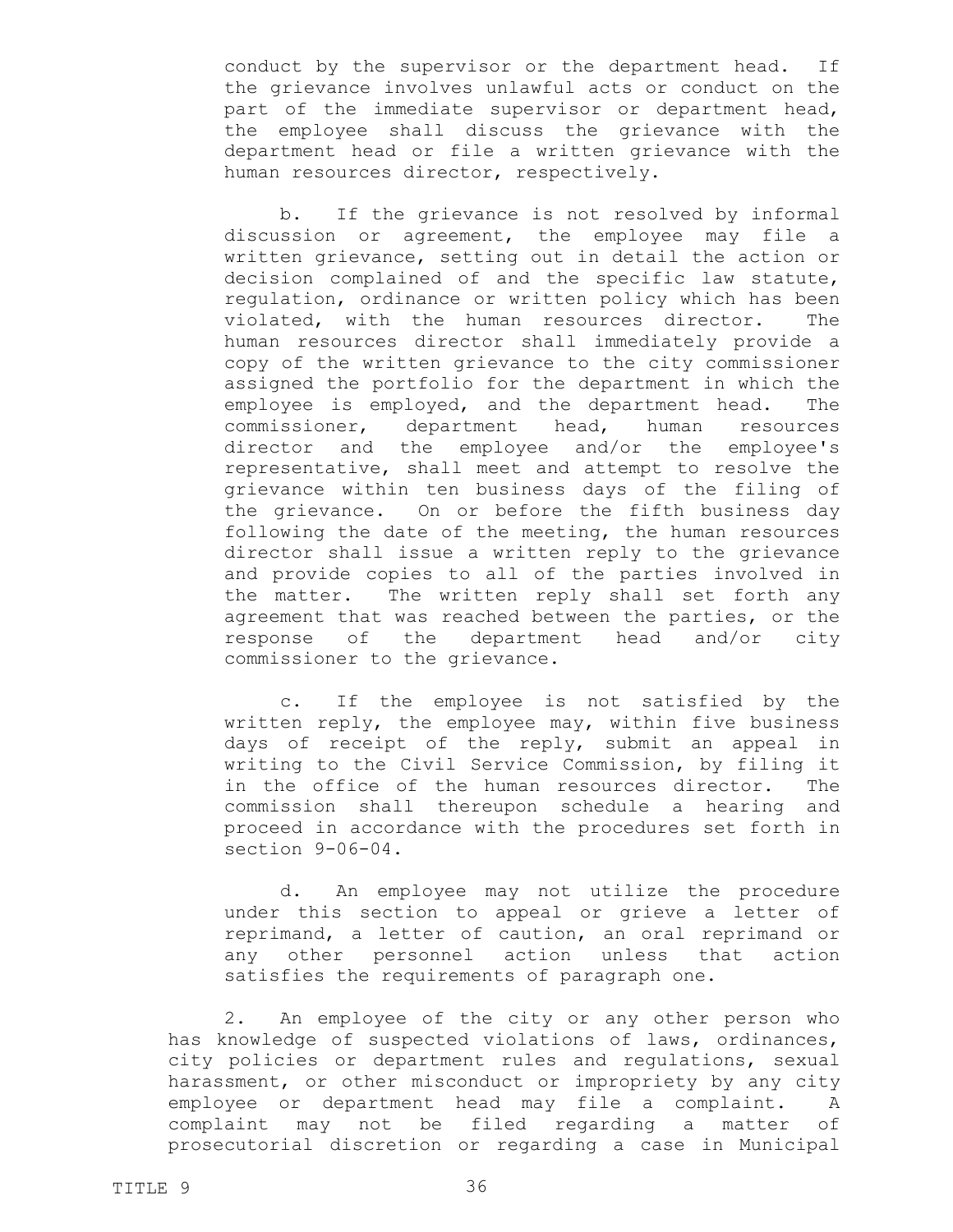Court. A complaint may be filed utilizing the following procedures:

a. The employee or other person shall file a written report setting out in detail the nature of the violation with the human resources director and the department head with responsibility for the employee in question. If the allegations involve misconduct or impropriety on the part of a department head, the commissioner assigned the portfolio for that department shall be substituted for the department head.

The human resources director shall immediately provide a copy of the complaint to the commissioner assigned the portfolio for that department and the city attorney. The city attorney shall promptly review the complaint to determine if it should properly be referred to the state's attorney because it alleges violation of a criminal law or Chapter 34-11.1 of the North Dakota Century Code. Unless the complaint is referred to the state's attorney, within ten business days of the receipt of the complaint, the human resources director shall meet with the department head or city commissioner and employee or other person to attempt to resolve the complaint. On or before the fifth business day following that meeting, the department head, or city commissioner if the complaint was against the department head, shall issue a written reply to the complaint, and provide copies to all of the involved parties. The written reply shall set forth the agreement or understanding made to resolve the complaint, if one was achieved, or proposed action, including referral to the board of city commissioners.

b. If the employee or other person is not satisfied by the written reply, he or she may, within five business days of receipt of the reply, submit an appeal in writing to the board of city commissioners by filing a written appeal in the office of the city auditor. The commission shall thereupon schedule a hearing and proceed substantially in conformance with the procedures set forth in section 9-06-04 that are applicable to the civil service commission.

3. Any applicant for employment with the City of Bismarck who may be adversely affected by the decision of an employee of the City of Bismarck relating to alleged protected class discrimination, ADA violations, or other statutory or constitutional violations may file a grievance using the following procedures: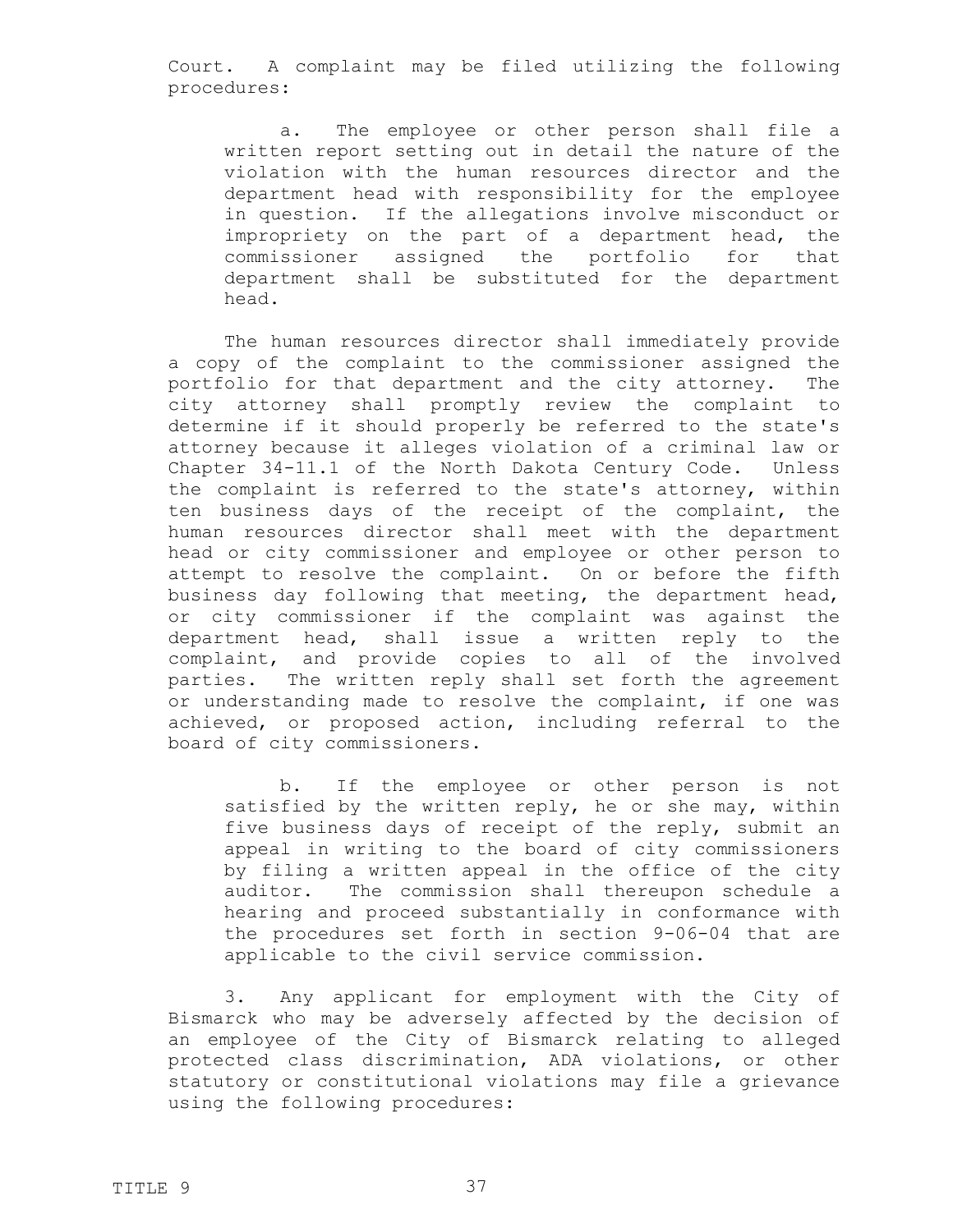a. The applicant shall file a written report of the grievance with the human resources director. The human resources director shall immediately provide a copy of the report to the city commissioner assigned to the portfolio in which the applicant had applied for employment and to the department head of that department. Within 10 business days of receipt of the written grievance, the human resources director, city commissioner, department head and the applicant and/or the applicant's representative shall meet and attempt to resolve the grievance. Within five business days of the meeting, the human resources director shall issue a written reply to the grievance and provide copies to all involved parties. The reply shall set forth any agreement that was reached between the parties or the response of the department head and/or the city commissioner to the grievance.

b. If the grievance is unresolved or the applicant is not satisfied by the written reply, the applicant may, within five business days of receipt of the written reply, submit an appeal in writing to the board of city commissioners by filing it with the human resources director. The board of city commissioners shall set a time to hear the appeal not less than five or more than 30 days after receipt of the notice of appeal.

c. The board of city commissioners shall hear the appeal at the time set by it. The commission may hear the evidence and facts presented by each party in any order it deems appropriate so long as all parties are given full opportunity to be heard. The evidence presented may be through sworn testimony of witnesses or through exhibits authenticated and introduced through sworn witnesses. After all parties have been given a full opportunity to present all of their evidence, the board of city commissioners may call other persons or witnesses to give information relevant to the matter and may continue the hearing to undertake any further investigation which it deems proper. After completing the hearing and investigation, the board of city commissioners shall decide the appeal on its merits. The commission shall issue its written findings, conclusions and appropriate order within 5 days of the closing of the hearing.

*(Ord. 4173, 12-08-87; Ord. 4477, 01-19-93; Ord. 5135, 10-09-01; 05-10-05)*

CHAPTER 9-07. CITY EMPLOYEE PENSION PLAN

TITLE 9 38 9-07-01. Assessments; Pick-up Provision. Each full-time employee of the city who is a participant in the city employee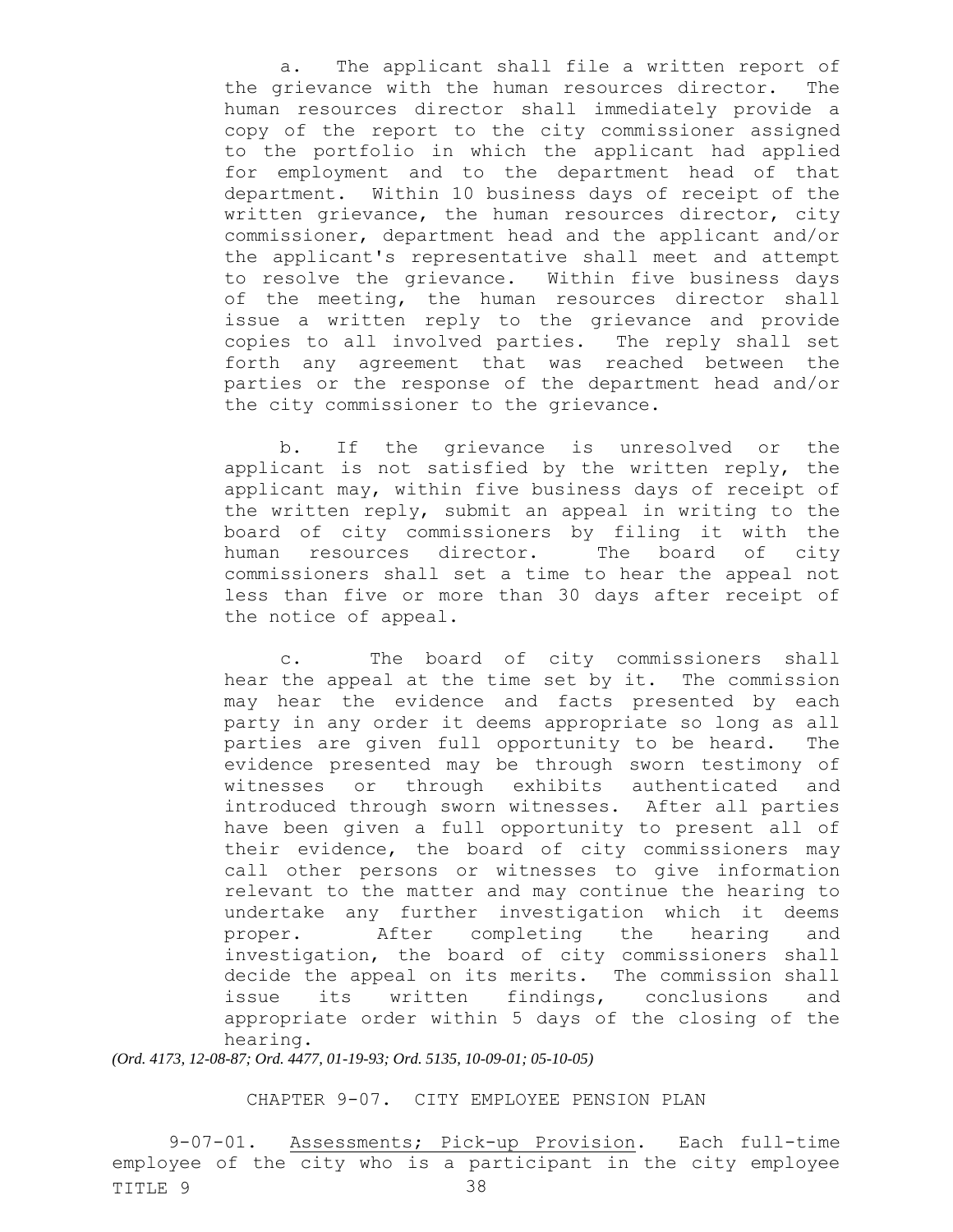pension plan pursuant to section 9-07-11 shall be assessed and required to pay monthly an amount of five percent upon the amount of the basic salary that would be paid to the employee but for this provision, which shall be deducted and retained out of such salary.

The amount of assessment provided under this section 9-07- 01 shall be applied by a payroll reduction agreement to be remitted through an executed trust agreement or contract with an insurance company in such a manner so far as practicable as to be exempt from any federal or state income taxes on the assessment or on investment income until an act of constructive receipt of these funds occurs.

Although these assessments may be designated as employee contributions, they are deemed to have been paid to the city employee's pension fund by the city in lieu of contributions by the employee; and the employee has no option to receive the contributed amounts directly. *(Ord. 5153, 01-08-02)*

9-07-02. Board of Trustees and Duties. The superintendent of the park district, and city librarian, and all other department heads, with the exception of the chief of police, shall constitute the board of trustees for the management of the pension and retirement system and the fund created for the same. The city administrator shall be president and the city investment officer shall be an ex-officio member and act as treasurer of the board. The trustees shall not receive any compensation for their services as members of the board. The director of human resources shall act as clerk of the board and shall keep such records and accounts as the board may direct. The board shall have such powers and perform such duties as may be provided by law. Department heads shall mean those persons classified as department heads pursuant to the City Classification schedule. *(Ord. 5041, 04-11-00; Ord. 5153, 01-08-02)*

9-07-03. Investment of Surplus. At the end of each fiscal year, the board of trustees may invest any surplus left in the city employee's pension fund, but no part of the moneys realized from any tax levy shall be used for any purpose other than the payment of pensions. Surplus funds may be invested in:

a. interest-bearing bonds of the United States or the state, or bonds or warrants of any county, township or municipal corporation of this state which constitute the general obligations or contingent general obligations of the issuing tax authority;

b. investments with any federally-insured bank or savings and loan association; or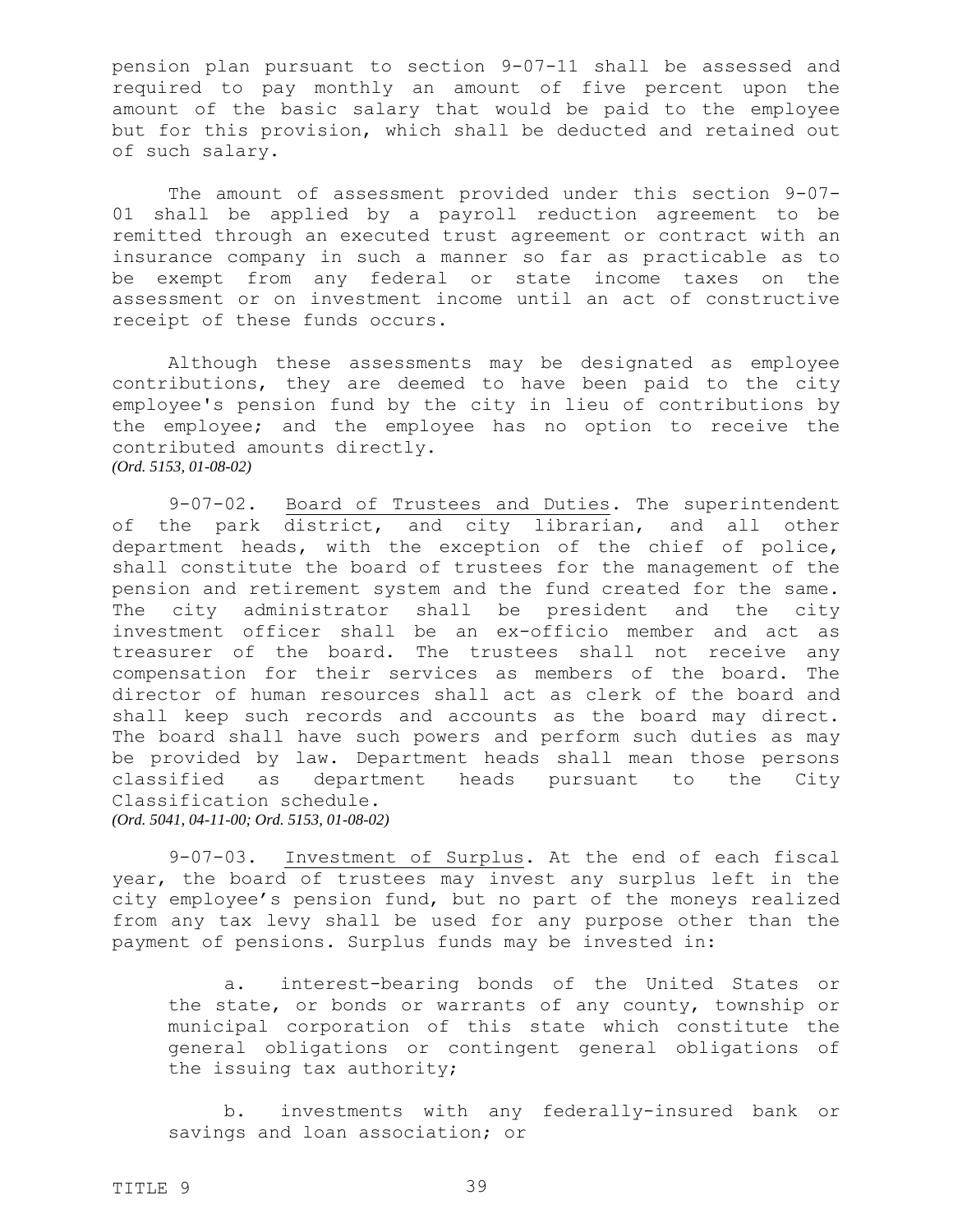c. other investments by selecting a funding agent or agents and establishing an investment agreement contract regarding surplus funds. The contract shall authorize the funding agent or agents to hold and invest funds for the board. Funds shall be placed for investment only with a firm or firms whose primary endeavor is money management, and only after a trust agreement or contract has been executed.

All securities, in which moneys belonging to the fund are invested, shall be deposited with the treasurer of the board for safekeeping.

In no event shall any part of the city employees' pension fund be paid to or become vested in the city, or be used for any purpose whatsoever other than for the exclusive benefit of contributing members, former contributing members and their beneficiaries, except as provided in section 9-07-21 and section 9-07-22 of this chapter, except that contributions of the city may be returned if:

1. The contribution was conditioned on the qualification of the plan under Internal Revenue Code Section 401(a), the plan does not so qualify and the contribution is returned within one year after the plan is found to not so qualify; or

2. The contribution was made due to a mistake of fact, the contribution is returned within one year of the mistaken payment of the contribution and the return satisfied the requirements of the last paragraph of this section.

The return of a contribution (or portion of a contribution) to the city satisfies the requirements of this paragraph if the amount so returned (a) does not exceed the excess of the contribution over the amount which could have been contributed had there been no mistake of fact, (b) does not include the net earnings attributable to such excess contributions, and (c) is reduced by any net losses attributable to the excess contribution.

*(Ord. 5041, 04-11-00; Ord. 5153, 01-08-02)*

9-07-04. Gifts, Devises or Bequests. The board may take by gift, devise or bequest any money or property, real or personal, or other thing of value for the benefit of the fund. All rewards in moneys, fees, gifts or emoluments of any kind or nature that may be paid or given to the city or to any employee, except when allowed to be retained or given for endowing a medal or other permanent or competitive reward on account of extraordinary services rendered by the city or any employee shall be paid into the pension fund. *(Ord. 5153, 01-08-02)*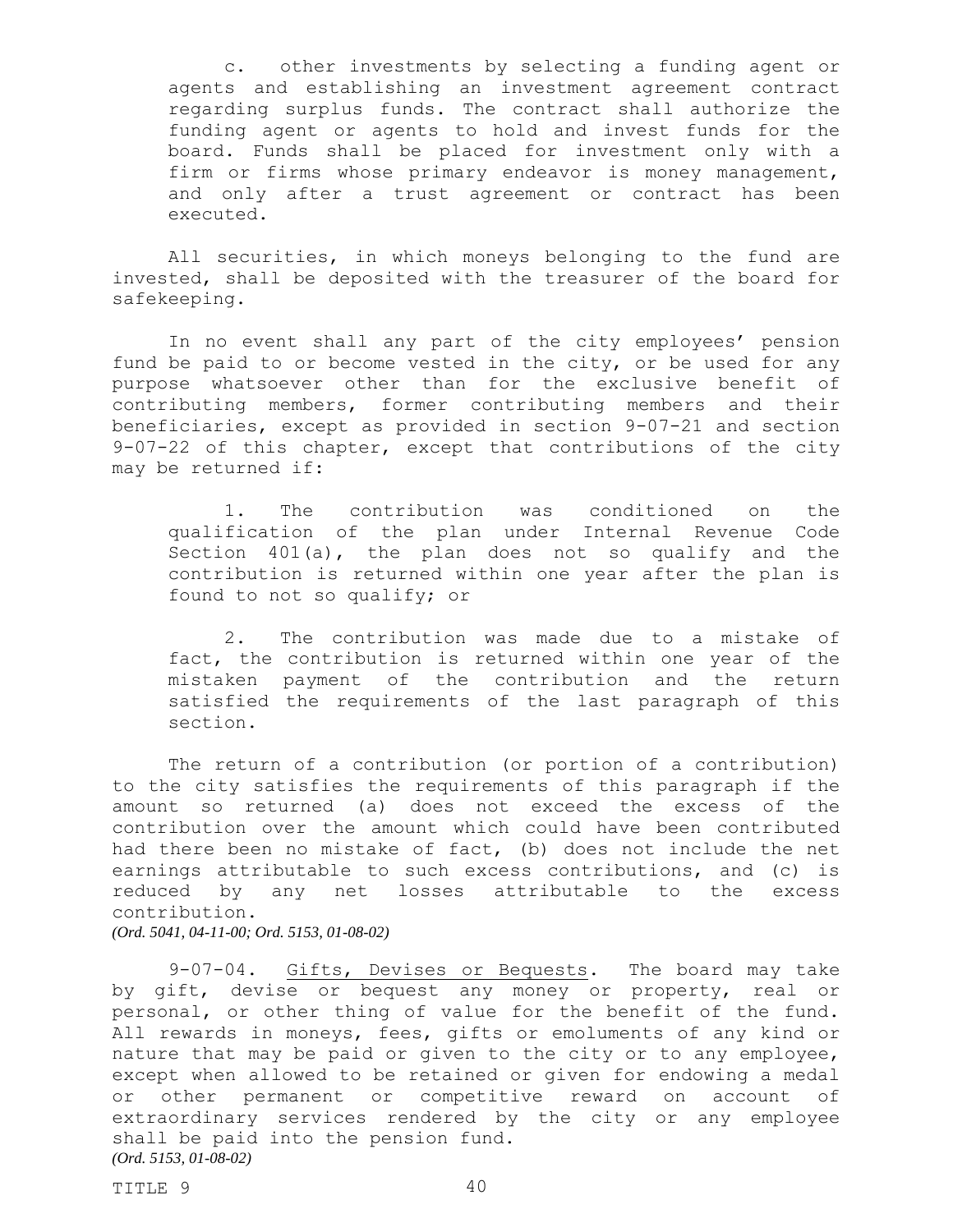9-07-05. Military Service. Any employee of the city subject to the provisions of this chapter who has resigned or who resigns to serve in the Army, Navy, Air Force or Marine Corps, or Reserves of the United States, or who has been selected for training under the Selective Service Provisions of the Laws of the United States and who has returned with an honorable discharge or other document showing honorable service, and who applies for reemployment with the city within 90 days of discharge, shall have the period of military service included as part of his or her period of service in the city, provided that credit allowed for military service shall not exceed a total of five years. Any employee who seeks credit for military service shall, upon return to the employment of the city, pay into the fund for each year of military service, five percent of the last full year's salary paid by the city, or five percent of annual military pay, whichever is less. Notwithstanding the foregoing, effective December 12, 1994, contributions, benefits and service credited with respect to qualified military service will be provided in accordance with Internal Revenue Code Section 414(u). *(Ord. 5041, 04-11-00)*

9-07-06. Retired Employees, Re-employment. An appointing authority may hire any former employee of this city retired under the provisions of this chapter 9-07, chapter 9-08 or the Bismarck Fire Fighters Relief Association pension plan to work part-time for the City. The salary received by any person so employed plus the pension received under the terms and provisions of this chapter 9-07, Chapter 9-08 or the Bismarck Fire Fighters Relief Association pension plan shall not exceed the regular pay for the position from which the employee has retired. All part-time positions must be filled pursuant to chapter 9-03.

*(Ord. 5153, 01-08-02; Ord. 5571, 01-09-07)*

9-07-07. Exemption. All pensions paid under the provisions of this chapter shall not be subject to assignment and shall be exempt from liability for debts of the person to or on account of whom they are paid, and shall not be subject to seizure upon execution or other process. The foregoing prohibition on assignment and seizure and exemption from liability expressly includes exemption from assignment, seizure or liability pursuant to any domestic relations order, including divorce decrees and child or spousal orders. *(Ord. 5153, 01-08-02)*

9-07-08. Fiscal Year. The fiscal year for the fund shall commence on the first day of January of each year and terminate on the 31st day of December of the same year. The fiscal year shall be considered the limitation year for purposes of Internal Revenue Code Section 415. *(Ord. 5041, 04-11-00)*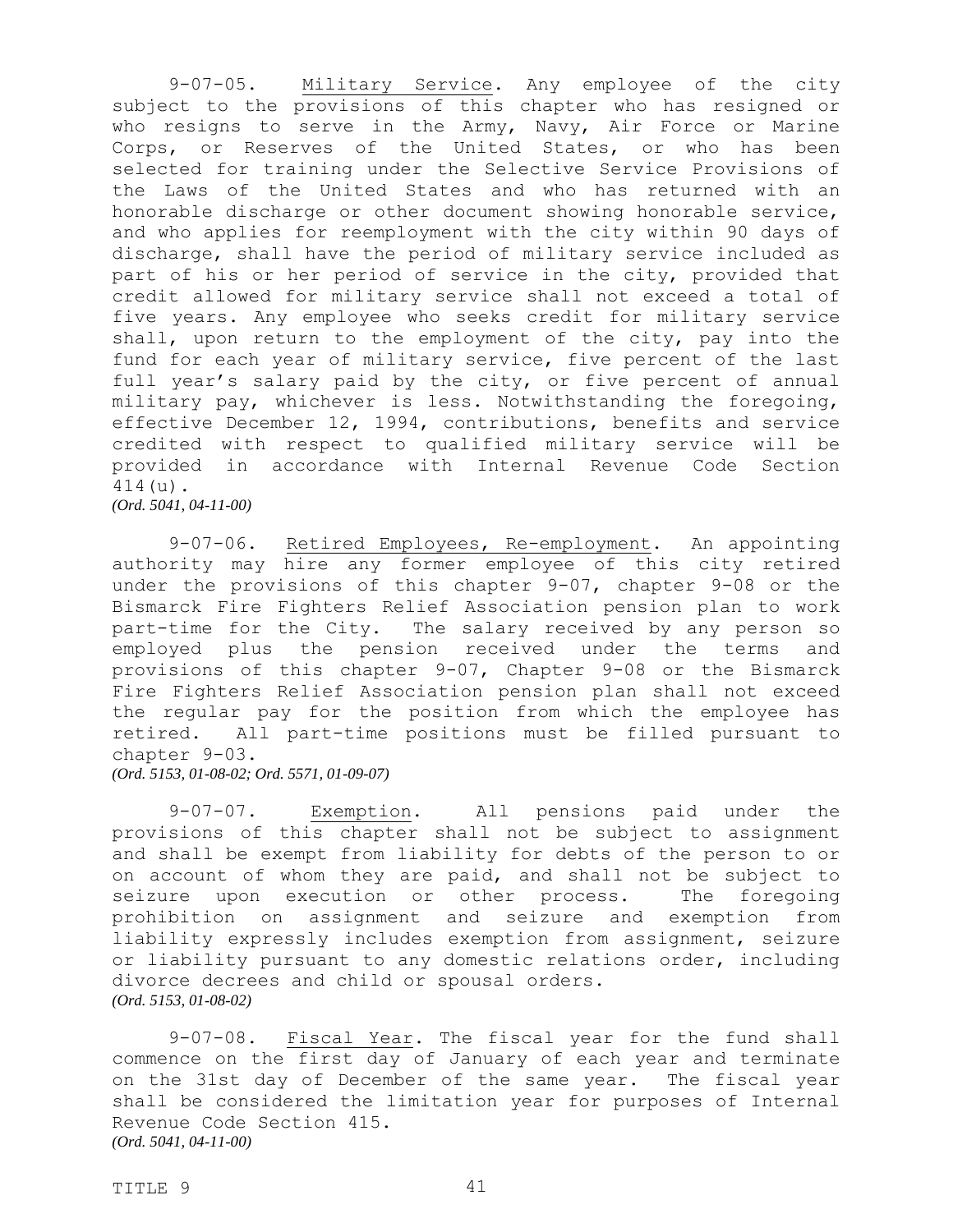9-07-09. Contribution of City. The board of city commissioners shall annually levy a tax as may be needed to maintain the pension fund in a sound actuarial condition, the proceeds of which shall be placed in the pension fund. The levy shall be in addition to any other levies authorized by law for a general purpose; provided, however, that when there is a sufficient balance in the fund to meet any proper or legitimate charges that may be made against it, the city shall not be required to levy a tax for this purpose. *(Ord. 5153, 01-08-02)*

9-07-10. Actuary. The pension and retirement system shall be based upon actuarial tables and the board of trustees shall, from time to time, be empowered to engage the services of an actuary for the purpose of determining the condition of the fund. The actuary shall be paid by check issued by the board of trustees in a reasonable amount determined by the board of trustees.

In calculating the actuarial equivalence of one form of benefit to another, the interest rate to be used shall be 7% and the mortality table to be used shall be the "applicable mortality table", defined as the mortality table based upon the Internal Revenue Service Commissioner's standard table used to determine reserves for group annuity contracts issued on the date as of which present value is determined, as published by the Department of the Treasury for purposes of Section 417(e)(3) of the Code.

Notwithstanding the foregoing, effective January 1, 2000, for the purpose of determining the lump sum value of a participant's benefit, the interest rate shall be the "applicable interest rate", defined as the annual interest rate on 30-year United States Treasury Securities as published by the Department of the Treasury and Federal Reserve as in effect for the second month (the "look-back month") preceding the first day of the "stability period." The "stability period" shall be the plan year. *(Ord. 5225, 01-07-03)*

9-07-11. Persons Included. Every full-time employee, other than sworn members of the police department, non-sworn members of the police department who begin employment before December 31, 2006 and members of the firefighter's relief association, shall be a participant of the city employee pension fund. Effective January 1, 2007, every full-time employee of the city shall be a participant in the city employee pension fund except:

(a) members of the police department who are sworn officers;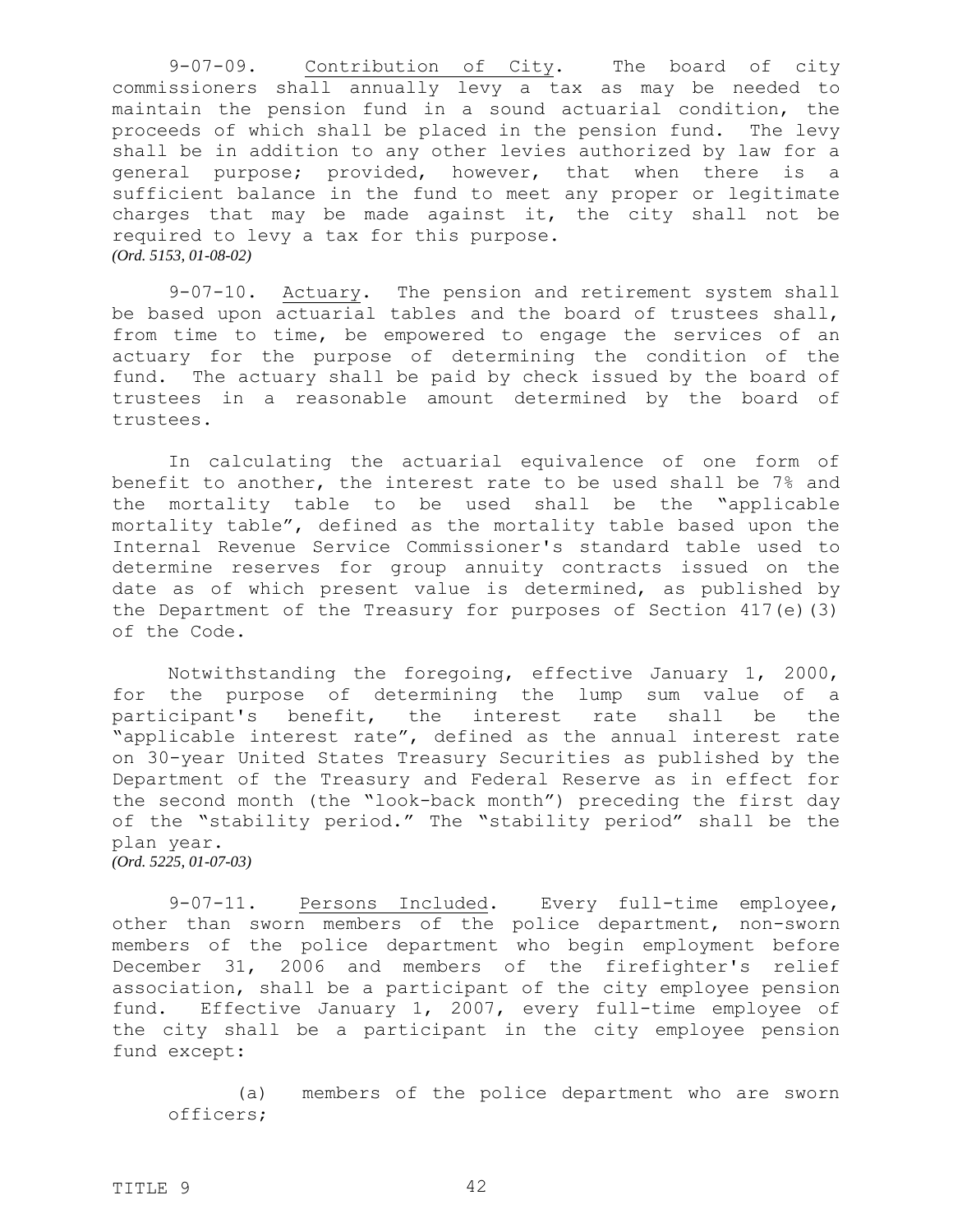## (b) members of the firefighter's relief association; and

(c) employees who perform any fire suppression duties. *(Ord. 4308, 12-19-89; Ord. 5153, 01-08-02; Ord. 5555, 10-24-06)*

9-07-12. Notice of Change in Status. It shall be the duty of the clerk or the department head in the absence of the clerk to give immediate notice of the change in pension status of any employee of the city, other than employees of the police department and fire department, resulting from death or other cause, and he or she shall furnish such other information concerning any employee, other than policemen and firemen, as the board of trustees may require.

9-07-13. Regulations Governing Fund. The board of trustees shall be authorized from time to time to adopt such regulations as may be deemed necessary, consistent with the terms and provisions of this chapter governing the operation of the fund and the requirements as to members and payments to beneficiaries. Each member and beneficiary shall be subject to all the provisions of this chapter governing the operation of the fund and the requirements as to members and payments to beneficiaries. Each member and beneficiary shall be subject to all the provisions of this chapter and to all rules and regulations adopted by the board of trustees and shall furnish to the board of trustees such information affecting the employee's status as a member or beneficiary of the system as the board of trustees may require.

9-07-14. Refunds of Contributions. Any employee of the city subject to the provisions of this chapter who has contributed to the pension retirement system adopted under Chapter 207 of the Session Laws of 1941, and continued under Chapter V of the Revised Ordinances of 1966 and subsequent amendments, and discontinued, who leaves employment shall be entitled upon application at the time of termination of employment, to a refund of the employee's "entire interest." The employee's entire interest shall be the sum of all an employee's contributions made under Section 9-07-01 plus interest earnings at two and one-half percent (2.5%) per annum on contributions made through 1972 and plus interest earnings at five percent (5%) per annum on all employee contributions thereafter. No rights to pension benefits shall accrue to an employee or to the employee's beneficiary during any leave of absence, except that this clause shall not be construed to deprive any employee of pension benefits accrued during a regular annual leave or sick leave or absence duly granted, as provided by this chapter, nor to an employee referred to in section 9-07-05.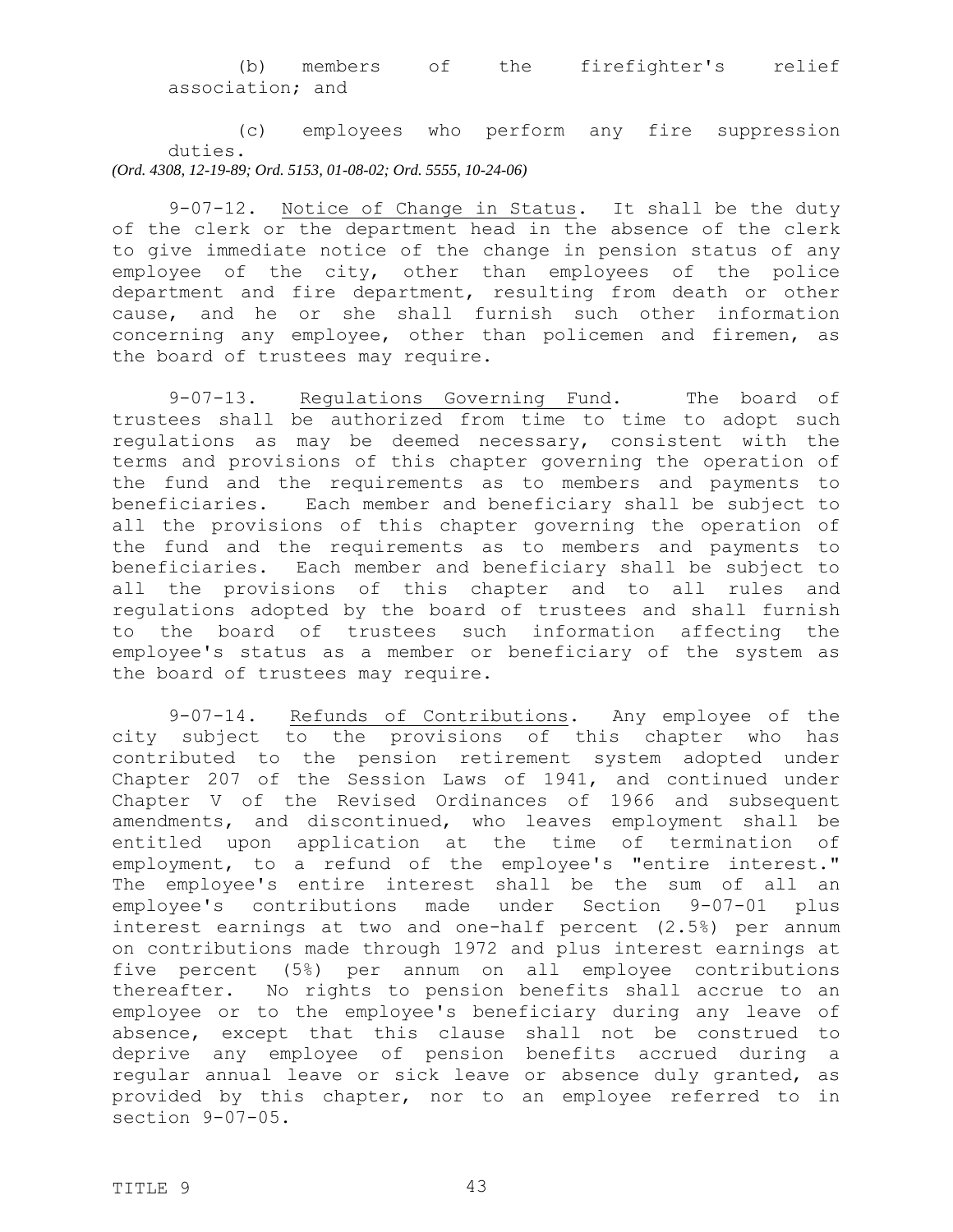Notwithstanding any other provision of this chapter, effective with respect to distributions on or after March 28, 2005, any account with a value that exceeds \$1000, including any rollover amounts, shall not be distributed to the participant during his/her lifetime and prior to his/her normal retirement date as set in this chapter, without the consent of the participant.

Any member of this pension retirement system who leaves the employment of the city and elects a refund in accordance with this section forfeits all rights to any other form of benefit under this pension retirement system. *(Ord. 4944, 09-22-98; Ord. 5153, 01-08-02; Ord. 5376, 12-28-04; Ord. 5572, 03-13-07)*

9-07-15. Pension Eligibility; Computations; Required Distributions. Every employee of the city who is a participant in the city employee pension plan pursuant to section 9-07-11 or the surviving spouse of any such employee who is deceased, provided said participant or said surviving spouse has made application to the board of trustees and been certified by the board of trustees as entitled to a pension, shall be paid out of the city employees' pension fund an amount determined in accordance with the following:

1. Any contributing member who has served in active employment until the age of sixty-two shall be eligible for a monthly pension benefit computed by multiplying the member's highest thirty-six (36) months (or total months of employment, if less) of average basic monthly compensation times one and three-quarters percent (1.75%) and then multiplying the resultant product by the member's number of full and fractional years of recognized service as defined in section 9-07-23. Notwithstanding the foregoing, with respect to any member who terminated employment or retired from the city prior to January 1, 2002, the phrase "highest thirty-six (36) months" in the foregoing sentence shall be replaced with "highest sixty (60) months." In computing benefits accruing on and after January 1, 2005, "one and three-quarters percent (1.75%)" in the foregoing sentence shall be replaced with "two and one-quarter percent  $(2.25%)$ .

On or after January 1, 2005, a participant may elect to apply the two and one-quarter percent multiplier to all or any portion of the participant's recognized service prior to January 1, 2005. The additional cost to the pension fund of applying the higher multiplier to such prior recognized service, as determined by the plan's actuary, shall be borne by the participant. The participant may elect one or more of following options to fund said additional cost: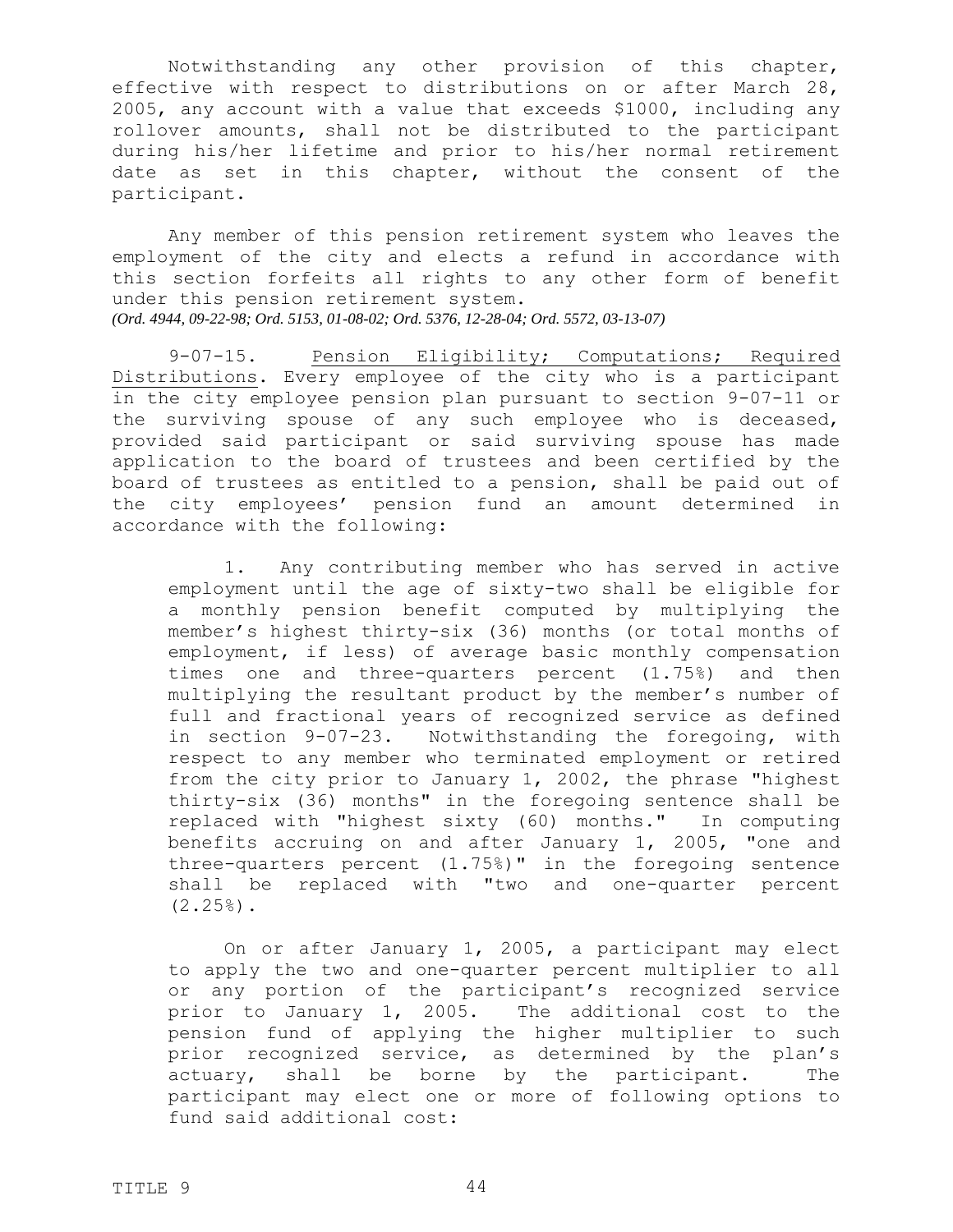(a) The participant may make an irrevocable election to contribute to the plan, on a pre-tax basis, compensation not yet earned. The election shall specify an amount to be deducted and retained from the participant's salary each month, for payment to the pension fund, until said additional cost has been funded. Such contributions shall be deemed to have been paid to the plan by the city in lieu of contributions by the employee and the employee shall have no option to receive the contributed amounts directly.

(b) The participant may make an irrevocable election to contribute all or any portion of any payout for sick, vacation or other paid time off accrued but not taken up to the day prior to the date of the election, to fund said additional cost. Such a contribution shall be deemed to have been paid to the plan by the city in lieu of contributions by the employee and the employee shall have no option to receive the contributed amounts directly.

(c) The participant may make an election to transfer all or any portion of the participant's excess account, as described in paragraph 4 of section 9-07-22, to fund said additional cost.

The City intends that the foregoing provisions shall be applied and interpreted consistent with applicable law. Any election made pursuant to the foregoing provisions shall be effective only to the extent consistent with applicable law, this ordinance and any rules and procedures adopted by the City. Participants making any election under this section shall do so in compliance with any rules and procedures adopted by the City and any limits imposed by other sections of this ordinance or applicable law.

Effective for benefits accruing after December 31, 1988, the annual compensation of each employee taken into account under the plan shall not exceed \$200,000 (\$150,000 for fiscal years beginning on or after January 1, 1996), as adjusted by the Secretary of the Treasury for cost of living adjustments. For fiscal years prior to January 1, 1997, in determining the compensation of an employee, the rules of Internal Revenue Code Section 414(9)(6) shall apply, except that the term "family" shall include only the spouse of the employee and any lineal descendants of the employee who have not attained age 19 before the close of the plan year.

2. Any contributing member who has served at least sixty (60) months of contributing service, whether or not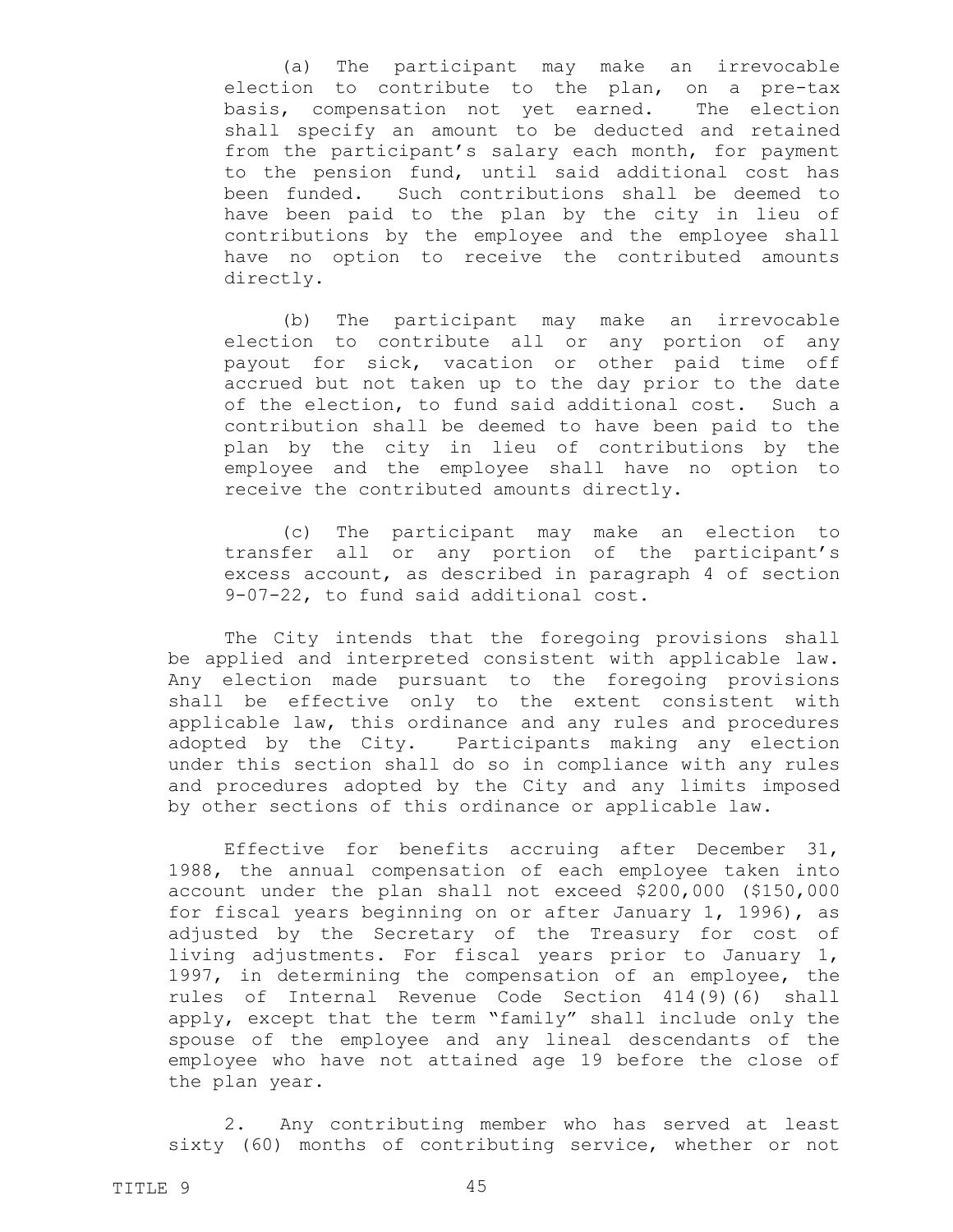consecutive, in the employment of the city, shall be entitled to retirement. Notwithstanding the foregoing, with respect to any member who terminated employment or retired from the city prior to January 1, 2002, the phrase "sixty (60) months of contributing service" in the foregoing sentence shall be replaced with "one hundred twenty (120) months of contributing service." Such member's retirement benefit shall be equal to the member's accrued normal retirement benefit as determined under the preceding subsection 1 of this section 9-07-15 multiplied by the actuarial equivalent factor set forth below, interpolated to the nearest monthly age at the date upon which the pension benefits commence.

| Age | Actuarial Equivalent Factors |  |
|-----|------------------------------|--|
| 50  | .4287                        |  |
| 51  | .4567                        |  |
| 52  | .4870                        |  |
| 53  | .5199                        |  |
| 54  | .5557                        |  |
| 55  | .5947                        |  |
| 56  | .6373                        |  |
| 57  | .6841                        |  |
| 58  | .7353                        |  |
| 59  | .7918                        |  |
| 60  | .8542                        |  |
| 61  | .9233                        |  |
| 62  | 1.0000                       |  |

3. Any contributing member who has served at least sixty (60) months of contributing service, whether or not consecutive, in the employment of the city and who terminates employment with the city, may elect a deferred retirement benefit to commence at the elected age from age fifty to age sixty-two. Notwithstanding the foregoing, with respect to any member who terminated employment or retired from the city prior to January 1, 2002, the phrase "sixty (60) months of contributing service" in the foregoing sentence shall be replaced with "one hundred twenty (120) months of contributing service." The deferred benefit shall be equal to the member's accrued normal retirement benefit as determined in subsection 1 of this section 9-07-15, (based upon service and compensation to the date of employment termination) multiplied by the actuarial, equivalent factor set forth in subsection 2 of this section 9-07-15, determined on the basis of the age elected for deferred benefits to commence hereunder.

4. To the surviving spouse as long as he or she remains unmarried, a sum equal to two-thirds of the pension to which the employee would have been entitled under the provisions of sections  $9-07-15(1)-(3)$ ,  $9-07-16$  and  $9-07-17$ ,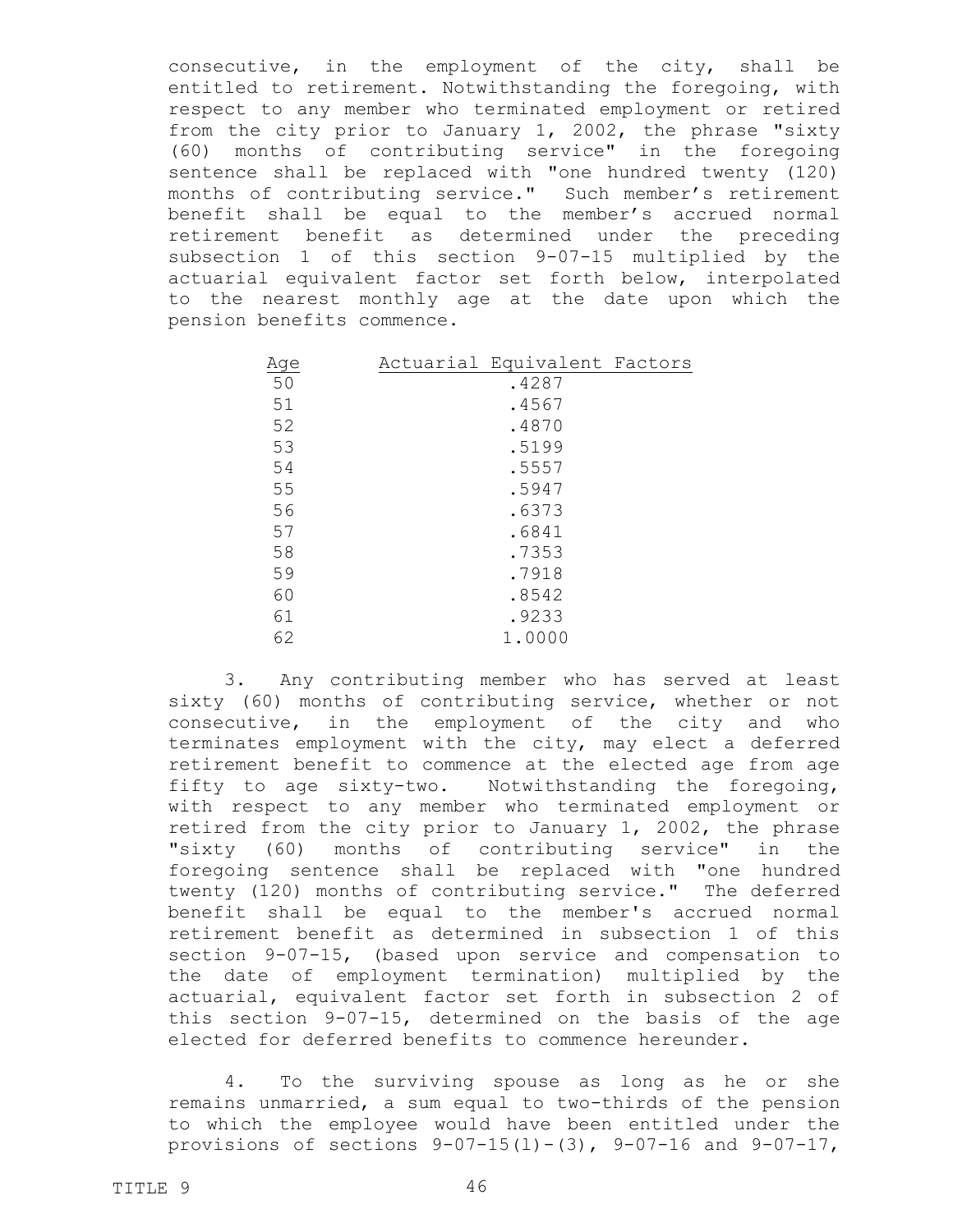not less, however, than \$65.00 per month, provided the employee served at least sixty (60) months of contributing service, whether or not consecutive, in the employment of the city. Notwithstanding the foregoing, with respect to any member who died prior to January 1, 2002, the phrase "sixty (60) months of contributing service" in the foregoing sentence shall be replaced with "one hundred twenty (120) months of contributing service." A spouse shall be considered to be a surviving spouse only if the spouse was married to the employee when the employee separated from service, or, if such separation occurred prior to the plan's effective date, the spouse was also married to the employee on the effective date of the plan.

5. A surviving spouse has the option to withdraw all of the employee's entire interest as defined in Section 9- 07-14. A surviving spouse who elects to withdraw an employee's entire interest does so in lieu of all benefits outlined in subsection 4 of this section 9-07-15.

6. If there is no surviving spouse, then the employee's entire interest, as defined in Section 9-07-14, will be paid to the employee's estate.

7. Distribution Upon Death.

(a) Death After Commencement of Benefits. If distribution of an employee's interest has begun in accordance with subsection 1, 2, or 3 of this section 9-07-15, and the employee dies before his or her entire interest has been distributed to him or her, then the remaining portion of such interest shall be distributed at least as rapidly as under the method of distribution being used as of the date of his or her death.

(b) Death Before Commencement of Benefits. If an employee dies before distribution of the employee's interest has begun, the entire interest of the employee shall be distributed no later than December 31 of the calendar year which contains the fifth anniversary of the date of the employee's death. This five-year distribution rule shall not apply if (1) any portion of the employee's interest (or of the deceased spouse of such employee, as provided below) is payable to or for the benefit of a designated beneficiary, as determined pursuant to Proposed Treasury regulations § 1.401(a)  $(9)$ -1 (or any successor regulation); (2) this portion will be distributed over the life of such designated beneficiary (or over a period not extending beyond the life expectancy of the designated beneficiary), and (3) the distributions commence no later than December 31 of the calendar year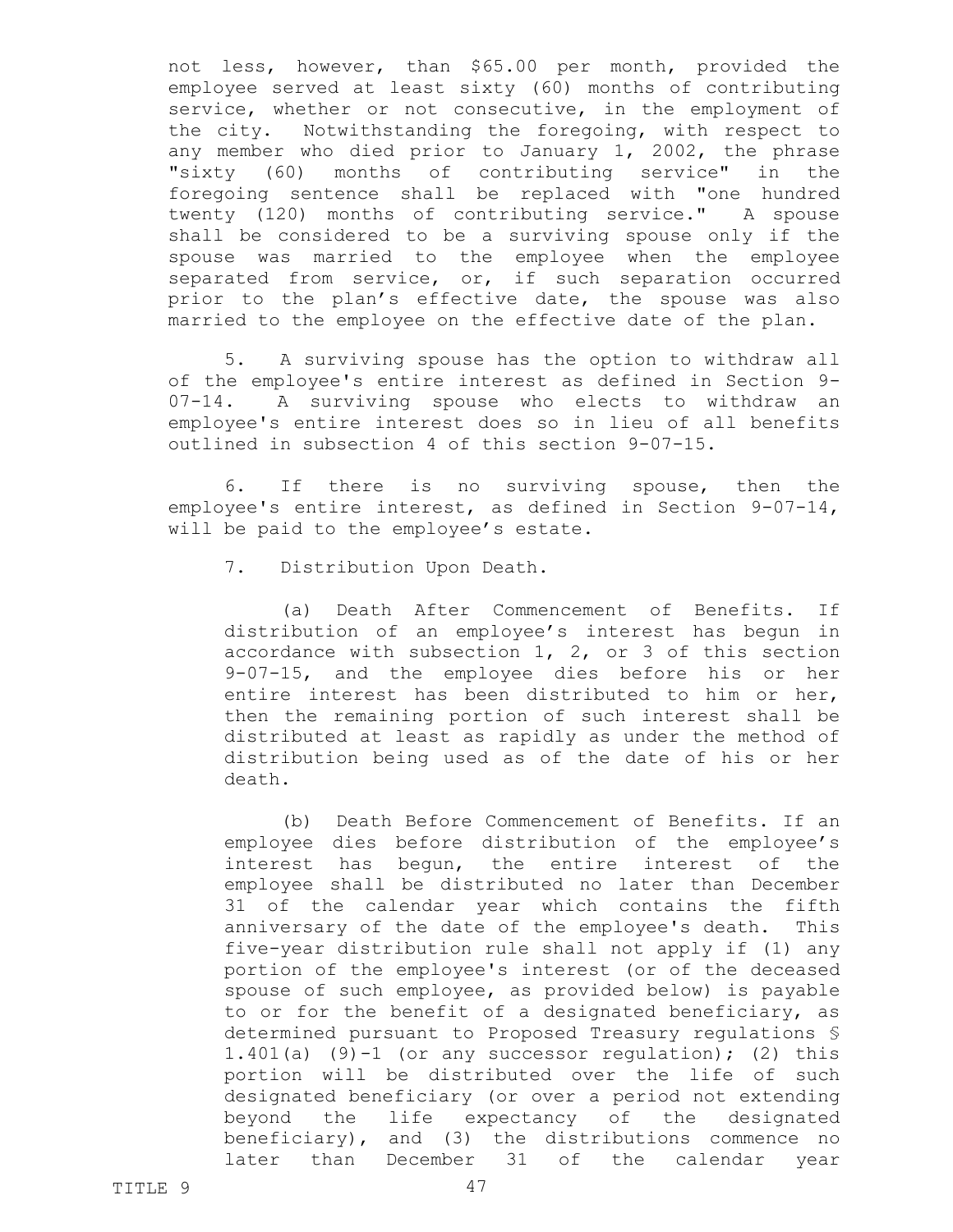immediately following the calendar year in which the employee died. If the surviving spouse is the beneficiary and dies before payments are deemed to have begun, the five-year distribution rule and the exception to it stated in this paragraph are to be applied as if the surviving spouse were the employee and the spouse's date of death shall be substituted for the employee's date of death.

This five-year distribution rule shall also not apply if: (1) the portion of the employee's interest to which the surviving spouse is entitled will be distributed over the life of the surviving spouse (or over a period not extending beyond the life expectancy of the surviving spouse, which may be recalculated not more frequently than annually); and (2) the distributions commence on or before the later of December 31 of the calendar year in which the employee would have attained age 70½ or December 31 of the calendar immediately following the calendar year in which the employee died.

(c) Designated Beneficiary. For purposes of this section, the term "designated beneficiary" means any individual designated as a beneficiary by the employee.

8. Required Distributions. Notwithstanding any provision of the plan to the contrary, the following provisions shall control:

(a) General Rule. The entire interest of each employee shall be distributed to such employee not later than the required beginning date (as defined below), or will be distributed, beginning not later than the required beginning date, in accordance with regulations, over the life of such employee or over the lives of such employee and a designated beneficiary (or over a period not extending beyond the life expectancy of such employee or the life expectancy of such employee and a designated beneficiary).

(b) Required Beginning Date. For purposes of this section, the term "required beginning date" means April 1st of the calendar year following the later of (i) the calendar year in which the employee attains age 70 1/2; or (ii) the calendar year in which the employee retires.

(c) Designated Beneficiary. For purposes of this section, the term "designated beneficiary" means any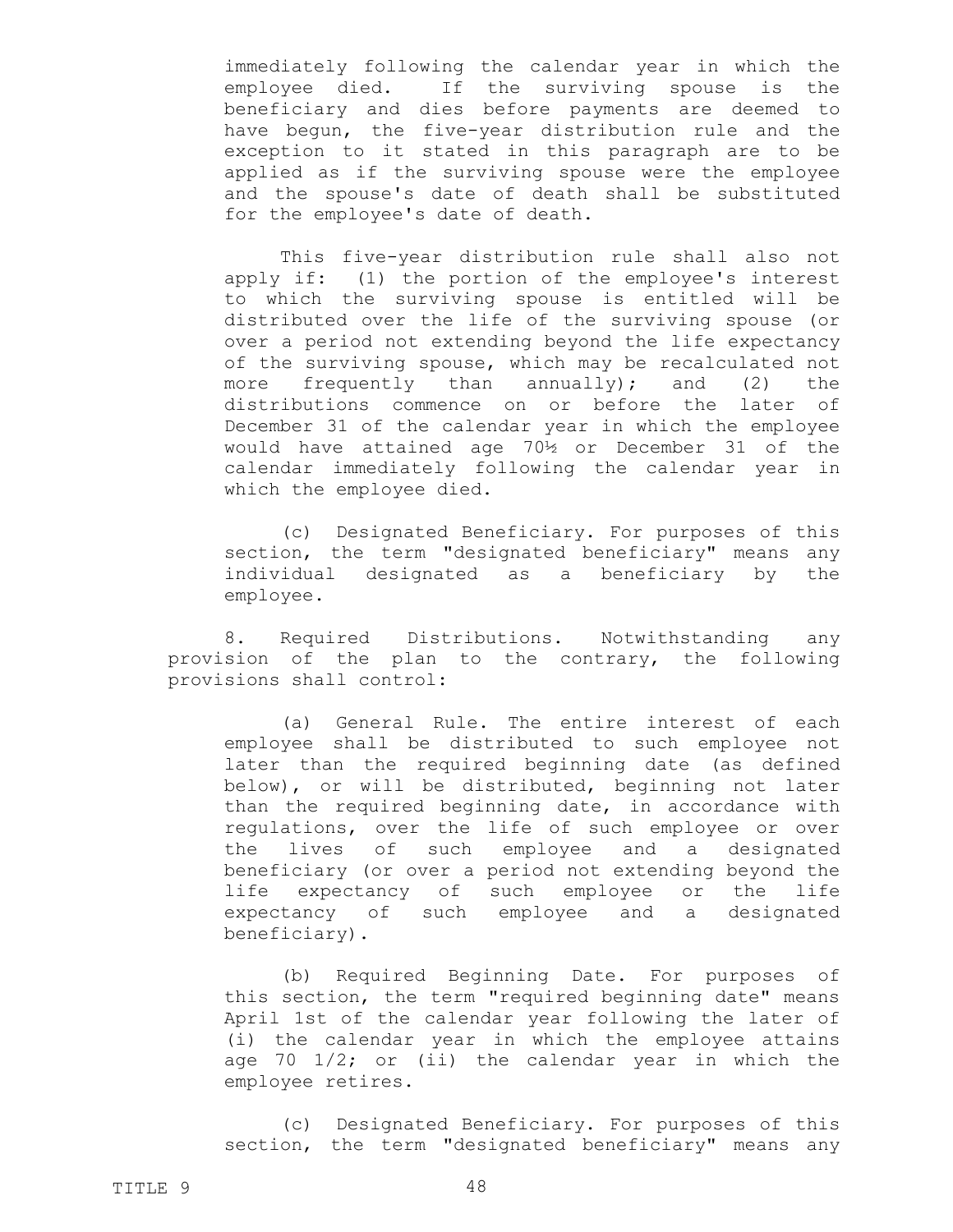individual designated as a beneficiary by the employee.

(d) Continued Service Beyond Age 62. An employee may at his or her request be continued in employment beyond age 62. In such event, no retirement benefit will be paid to such employee until he or she actually retires, subject, however, to any required minimum distributions pursuant to this section 9-07-15. Such an employee shall continue to accrue credit for years of service after attainment of age 62, and changes in average basic monthly compensation shall also be taken into account.

(e) With respect to distributions under the city employee pension plan made for calendar years beginning on or after January 1, 2001, the plan will apply the minimum distribution requirements of section 401(a)(9) of the Internal Revenue Code in accordance with the regulations under section 401(a)(9) that were proposed on January 17, 2001, notwithstanding any provision of the plan to the contrary. This amendment shall continue in effect until the end of the last calendar year beginning before the effective date of final regulations under section 401(a)(9) or such other date as may be specified in guidance published by the Internal Revenue Service.

*(Ord. 4299, 10-17-89; Ord. 5041, 04-11-00; Ord. 5153, 01-08-02; Ord. 5376, 12-28-04)*

9-07-16. Cost of Living Adjustment Procedure. Persons receiving pension payments under the provisions of this chapter shall be eligible for cost of living adjustments in an amount determined by the board of trustees. The adjustment, if any, will be effective at the same time as the city employees' salary adjustment made in the same year. The adjustment may not exceed the lesser of:

1. The city employees' adjustments; or

2. 3%.

Cost of living adjustments shall be made in respect to pensioners and surviving spouses who are receiving pension benefits at the time the cost of living adjustments are made.

*(Ord. 4878, 12-09-97; Ord. 5041, 04-11-00; Ord. 5153, 01-08-02)*

9-07-17. Optional Settlements and Life Annuity Limitations. Any optional settlements under this plan shall be limited to the life expectancy of the participating member or the surviving spouse of the participating member. In no event is an "interest only" option permissible whereunder the total payout would extend beyond the life expectancy of the member and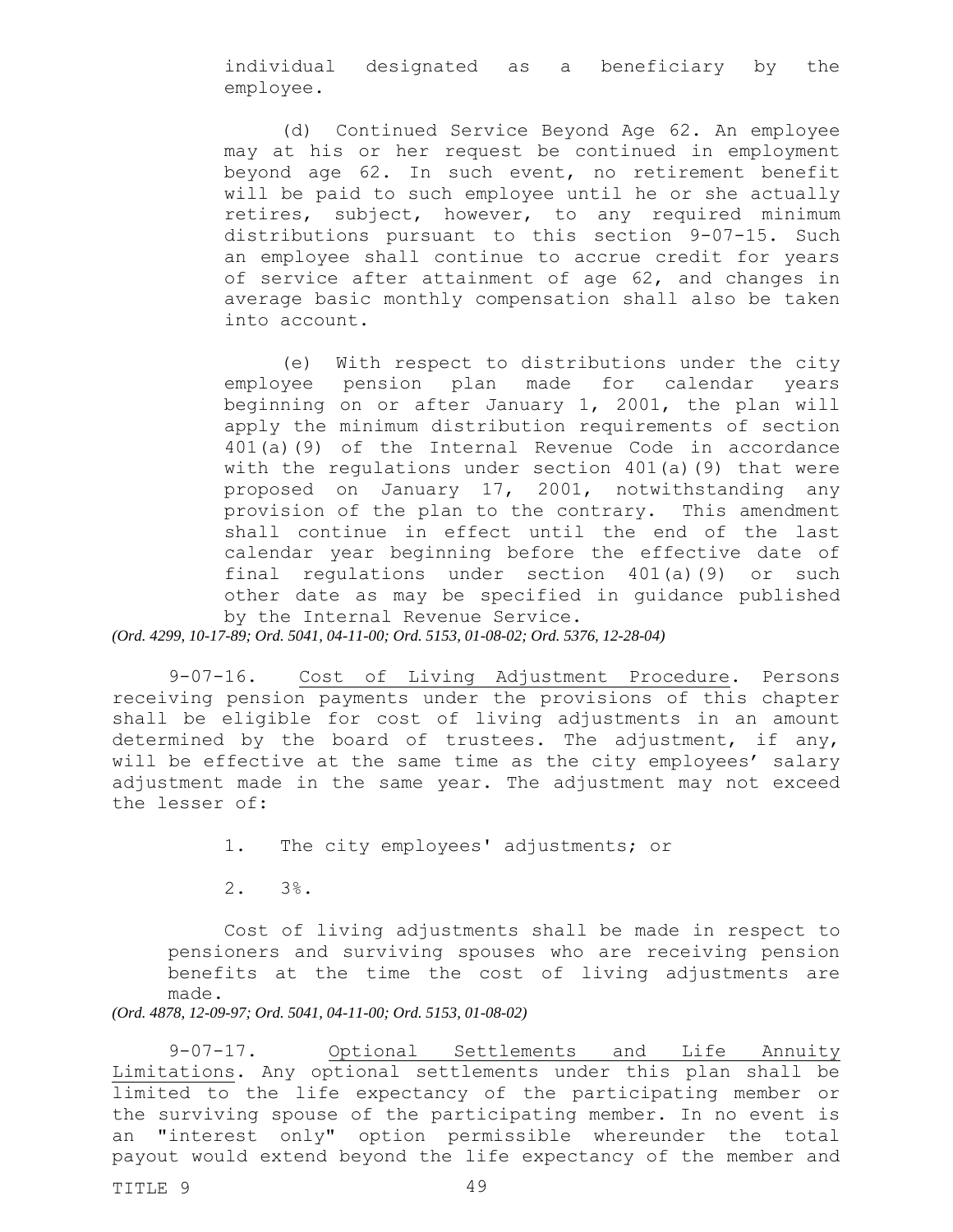the member's spouse. The following restrictions and limitations shall apply to benefit payments.

1. Benefit Limited to Maximum Permissible Benefit. The Annual Benefit otherwise payable to a member at any time shall not exceed the Maximum Permissible Benefit. If the benefit the member would otherwise accrue in a Limitation Year would produce an Annual Benefit in excess of the Maximum Permissible Benefit, the rate of accrual shall be limited, or the rate of accrual reduced, to a benefit that does not exceed the Maximum Permissible Benefit.

2. Adjustment if in Two or More Defined Benefit Plans. If the member is, or has ever been, a member of another qualified defined benefit plan (without regard to whether the plan has been terminated) maintained by the city, the sum of the member's Annual Benefits from all such plans may not exceed the Maximum Permissible Benefit. Where the member's employer-provided benefits under all such defined benefit plans (determined as of the same age) would exceed the Maximum Permissible Benefit applicable at that age, the city shall limit a member's benefit in accordance with the terms of the plans.

3. Definitions. For purposes of this Section 9-07- 17, the following terms shall have the respective meanings set forth below, unless expressly provided for herein, and when the defined meaning is intended, the term is capitalized.

a. "Annual Benefit" means a benefit that is payable annually in the form of a Straight Life Annuity. Except as provided below, where a benefit is payable in a Straight Life Annuity, the benefit shall be adjusted to an actuarially equivalent Straight Life Annuity that begins at the same time as such other form of benefit and is payable on the first day of each month before applying the limitations of this Section 9-07-17. For a member who has or will have distributions commencing at more than one Annuity Starting Date, the Annual Benefit shall be determined as of each such Annuity Starting Date (and shall satisfy the limitations of this Section 9-07-17 as of each such date), actuarially adjusting for past and future distributions of benefits commencing at the other Annuity Starting Dates. For this purpose, the determination of whether a new Annuity Starting Date has occurred shall be made without regard to Regulations Section 1.  $401(b)$ -20, Q&A 10(d), and with regard to Regulations Section  $1.415(b) - 1(b)$  (1)(iii)(B) and (C).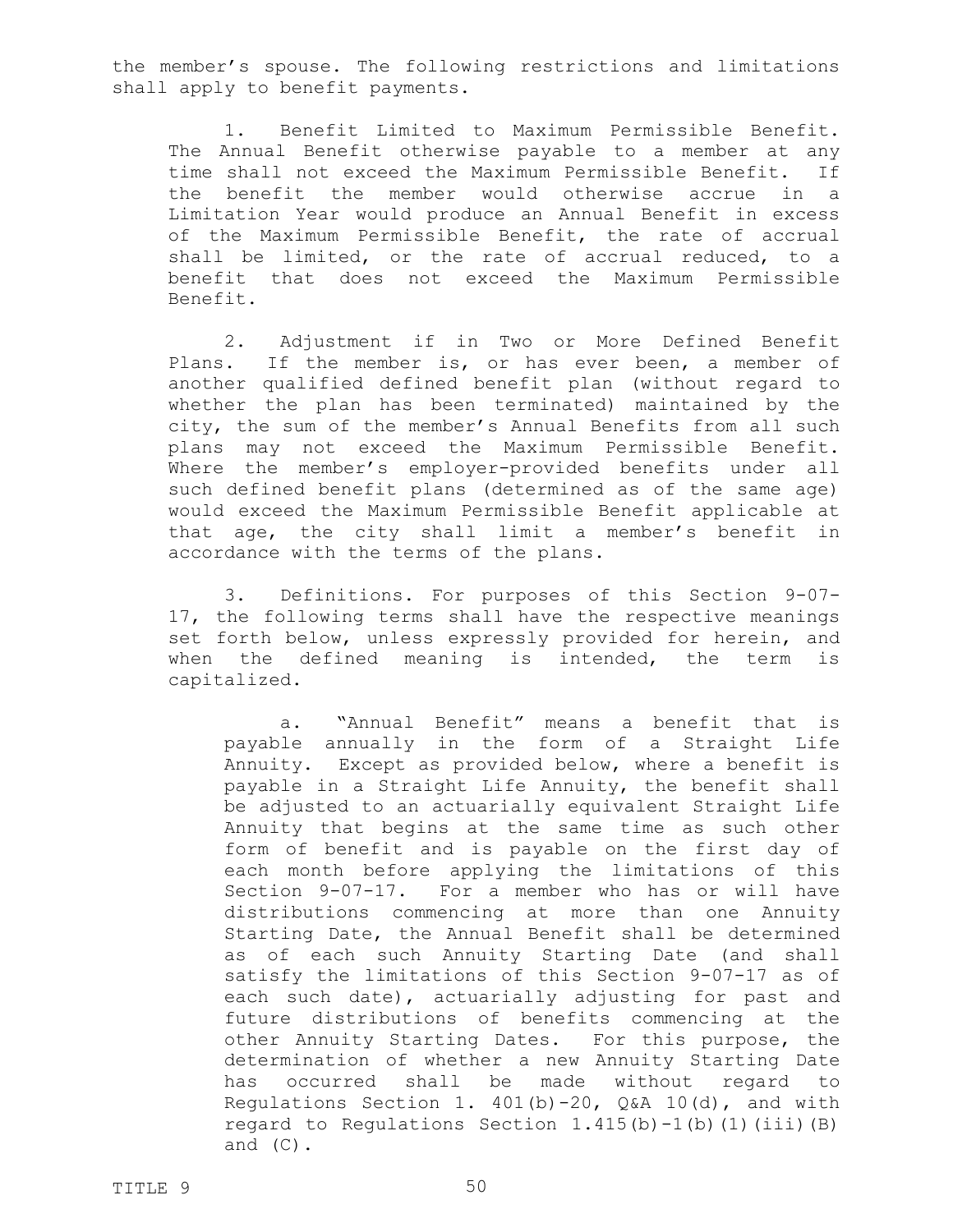No actuarial adjustment to the benefit shall be made for (1) survivor benefits payable to a surviving spouse under a qualified joint and survivor annuity to the extent such benefits would not be payable if the member's benefit were paid in another form; (2) benefits that are not directly related to retirement benefits (such as a qualified disability benefit, preretirement incidental death benefits, and postretirement medical benefits); or (3) the inclusion in the form of benefit of an automatic benefit increase feature, provided the form of benefit is not subject to Code Section 417(e)(3) and would otherwise satisfy the limitations of this Section 9-07-17, and the Plan provides that the amount payable under the form of benefit in any Limitation Year shall not exceed the limits of this Section 9-07-17 applicable at the Annuity Starting Date, as increased in subsequent years pursuant to Code Section 415(d). For this purpose, an automatic benefit increase feature is included in a form of benefit if the form of benefit provides for automatic, periodic increases to the benefits paid in that form.

The determination of the Annual Benefit shall take into account benefits transferred from another defined benefit plan, other than transfers of distributable benefits pursuant Requlations Section  $1.411(d) - 4$ ,  $Q & A -$ 3(c), but shall disregard benefits attributable to member contributions or rollover contributions.

Effective for distributions in Plan Years beginning after December 31, 2003, the determination of actuarial equivalence of forms of benefit other than a Straight Life Annuity shall be made in accordance with (i) or (ii) below.

(i) Benefit forms not subject to Code Section 417(e)(3). The Straight Life Annuity that is actuarially equivalent to the member's form of benefit shall be determined under this subsection (i) if the form of the member's benefit is either (1) a nondecreasing annuity (other than a Straight Life Annuity) payable for a period of not less than the life of the member (or, in the case of a qualified pre-retirement survivor annuity, the life of the surviving spouse), or (2) an annuity that decreases during the life of the member merely because of (A) the death of the survivor annuitant (but only if the reduction is not below 50% of the benefit payable before the death of the survivor annuitant), or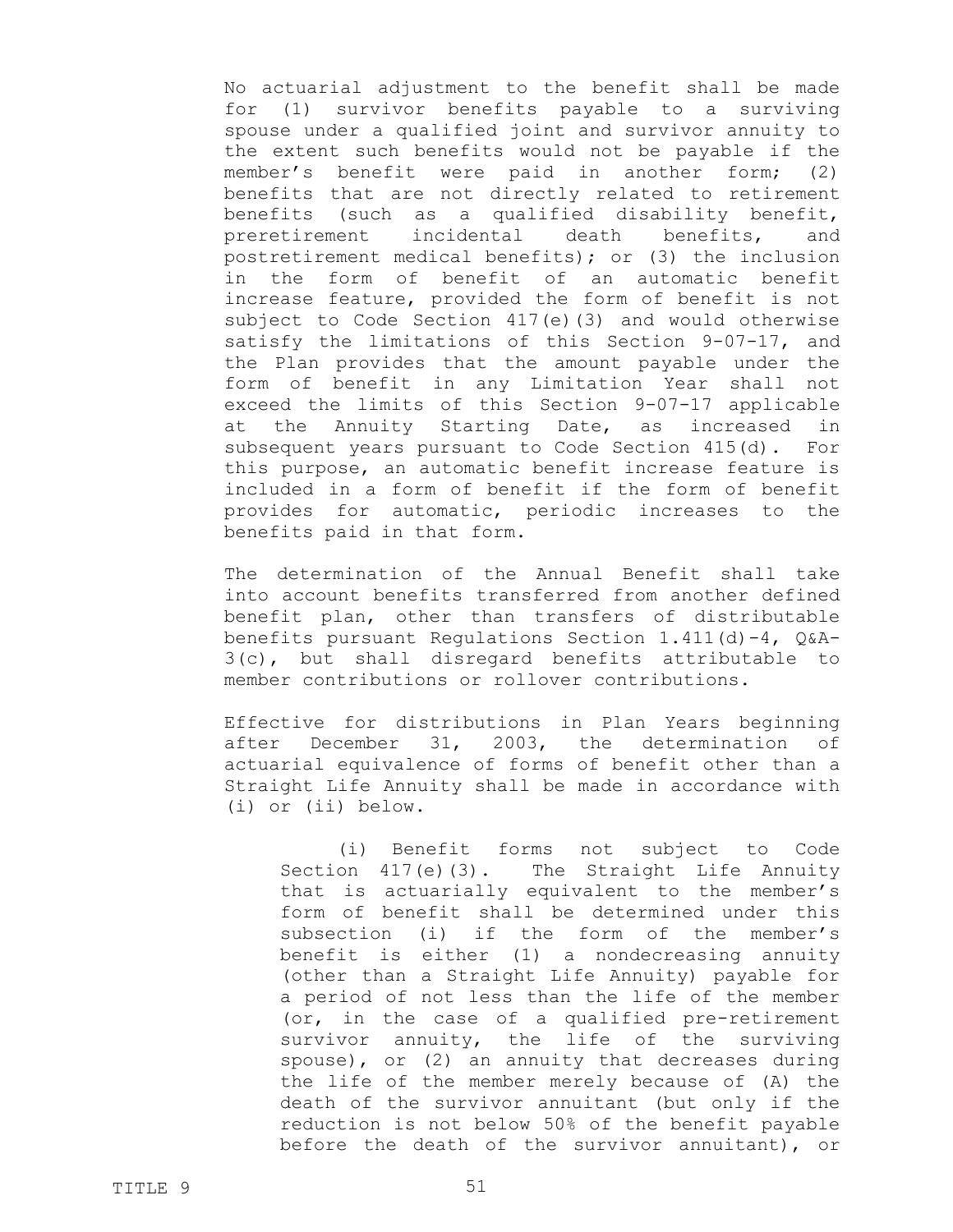(B) the cessation or reduction of Social Security supplements or qualified disability payments (as defined in Code Section 401(a)(11)).

(1) Limitation Years beginning before July 1, 2007. For Limitation Years beginning before July 1, 2007, the actuarially equivalent Straight Life Annuity is equal to the annual amount of the Straight Life Annuity commencing at the same Annuity Starting Date that has the same actuarial present value as the member's form of benefit computed using whichever of the following produces the greater annual amount: (I) the interest rate and mortality table (or other tabular factor) specified in the Plan for adjusting benefits in the same form; and (II) 5% interest rate assumption and the applicable mortality table under Section 417(e)(3) of the Code for the calendar year in which the Annuity Starting Date occurs.

(2) Limitation Years beginning on or after July 1, 2007. For Limitation Years beginning on or after July 1, 2007, the actuarially equivalent Straight Life Annuity is equal to the greater of (a) the annual amount of the Straight Life Annuity (if any) payable to the member under the Plan commencing at the same Annuity Starting Date as the member's form of benefit; and (b) the annual amount of the Straight Life Annuity commencing at the same Annuity Starting Date that has the same actuarial present value as the member's form of benefit, computed using a 5% interest rate assumption and the applicable mortality table under Section 417(e)(3) of the Code for the calendar year in which the Annuity Starting Date occurs.

(ii) Benefit Forms Subject to Code Section 417(e)(3). The Straight Life Annuity that is actuarially equivalent to the member's form of benefit shall be determined under this paragraph if the form of the member's benefit is other than a benefit form described in subsection 3(a)(i) above. The actuarially equivalent Straight Life Annuity is equal to the greatest of (a) the annual amount of the Straight Life Annuity commencing at the same Annuity Starting Date that has the same actuarial present value as the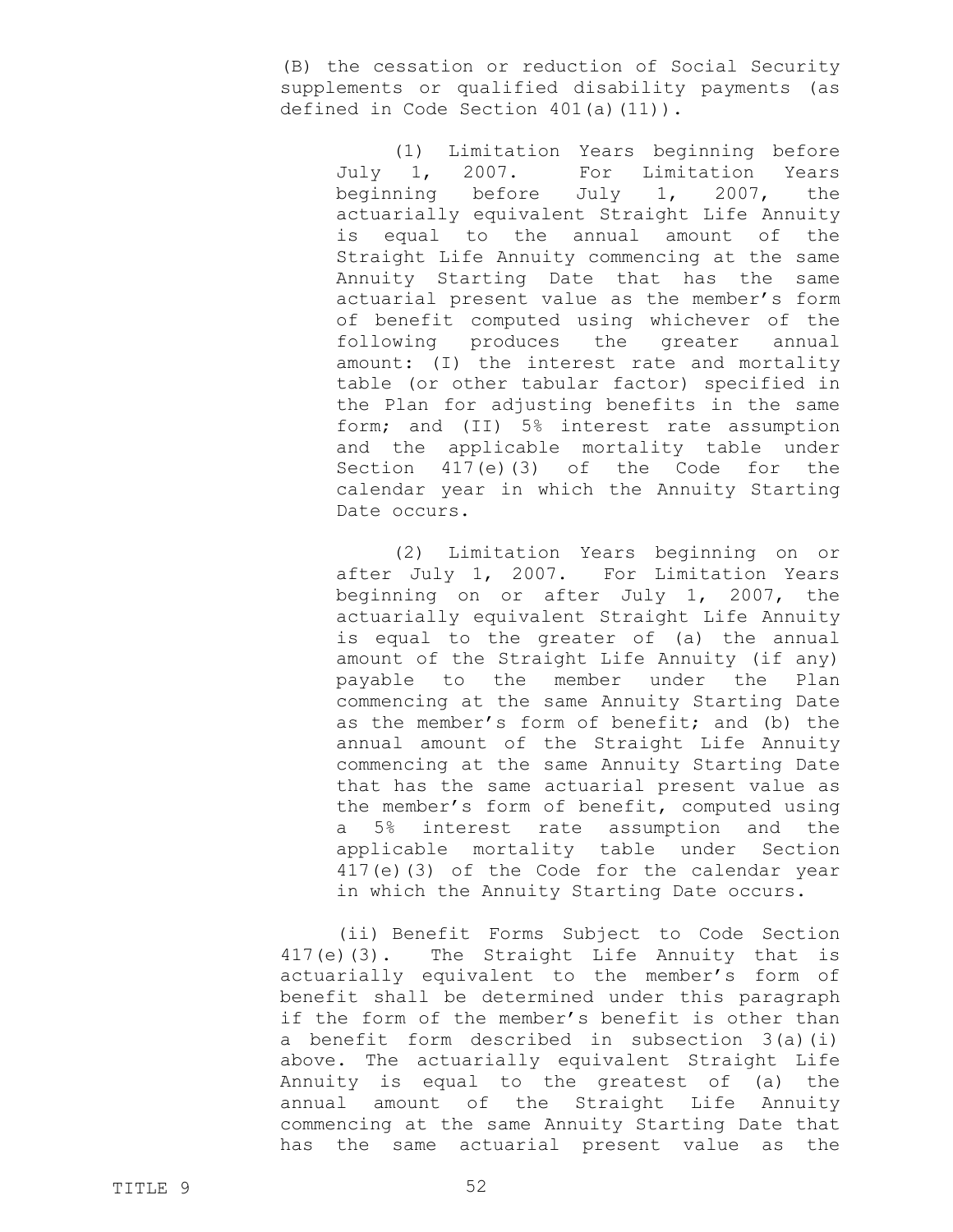member's form of benefit, computed using the interest rate and mortality table (or other tabular factor) specified in the Plan for adjusting benefits in the same form; (b) the annual amount of the Straight Life Annuity commencing at the same Annuity Starting Date that has the same actuarial present value as the member's form of benefit, computed using a 5.5 percent interest rate assumption and the applicable mortality table under Section 417(e)(3) of the Code for the calendar year in which the Annuity Starting Date occurs; and (c) the annual amount of the Straight Life Annuity commencing at the same Annuity Starting Date that has the same actuarial present value as the member's form of benefit, computed using the applicable interest rate and applicable mortality table, both as described in Section 417(e)(3) of the Code, divided by 1.05.

b. "Maximum Permissible Benefit" means, effective for Limitation Years ending after December 31, 2001, \$160,000, automatically adjusted under Code Section 415(d), effective January 1 of each year, as published in the Internal Revenue Bulletin, and payable in the form of a Straight Life Annuity. The new limitation shall apply to Limitation Years ending with or within the calendar year of the date of the adjustment, but a member's benefits shall not reflect the adjusted limit prior to January 1 of that calendar year.

(i) Adjustment for Less Than 10 Years of Participation or Service: If the member has less than 10 years of participation in the Plan, the Maximum Permissible Benefit shall be multiplied by a fraction - (i) the numerator of which is the number of Years of Participation in the Plan (or part thereof, but not less than one year), and (ii) the denominator of which is ten (10). In the case of a member who has less than ten Years of Service with the city, the Maximum Permissible Benefit shall be multiplied by a fraction - (i) the numerator of which is the number of Years of Service with the city (or part thereof, but not less than one year), and (ii) the denominator of which is ten (10).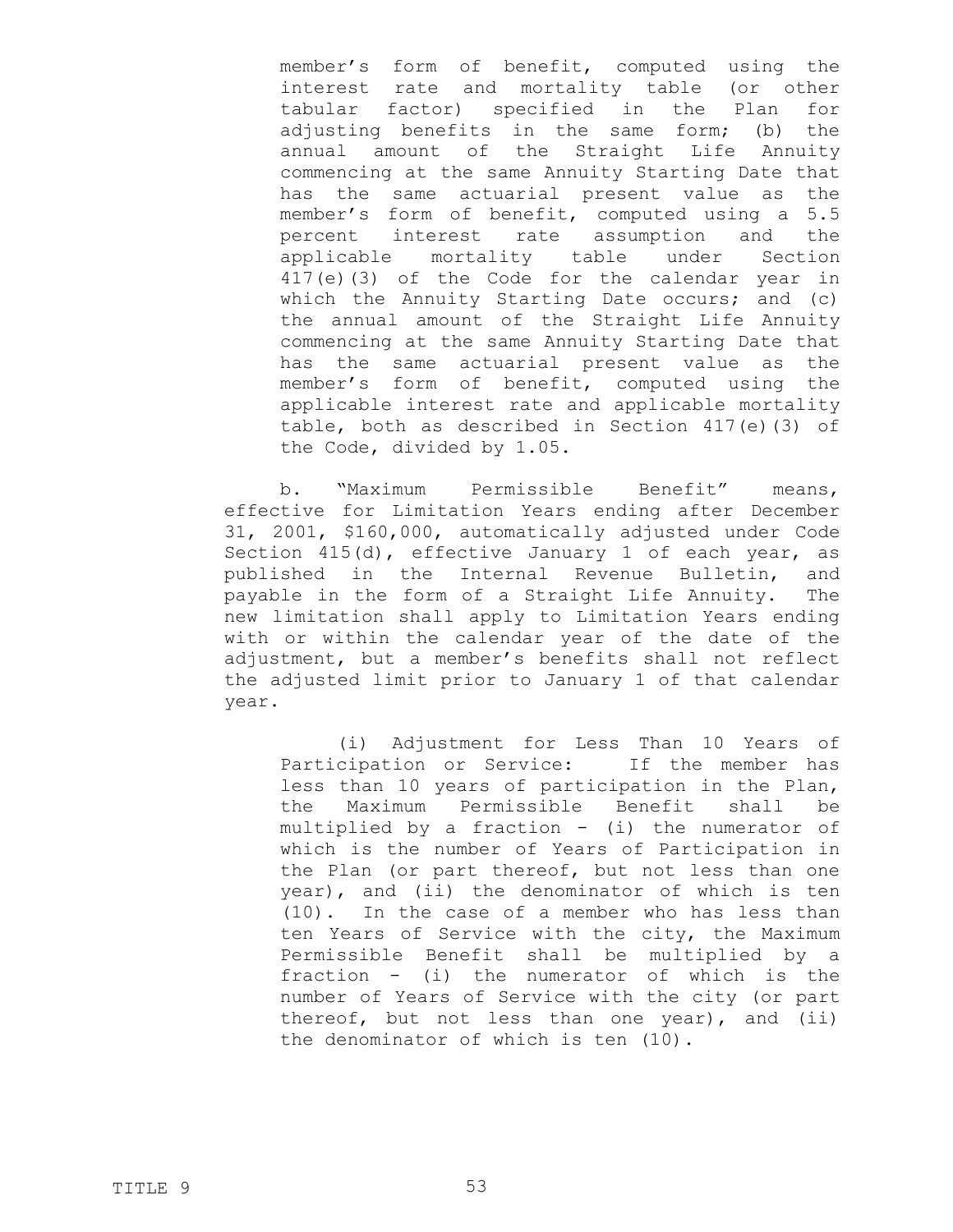(ii) Adjustment for Benefit Commencement Before Age 62 or after Age 65: Effective for benefits commencing in Limitation Years ending after December 31, 2001, the Maximum Permissible Benefit shall be adjusted if the Annuity Starting Date of the member's benefit is before age 62 or after age 65.

(iii) Adjustment for Benefit Commencement Before Age 62:

(1) Limitation Years Beginning Before July 1, 2007. If the Annuity Starting Date for the member's benefit is prior to age 62 and occurs in a Limitation Year beginning before July 1, 2007, the Maximum Permissible Benefit for the member's Annuity Starting Date is the annual amount of a benefit payable in the form of a Straight Life Annuity commencing at the member's Annuity Starting Date that is the actuarial equivalent of the Maximum Permissible benefit (adjusted under subsection (i) for years of participation less than ten (10), if required) with actuarial equivalence computed using whichever of the following produces the smaller annual amount: (a) the interest rate and mortality table (or other tabular factor) specified in the Plan; or (b) a five-percent (5%) interest rate assumption and the applicable mortality table as defined in the Plan.

(2) Limitation Years Beginning on or After July 1, 2007.

> (A) Plan Does Not Have Immediately Commencing Straight Life Annuity Payable at both Age 62 and the Age of Benefit Commencement. If the Annuity Starting Date for the member's benefit is prior to age 62 and occurs in a Limitation Year beginning on or after July 1, 2007, and the Plan does not have an immediately commencing Straight Life Annuity payable at both age 62 and the age of benefit commencement, the Maximum Permissible Benefit for the member's Annuity Starting Date is the annual amount of a benefit payable in the form of a Straight Life Annuity commencing at the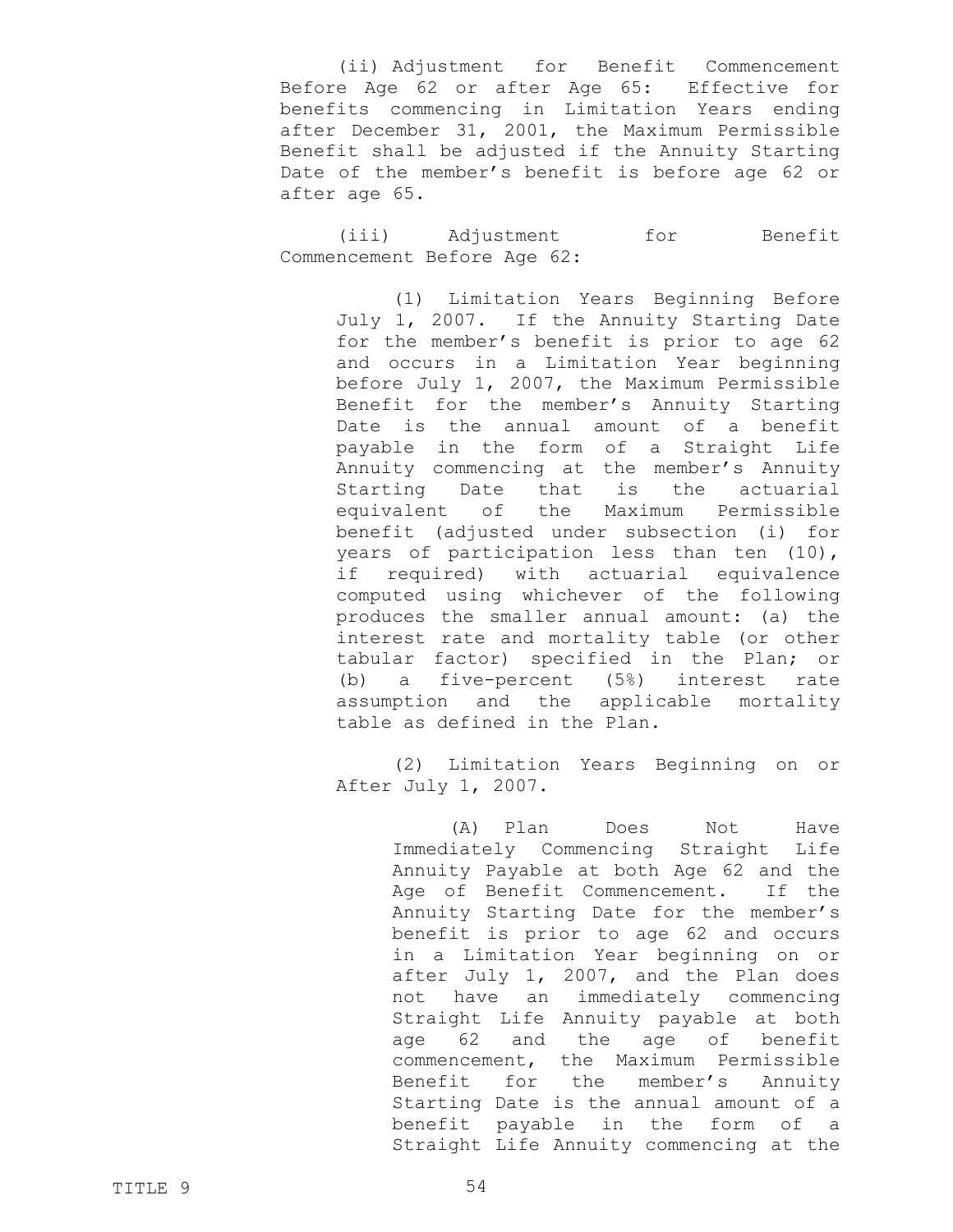member's Annuity Starting Date that is the actuarial equivalent of the Maximum Permissible Benefit (adjusted under subsection(i) for years of participation less than ten (10), if required) with actuarial equivalence computed using a five-percent (5%) interest rate assumption and the applicable mortality table for the Annuity Starting Date as defined in the Plan (and expressing the member's age based on completed calendar months as of the Annuity Starting Date).

(B) Plan Has Immediately Commencing Straight Life Annuity Payable at both Age 62 and the Age of Benefit Commencement. If the Annuity Starting Date for the member's benefit is prior to age 62 and occurs in a Limitation Year beginning on or after July 1, 2007, and the Plan has an immediately commencing Straight Life Annuity payable at both age 62 and the age of benefit commencement, the Defined Benefit Dollar Limitation for the member's Annuity Starting Date is the lesser of the limitation determined under subsection (b)(iii) and the Maximum Permissible benefit (adjusted under subsection (i) for years of participation less than ten (10), if required) multiplied by the ratio of the annual amount of the immediately commencing Straight Life Annuity under the Plan at the member's Annuity Starting Date to the annual amount of the immediately commencing Straight Life Annuity under the Plan at age 62, both determined without applying the limitations of this Section 9-07-17.

Notwithstanding the foregoing, no age adjustment to the Maximum Permissible Benefit shall be required for commencement of benefits before age 62 for any member who is a full-time employee of any police department or fire department that is organized and operated by the city to provide police protection, firefighting services, or emergency medical services for any area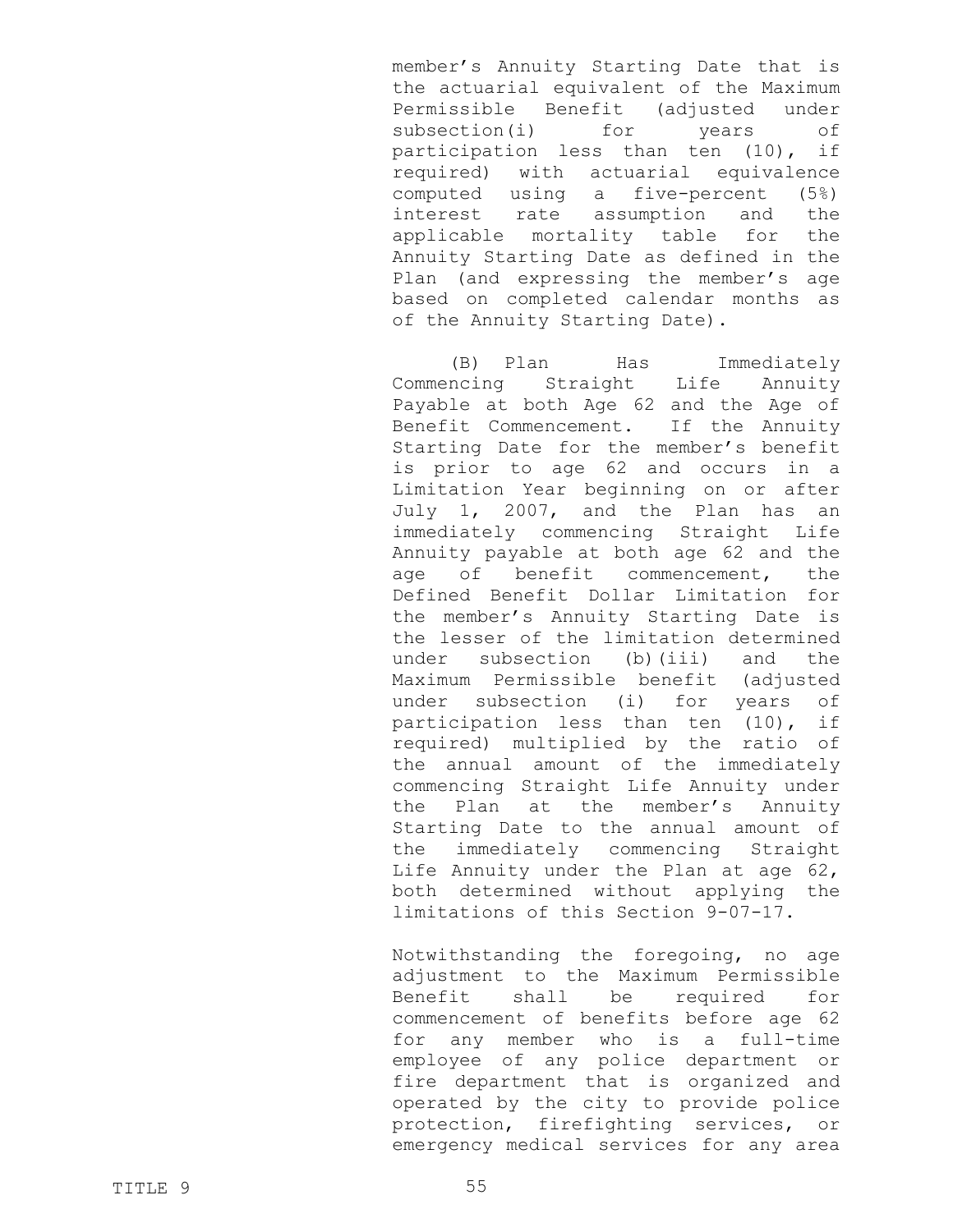within the jurisdiction of the city and with respect to whom the service taken into account in determining the amount of the benefit under the plan includes at least 15 years of service of the member. For purposes of this section, only the classification of the city, not the job classification of the member, is relevant in determining whether this paragraph applies.

(iv) Adjustment of Defined Benefit Dollar Limitation for Benefit Commencement After Age 65:

(1) Limitation Years Beginning Before July 1, 2007. If the Annuity Starting Date for the member's benefit is after age 65 and occurs in a Limitation Year beginning before July 1, 2007, the Maximum Permissible Benefit for the member's Annuity Starting Date is the annual amount of a benefit payable in the form of a Straight Life Annuity commencing at the member's Annuity Starting Date that is the actuarial equivalent of the Defined Benefit Dollar Limitation (adjusted under subsection (i) for years of participation less than ten (10), if required) with actuarial equivalence computed using whichever of the following produces the smaller annual amount: (A) the interest rate and mortality table (or other tabular factor) specified in the Plan; or (B) a five-percent (5%) interest rate assumption and the applicable mortality table under Section 417(e)(3) for the calendar year in which the Annuity Starting Date occurs.

(2) Limitation Years Beginning on or After July 1, 2007.

> (A) Plan Does Not Have Immediately Commencing Straight Life Annuity Payable at both Age 65 and the Age of Benefit Commencement. If the annuity starting date for the member's benefit is after age 65 and occurs in a Limitation Year beginning on or after July 1, 2007, and the Plan does not have an immediately commencing Straight Life Annuity payable at both age 65 and the age of benefit commencement, the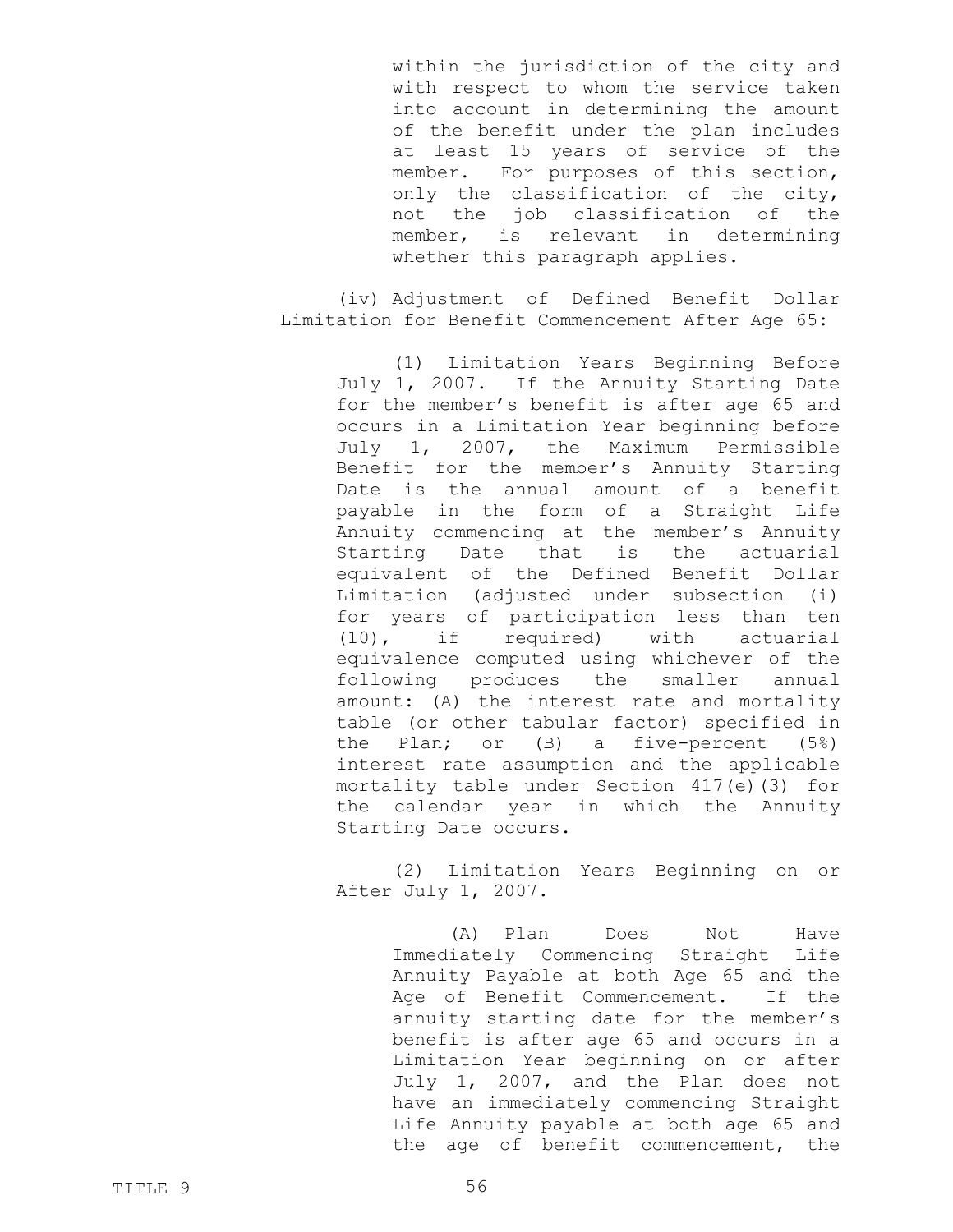Maximum Permissible Benefit at the member's Annuity Starting Date is the annual amount of a benefit payable in the form of a Straight Life Annuity commencing at the member's Annuity Starting Date that is the actuarial equivalent of the Maximum Permissible Benefit (adjusted under subsection (i) for years of participation less than 10, if required), with actuarial equivalence computed using a 5% interest rate assumption and the applicable mortality table under Section 417(e)(3) for the calendar year in which the Annuity Starting Date occurs (and expressing the member's age based on completed calendar months as of the Annuity Starting Date).

(B) Plan Has Immediately Commencing Straight Life Annuity Payable at both Age 65 and the Age of Benefit Commencement. If the Annuity Starting Date for the member's benefit is after age 65 and occurs in a Limitation Year beginning on or after July 1, 2007, and the plan has an immediately commencing Straight Life Annuity payable at both age 65 and the age of benefit commencement, the Maximum Permissible Benefit at the member's Annuity Starting Date is the lesser of the limitation determined under subsection 3(b)(iv) and the Maximum Permissible Benefit (adjusted under subsection (i) for years of participation less than ten (10), if required) multiplied by the ratio of the annual amount of the adjusted immediately commencing Straight Life Annuity under the Plan at the member's Annuity Starting Date to the annual amount of the adjusted immediately commencing Straight Life Annuity under the Plan at age 65, both determined without applying the limitations of this Section 9-07-17. For this purpose, the adjusted immediately commencing Straight Life Annuity under the Plan at the member's Annuity Starting Date is the annual amount of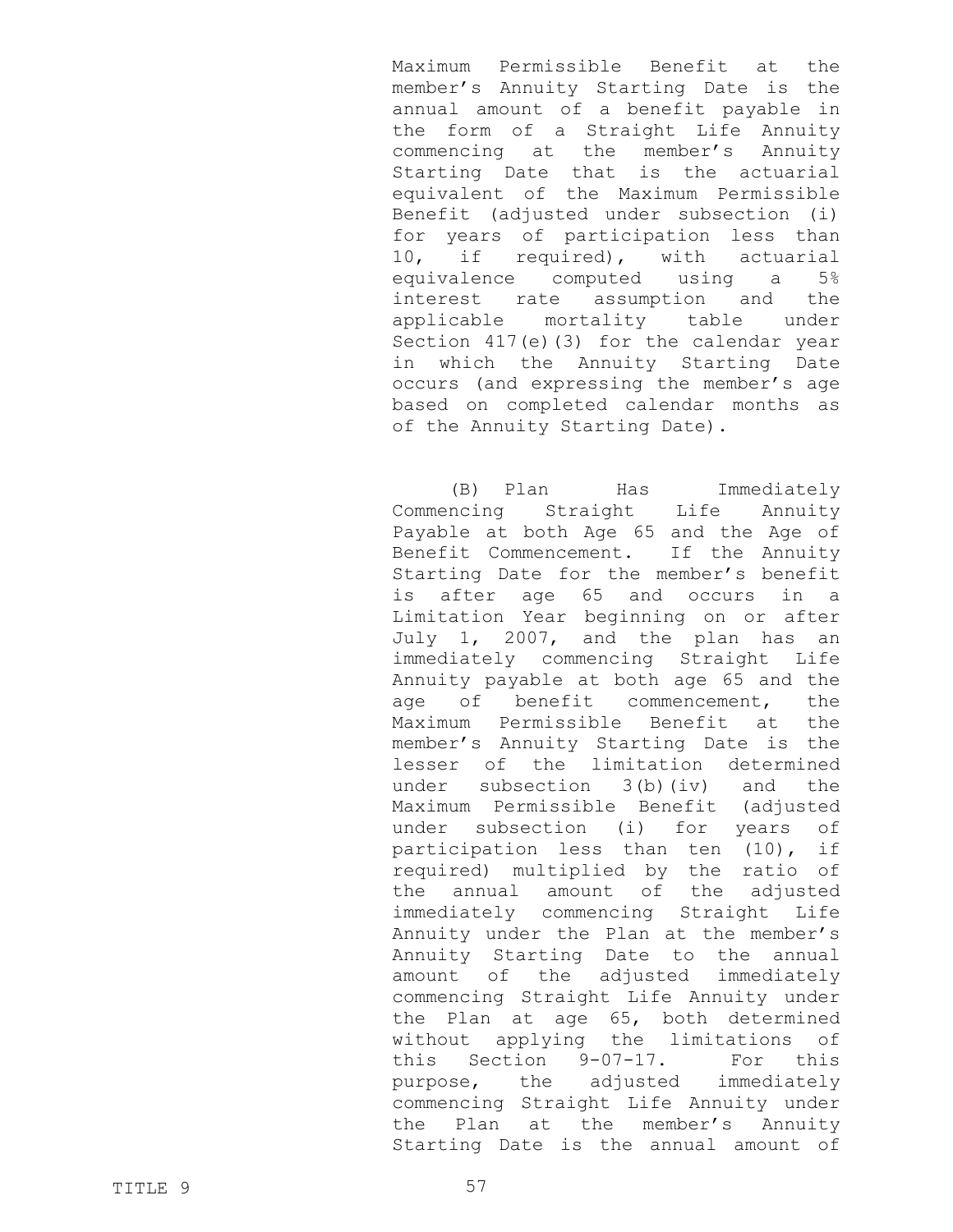such annuity payable to the member, computed disregarding the member's accruals after age 65 but including actuarial adjustments even if those actuarial adjustments are used to offset accruals; and the adjusted immediately commencing Straight Life Annuity under the Plan at age 65 is the annual amount of such annuity that would be payable under the Plan to a hypothetical member who is age 65 and has the same accrued benefit as the member.

(v) Notwithstanding the other requirements of this section, no adjustment shall be made to the Maximum Permissible Benefit to reflect the probability of a member's death between the Annuity Starting Date and age 62, or between age 65 and the Annuity Starting Date, as applicable, if benefits are not forfeited upon the death of the member prior to the Annuity Starting Date. To the extent benefits are forfeited upon death before the Annuity Starting Date, such an adjustment shall be made. For this purpose, no forfeiture shall be treated as occurring upon the member's death if the Plan does not charge members for providing a qualified preretirement survivor annuity, as defined in Code Section 417(c), upon the member's death.

(vi) Minimum benefit permitted: Notwithstanding anything else in this Section to the contrary, the benefit otherwise accrued or payable to a member under this Plan shall be deemed not to exceed the Maximum Permissible Benefit if:

(1) the retirement benefits payable for a Limitation Year under any form of benefit with respect to such member under this Plan and under all other defined benefit plans (without regard to whether a plan has been terminated) ever maintained by the city do not exceed \$10,000 multiplied by a fraction – (a) the numerator of which is the member's number of Years (or part thereof, but not less than one year) of Service (not to exceed ten (10)) with the city, and (b) the denominator of which is ten  $(10)$ ; and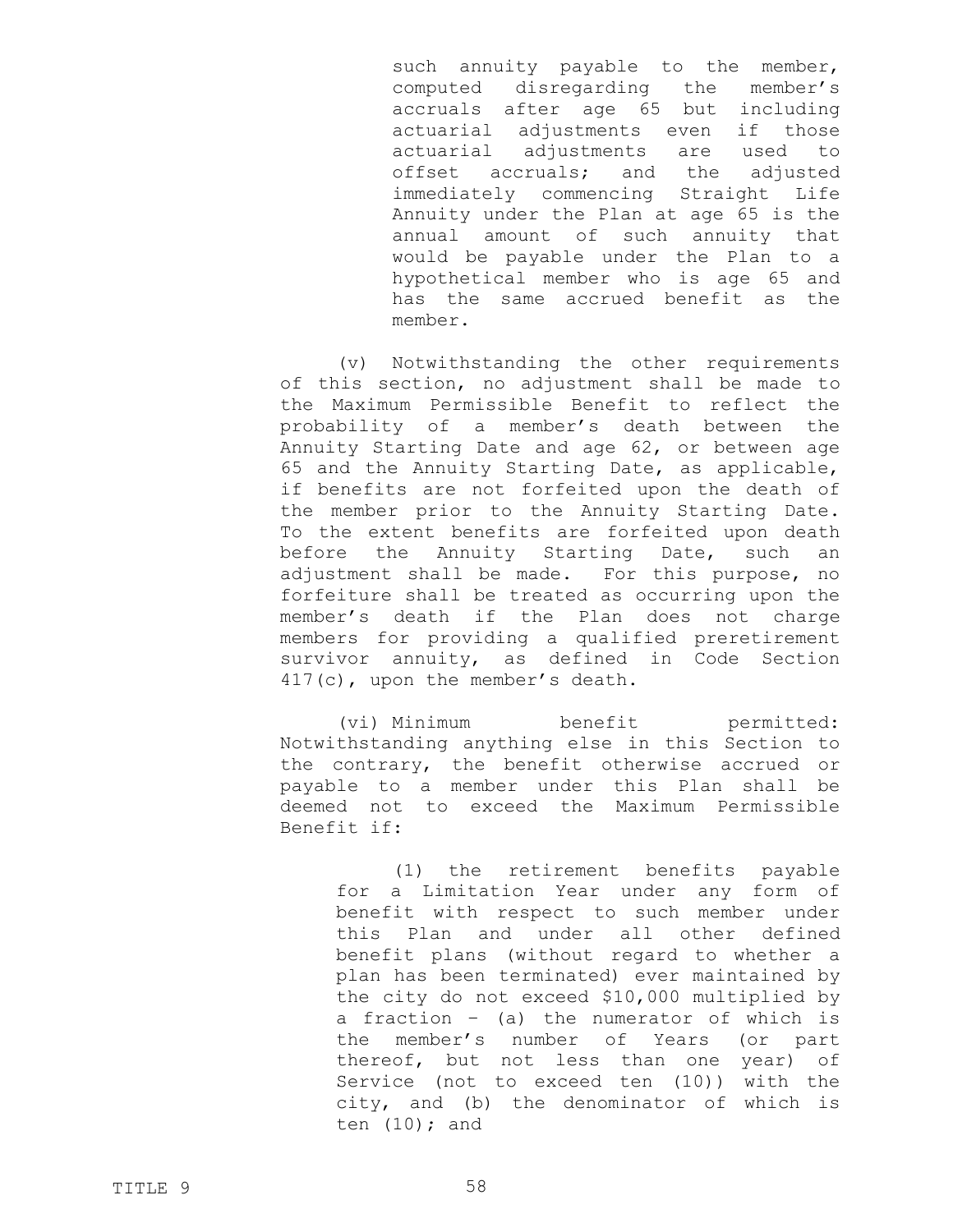(2) the city has not at any time maintained a defined contribution plan in which the member participated (for this purpose, mandatory member contributions under a defined benefit plan, individual medical accounts under Code Section 401(h), and accounts for post-retirement medical benefits established under Code Section 419A(d)(1) are not considered a separate defined contribution plan).

c. "Straight Life Annuity" means an annuity payable in equal installments for the life of a member that terminates upon the member's death.

4. Application of Code Section 415. Notwithstanding any other provision of the plan, this Section shall be construed in a manner which is consistent with Code Section 415 (which is hereby incorporated herein.) and the rulings and regulations issued there under.

*(Ord. 5041, 04-11-00; Ord. 5153, 01-08-02; Ord. 5225, 01-07-03; Ord. 5749, 12-22-09)*

9-07-18. Money Drawn; How Paid; Report. All pensions paid and all moneys drawn from the pension fund under the provisions of this chapter shall be upon checks authorized by the board of trustees, and issued by the treasurer of the board, which shall designate the name of the person and purpose for which payment is made. The treasurer's annual report shall show the receipts and expenditures of the fund for the preceding fiscal year, the money on hand and how invested. The report shall be made to the board of trustees and shall be filed with the clerk of the board.

9-07-19. Reduction of Pension. Whenever the amount realized from the tax levy, assessment upon salary, fees, gifts and grants as provided for, shall be insufficient to meet the demands of the withdrawals due to retirement or disability, the board of trustees shall have the power and authority, in order to safeguard the future of this plan and for the future purpose of ensuring that there shall be no accumulated liability upon the city for unpaid pensions, to make the adjustments and the apportionments of the pensions to be paid as in their judgment will safeguard the pension fund and protect the city from any accumulative liability for pension except such as is provided by the amount of levy authorized by the city employees' pension law. For that purpose and to that end the board of trustees may in their judgment make such reductions and apportionments in the payments of the amount to the employees entitled to a pension or their dependents as is available and increase contributions in a manner to safeguard the future of the pension plan.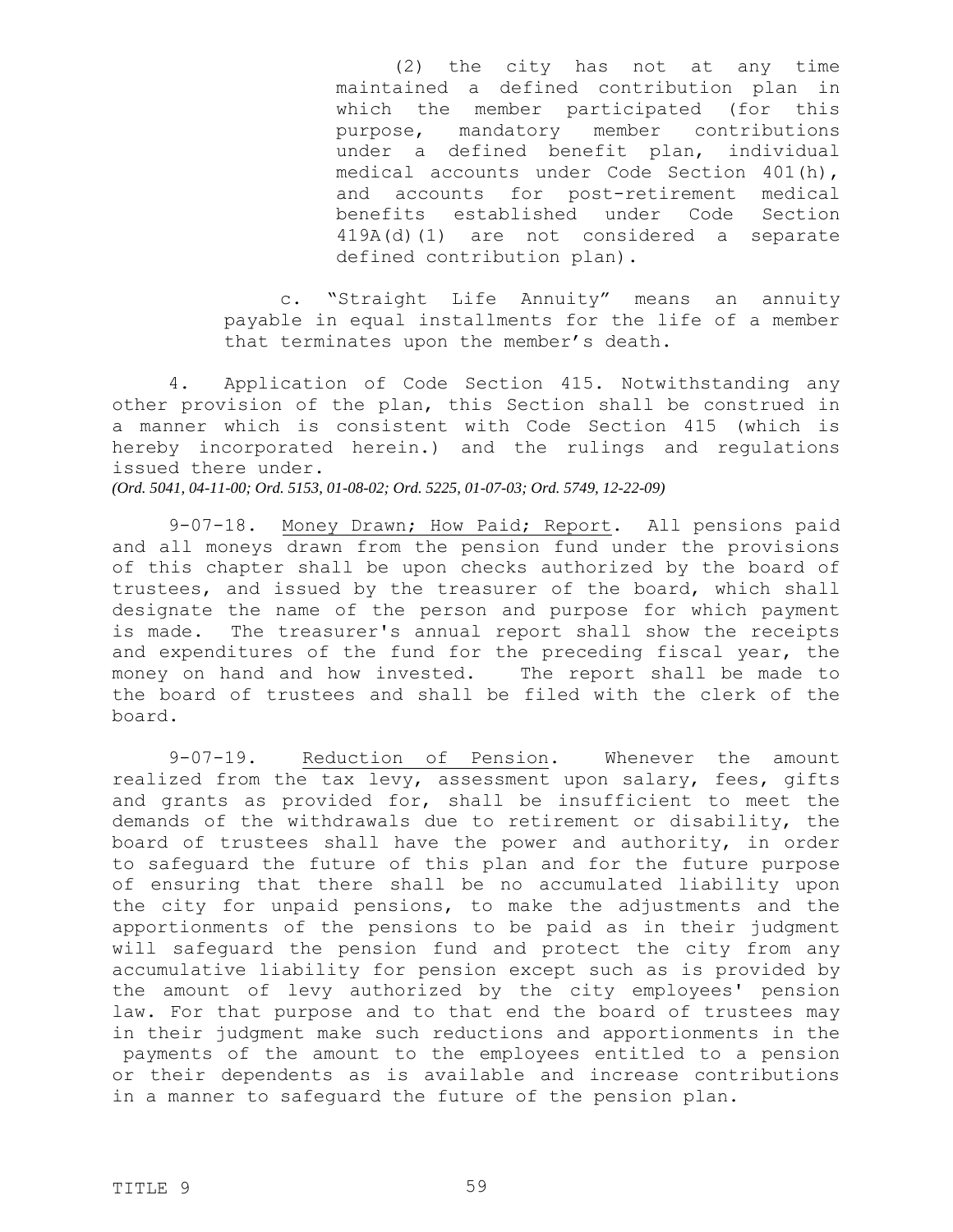## 9-07-20. Direct Rollovers

1. General Rule. If a "distributee" of any "eligible rollover distribution":

(a) elects to have such eligible rollover distribution paid directly to an "eligible retirement plan," and

(b) specifies the eligible retirement plan to which such eligible rollover distribution is to be paid (in such form and at such time as the city may prescribe), such eligible rollover distribution shall be made in the form of a "direct rollover" to the eligible retirement plan so specified by the distributee.

Notwithstanding the foregoing, this section 9-07-20 shall apply only to the extent the eligible rollover distribution would be includible in gross income if not transferred as provided above.

2. Definitions.

A "direct rollover" is an eligible rollover distribution that is paid directly to an eligible retirement plan for the benefit of the distributee.

"Distributee" means the employee or the surviving spouse of an employee.

An "eligible retirement plan" is an individual retirement account described in Internal Revenue Code Section 408(a), an individual retirement annuity (other than an endowment contract) described in Internal Revenue Code Section 408(b), a qualified defined contribution retirement plan that accepts rollover distributions, or an annuity plan described in Internal Revenue Code Section 403(a) that accepts rollover distributions. Notwithstanding the foregoing, if the distributee is the employee's surviving spouse, "eligible retirement plan" shall mean either an individual retirement account or an individual retirement annuity (other than an endowment contract).

For the purposes of the direct rollover provisions in this Section 9-07-20, for distributions made after December 31, 2001, an eligible retirement plan shall also mean an annuity contract described in Code Section 403(b) and an eligible plan under Code Section 457(b) which is maintained by a state, political subdivision of a state, or any agency or instrumentality of a state or political subdivision of a state and which agrees to separately account for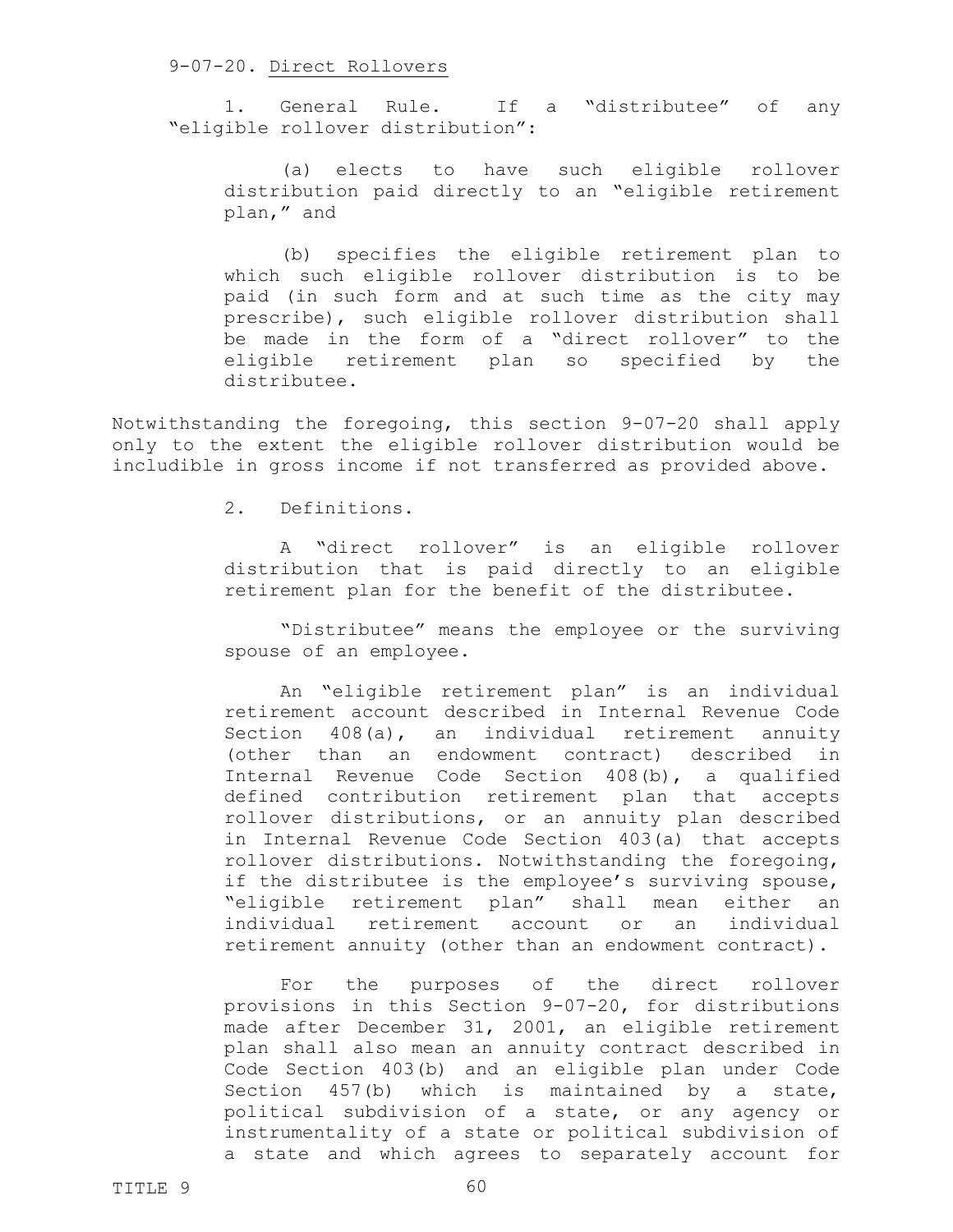amounts transferred into such plan from this plan. The definition of eligible retirement plan shall also apply in the case of a distribution to a surviving spouse or former spouse who is the alternate payee under a qualified domestic relations order, as defined in Code Section 414(p).

"Eligible rollover distribution" means any distribution of all or any portion of the balance to the credit of an employee in a qualified plan, provided, however, that an eligible rollover distribution does not include:

(a) any distribution that is one of a series of substantially equal periodic payments, not less frequently than annually, for the life or life expectancy of the distributee, or for the joint lives or life expectancies of the distributee and his or her spouse or designated beneficiary, or for a specified period of 10 years or more;

(b) any distribution to the extent such distribution is required under Internal Revenue Code Section 401(a)(9), relating to minimum distribution requirements; or

(c) the portion of any distribution that is not includible in income.

3. Procedures.

(a) In General. The city may prescribe any procedure for a distributee to elect a direct rollover provided the procedure is reasonable. Such procedure may include any reasonable requirement for information or documentation from the distributee.

(b) Notice and Waiver of Notice Period. At least thirty (30) days and no more than ninety (90) days before making any distribution subject to this section 9-08-19, the city shall provide to the distributee a written explanation of the rules concerning direct rollovers, income tax withheld on distributions not rolled over, and any other information required by Internal Revenue Code Section 402(f) (the "402(f) notice"). Such distribution may commence less than 30 days after the 402(f) notice is given, provided that: (i) the city clearly informs the employee that the employee has a right to a period of at least 30 days after receiving the 402(f) notice to consider the decision of whether or not to elect a distribution (and, if applicable, a particular distribution option), and (ii) the employee, after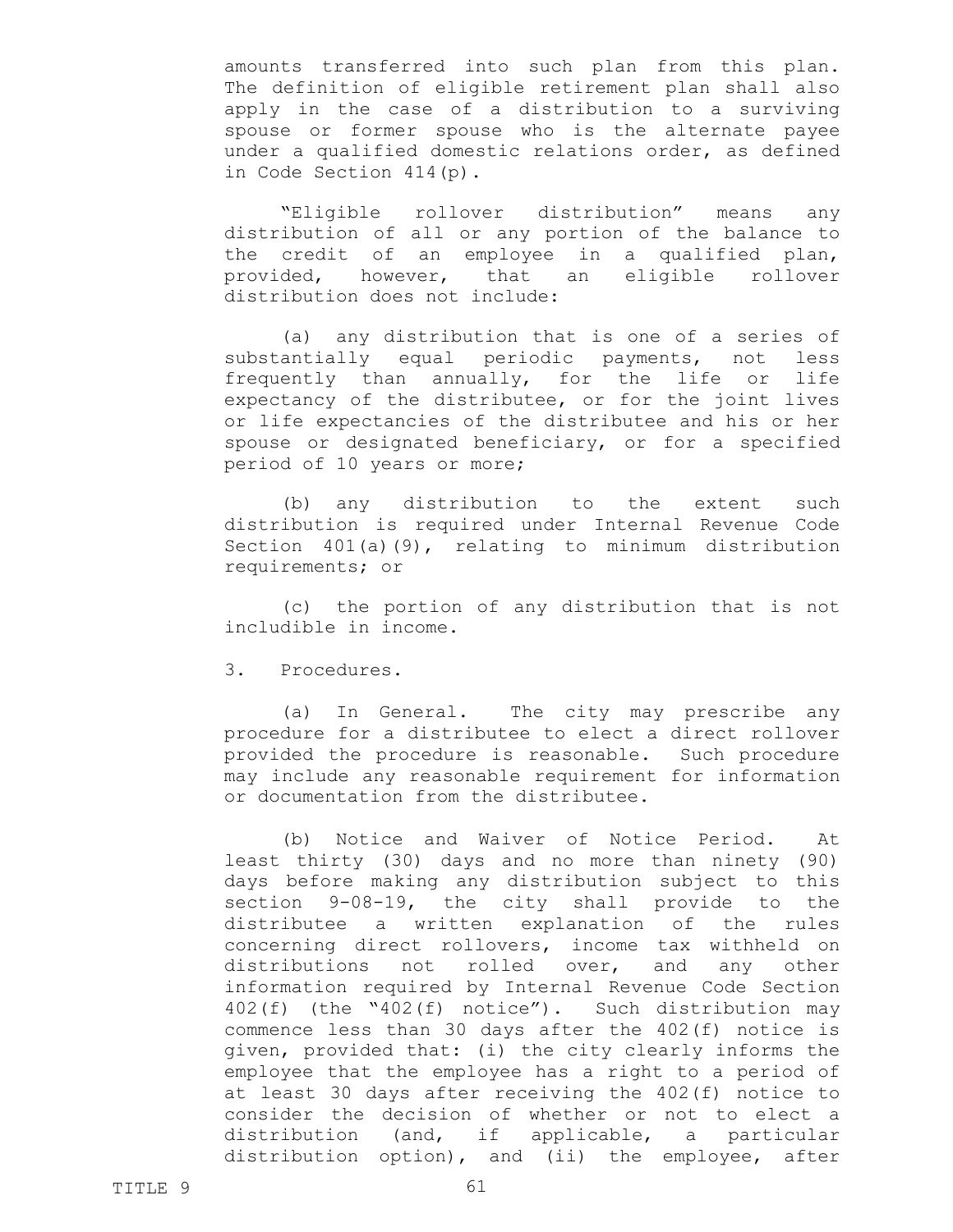receiving the 402(f) notice, affirmatively elects a distribution.

(c) \$500 Rule. A distributee may elect to have a portion of an eligible rollover distribution paid to an eligible retirement plan in a direct rollover and to have the remainder paid to the distributee only if the portion paid to the eligible retirement plan equals at least \$500.

(d) Direct Rollover to One Account Only. An eligible rollover distribution (or portion thereof) may be distributed in a direct rollover only to a single eligible retirement plan selected by the distributee.

(e) \$200 Rule. A distributee may not elect a direct rollover with respect to eligible rollover distributions during a year if such distributions are reasonably expected to total less than \$200.

(f) Method of Making a Direct Rollover. The city may accomplish a direct rollover by any reasonable means of direct payment to an eligible retirement plan including providing a distributee with a check payable to the eligible retirement plan with instructions to the distributee to deliver the check to the eligible retirement plan.

(g) Default Option. If the distributee does not so elect or does not provide the required information in the form and at the time required by the city, the city shall direct that the distribution be made directly to the distributee and to withhold income taxes on such distribution equal to 20% of the value of such distribution (or such other amount provided under Internal Revenue Code Section 3405(c), as amended). Provided, however, that the city shall not make a distribution under this default option earlier than the date which is 60 days after the distributee is provided with the 402(f) notice. The city shall not withhold tax from an eligible rollover distribution if such distribution is not subject to a direct rollover election because the distribution was not reasonably expected to total \$200 in the year.

(h) Periodic Payments. If a distribution subject to this section 9-07-20 is to be paid in a series of periodic payments that are eligible rollover distributions, the following rules shall apply:

(i) a distributee's election to make or not make a direct rollover with respect to a single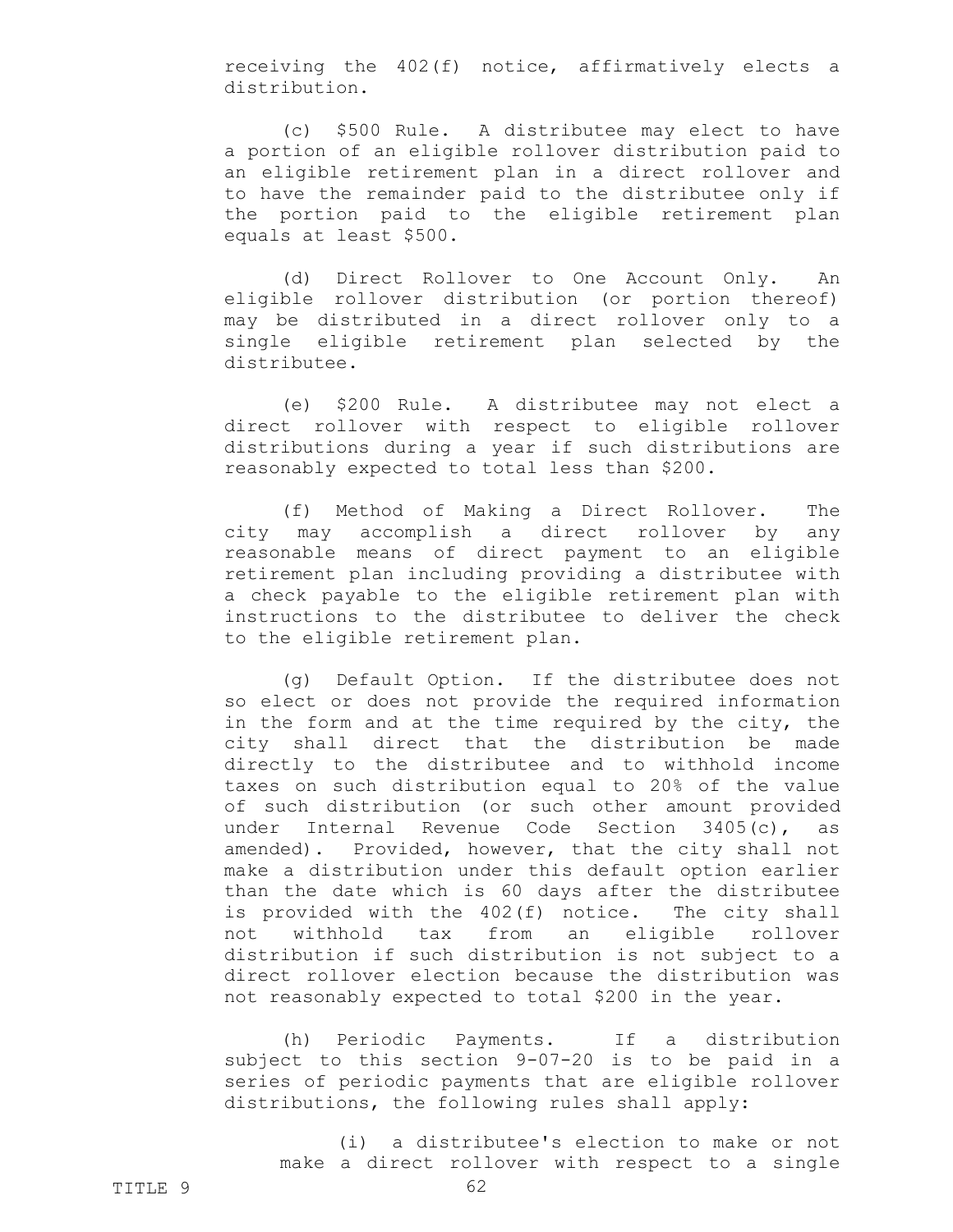payment shall control whether a direct rollover is made of all subsequent payments unless the distributee changes the previous election; and

(ii) the city shall provide the 402(f) notice described in the foregoing paragraph at least once annually for as long as the periodic payments continue.

*(Ord. 5153, 01-08-02; Ord. 5268, 08-12-03)*

9-07-21. Pension Claims Theretofore Allowed. There shall be paid out of the pension fund pension claims theretofore allowed in the same amounts as were in effect on the date discontinuance of the employees' pension plan under Article 2 of Chapter V of the Revised Ordinances of 1966, until the death or disqualification of the pension claimant in the same manner as if the plan had been discontinued.

9-07-22. Variable Annuity; Application of Contributions Thereto.

1. For receipt of any benefits, a member must make application through the city and such benefits will be paid by and controlled by the city. Benefit payments from an executed trust agreement or contract with an insurance company will be paid to the city for distribution of the eligible recipient.

2. Prior to January 1, 2005, a member may have the option of having his or her contributions invested in fixed income investments or equity variable income investments or any permissible combination. Effective January 1, 2005, members shall have no investment authority with regard to any assets of the plan, including contributions made pursuant to Section 9-07-01 and earnings thereon. The City shall direct the investment of all plan assets.

3. The pension benefits available under section 9-  $07-15(1)-(3)$  shall be provided from all plan assets, whether contributed pursuant to Section 9-07-01 or Section 9-07-09 or whether attributable to earnings on such contributions.

4. Effective January 1, 2005, all contributions made prior to January 1, 2005, pursuant to Section 9-07-01 on behalf of an employee plus net investment earnings thereon up to an amount that is equal to said contributions plus interest at five percent per annum accumulated through December 31, 2004, shall be transferred into the control of the City to be used to pay benefits as provided in this chapter and shall no longer be invested at the direction of the employee. If, as of January 1, 2005, said contributions plus net earnings exceeds an amount that is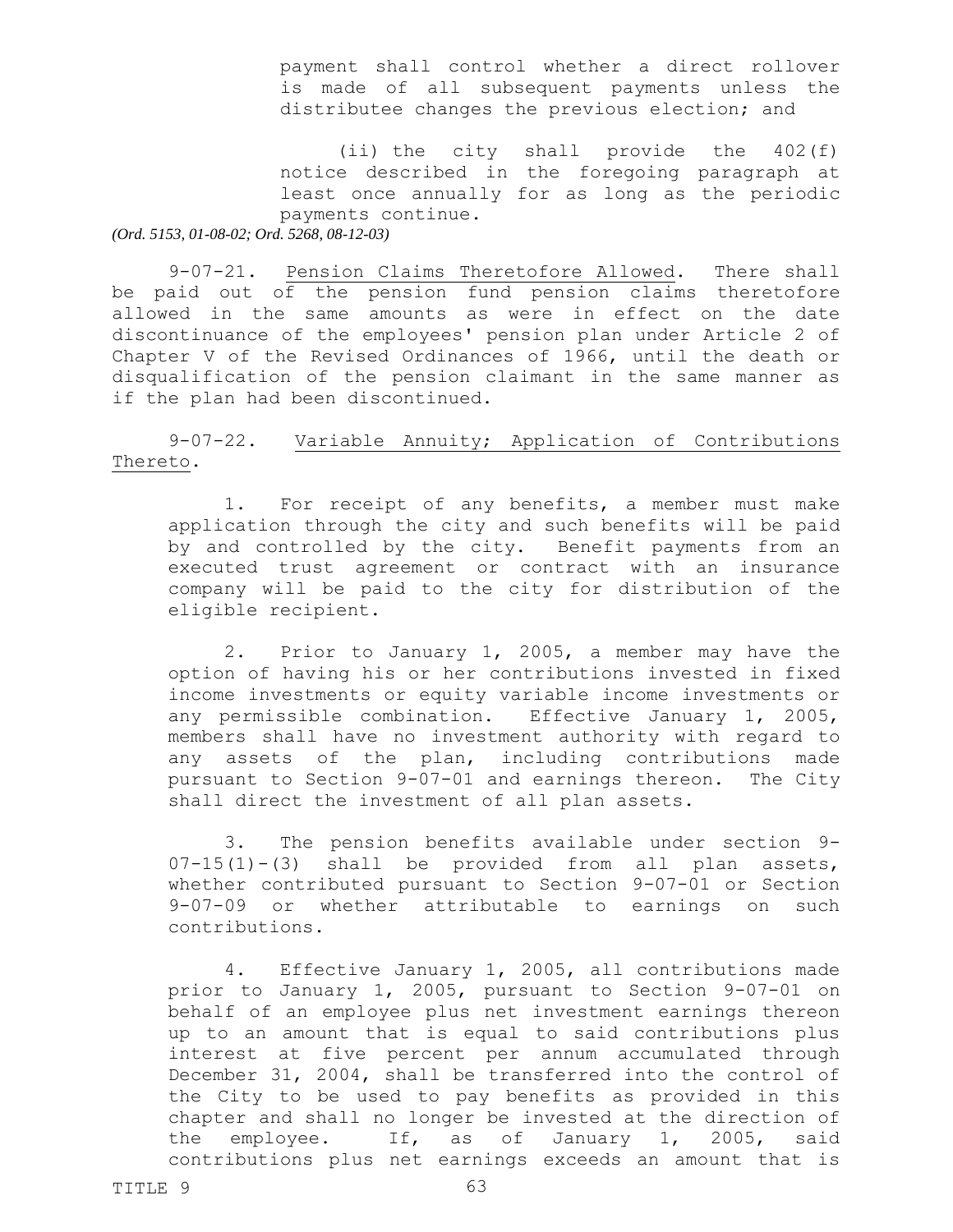equal to said contributions plus interest at five percent per annum accumulated through December 31, 2004, the excess amount will be determined and will be placed into an account that will continue to be invested at the direction of the employee (hereinafter the "excess amount"). No further contributions made pursuant to Section 9-07-01 or any other provision of this chapter shall be directed into an employee's excess account or be subject to the investment direction of the employee.

5. Notwithstanding any provision to the contrary, forfeitures of benefits under this pension retirement system because an employee leaves the employ of the city for any reason shall not be used to increase the pension benefits any member would otherwise receive under the plan at any time prior to termination of the plan or the complete discontinuance of contributions, and any amounts so forfeited shall be used as soon as possible to reduce the city's contributions under the plan. *(Ord. 5041, 04-11-00; Ord. 5153, 01-08-02; Ord. 5376, 12-28-04)*

9-07-23. Recognized Service. Recognized service prior to December 28, 1971, shall be based upon recognized service according to the city's record as applicable under the pension ordinances in effect at that time. Recognized service subsequent to that time shall be defined as full and fractional years of service during which (a) the employee contributed to the city employee pension fund pursuant to section 9-07-01 and (b) the employee was a participant pursuant to section 9-07-11. *(Ord. 5153, 01-08-02)*

## 9-07-24. Additional Internal Revenue Code Requirements.

1. It is hereby expressly provided that upon the partial or complete termination of the city employees' pension system, or upon the complete discontinuance of contributions hereunder, the rights of each employee to benefits accrued to the date of termination or discontinuance, to the extent then funded, or the rights of each employee to the amounts credited to his or her account at the time, shall become nonforfeitable. This requirement shall not apply in respect to benefits for the twenty-five highest paid employees to the extent such benefits may be restricted in the event of early termination in accordance with the requirements of section 9-07-25.

2. It is further provided that any previously unallocated funds shall be allocated to the employees covered by this program in the event of termination or complete discontinuance of contributions under the city employees' pension system. The allocation shall be in the following order. The total allocation shall represent the actuarial reserve requirements for benefits accrued under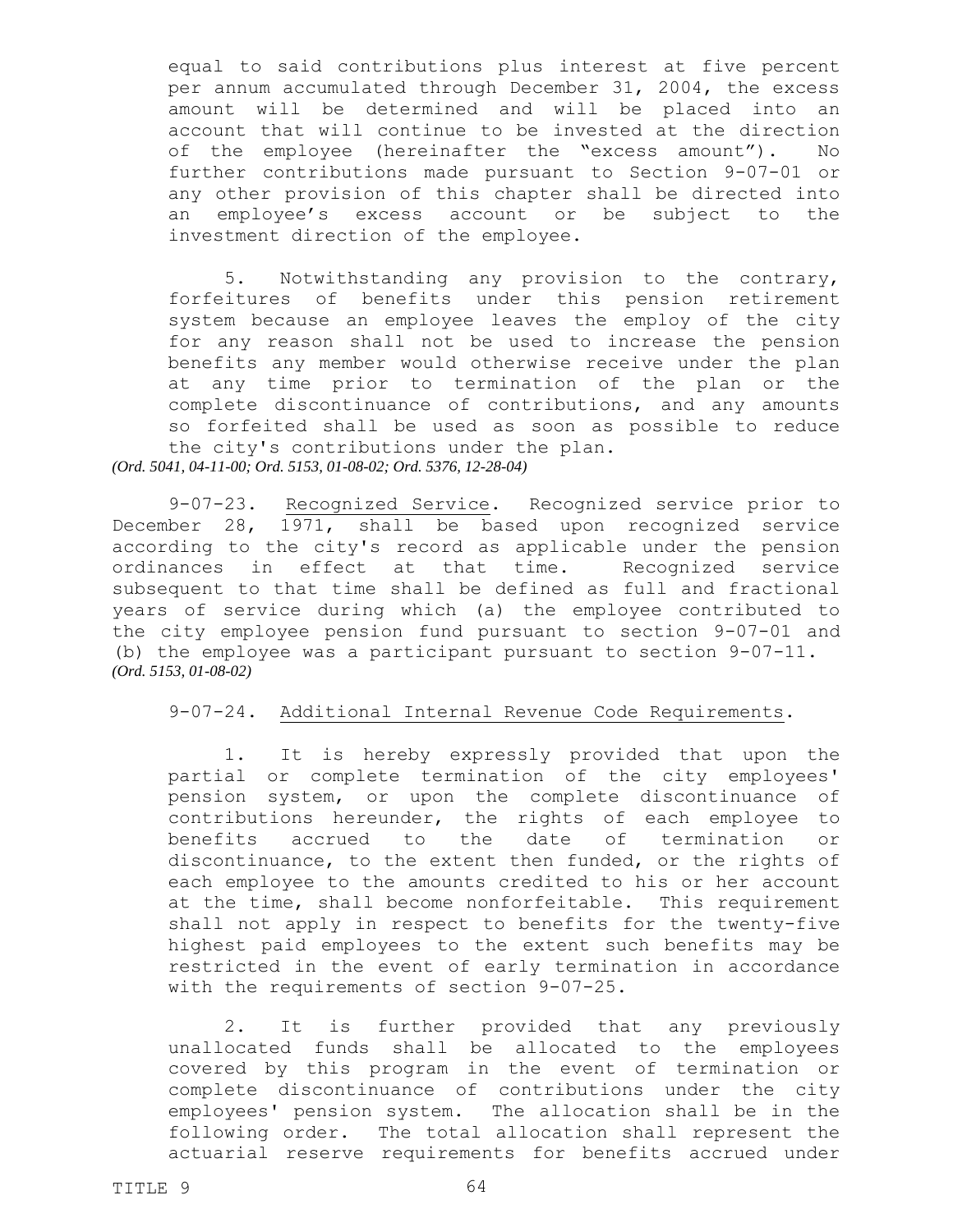the plan and may be distributed either in the form of cash or deferred annuities.

(a) All employees' total contribution accounts with accumulated income.

(b) All retired participants of beneficiaries receiving payments (reserves in excess of (a) above).

(c) All vested participants (reserves in excess of (a) above).

(d) All others (reserves in excess of (a) above). In the event there are not sufficient assets to fully comply with the reserve requirements of any of the groups defined above the total remaining assets shall be allocated to that group on a pro rata basis based upon actuarial reserve requirements.

3. In no event shall the city receive any amounts from the pension fund upon termination of the city employees' pension system, except that, and notwithstanding any other provision of the plan, the city shall receive such amounts, if any, as may remain after the satisfaction of all liabilities of the plan and arising out of any variations between actual requirements and expected actuarial requirements.

*(Ord. 5153, 01-08-02)*

9-07-25. Early Termination.

1. If the plan is terminated or the full current costs are not met within ten years after its establishment or until the full current costs are funded for the first time, the amount of the fund to be used for the benefit of any employee or the beneficiary of any employee who is among the twenty-five highest paid employees of the employer at the time the plan is established, and whose anticipated annual benefit exceeds one thousand five hundred dollars (\$1,500.00) shall not exceed the larger of twenty thousand dollars (\$20,000.00) or twenty percent of the first fifty thousand dollars (\$50,000.00) of his or her annual average compensation multiplied by the number of years between the effective date of this agreement, and

(a) Termination of the plan;

(b) Date the benefit of the employee becomes payable, if before the date of termination of the plan;

(c) Date of the failure to meet the full current costs of the plan;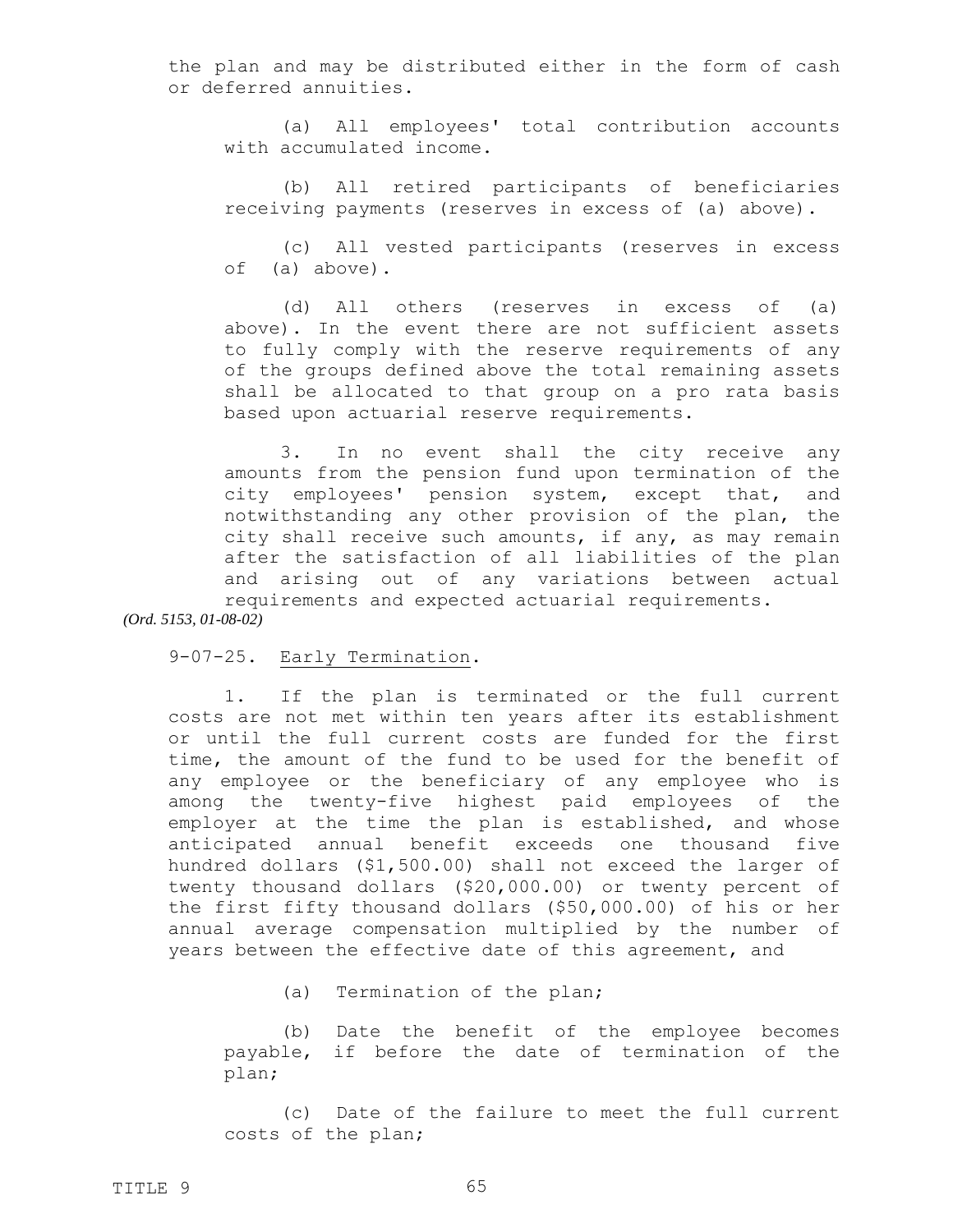(d) Any excess reserves arising by application of the foregoing provisions shall be used and applied equitably for the benefit of other employees, retired employees and their beneficiaries and beneficiaries of deceased retired employees on the basis value of the respective portions of the full retirement allowance accrued to the date of the termination of the plan to such employees.

2. If a participant to whom this limitation may be applied leaves the employ of the city or withdraws from participation, prior to his or her normal retirement date, when the full current costs have been met, the benefits which he or she may receive from the employer's contributions shall not at any time, within the first ten years after the effective date, exceed the benefits set forth in paragraph (1).

3. The foregoing conditions shall not restrict the current payment of any retirement allowance called for by the plan to any retired employee or his or her spouse while the plan is in full effect and its full current costs have been met.

*(Ord. 5153, 01-08-02)*

## CHAPTER 9-08. POLICE PENSION

9-08-01. Membership Fee; Assessments. Every full-time police employee who is a member of the police pension shall be assessed and required to pay an amount of six percent upon the amount of the basic salary that would be paid to said employee but for this provision, which assessment shall be deducted and retained out of such salary. Effective January 1, 2005, "six percent" in the foregoing sentence shall be replaced with "9.4 percent."

For all calendar years after December 31, 1983, and prior to January 1, 1999:

1. Although these assessments may be designated as employee contributions, they are deemed to have been paid to the police department employee's pension fund by the city in lieu of contributions by the employee; and

2. All full-time police employees under city civil service shall be deemed as having no option to receive the contributed amounts directly, except as provided in section 9-08-14.

For all calendar years after December 31, 1998:

1. Although these assessments may be designated as employee contributions, they are being paid to the police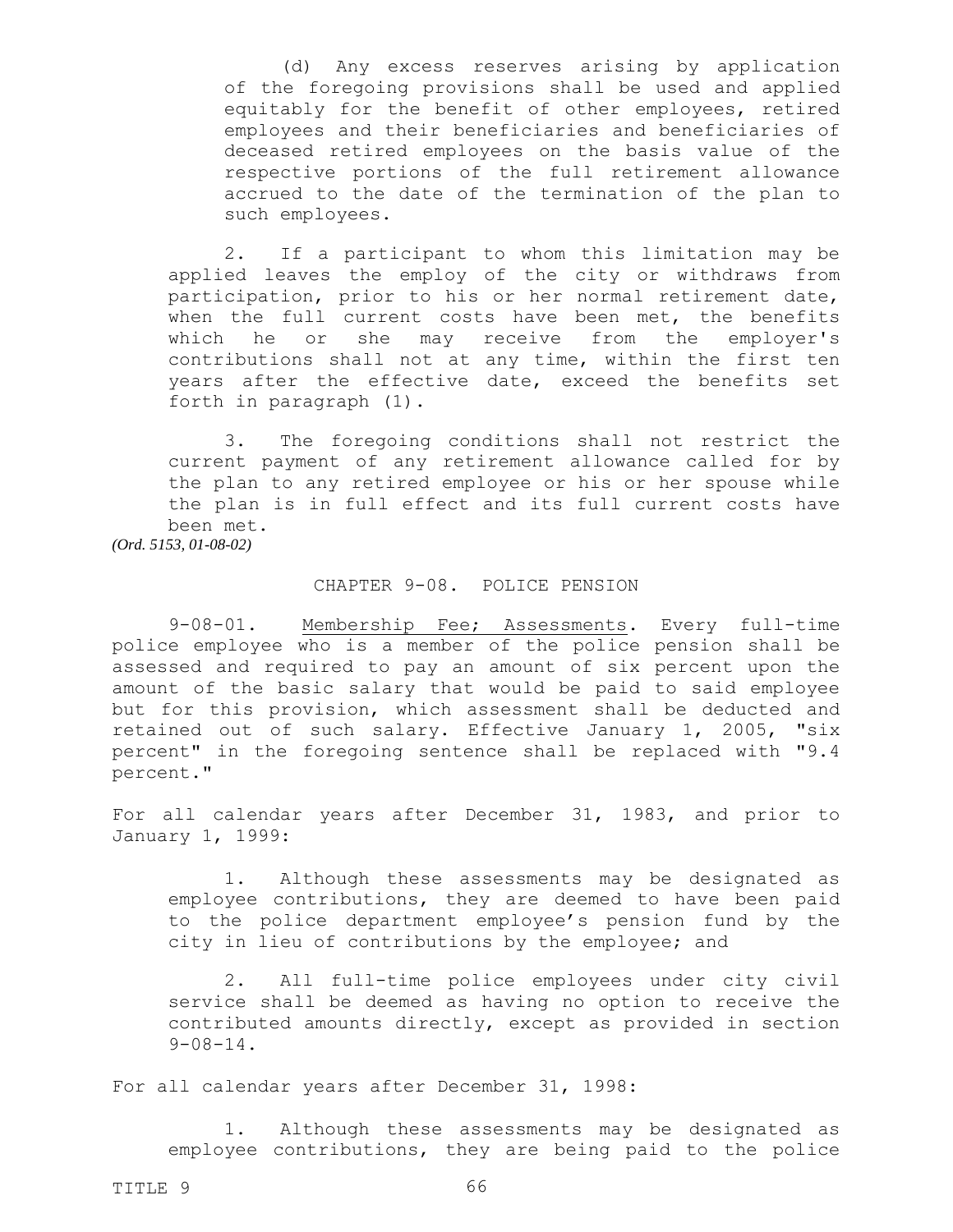department employees' pension fund by the city in lieu of contributions by the employees; and

2. All full-time police employees have no option to receive the contributed amounts directly, except as provided in section 9-08-14.

*(Ord. 4943, 09-22-98; Ord. 5042, 04-11-00; Ord. 5366, 11-09-04; Ord. 5555, 10-24-06)*

9-08-02. Board of Trustees and Duties. The chief of police, two members of the police department appointed by the chief of police, each with no less than eight years of service, and two elected members of the police department, each with no less than eight years of service, shall constitute the board of trustees for the management of the police pension plan and the fund created for the same. The appointed and elected trustees shall be chosen by and from employees of the police department who are currently contributing members of the police pension plan. The election for the elected trustees shall be held on the second Tuesday in June of each year and each elected trustee shall serve for a two-year term. Each appointed trustee shall serve for a two-year term.

In the event of the death, retirement, resignation or other incapacitation of an elected or appointed trustee occurring more than ninety days prior to expiration of his or her term, a special election will be conducted within thirty days to fill the unexpired term of an elected trustee and the chief of police shall appoint a qualified member to fill the unexpired term of an appointed trustee. The terms of elected and appointed trustees shall commence on July 1 of the year elected or appointed.

The chief of police shall be president, the board shall elect a vice president, and the chief financial officer of the city shall act as treasurer of the board. The director of human resources shall act as clerk of the board and shall keep such records and accounts as the board may direct. Trustees shall not receive any compensation for their services as members of the board. The board shall have such powers and perform such duties as may be provided by law. *(Ord. 5151, 01-08-02; Ord. 5608, 06-26-07)*

9-08-03. Investment of Surplus. At the end of the fiscal year, the board of trustees may invest any surplus left in the police department employees' pension fund, but no part of moneys realized from any tax levy shall be used for any purposes other than the payment of pensions. Surplus funds may be invested in interest-bearing bonds of the United States or the state, or bonds or warrants of any county, township, or municipal corporation of this state which constitutes the general obligations or contingent general obligations of the issuing tax authority, or investments with any federally-insured bank or savings and loan association. All securities shall be deposited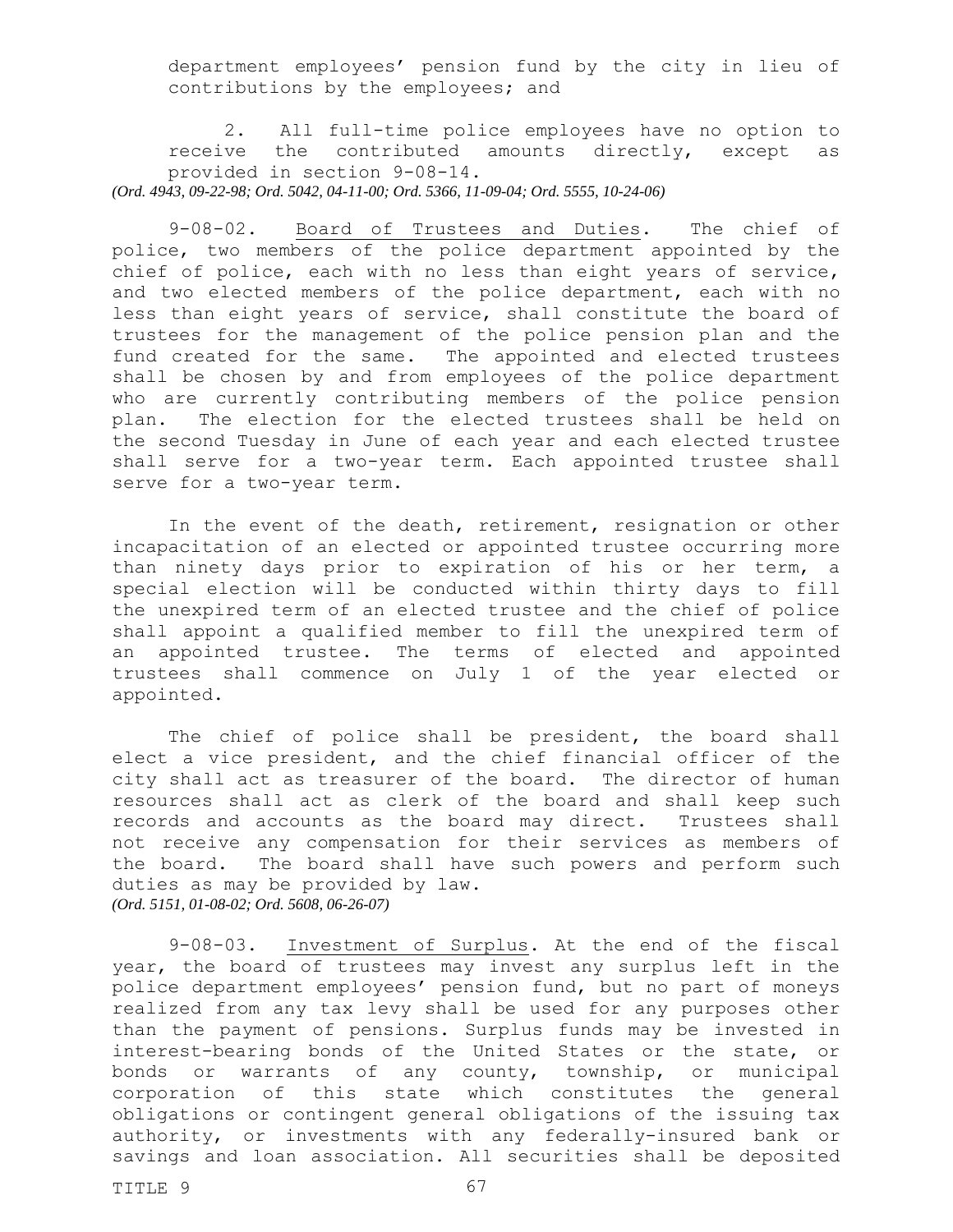with the treasurer of the board for safekeeping. The board may also invest all or part of surplus funds in other investments by selecting a funding agent or agents and establishing an investment agreement contract regarding surplus funds. The contract shall authorize the funding agent or agents to hold and invest funds for the board. Funds shall be placed for investment only with a firm or firms whose primary endeavor is money management, and only after a trust agreement or contract has been executed.

In no event shall any part of the city police department employees' pension fund be paid to or become vested in the city, or be used for any purpose whatsoever other than for the exclusive benefit of contributing members, former contributing members and their beneficiaries, except as provided in section 9-08-21 and section 9-08-23, except that contributions of the city may be returned if:

1. The contribution was conditioned on the qualification of the plan under Internal Revenue Code Section 401(a), the plan does not so qualify and the contribution is returned within one year after the plan is found to not so qualify; or

2. The contribution was made due to a mistake of fact, the contribution is returned within one year of the mistaken payment of the contribution and the return satisfies the requirements of the last paragraph of this section.

The return of a contribution (or a portion of a contribution) to the city satisfies the requirements of this paragraph if the amount so returned (a) does not exceed the excess of the contribution over the amount which could have been contributed and there has been no mistake of fact; (b) does not include the net earnings attributable to such excess contributions; and (c) is reduced by any net losses attributable to the excess contribution. *(Ord. 5042, 04-11-00)*

9-08-04. Gifts, Devises or Bequests. The board may take by gift, grant, devise, or bequest any money or property, real or personal, or other thing of value for the benefit of the fund. All rewards, in moneys, fees, gifts, or emoluments of any kind or nature that may be given to the police department or to any member, except when allowed to be retained or given for endowing a medal or other permanent or competitive reward on account of extraordinary services rendered by this city or any employee shall be paid into the pension fund. *(Ord. 5151, 01-08-02)*

9-08-05. Military Service. Any member of the police department of the city subject to the provisions of this chapter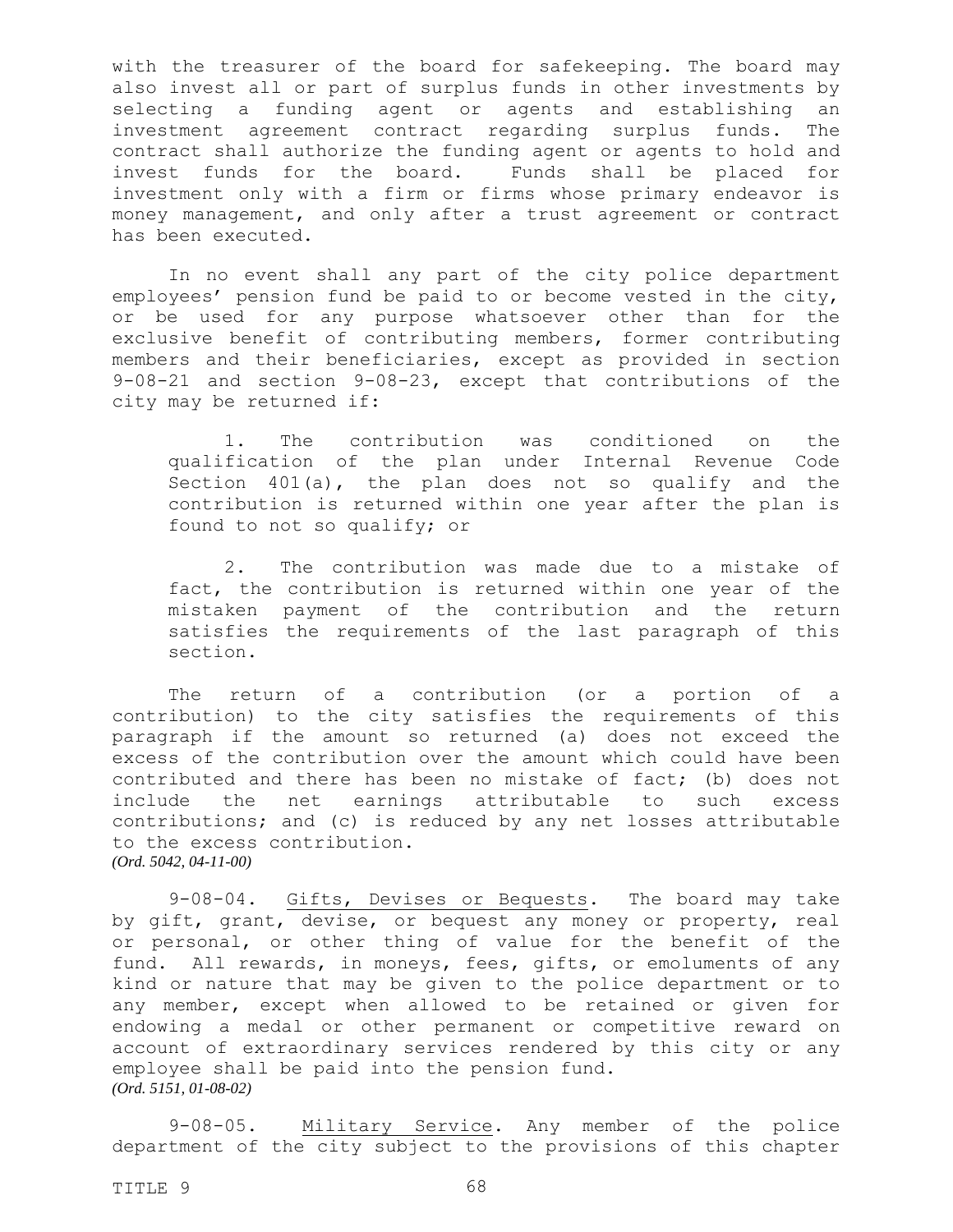who has resigned or who shall resign to service in the Army, Navy, Air Force or Marine Corps, or Reserves of the United States, or who shall have been selected for training under the Selective Service Provisions of the Laws of the United States and who has returned with an honorable discharge, or other document showing honorable service, and who applies for reemployment with the city within 90 days of discharge, shall have a period of military service included as part of his or her period of service in the city, provided that credit allowed for military service shall not exceed a total of five years. Any employee who seeks credit for military service shall, upon return to the employment of the city, pay into the fund for each year of military service nine and four tenths percent (9.4%) of the last full year's salary paid by the city, or annual military pay, whichever is the lesser amount. Notwithstanding the foregoing, effective December 12, 1994, contributions, benefits and service credit with respect to qualified military service will be provided in accordance with Internal Revenue Code Section 414(u). *(Ord. 5042, 04-11-00; Ord. 5402, 04-12-05)*

9-08-06. Retired Employees, Re-employment. The chief of police may hire any former employee of this city retired under the provisions of this chapter 9-08, chapter 9-07 or the Bismarck Fire Fighters Relief Association pension plan, to work part-time for the department. The salary received by any person so employed plus the pension received under the terms and provisions of this chapter 9-08, chapter 9-07 or the Bismarck Fire Fighters Relief Association pension plan shall not exceed the regular pay for the position from which the employee has retired. All part-time positions must be filled pursuant to chapter 9-03.

*(Ord. 5571, 01-09-07)*

9-08-07. Exemption. All pensions paid under the provisions of this chapter shall not be subject to assignment and shall be exempt from liability for debts of the person to or on account of whom they are paid, and shall not be subject to seizure upon execution or other process. The foregoing prohibition on assignment and seizure and exemption from liability expressly includes exemption from assignment, seizure or liability pursuant to any domestic relations order, including divorces, decrees and child or spousal support orders. *(Ord. 5151, 01-08-02)*

9-08-08. Fiscal Year. The fiscal year for the fund shall commence on the first day of January of each year and terminate on the 31st day of December of the same year. The fiscal year shall be considered the limitation year for purposes of Internal Revenue Code Section 415. *(Ord. 5042, 04-11-00)*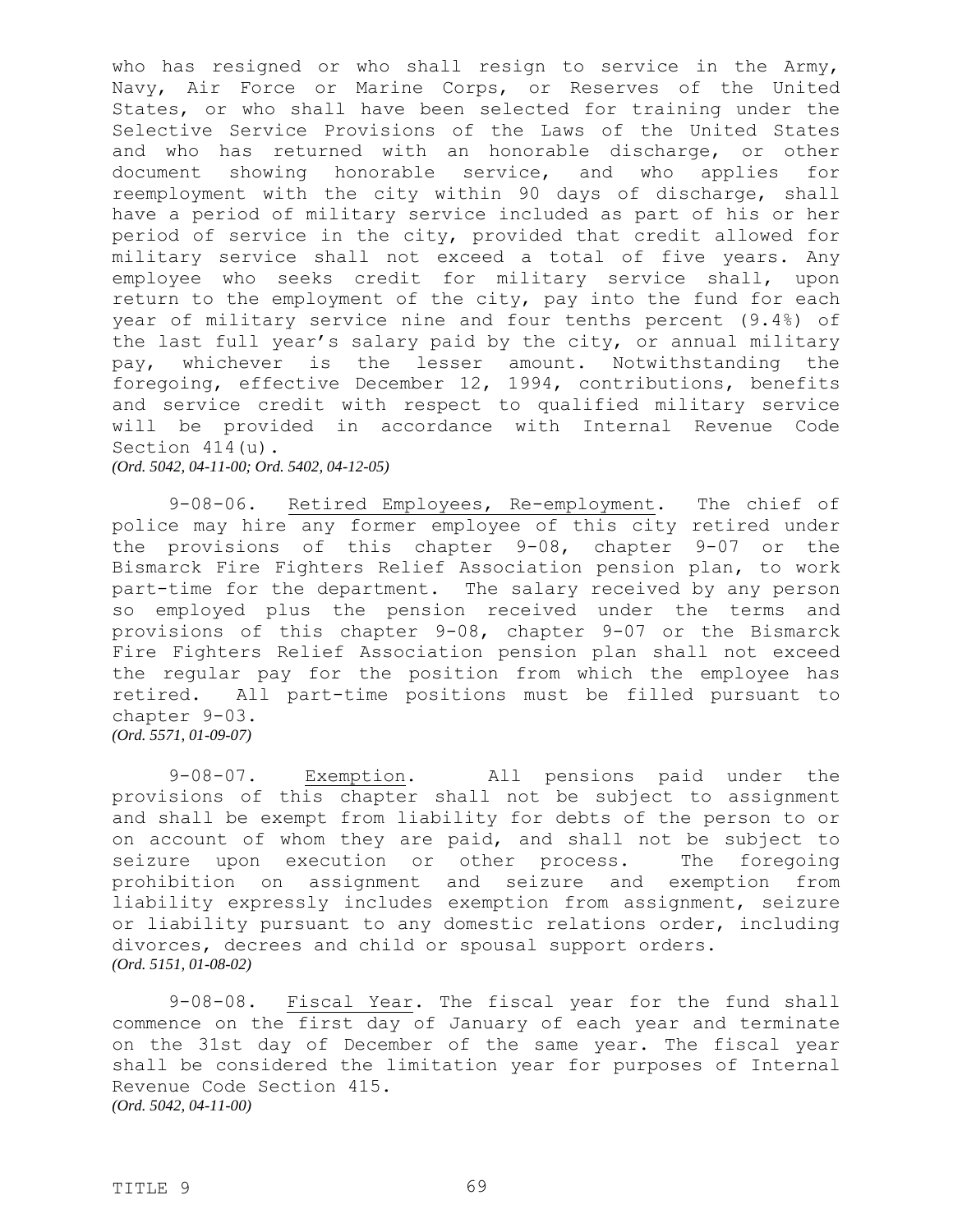9-08-09. Contribution of City. The board of city commissioners shall annually levy a tax as may be needed to maintain the pension fund in a sound actuarial condition, the proceeds of which shall be placed in the police pension fund. The levy shall be in addition to any other levies authorized by law for a general purpose; provided, however, that when there is sufficient balance in the fund to meet any proper or legitimate charges that may be made against it, the city shall not be required to levy a tax for this purpose. *(Ord. 5151, 01-08-02)*

9-08-10. Actuary. The pension and retirement system shall be based upon actuarial tables and the board of trustees shall, from time to time, be empowered to engage the services of an actuary for the purpose of determining the condition of the fund. The actuary shall be paid by check issued by the board of trustees in a reasonable amount determined by the board of trustees.

In calculating the actuarial equivalence of one form of benefit to another, the interest rate to be used shall be 7% and the mortality table to be used shall be the "applicable mortality table", defined as the mortality table based upon the Internal Revenue Service Commissioner's standard table used to determine reserves for group annuity contracts issued on the date as of which present value is determined, as published by the Department of the Treasury for purposes of Section 417(e)(3) of the Code.

Notwithstanding the foregoing, effective January 1, 2000, for the purpose of determining the lump sum value of a participant's benefit, the interest rate shall be the "applicable interest rate", defined as the annual interest rate on 30-year United States Treasury Securities as published by the Department of the Treasury and Federal Reserve as in effect for the second month (the "look-back month") preceding the first day of the "stability period." The "stability period" shall be the plan year. *(Ord. 5226, 01-07-03)*

9-08-11. Persons Included. Every full-time police employee shall be included in this pension fund. Non-sworn police employees beginning employment after December 31, 2006, shall be members of the city employees' pension plan. *(Ord. 5411, 05-10-05; Ord. 5555, 10-24-06)*

9-08-12. Notice of Change in Status. It shall be the duty of the chief of police to give immediate notice to the director of human resources of the change in pension status of any member of the police department subject to the provisions of this chapter as the result of death or other cause, and he or she shall furnish such other information concerning any member as the board of trustees may require.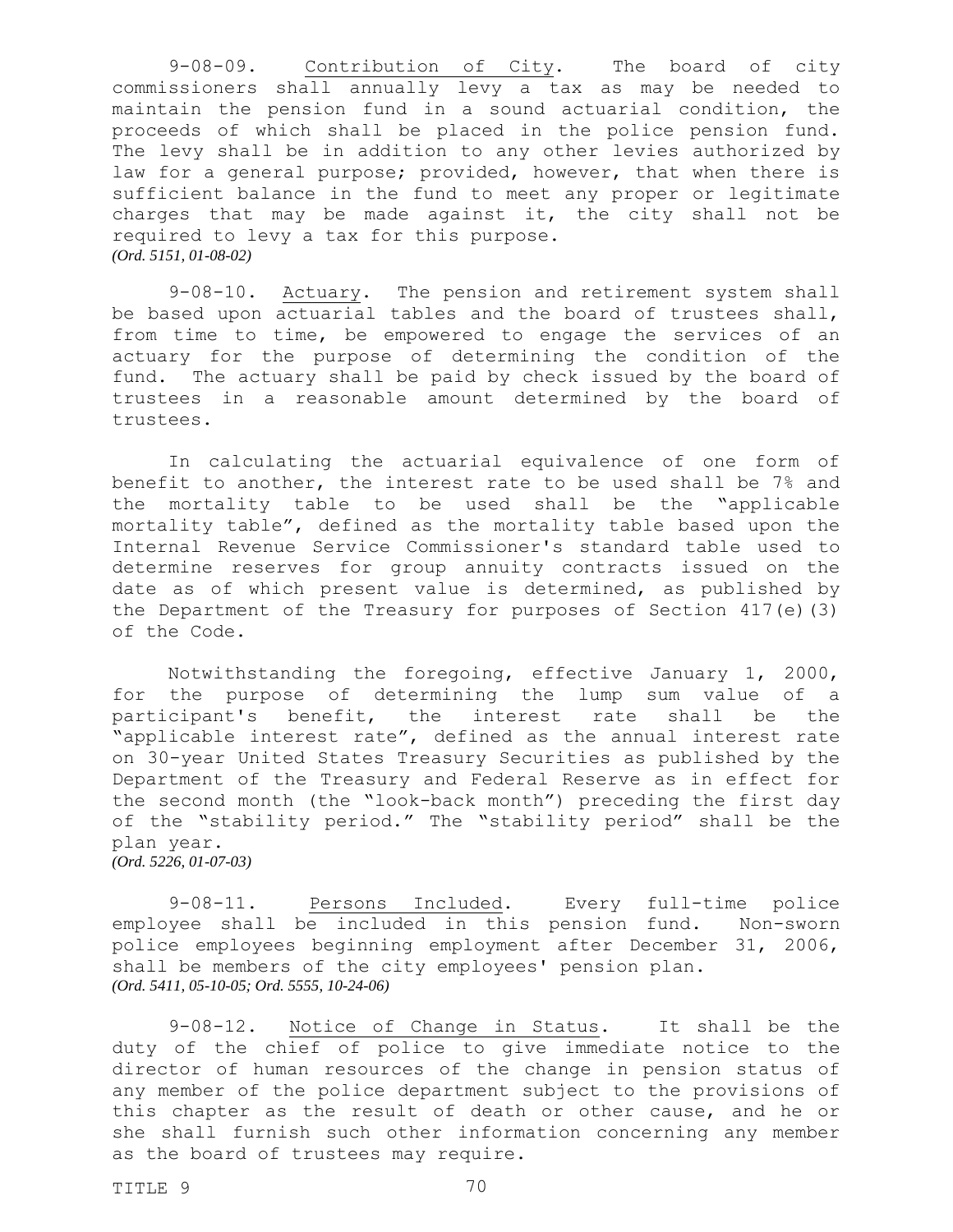9-08-13. Regulations Governing Fund. The board of trustees shall be authorized from time to time to adopt such regulations as may be deemed necessary, consistent with the terms and provisions of this chapter governing the operation of the fund and the requirements as to members and payments to beneficiaries. Each member and beneficiary shall be subject to all the provisions of this chapter and to all the rules and regulations adopted by the board of trustees, and shall furnish to the board of trustees such information affecting his or her status as a member or beneficiary of the system as the board of trustees may require.

9-08-14. Refund of Contribution. Any employee of the police department subject to provisions of this chapter who has contributed to the pension and retirement system adopted under Chapter 174 of the Sessions Law of 1936, continued on to Chapter V of the Revised Ordinance of 1966, or revised ordinances of 1973, and discontinued, who leaves employment shall be entitled upon application at the time of termination of employment to a refund of the employee's "entire interest." The employee's entire interest shall be the sum of all an employee's contributions made under Section 9-08-01 plus interest earnings at two and one-half percent (2.5%) per annum on contributions made through 1972 and plus interest earnings at five percent (5%) per annum on all employee contributions thereafter. No rights to pension benefits shall accrue to any employees or their beneficiaries during any leave of absence, except this clause shall not be construed to deprive any employee of pension benefits accrued during the regular annual leave or sick leave or absence duly granted, as provided by this chapter, nor to any employee referred to in section 9-08-05.

Notwithstanding any other provision of this chapter, effective with respect to distributions on or after March 28, 2005, any account with a value that exceeds \$1000, including any rollover amounts, shall not be distributed to the participant during his/her lifetime and prior to his/her normal retirement date as set in this chapter, without the consent of the participant.

Any member of this pension retirement system who leaves the employment of the police department and elects a refund in accordance with this section forfeits all rights to any other form of benefit under this pension retirement system. *(Ord. 4945, 09-22-98; Ord. 5042, 04-11-00; Ord. 5151, 01-08-02; Ord. 5378, 12-28-04; Ord. 5573, 03-13-07)*

9-08-15. Pension Eligibility; Computations; Required Distributions. Every member of the police department who is a participant in the police pension fund pursuant to Section 9-08- 11 or the surviving spouse of any such employee who is deceased, provided said participant or said surviving spouse has made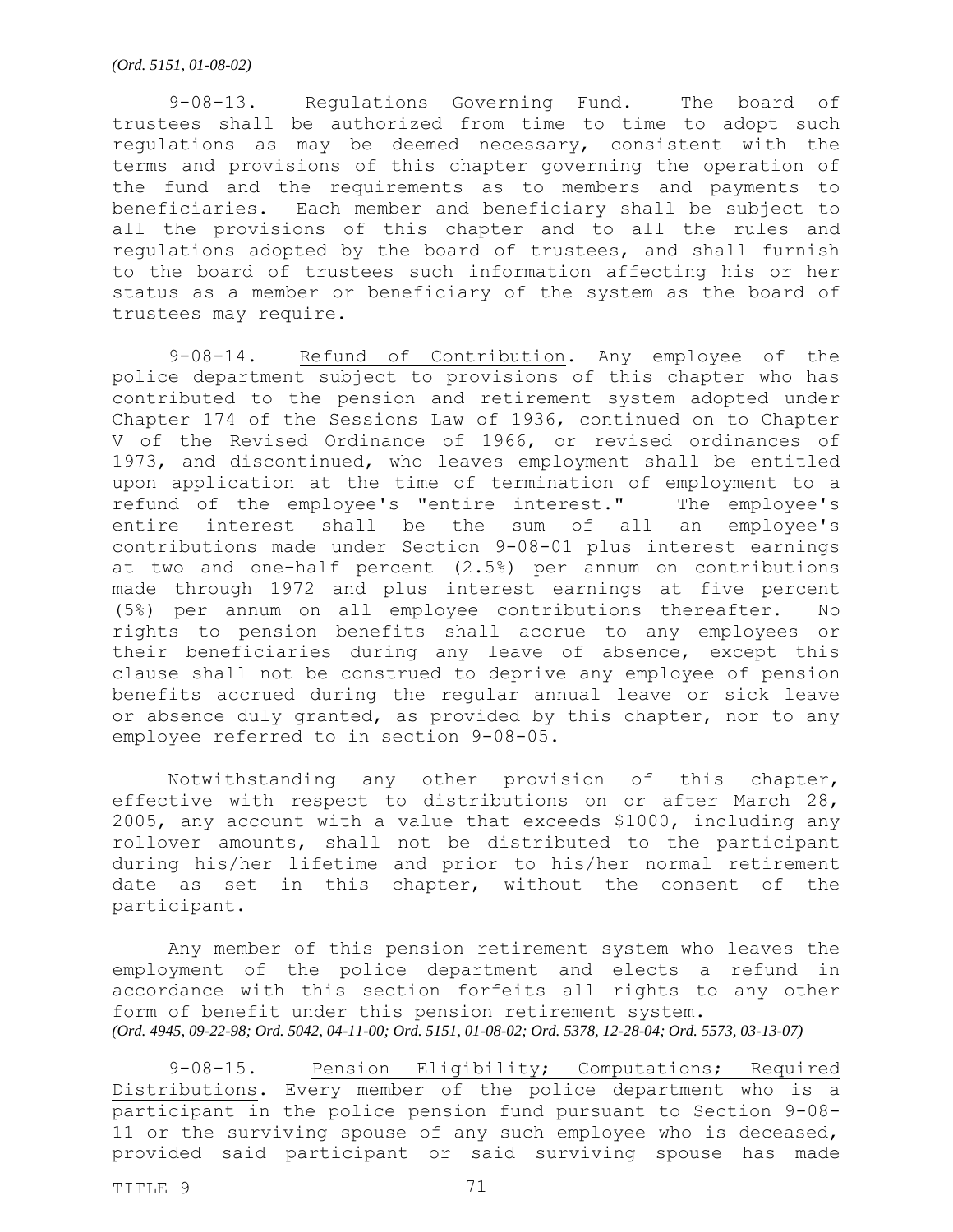application to the board of trustees and been certified by the board of trustees as entitled to a pension, shall be paid out of the police pension fund an amount determined in accordance with the following:

1. Any contributing member who has served in active employment until the age of fifty-five is eligible for a monthly pension benefit computed by multiplying his or her highest thirty-six months (or total months of employment, if less) of average basic monthly compensation times two percent and then multiplying that resultant product by his or her number of full and fractional years of recognized service as defined in Section 9-08-22. Effective January 1, 2005, "two percent" in the foregoing sentence shall be replaced with "two and a half percent." Effective January 1, 2005, the maximum monthly pension benefit payable shall not exceed ninety percent of the average of the participant's compensation for the highest thirty-six months of his or her employment as a member of the police department.

"Average basic monthly compensation" means the average of the monthly base compensation of a participant over the thirty-six month period described above. "Monthly base compensation" means the monthly base compensation paid by the city to the participant, excluding the following:

- (a) overtime;
- (b) bonuses;
- (c) severance payments; and

(d) other remuneration in excess of base compensation.

All elective contributions made by the city on behalf of an employee that are not includible in the gross income of the employee under Code Sections 125, 132(f)(4), 402(e)(3), 402(h) and 403(b) shall be included in monthly base compensation.

Effective for benefits accruing after December 31, 1988, the annual compensation of each employee taken into account under the plan shall not exceed \$200,000 (\$150,000 for fiscal years beginning on or after January 1, 1996), as adjusted by the Secretary of the Treasury for the cost of living adjustments. For fiscal years prior to January 1, 1997, in determining the compensation of an employee, the rules of Internal Revenue Code Section 414 (q)(6) shall apply, except that the term "family" shall include only the spouse of the employee and any lineal descendants of the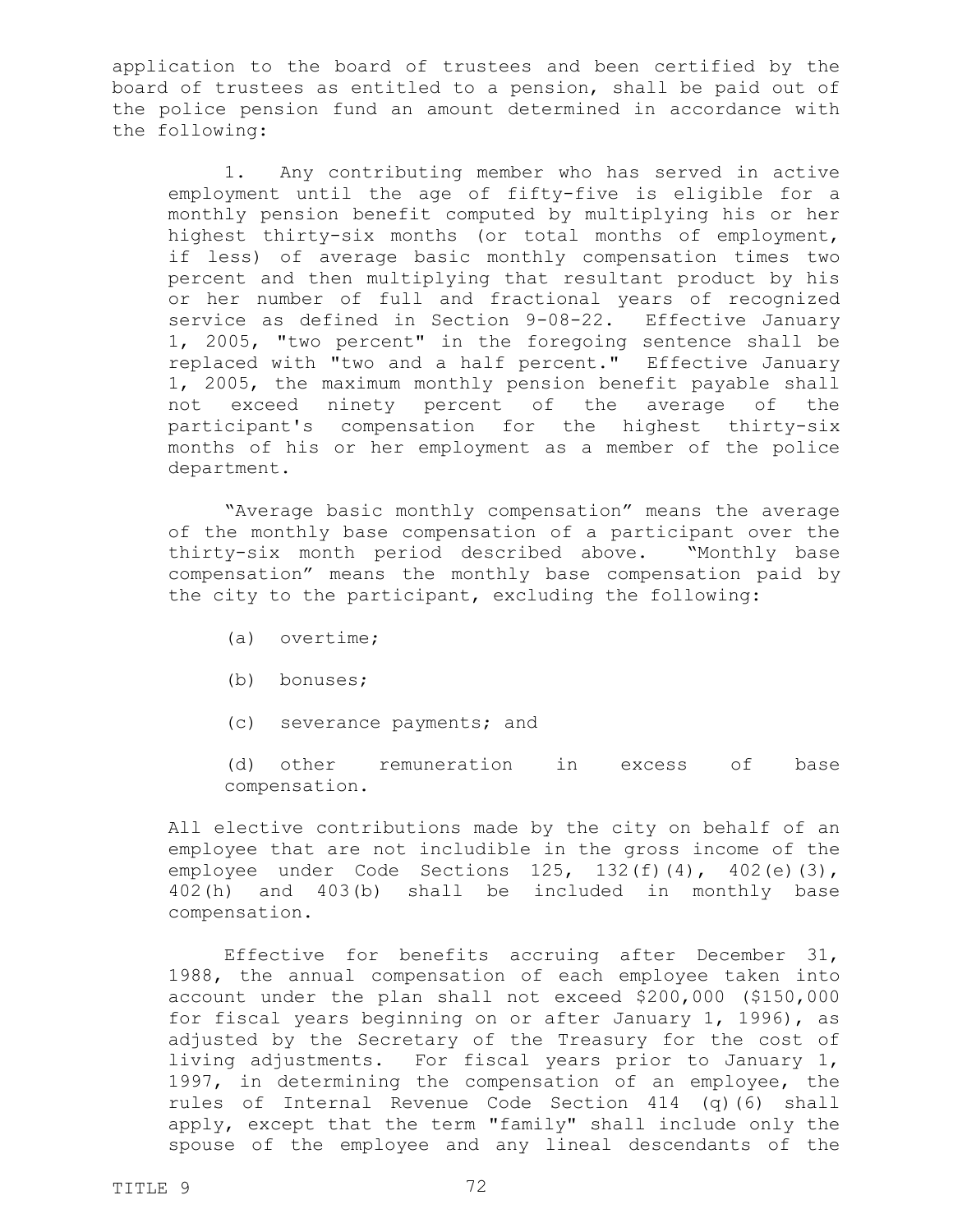employee who have not attained age 19 before the close of the plan year.

2. Any contributing member who has served at least sixty consecutive months of contributing service in the employment of the police department and has attained at least age forty-eight is eligible for a monthly pension benefit. Notwithstanding the foregoing, with respect to any member who terminated employment or retired from the city prior to January 1, 2002, the phrase "sixty consecutive months" in the foregoing sentence shall be replaced with "one hundred twenty (120) consecutive months." The monthly pension benefit shall be equal to the accrued normal retirement benefit as determined under subsection 1 of this section 9-08-15 and then multiplied by the actuarial factor set forth below, interpolated to the nearest monthly age at the date upon which the pension benefits commence.

| Age | Actuarial Equivalent Factor |
|-----|-----------------------------|
|     |                             |
| 48  | .6070                       |
| 49  | .6492                       |
| 50  | .6952                       |
| 51  | .7455                       |
| 52  | .8004                       |
| 53  | .8607                       |
| 54  | .9270                       |

3. Any contributing member who has served at least 60 consecutive months of contributing service in the employment of the police department and terminates employment with the police department may elect a deferred retirement benefit to commence at an elected age from age forty-eight to fifty-five. Notwithstanding the foregoing, with respect to any member who terminated employment with the city prior to January 1, 2002, the phrase "60 consecutive months" in the foregoing sentence shall be replaced with "one hundred twenty (120) consecutive months." The deferred benefit shall be equal to the member's accrued normal retirement benefit as determined under subsection 1 of this section 9-08-15, (based upon service and compensation to the date of employment termination) multiplied by the actuarial equivalent factor set forth in subsection 2 of this section 9-08-15 determined on the basis of the age elected for deferred benefits to commence.

4. To the surviving spouse as long as he or she remains unmarried, a sum equal to two-thirds of the amount of pension earned by the member under this plan to the date of his or her death, but not less than one hundred dollars (\$100.00) per month, provided the employee served at least sixty consecutive months of contributing service in the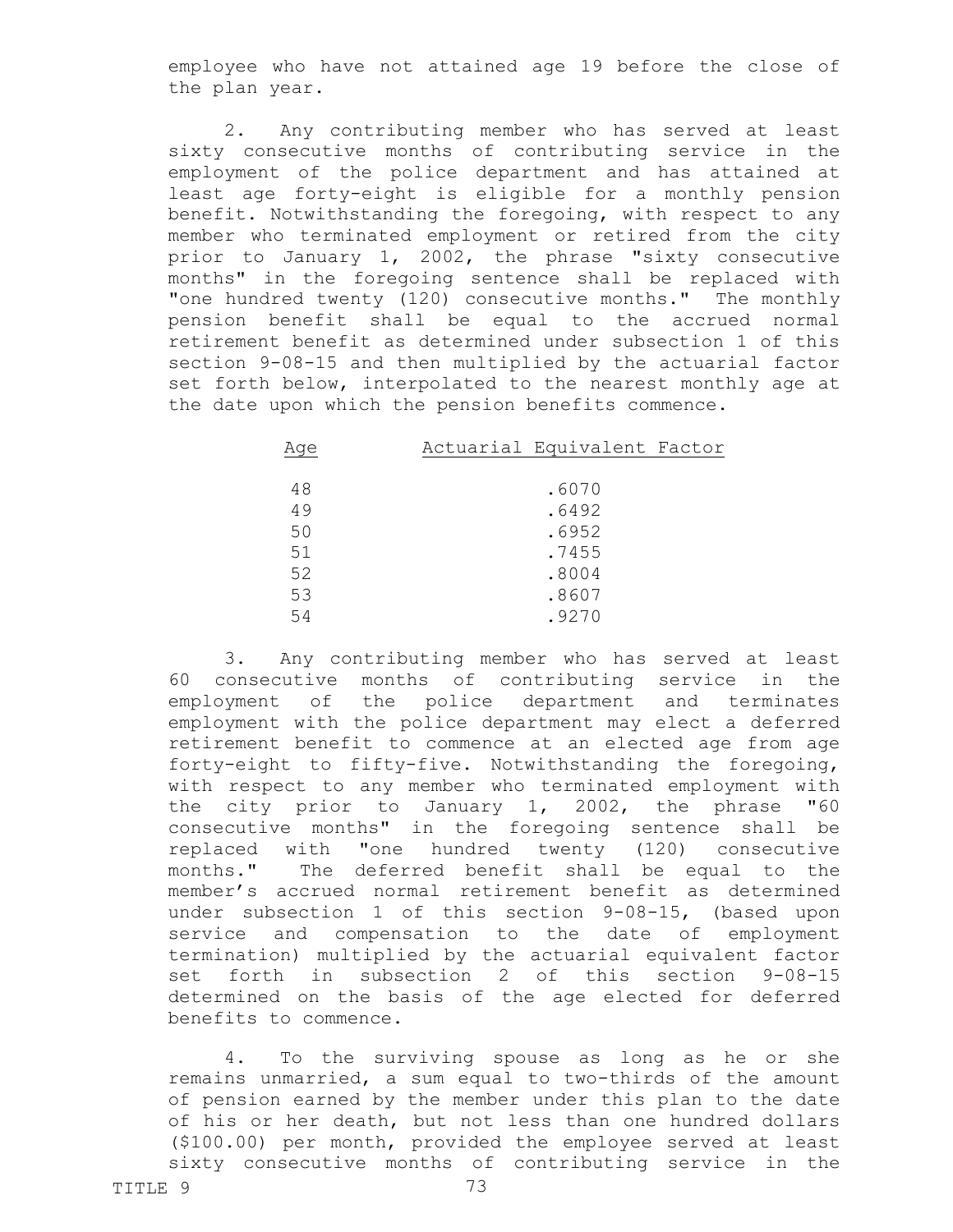employment of the police department. Notwithstanding the foregoing, with respect to any member who died prior to January 1, 2002, the phrase "sixty consecutive months" in the foregoing sentence shall be replaced with "one hundred twenty (120) consecutive months." The term "surviving spouse" shall mean only the surviving spouse of a deceased employee if such spouse was married to the employee on the date the employee separated from service and the separation from service occurred after the plan's effective date, or of an employee who retired prior to the date this plan took effect if such spouse was married to such employee on the plan's effective date.

5. A surviving spouse has the option to withdraw all of the employee's entire interest, as defined in Section 9- 08-14. A surviving spouse who elects to withdraw an employee's entire interest does so in lieu of all benefits outlined in subsection 4 of this section.

6. If there is no surviving spouse, then the employee's entire interest, as defined in Section 9-08-14, will be paid to the employee's estate.

# 7. Distribution Upon Death.

(a) Death After Commencement of Benefits. If distribution of an employee's interest has begun in accordance with subsection 1, 2 or 3 of this section 9-08-15, and the employee dies before his entire interest has been distributed to him or her, then the remaining portion of such interest shall be distributed at least as rapidly as under the method of distribution being used as of the date of his or her death.

(b) Death Before Commencement of Benefits. If an employee dies before distribution of the employee's interest has begun, the entire interest of the employee shall be distributed no later than December 31 of the calendar year which contains the fifth anniversary of the date of the employee's death.

This five-year distribution rule shall not apply if: (1) any portion of the employee's interest (or of the deceased spouse of such employee, as provided below) is payable to or for the benefit of a designated beneficiary, as determined pursuant to Proposed Treasury Regulation § 1.401(a)(9)-1 (or any successor regulation); (2) this portion will be distributed over the life of the designated beneficiary (or over a period not extending beyond the life expectancy of the designated beneficiary); and (3) the distributions commence no later than December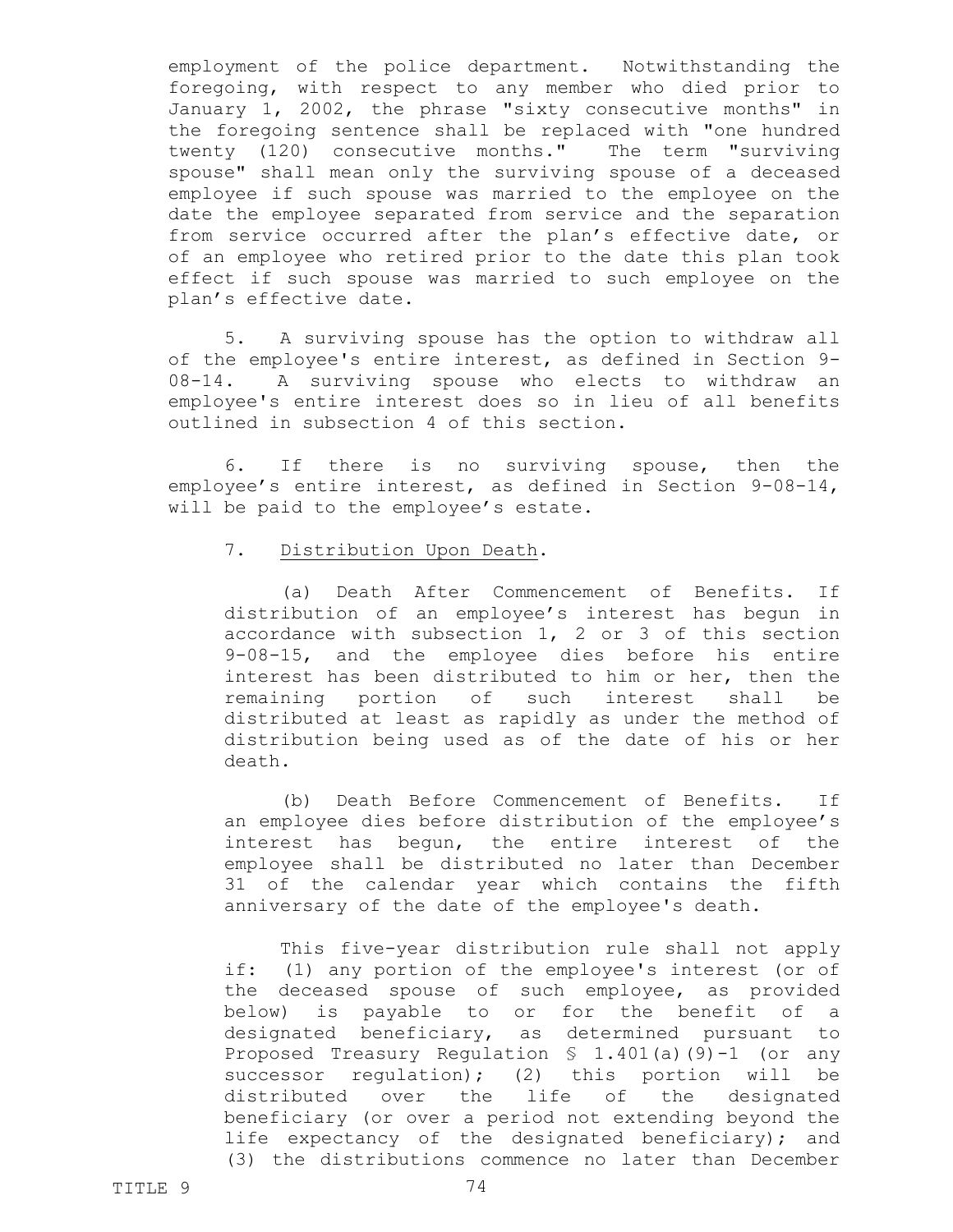31 of the calendar year immediately following the calendar year in which the employee died. If the surviving spouse is the beneficiary and dies before payments are deemed to have begun, the five-year distribution rule and the exception to it stated in this paragraph are to be applied as if the surviving spouse were the employee and the spouse's date of death shall be substituted for the employee's date of death.

This five-year distribution rule shall also not apply if: (1) the portion of the employee's interest to which the surviving spouse is entitled will be distributed over the life of the surviving spouse (or over a period not extending beyond the life expectancy of the surviving spouse, which may be recalculated not more frequently than annually); and  $(2)$  the distributions commence on or before the later of December 31 of the calendar year in which the employee would have attained age 70½ or December 31 of the calendar year immediately following the calendar year in which the employee died.

(c) Designated Beneficiary. For purposes of this section, the term "designated beneficiary" means any individual designated as a beneficiary by the employee.

8. Required Distributions. Notwithstanding any provision of the plan to the contrary, the following provisions shall control:

(a) General Rule. The entire interest of each employee shall be distributed to such employee not later than the required beginning date (as defined below), or will be distributed, beginning not later than the required beginning date, in accordance with regulations, over the life of such employee or over the lives of such employee and a designated beneficiary (or over a period not extending beyond the life expectancy of such employee or the life expectancy of such employee and a designated beneficiary).

(b) Required Beginning Date. For purposes of this section, the term "required beginning date" means April first of the calendar year following the later of (i) the calendar year in which the employee attains age seventy and one-half or (ii) the calendar year in which the employee retires.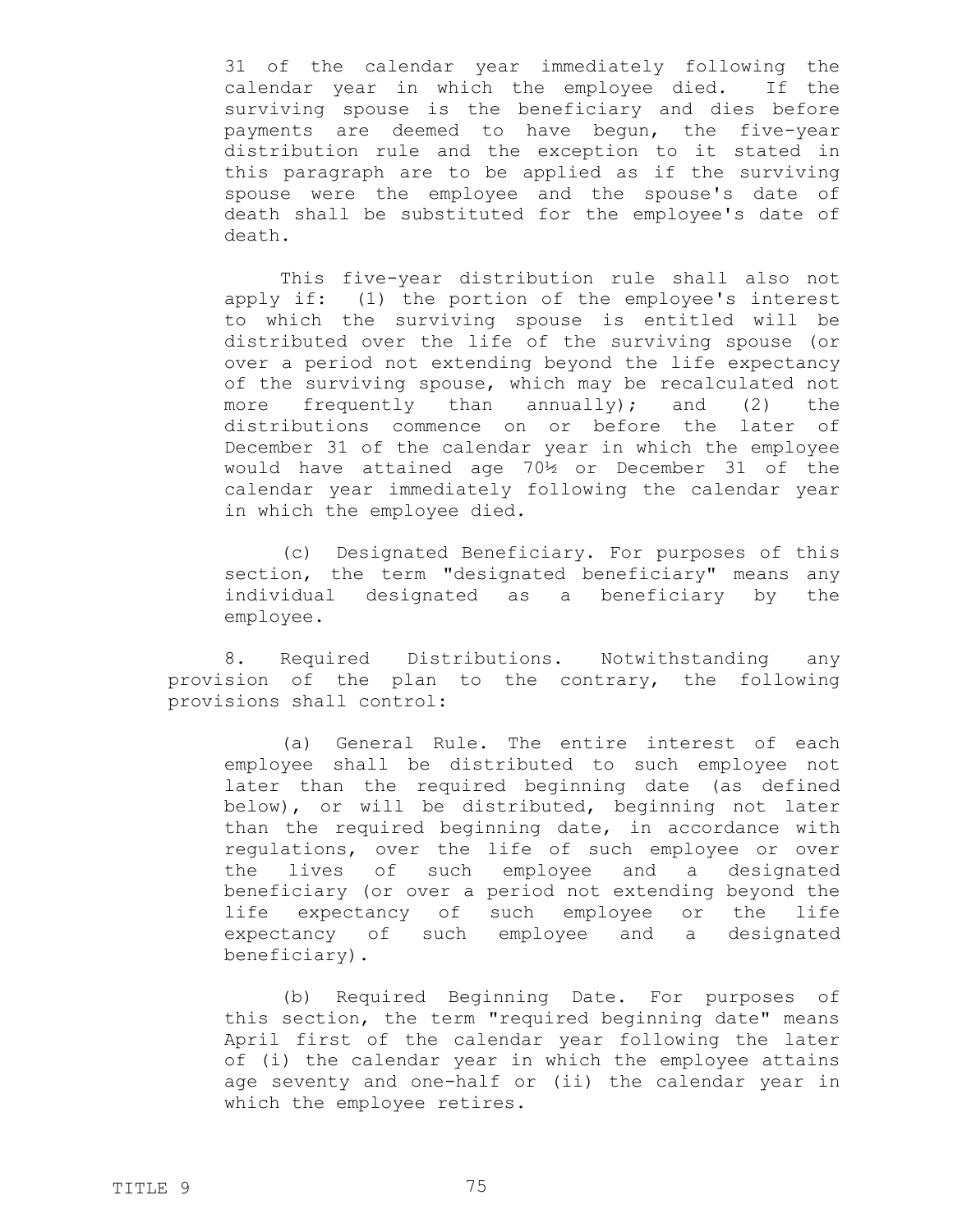Any participant who attains age 70½ on or prior to December 31, 2001, shall be entitled to commence distributions on the required beginning date set forth in the foregoing sentence or, if earlier, as of April 1 of the calendar year immediately following the calendar year in which the participant attains age 70½. Any participant who attained age 70½ prior to January 1, 2001, and who has not yet terminated employment with the City, may elect to stop distributions and recommence distributions by the April 1 of the calendar year following the year in which the participant retires. The recommencement of distributions shall not be considered a new annuity starting date for which spousal consent is required, except as spousal consent may be required under IRS Notice 97-75, 1997-2 C.B. 337.

(c) Designated Beneficiary. For purposes of this section, the term "designated beneficiary" means any individual designated as a beneficiary by the employee.

(d) Continued Service Beyond Age 55. An employee may at his or her own request be continued in employment beyond age 55. In such event no retirement benefit will be paid to such employee until he or she actually retires, subject, however, to any required minimum distributions pursuant to Section 9-08-15. Such an employee shall continue to accrue credit for years of service after attainment of age 55 and changes in average basic monthly compensation shall also be taken into account.

(e) With respect to distributions under the police pension plan made for calendar years beginning on or after January 1, 2001, the plan will apply the minimum distribution requirements of section 401(a)(9) of the Internal Revenue Code in accordance with the regulations under section 401(a)(9) that were proposed on January 17, 2001, notwithstanding any provision of the plan to the contrary. This amendment shall continue in effect until the end of the last calendar year beginning before the effective date of final regulations under section 401(a)(9) or such other date as may be specified in guidance published by the Internal Revenue Service.

Notwithstanding any other provision of this chapter to the contrary, effective July 1, 1974, any surviving spouse currently receiving less than one hundred dollars (\$100.00) per month shall commence to receive one hundred dollars per month. *(Ord. 4300, 10-17-89; Ord. 4997, 07-13-99; Ord. 5042, 04-11-00; Ord. 5151, 01-08-02; Ord. 5226, 01-07-03; Ord. 5366, 11-09-04; Ord. 5378, 12-28-04)*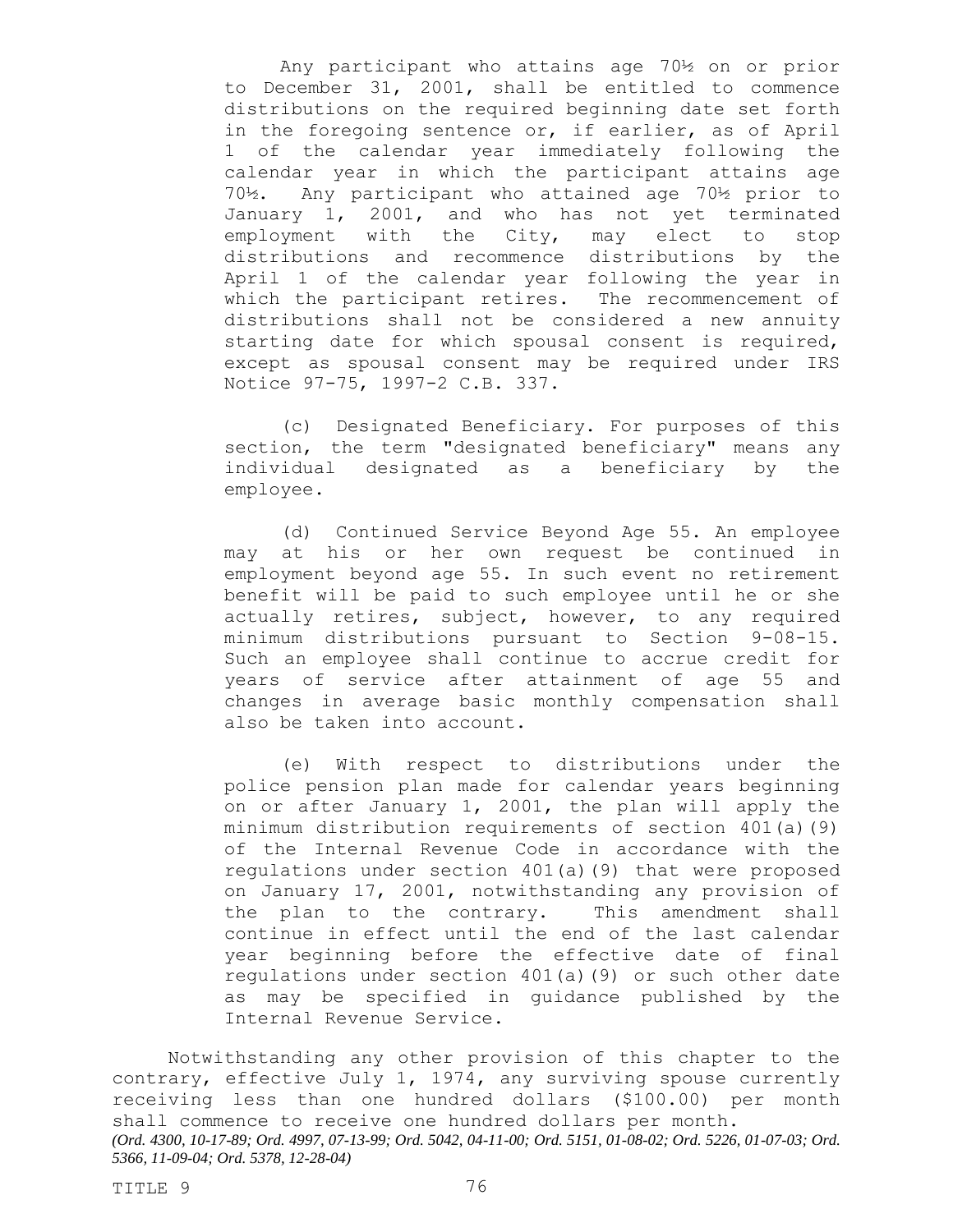9-08-16. Cost of Living Adjustment Procedure. Persons receiving pension payments under the provision of this chapter shall be eligible for cost of living adjustments in an amount determined by the board of trustees. The adjustment, if any, will be effective at the same time as the city employees' salary adjustment is made in the same year. The adjustment may not exceed the lesser of:

1. The city employees' adjustment; or

2. 3%.

Cost of living adjustments shall be made in respect to pensioners and surviving spouses who are receiving pension benefits at the time the cost of living adjustments are made hereunder.

*(Ord. 4879, 12-09-97; Ord. 5042, 04-11-00; Ord. 5151, 01-08-02)*

9-08-17. Optional Settlements and Life Annuity Limitations. Any optional settlements under this plan shall be limited to the life expectancy of the participating member or the surviving spouse of the participating member. In no event is an "interest only" option permissible whereunder the total payout would extend beyond the life expectancy of the member and the member's spouse. The following restrictions and limitations shall apply to benefit payments.

1. Benefit Limited to Maximum Permissible Benefit. The Annual Benefit otherwise payable to a member at any time shall not exceed the Maximum Permissible Benefit. If the benefit the member would otherwise accrue in a Limitation Year would produce an Annual Benefit in excess of the Maximum Permissible Benefit, the rate of accrual shall be limited, or the rate of accrual reduced, to a benefit that does not exceed the Maximum Permissible Benefit.

2. Adjustment if in Two or More Defined Benefit Plans. If the member is, or has ever been, a member of another qualified defined benefit plan (without regard to whether the plan has been terminated) maintained by the city, the sum of the member's Annual Benefits from all such plans may not exceed the Maximum Permissible Benefit. Where the member's employer-provided benefits under all such defined benefit plans (determined as of the same age) would exceed the Maximum Permissible Benefit applicable at that age, the city shall limit a member's benefit in accordance with the terms of the plans.

3. Definitions. For purposes of this Section 9-08- 17, the following terms shall have the respective meanings set forth below, unless expressly provided for herein, and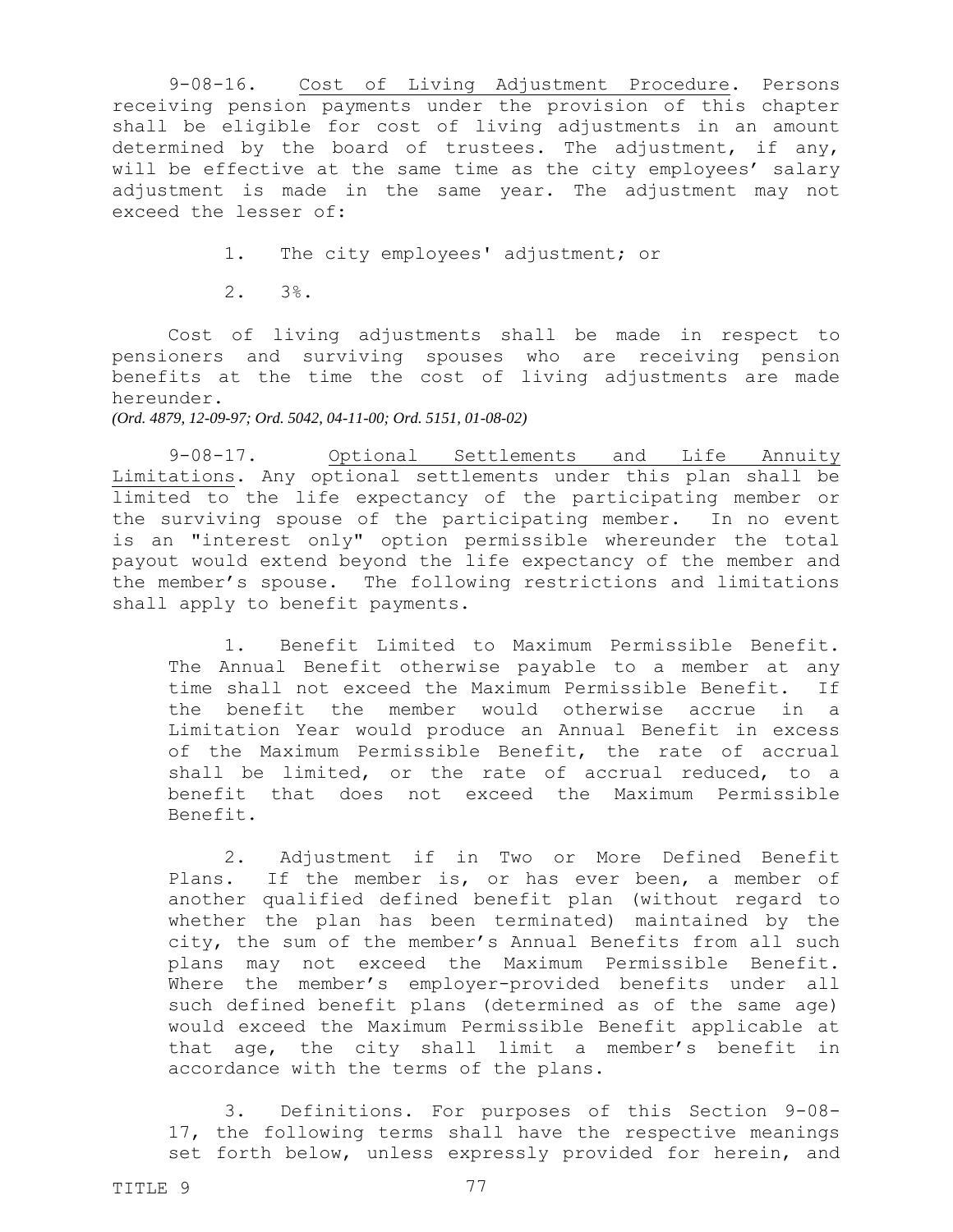when the defined meaning is intended, the term is capitalized.

a. "Annual Benefit" means a benefit that is payable annually in the form of a Straight Life Annuity. Except as provided below, where a benefit is payable in a Straight Life Annuity, the benefit shall be adjusted to an actuarially equivalent Straight Life Annuity that begins at the same time as such other form of benefit and is payable on the first day of each month before applying the limitations of this Section 9-08-17. For a member who has or will have distributions commencing at more than one Annuity Starting Date, the Annual Benefit shall be determined as of each such Annuity Starting Date (and shall satisfy the limitations of this Section 9-08-17 as of each such date), actuarially adjusting for past and future distributions of benefits commencing at the other Annuity Starting Dates. For this purpose, the determination of whether a new Annuity Starting Date has occurred shall be made without regard to Regulations Section 1.  $401(b) - 20$ , Q&A 10(d), and with regard to Regulations Section  $1.415(b) - 1(b)(1)(iii)$  (B) and  $(C)$ .

No actuarial adjustment to the benefit shall be made for (1) survivor benefits payable to a surviving spouse under a qualified joint and survivor annuity to the extent such benefits would not be payable if the member's benefit were paid in another form; (2) benefits that are not directly related to retirement benefits (such as a qualified disability benefit, preretirement incidental death benefits, and postretirement medical benefits); or (3) the inclusion in the form of benefit of an automatic benefit increase feature, provided the form of benefit is not subject to Code Section 417(e)(3) and would otherwise satisfy the limitations of this Section 9-08-17, and the Plan provides that the amount payable under the form of benefit in any Limitation Year shall not exceed the limits of this Section 9-08-17 applicable at the Annuity Starting Date, as increased in subsequent years pursuant to Code Section 415(d). For this purpose, an automatic benefit increase feature is included in a form of benefit if the form of benefit provides for automatic, periodic increases to the benefits paid in that form.

The determination of the Annual Benefit shall take into account benefits transferred from another defined benefit plan, other than transfers of distributable benefits pursuant Regulations Section  $1.411(d) - 4$ ,  $Q & A -$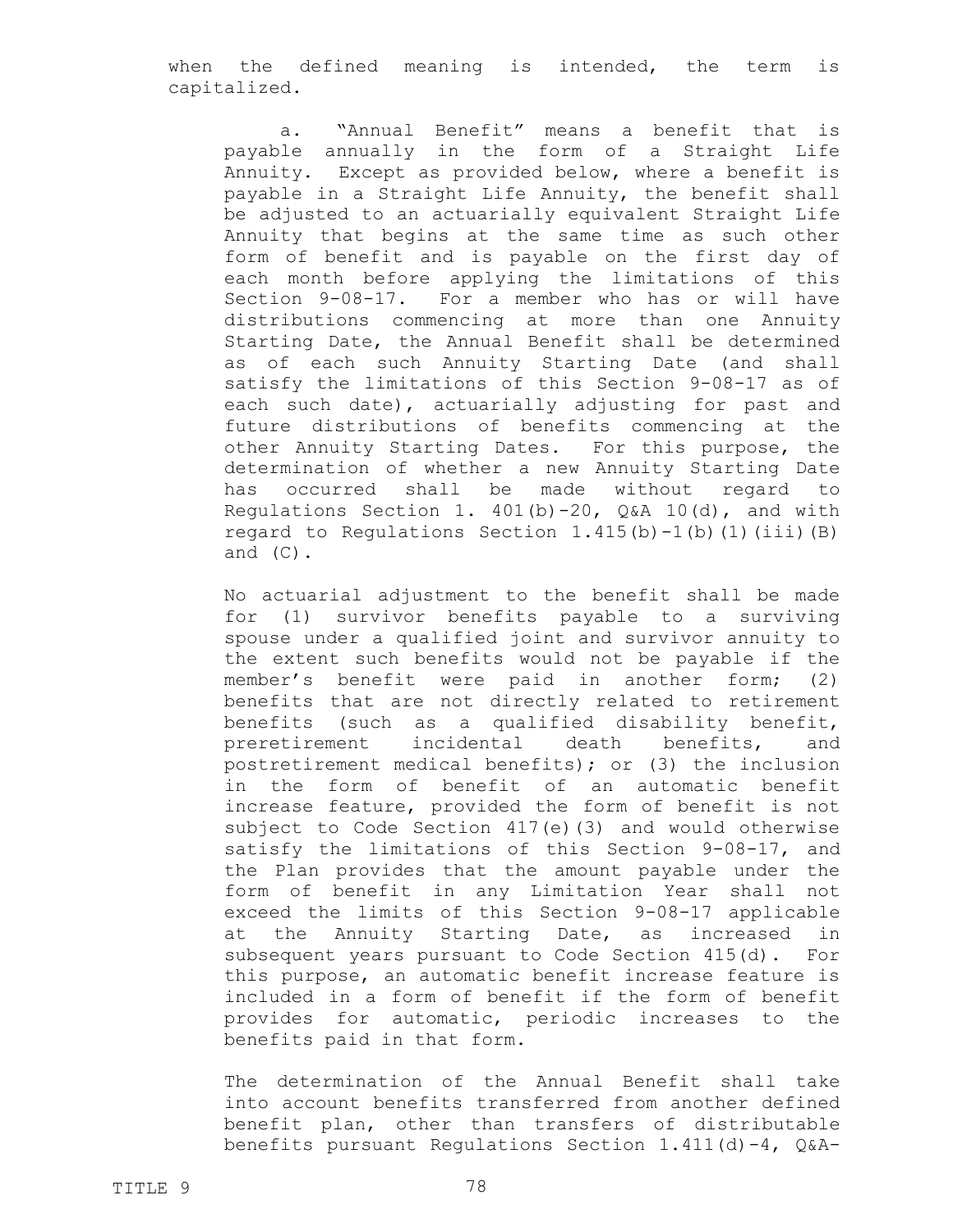3(c), but shall disregard benefits attributable to member contributions or rollover contributions.

Effective for distributions in Plan Years beginning after December 31, 2003, the determination of actuarial equivalence of forms of benefit other than a Straight Life Annuity shall be made in accordance with (i) or (ii) below.

(i) Benefit forms not subject to Code Section 417(e)(3). The Straight Life Annuity that is actuarially equivalent to the member's form of benefit shall be determined under this subsection (i) if the form of the member's benefit is either (1) a nondecreasing annuity (other than a Straight Life Annuity) payable for a period of not less than the life of the member (or, in the case of a qualified pre-retirement survivor annuity, the life of the surviving spouse), or (2) an annuity that decreases during the life of the member merely because of (A) the death of the survivor annuitant (but only if the reduction is not below 50% of the benefit payable before the death of the survivor annuitant), or (B) the cessation or reduction of Social Security supplements or qualified disability payments (as defined in Code Section 401(a)(11)).

(1) Limitation Years beginning before July 1, 2007. For Limitation Years beginning before July 1, 2007, the actuarially equivalent Straight Life Annuity is equal to the annual amount of the Straight Life Annuity commencing at the same Annuity Starting Date that has the same actuarial present value as the member's form of benefit computed using whichever of the following produces the greater annual amount: (I) the interest rate and mortality table (or other tabular factor) specified in the Plan for adjusting benefits in the same form; and (II) 5% interest rate assumption and the applicable mortality table under Section 417(e)(3) of the Code for the calendar year in which the Annuity Starting Date occurs.

(2) Limitation Years beginning on or after July 1, 2007. For Limitation Years beginning on or after July 1, 2007, the actuarially equivalent Straight Life Annuity is equal to the greater of (a) the annual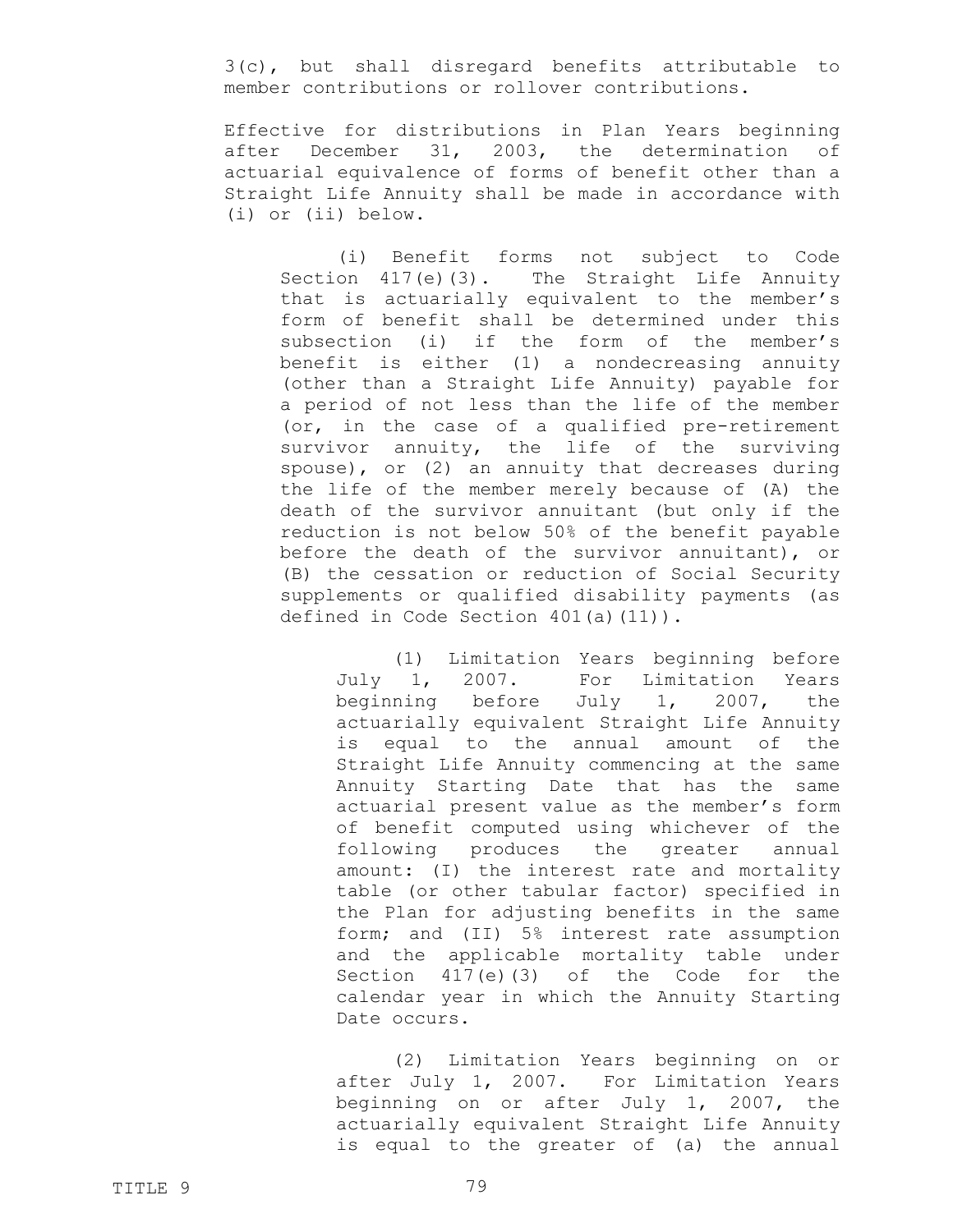amount of the Straight Life Annuity (if any) payable to the member under the Plan commencing at the same Annuity Starting Date as the member's form of benefit; and (b) the annual amount of the Straight Life Annuity commencing at the same Annuity Starting Date that has the same actuarial present value as the member's form of benefit, computed using a 5% interest rate assumption and the applicable mortality table under Section 417(e)(3) of the Code for the calendar year in which the Annuity Starting Date occurs.

(ii) Benefit Forms Subject to Code Section 417(e)(3). The Straight Life Annuity that is actuarially equivalent to the member's form of benefit shall be determined under this paragraph if the form of the member's benefit is other than a benefit form described in subsection 3(a)(i) above. The actuarially equivalent Straight Life Annuity is equal to the greatest of (a) the annual amount of the Straight Life Annuity commencing at the same Annuity Starting Date that has the same actuarial present value as the member's form of benefit, computed using the interest rate and mortality table (or other tabular factor) specified in the Plan for adjusting benefits in the same form; (b) the annual amount of the Straight Life Annuity commencing at the same Annuity Starting Date that has the same actuarial present value as the member's form of benefit, computed using a 5.5 percent interest rate assumption and the applicable mortality table under Section 417(e)(3) of the Code for the calendar year in which the Annuity Starting Date occurs; and (c) the annual amount of the Straight Life Annuity commencing at the same Annuity Starting Date that has the same actuarial present value as the member's form of benefit, computed using the applicable interest rate and applicable mortality table, both as described in Section 417(e)(3) of the Code, divided by 1.05.

b. "Maximum Permissible Benefit" means, effective for Limitation Years ending after December 31, 2001, \$160,000, automatically adjusted under Code Section 415(d), effective January 1 of each year, as published in the Internal Revenue Bulletin, and payable in the form of a Straight Life Annuity. The new limitation shall apply to Limitation Years ending with or within the calendar year of the date of the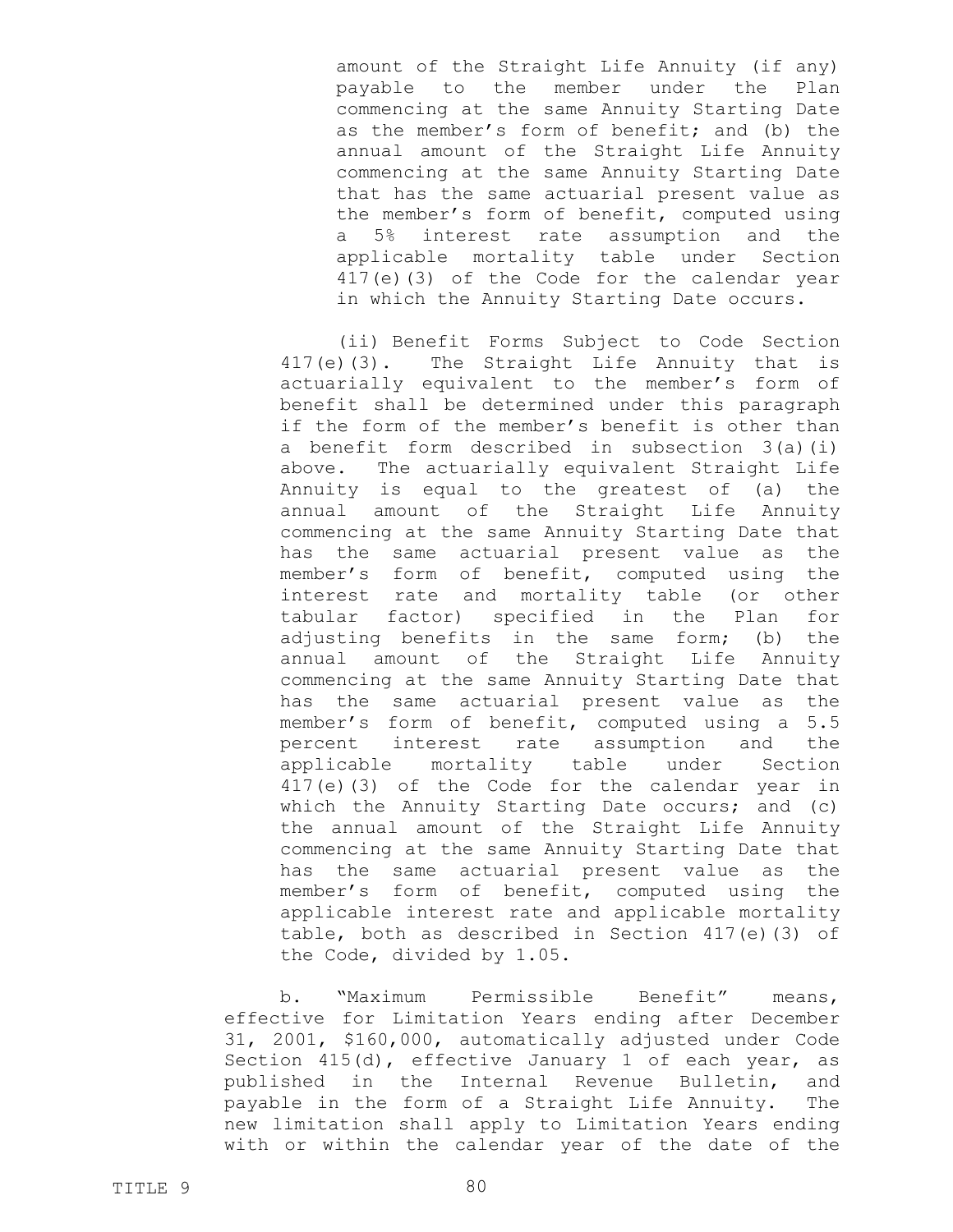adjustment, but a member's benefits shall not reflect the adjusted limit prior to January 1 of that calendar year.

(i) Adjustment for Less Than 10 Years of Participation or Service: If the member has less than 10 years of participation in the Plan, the Maximum Permissible Benefit shall be multiplied by a fraction -- (i) the numerator of which is the number of Years of Participation in the Plan (or part thereof, but not less than one year), and (ii) the denominator of which is ten (10). In the case of a member who has less than ten Years of Service with the city, the Maximum Permissible Benefit shall be multiplied by a fraction -- (i) the numerator of which is the number of Years of Service with the city (or part thereof, but not less than one year), and (ii) the denominator of which is ten (10).

(ii) Adjustment for Benefit Commencement Before Age 62 or after Age 65: Effective for benefits commencing in Limitation Years ending after December 31, 2001, the Maximum Permissible Benefit shall be adjusted if the Annuity Starting Date of the member's benefit is before age 62 or after age 65.

(iii) Adjustment for Benefit Commencement Before Age 62:

(1) Limitation Years Beginning Before July 1, 2007. If the Annuity Starting Date for the member's benefit is prior to age 62 and occurs in a Limitation Year beginning before July 1, 2007, the Maximum Permissible Benefit for the member's Annuity Starting Date is the annual amount of a benefit payable in the form of a Straight Life Annuity commencing at the member's Annuity Starting Date that is the actuarial equivalent of the Maximum Permissible benefit (adjusted under subsection (i) for years of participation less than ten (10), if required) with actuarial equivalence computed using whichever of the following produces the smaller annual amount: (a) the interest rate and mortality table (or other tabular factor) specified in the Plan; or (b) a five-percent (5%) interest rate assumption and the applicable mortality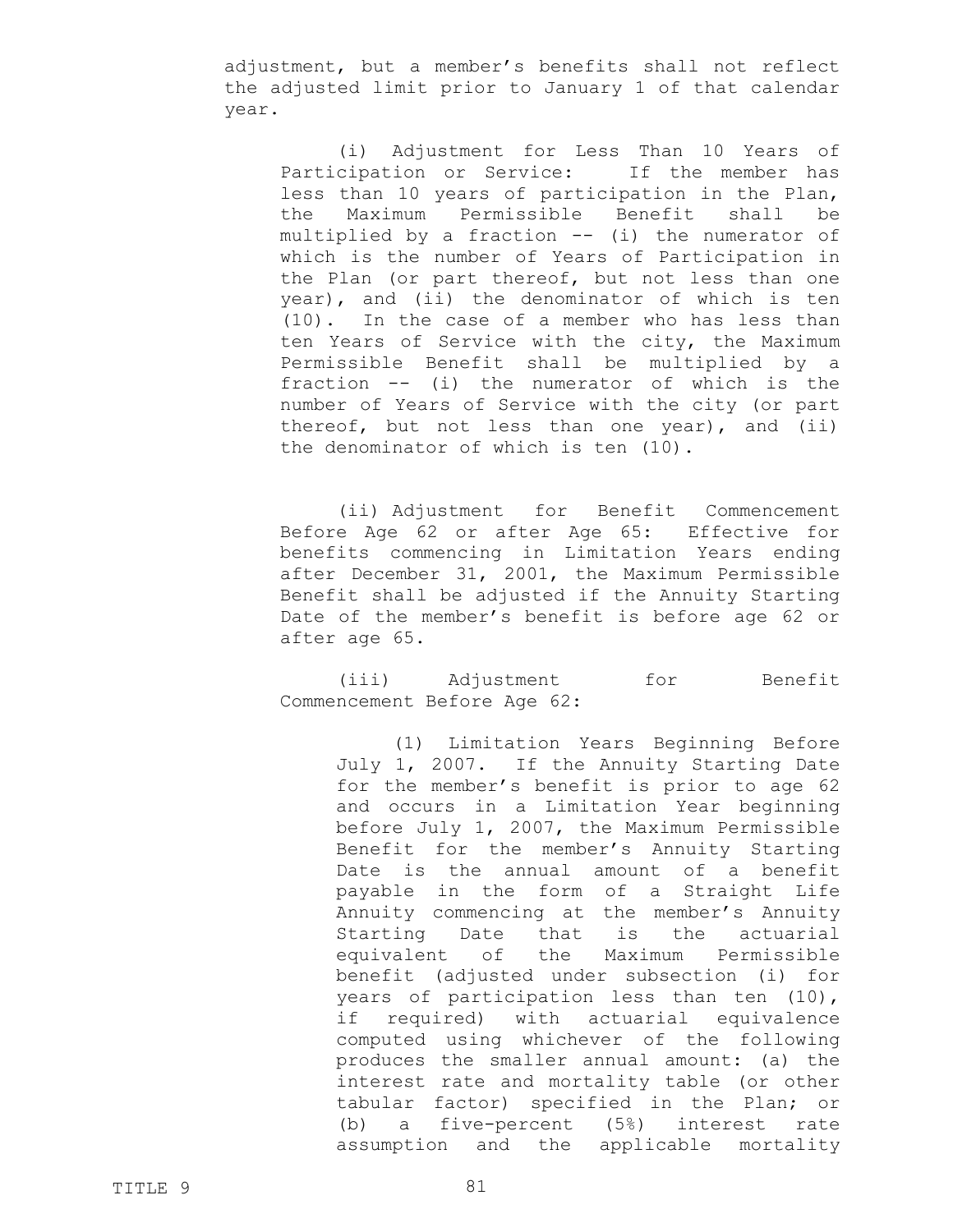table as defined in the Plan.

(2) Limitation Years Beginning on or After July 1, 2007.

> (A) Plan Does Not Have Immediately Commencing Straight Life Annuity Payable at both Age 62 and the Age of Benefit Commencement. If the Annuity Starting Date for the member's benefit is prior to age 62 and occurs in a Limitation Year beginning on or after July 1, 2007, and the Plan does not have an immediately commencing Straight Life Annuity payable at both age 62 and the age of benefit commencement, the Maximum Permissible Benefit for the member's Annuity Starting Date is the annual amount of a benefit payable in the form of a Straight Life Annuity commencing at the member's Annuity Starting Date that is the actuarial equivalent of the Maximum Permissible Benefit (adjusted under subsection(i) for years of participation less than ten (10), if required) with actuarial equivalence computed using a five-percent (5%) interest rate assumption and the applicable mortality table for the Annuity Starting Date as defined in the Plan (and expressing the member's age based on completed calendar months as of the Annuity Starting Date).

> (B) Plan Has Immediately Commencing Straight Life Annuity Payable at both Age 62 and the Age of Benefit Commencement. If the Annuity Starting Date for the member's benefit is prior to age 62 and occurs in a Limitation Year beginning on or after July 1, 2007, and the Plan has an immediately commencing Straight Life Annuity payable at both age 62 and the age of benefit commencement, the Defined Benefit Dollar Limitation for the member's Annuity Starting Date is the lesser of the limitation determined under subsection (b)(iii) and the Maximum Permissible benefit (adjusted under subsection (i) for years of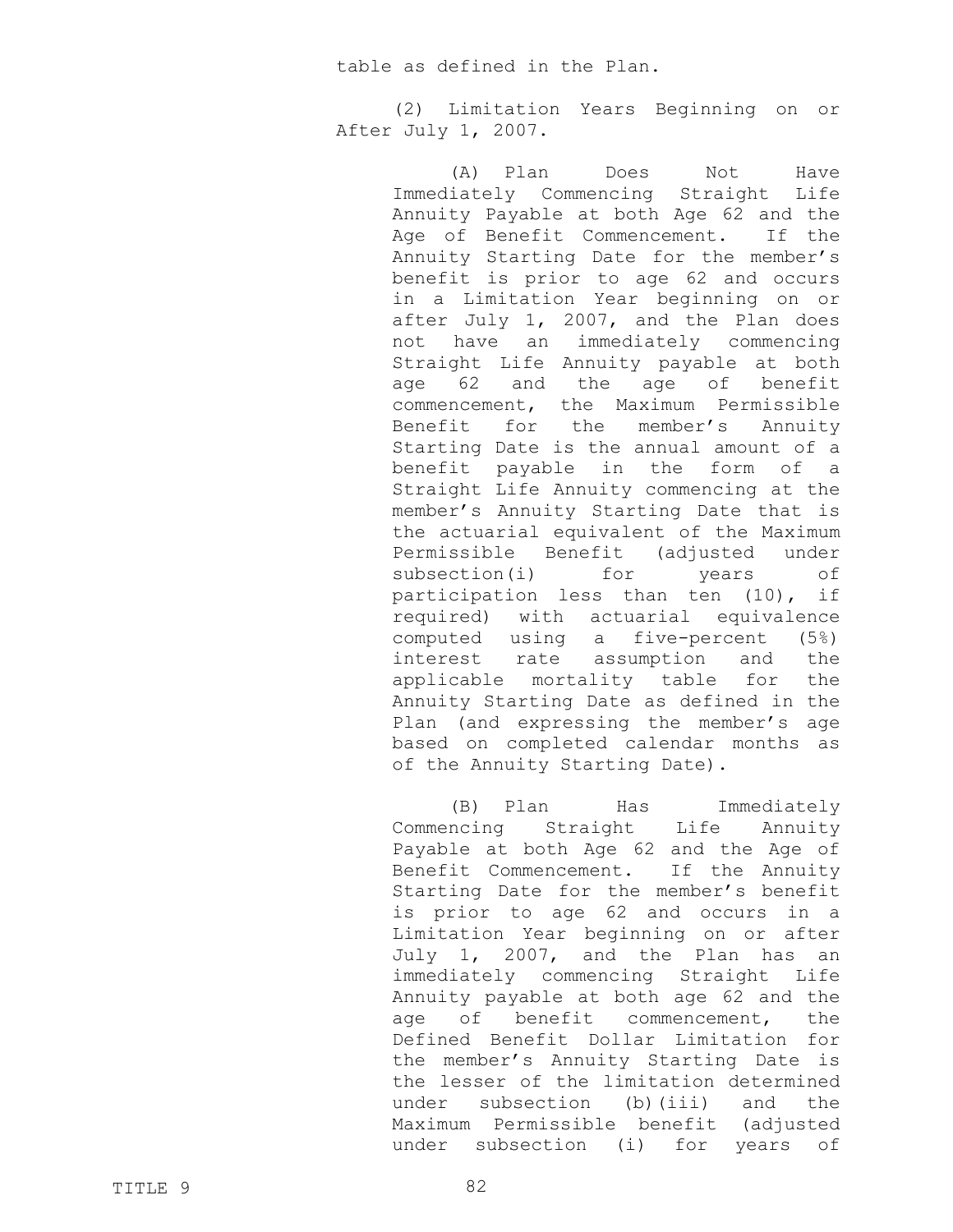participation less than ten (10), if required) multiplied by the ratio of the annual amount of the immediately commencing Straight Life Annuity under the Plan at the member's Annuity Starting Date to the annual amount of the immediately commencing Straight Life Annuity under the Plan at age 62, both determined without applying the limitations of this Section 9-08-17.

Notwithstanding the foregoing, no age adjustment to the Maximum Permissible Benefit shall be required for commencement of benefits before age 62 for any member who is a full-time employee of any police department or fire department that is organized and operated by the city to provide police protection, firefighting services, or emergency medical services for any area within the jurisdiction of the city and with respect to whom the service taken into account in determining the amount of the benefit under the plan includes at least 15 years of service of the member. For purposes of this section, only the classification of the city, not the job classification of the member, is relevant in determining whether this paragraph applies.

(iv) Adjustment of Defined Benefit Dollar Limitation for Benefit Commencement After Age 65:

> (1) Limitation Years Beginning Before July 1, 2007. If the Annuity Starting Date for the member's benefit is after age 65 and occurs in a Limitation Year beginning before July 1, 2007, the Maximum Permissible Benefit for the member's Annuity Starting Date is the annual amount of a benefit payable in the form of a Straight Life Annuity commencing at the member's Annuity Starting Date that is the actuarial equivalent of the Defined Benefit Dollar Limitation (adjusted under subsection (i) for years of participation less than ten (10), if required) with actuarial equivalence computed using whichever of the following produces the smaller annual amount: (A) the interest rate and mortality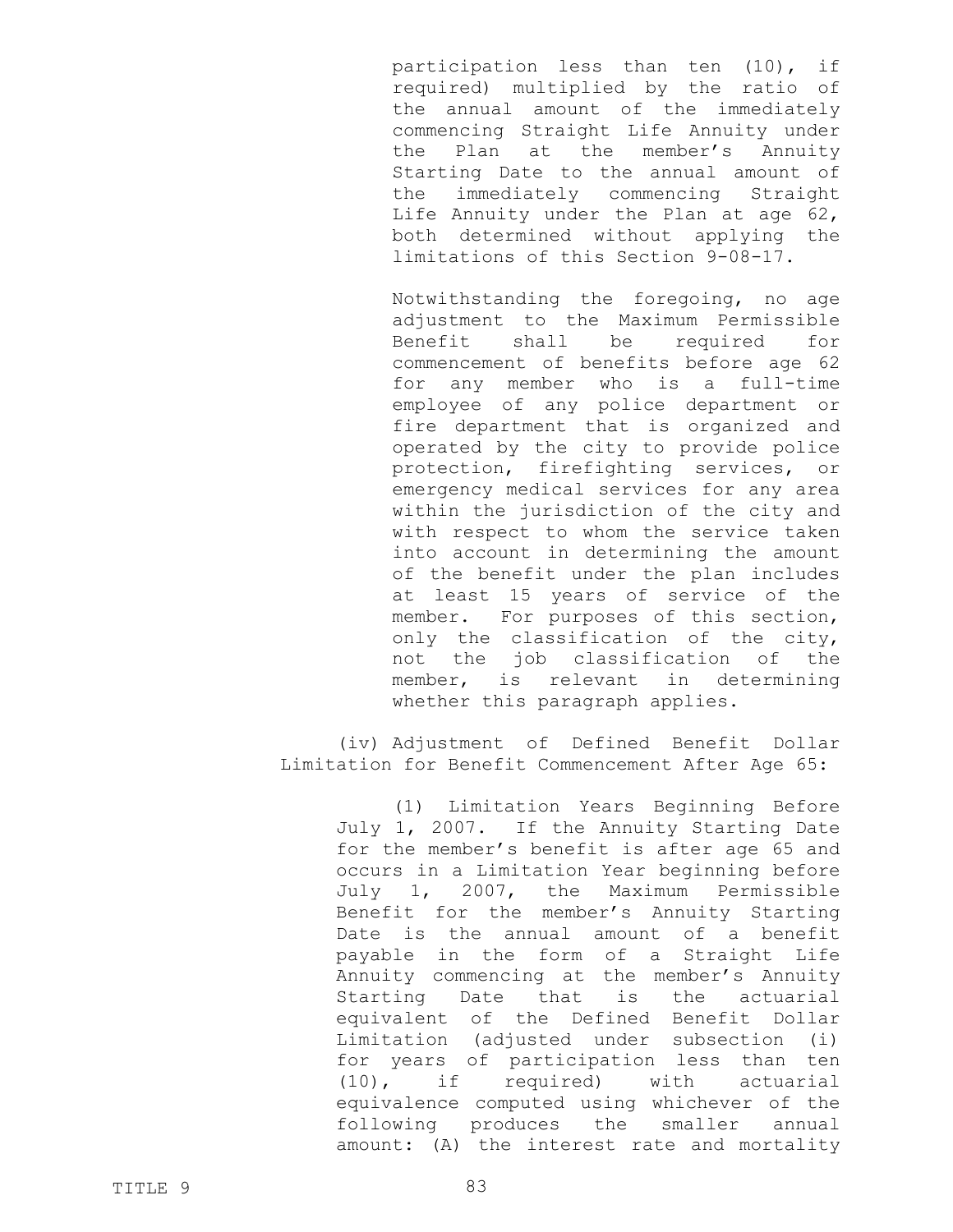table (or other tabular factor) specified in the Plan; or (B) a five-percent (5%) interest rate assumption and the applicable mortality table under Section 417(e)(3) for the calendar year in which the Annuity Starting Date occurs.

(2) Limitation Years Beginning on or After July 1, 2007.

> (A) Plan Does Not Have Immediately Commencing Straight Life Annuity Payable at both Age 65 and the Age of Benefit Commencement. If the annuity starting date for the member's benefit is after age 65 and occurs in a Limitation Year beginning on or after July 1, 2007, and the Plan does not have an immediately commencing Straight Life Annuity payable at both age 65 and the age of benefit commencement, the Maximum Permissible Benefit at the member's Annuity Starting Date is the annual amount of a benefit payable in the form of a Straight Life Annuity commencing at the member's Annuity Starting Date that is the actuarial equivalent of the Maximum Permissible Benefit (adjusted under subsection(i)for years of participation less than 10, if required), with actuarial equivalence computed using a 5% interest rate assumption and the applicable mortality table under Section 417(e)(3) for the calendar year in which the Annuity Starting Date occurs (and expressing the member's age based on completed calendar months as of the Annuity Starting Date).

> (B) Plan Has Immediately Commencing Straight Life Annuity Payable at both Age 65 and the Age of Benefit Commencement. If the Annuity Starting Date for the member's benefit is after age 65 and occurs in a Limitation Year beginning on or after July 1, 2007, and the plan has an immediately commencing Straight Life Annuity payable at both age 65 and the age of benefit commencement, the Maximum Permissible Benefit at the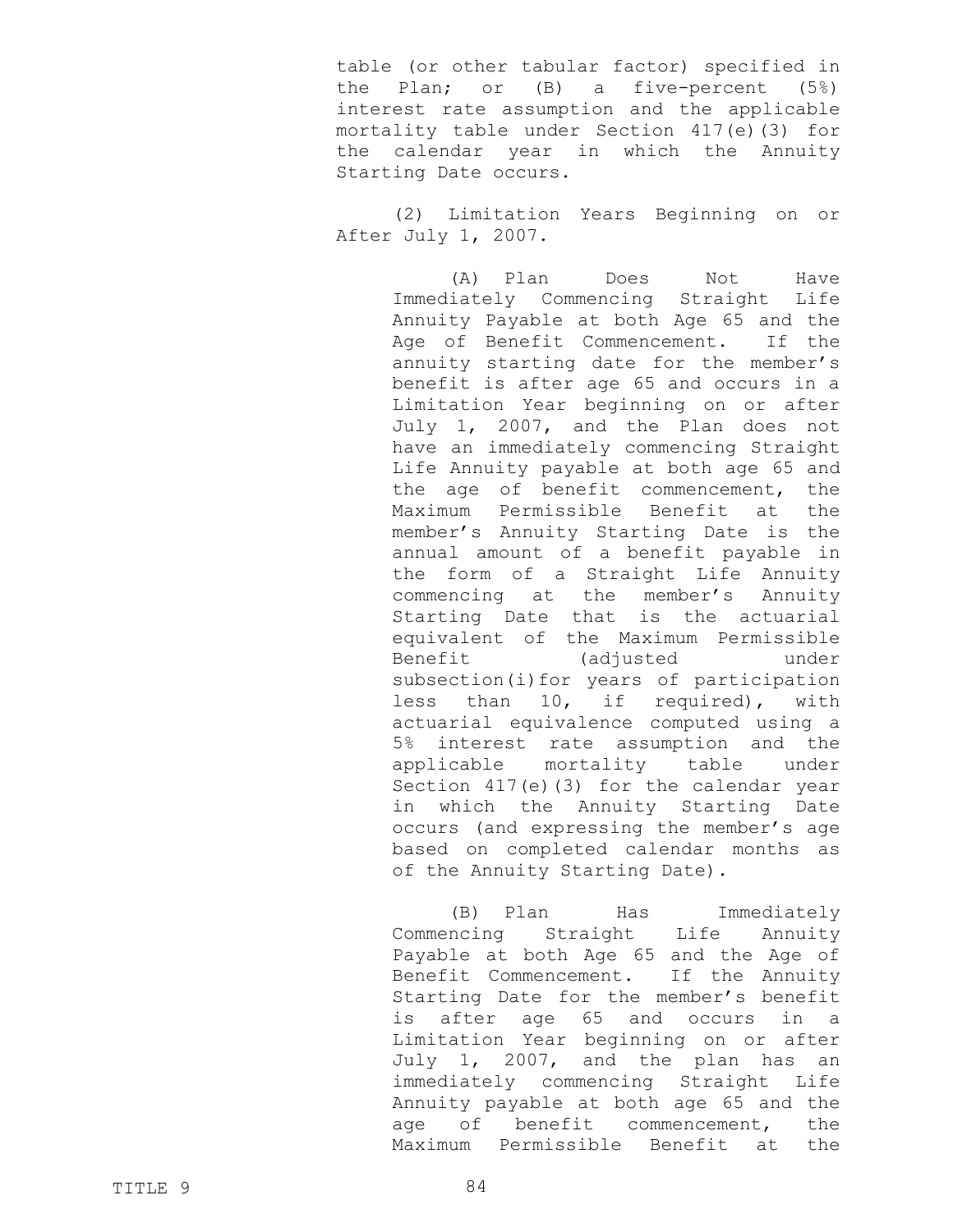member's Annuity Starting Date is the lesser of the limitation determined under subsection 3(b)(iv) and the Maximum Permissible Benefit (adjusted under subsection (i) for years of participation less than ten (10), if required) multiplied by the ratio of the annual amount of the adjusted immediately commencing Straight Life Annuity under the Plan at the member's Annuity Starting Date to the annual amount of the adjusted immediately commencing Straight Life Annuity under the Plan at age 65, both determined without applying the limitations of this Section 9-08-17. For this purpose, the adjusted immediately commencing Straight Life Annuity under the Plan at the member's Annuity Starting Date is the annual amount of such annuity payable to the member, computed disregarding the member's accruals after age 65 but including actuarial adjustments even if those actuarial adjustments are used to offset accruals; and the adjusted immediately commencing Straight Life Annuity under the Plan at age 65 is the annual amount of such annuity that would be payable under the Plan to a hypothetical member who is age 65 and has the same accrued benefit as the member.

(v) Notwithstanding the other requirements of this section, no adjustment shall be made to the Maximum Permissible Benefit to reflect the probability of a member's death between the Annuity Starting Date and age 62, or between age 65 and the Annuity Starting Date, as applicable, if benefits are not forfeited upon the death of the member prior to the Annuity Starting Date. To the extent benefits are forfeited upon death before the Annuity Starting Date, such an adjustment shall be made. For this purpose, no forfeiture shall be treated as occurring upon the member's death if the Plan does not charge members for providing a qualified preretirement survivor annuity, as defined in Code Section 417(c), upon the member's death.

(vi) Minimum benefit permitted: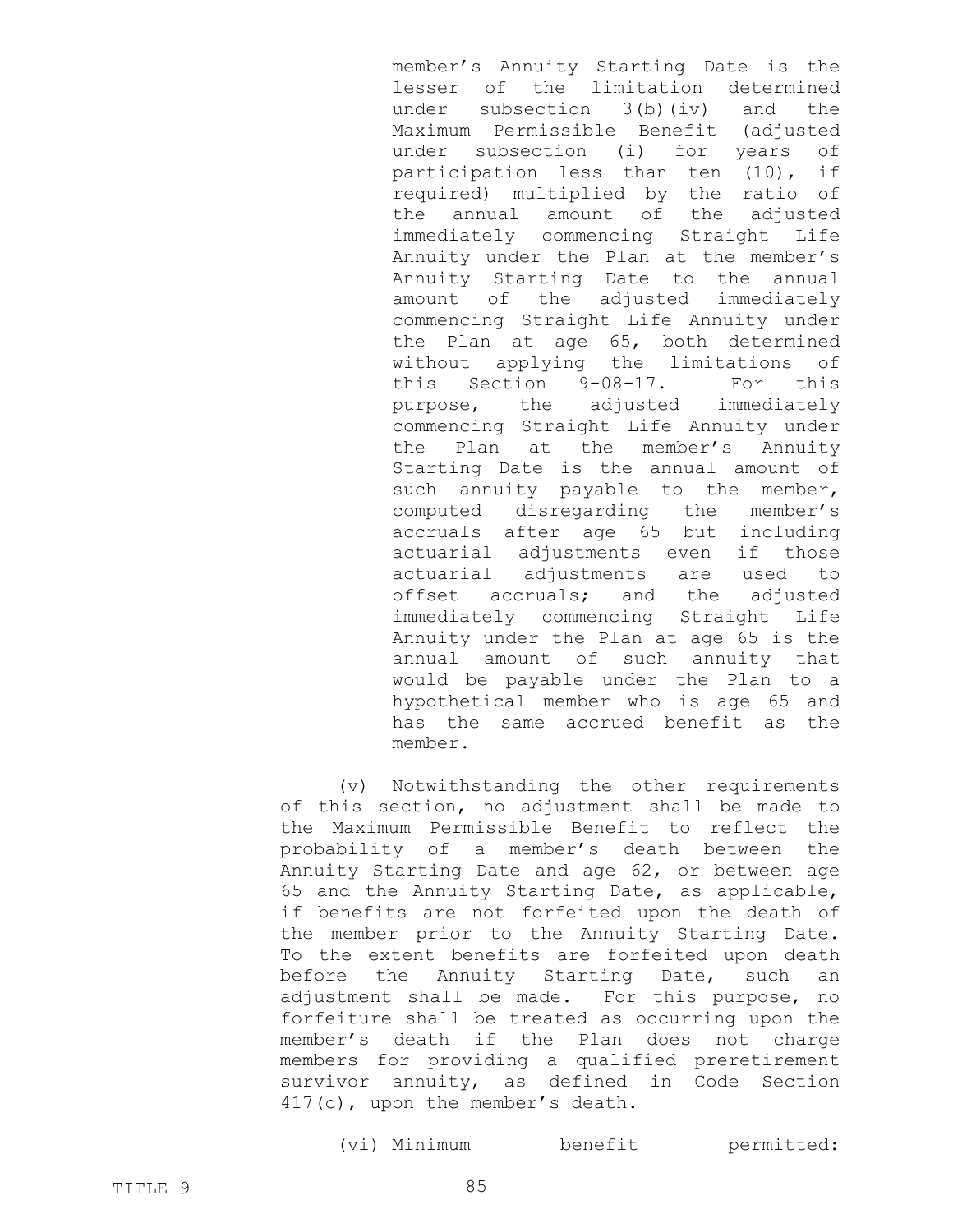Notwithstanding anything else in this Section to the contrary, the benefit otherwise accrued or payable to a member under this Plan shall be deemed not to exceed the Maximum Permissible Benefit if:

(1) the retirement benefits payable for a Limitation Year under any form of benefit with respect to such member under this Plan and under all other defined benefit plans (without regard to whether a plan has been terminated) ever maintained by the city do not exceed \$10,000 multiplied by a fraction – (a) the numerator of which is the member's number of Years (or part thereof, but not less than one year) of Service (not to exceed ten (10)) with the city, and (b) the denominator of which is ten  $(10)$ ; and

(2) the city has not at any time maintained a defined contribution plan in which the member participated (for this purpose, mandatory member contributions under a defined benefit plan, individual medical accounts under Code Section 401(h), and accounts for post-retirement medical benefits established under Code Section 419A(d)(1) are not considered a separate defined contribution plan).

c. "Straight Life Annuity" means an annuity payable in equal installments for the life of a member that terminates upon the member's death.

4. Application of Code Section 415. Notwithstanding any other provision of the plan, this Section shall be construed in a manner which is consistent with Code Section 415 (which is hereby incorporated herein.) and the rulings and regulations issued there under.

*(Ord. 4879, 12-09-97; Ord. 5042, 04-11-00; Ord. 5151, 01-08-02; Ord. 5226, 01-07-03; Ord. 5750, 12-22-09)*

TITLE 9 86 9-08-18. Reduction of Pension. Whenever the amount realized from the tax levy, assessment upon salary, fees, gifts and grants as herein provided for, shall be insufficient to meet the demands of the withdrawals due to retirement or disability, the board of trustees shall have the power and authority, in order to safeguard the future of this plan and for the future purpose of ensuring that there be no accumulated liability upon the city for unpaid pensions, to make such adjustments and such apportionments of the pensions to be paid as in their judgment will safeguard the police department employee pension fund and safeguard the city from any accumulative liability for pension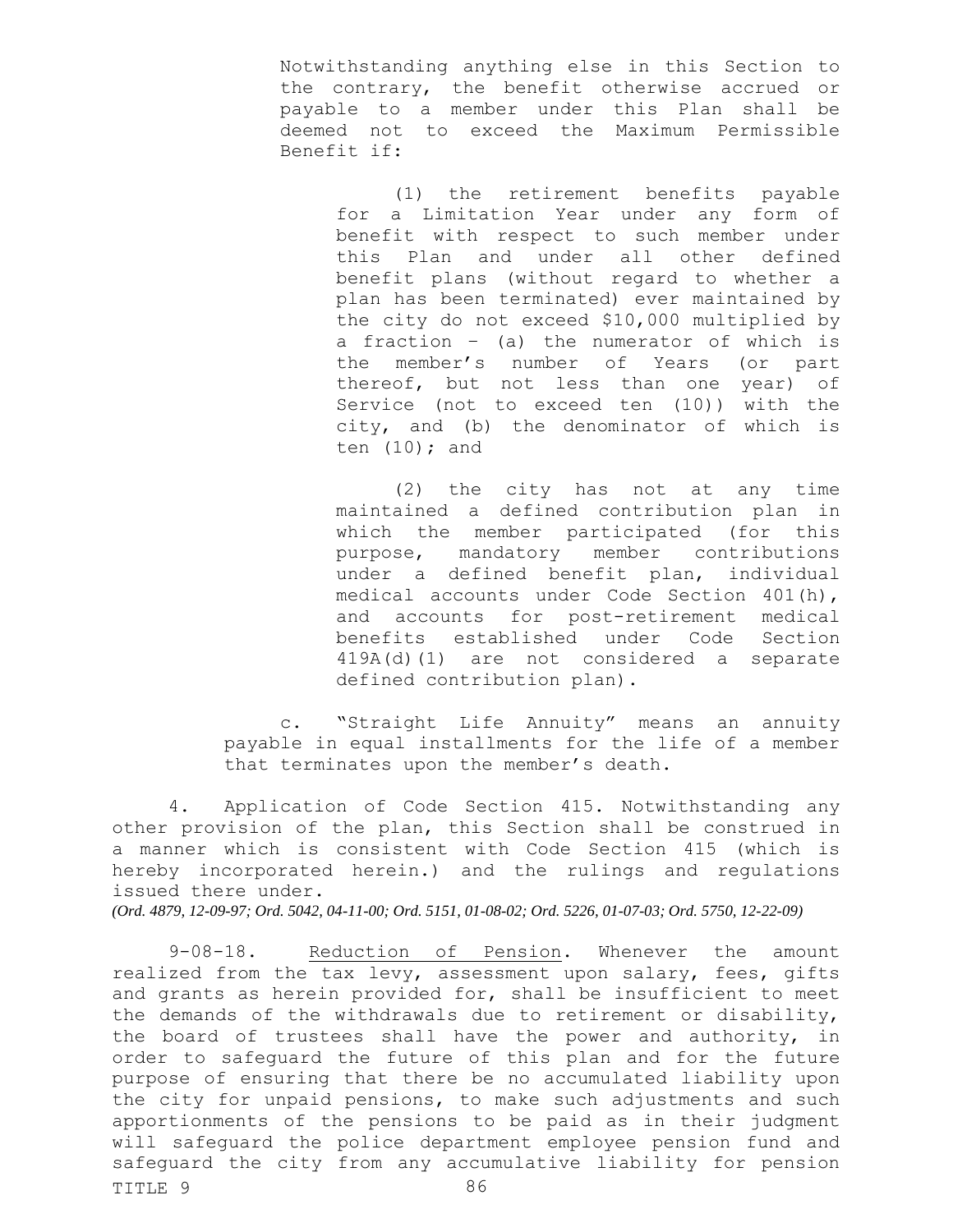except such as is provided by the amount of levy authorized by the police employees' pension law. For that purpose and to that end the board of trustees may in their judgment make such reductions and apportionments in the payments of the amount to the employees entitled to a pension or their dependents as is available and increase contributions in a manner to safeguard the future of the pension plan.

### 9-08-19. Direct Rollovers.

1. General Rule. If a "distributee" of any "eligible rollover distribution":

(a) elects to have such eligible rollover distribution paid directly to an "eligible retirement plan," and

(b) specifies the eligible retirement plan to which such eligible rollover distribution is to be paid (in such form and at such time as the city may prescribe), such eligible rollover distribution shall be made in the form of a "direct rollover" to the eligible retirement plan so specified by the distributee.

Notwithstanding the foregoing, this section 9-08-19 shall apply only to the extent the eligible rollover distribution would be includible in gross income if not transferred as provided above.

2. Definitions.

A "direct rollover" is an eligible rollover distribution that is paid directly to an eligible retirement plan for the benefit of the distributee.

"Distributee" means the employee or the surviving spouse of an employee.

An "eligible retirement plan" is an individual retirement account described in Internal Revenue Code Section 408(a), an individual retirement annuity (other than an endowment contract) described in Internal Revenue Code Section 408(b), a qualified defined contribution retirement plan that accepts rollover distributions, or an annuity plan described in Internal Revenue Code Section 403(a) that accepts rollover distributions. Notwithstanding the foregoing, if the distributee is the employee's surviving spouse, "eligible retirement plan" shall mean either an individual retirement account or an individual retirement annuity (other than an endowment contract).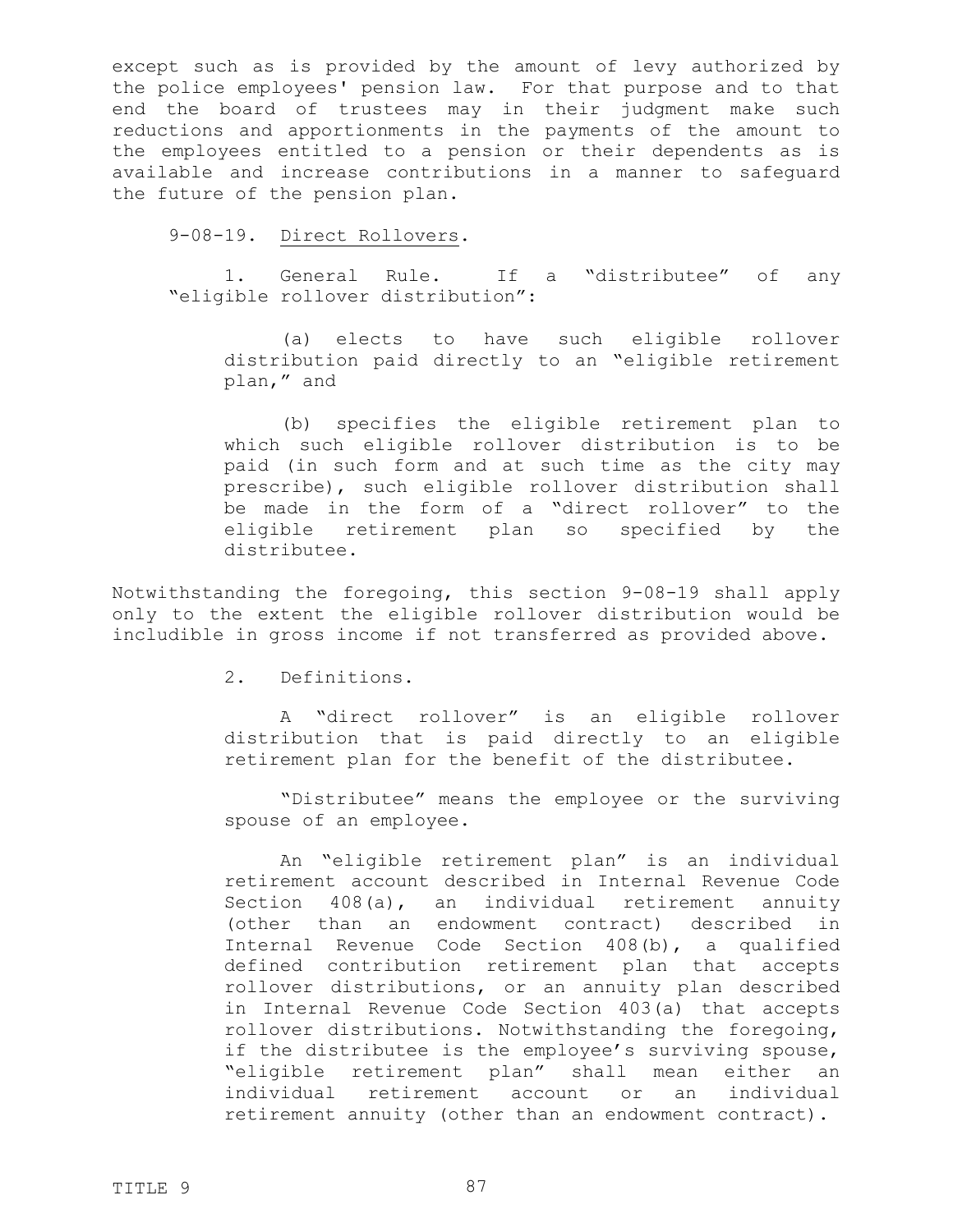For the purposes of the direct rollover provisions in this Section 9-08-19, for distributions made after December 31, 2001, an eligible retirement plan shall also mean an annuity contract described in Code Section 403(b) and an eligible plan under Code Section 457(b) which is maintained by a state, political subdivision of a state, or any agency or instrumentality of a state or political subdivision of a state and which agrees to separately account for amounts transferred into such plan from this plan. The definition of eligible retirement plan shall also apply in the case of a distribution to a surviving spouse or former spouse who is the alternate payee under a qualified domestic relations order, as defined in Code Section 414(p).

"Eligible rollover distribution" means any distribution of all or any portion of the balance to the credit of an employee in a qualified plan, provided, however, that an eligible rollover distribution does not include:

(a) any distribution that is one of a series of substantially equal periodic payments, not less frequently than annually, for the life or life expectancy of the distributee, or for the joint lives or life expectancies of the distributee and his or her spouse or designated beneficiary, or for a specified period of 10 years or more;

(b) any distribution to the extent such distribution is required under Internal Revenue Code Section 401(a)(9), relating to minimum distribution requirements; or

(c) the portion of any distribution that is not includible in income.

3. Procedures.

(a) In General. The city may prescribe any procedure for a distributee to elect a direct rollover provided the procedure is reasonable. Such procedure may include any reasonable requirement for information or documentation from the distributee.

(b) Notice and Waiver of Notice Period. At least thirty (30) days and no more than ninety (90) days before making any distribution subject to this section 9-08-19, the city shall provide to the distributee a written explanation of the rules concerning direct rollovers, income tax withheld on distributions not rolled over, and any other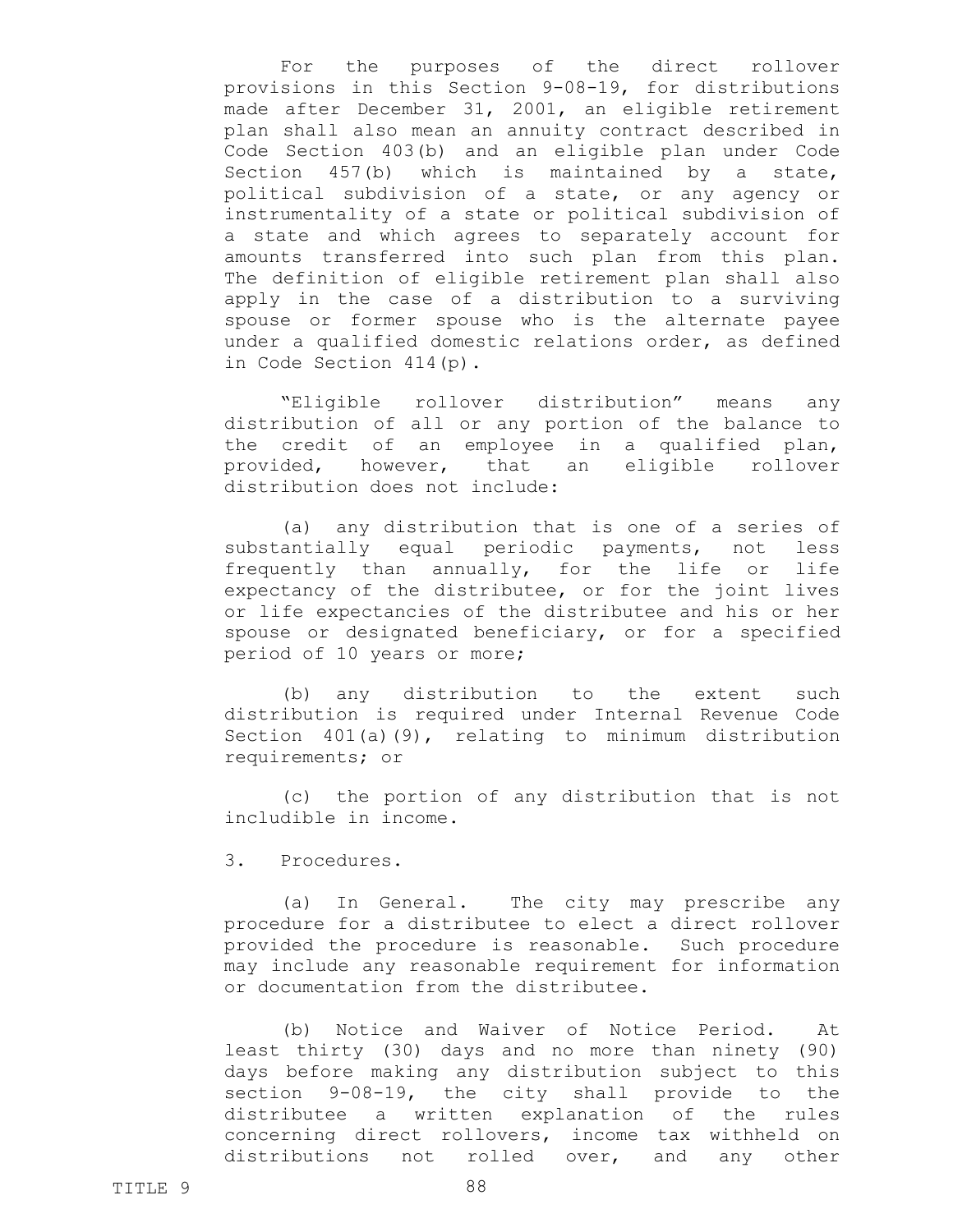information required by Internal Revenue Code Section 402(f) (the "402(f) notice"). Such distribution may commence less than 30 days after the 402(f) notice is given, provided that: (i) the city clearly informs the employee that the employee has a right to a period of at least 30 days after receiving the 402(f) notice to consider the decision of whether or not to elect a distribution (and, if applicable, a particular distribution option), and (ii) the employee, after receiving the 402(f) notice, affirmatively elects a distribution.

(c) \$500 Rule. A distributee may elect to have a portion of an eligible rollover distribution paid to an eligible retirement plan in a direct rollover and to have the remainder paid to the distributee only if the portion paid to the eligible retirement plan equals at least \$500.

(d) Direct Rollover to One Account Only. An eligible rollover distribution (or portion thereof) may be distributed in a direct rollover only to a single eligible retirement plan selected by the distributee.

(e) \$200 Rule. A distributee may not elect a direct rollover with respect to eligible rollover distributions during a year if such distributions are reasonably expected to total less than \$200.

(f) Method of Making a Direct Rollover. The city may accomplish a direct rollover by any reasonable means of direct payment to an eligible retirement plan including providing a distributee with a check payable to the eligible retirement plan with instructions to the distributee to deliver the check to the eligible retirement plan.

(g) Default Option. If the distributee does not so elect or does not provide the required information in the form and at the time required by the city, the city shall direct that the distribution be made directly to the distributee and to withhold income taxes on such distribution equal to 20% of the value of such distribution (or such other amount provided under Internal Revenue Code Section 3405(c), as amended). Provided, however, that the city shall not make a distribution under this default option earlier than the date which is 60 days after the distributee is provided with the 402(f) notice. The city shall not withhold tax from an eligible rollover distribution if such distribution is not subject to a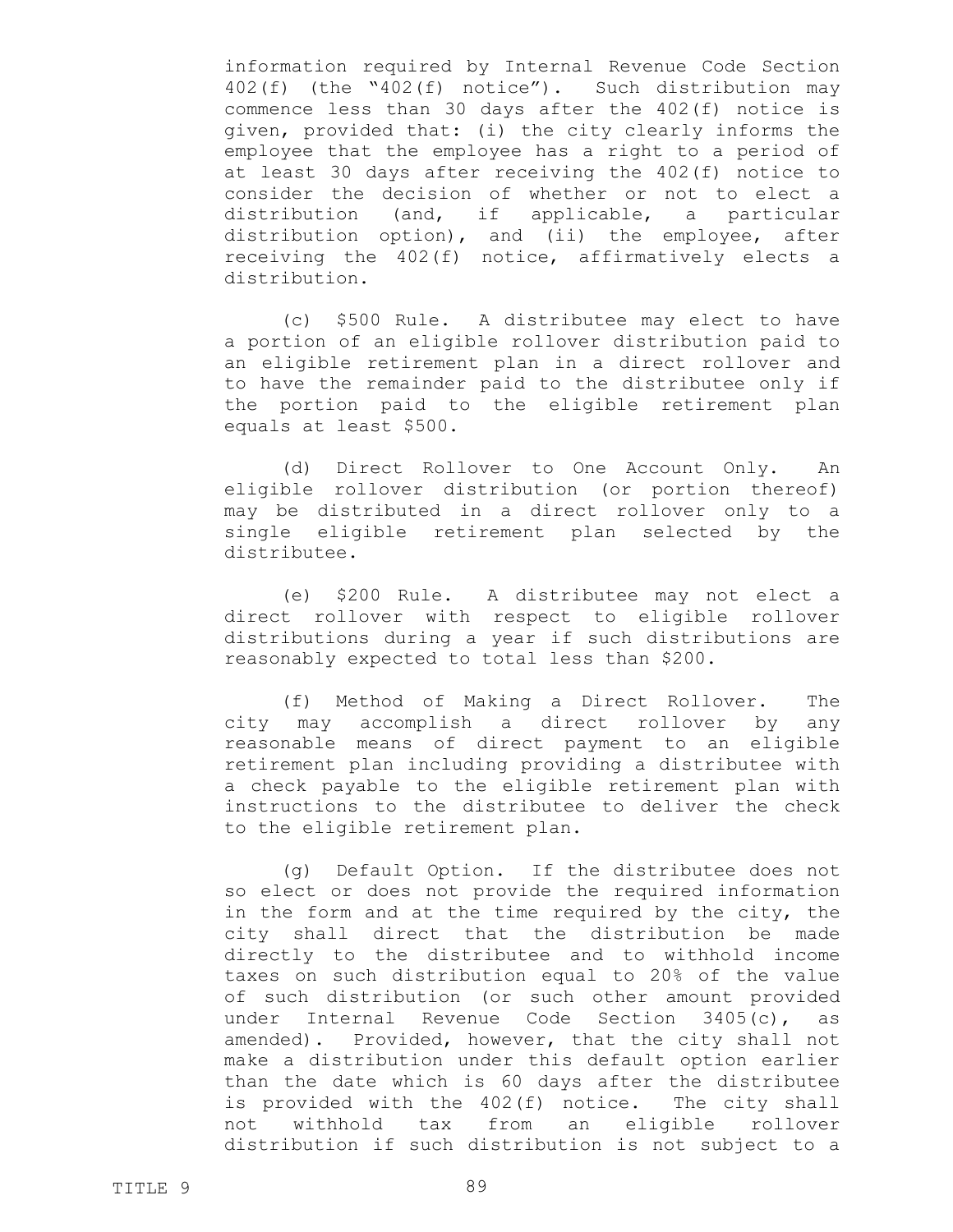direct rollover election because the distribution was not reasonably expected to total \$200 in the year.

(h) Periodic Payments. If a distribution subject to this section 9-08-19 is to be paid in a series of periodic payments that are eligible rollover distributions, the following rules shall apply:

(i) a distributee's election to make or not make a direct rollover with respect to a single payment shall control whether a direct rollover is made of all subsequent payments unless the distributee changes the previous election; and

(ii) the city shall provide the 402(f) notice described in the foregoing paragraph at least once annually for as long as the periodic payments continue.

## *(Ord. 5151, 01-08-02; Ord. 5268, 08-12-03)*

9-08-20. Pension Claims Theretofore Allowed. There shall be paid out of the police employee pension fund pension claims theretofore allowed in the same amounts as were in effect on the date of discontinuance of the employees' pension plan under Article I of Chapter V of the Revised Ordinance of 1966, until the death or disqualification of the pension claimant in the manner as if the plan has been continued.

### 9-08-21. Variable Annuity; Application of Contributions.

1. For receipt of any benefits, a member must make application through the city and such benefits will be paid by and controlled by the city. Benefit payments from an executed trust agreement or contract with an insurance company will be paid to the city for distribution of the eligible recipient.

2. Prior to January 1, 2005, a member may have the option of having his or her contributions invested in fixed income investments or equity variable income investments or any permissible combination. Effective January 1, 2005, members shall have no investment authority with regard to any assets of the plan, including contributions made pursuant to Section 9-08-01 and earnings thereon. The City shall direct the investment of all plan assets.

3. The pension benefits available under Section 9- 08-15(1)-(3) shall be provided from all plan assets, whether contributed pursuant to Section 9-08-01 or Section 9-08-09 or whether attributable to earnings on such contributions.

4. Effective January 1, 2005, all contributions made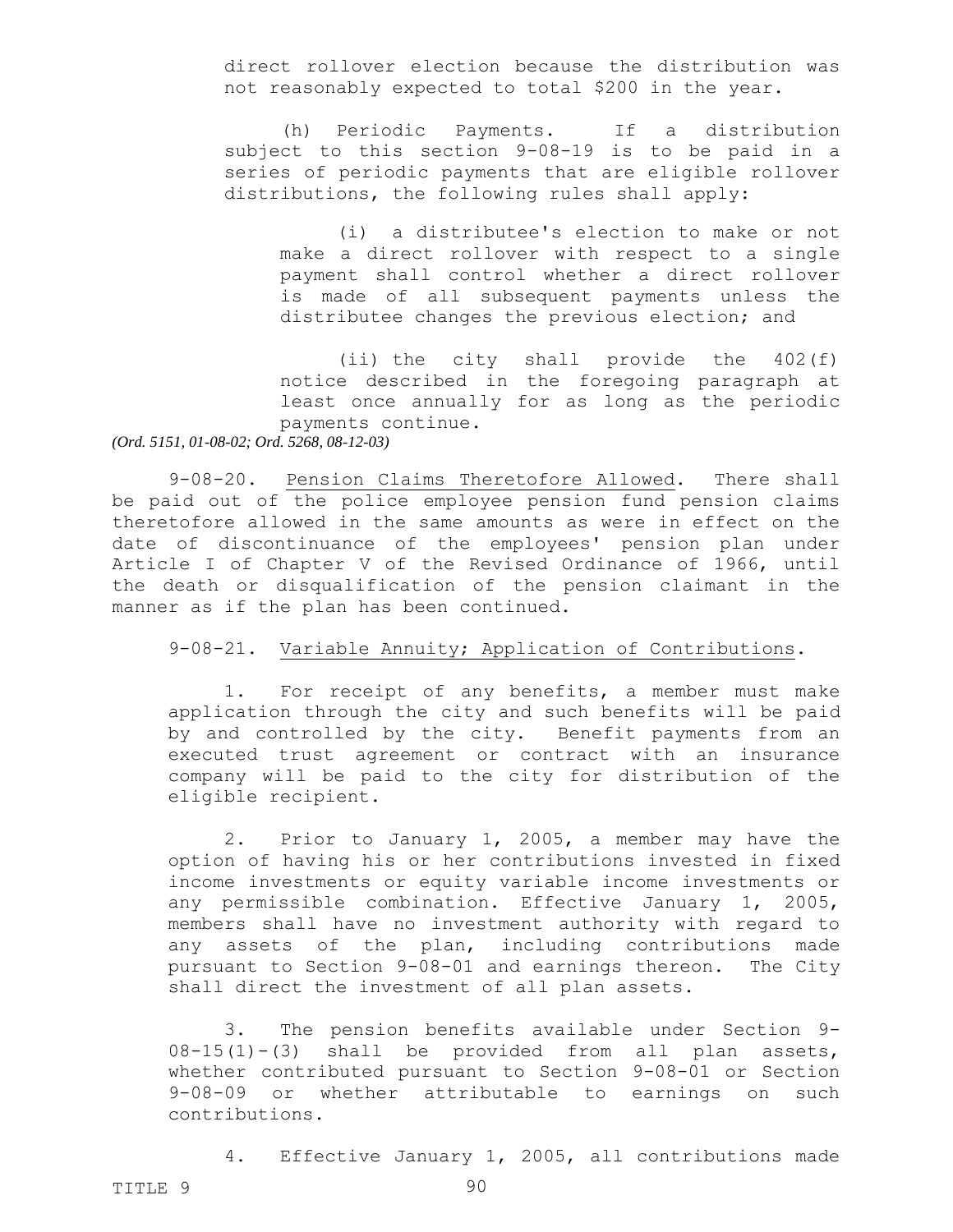prior to January 1, 2005, pursuant to Section 9-08-01 on behalf of an employee plus net investment earnings thereon up to an amount that is equal to said contributions plus interest at five percent per annum accumulated through December 31, 2004, shall be transferred into the control of the City to be used to pay benefits as provided in this chapter and shall no longer be invested at the direction of the employee. If, as of January 1, 2005, said contributions plus net earnings exceeds an amount that is equal to said contributions plus interest at five percent per annum accumulated through December 31, 2004, the excess amount will be determined and will be placed into an account that will continue to be invested at the direction of the employee (hereinafter the "excess amount"). No further contributions made pursuant to Section 9-08-01 or any other provision of this chapter shall be directed into an employee's excess account or be subject to the investment direction of the employee.

5. Notwithstanding any provision to the contrary, forfeitures of benefits under this pension retirement system because an employee leaves the employ of the city for any reason shall not be used to increase the pension benefits any member would otherwise receive under the plan at any time prior to termination of the plan or the complete discontinuance of contributions, and any amounts so forfeited shall be used as soon as possible to reduce the city's contributions under the plan.

*(Ord. 5151, 01-08-02; Ord. 5366, 11-09-04)*

9-08-22. Recognized Service. Recognized service prior to December 28, 1971, shall be based upon recognized service according to the city's record as applicable under the pension ordinances in effect at that time. Recognized service subsequent to that time shall be defined as full and fractional years of service during which (a) the employee contributed to the police pension fund pursuant to Section 9-08-01 and (b) the employee was a participant pursuant to Section 9-08-11. *(Ord. 5151, 01-08-02)*

# 9-08-23. Additional Internal Revenue Code Requirement.

1. It is hereby expressly provided that upon the partial or complete termination of the police employees pension system, or upon the complete discontinuance of contributions hereunder, the rights of each employee to benefits accrued to the date of termination or discontinuance, to the extent then funded, or the rights of each employee to the amounts credited to his or her account at the time, shall become non-forfeitable. This requirement shall not apply in respect to benefits for the twenty-five highest paid employees to the extent such benefits may be restricted in the event of early termination in accordance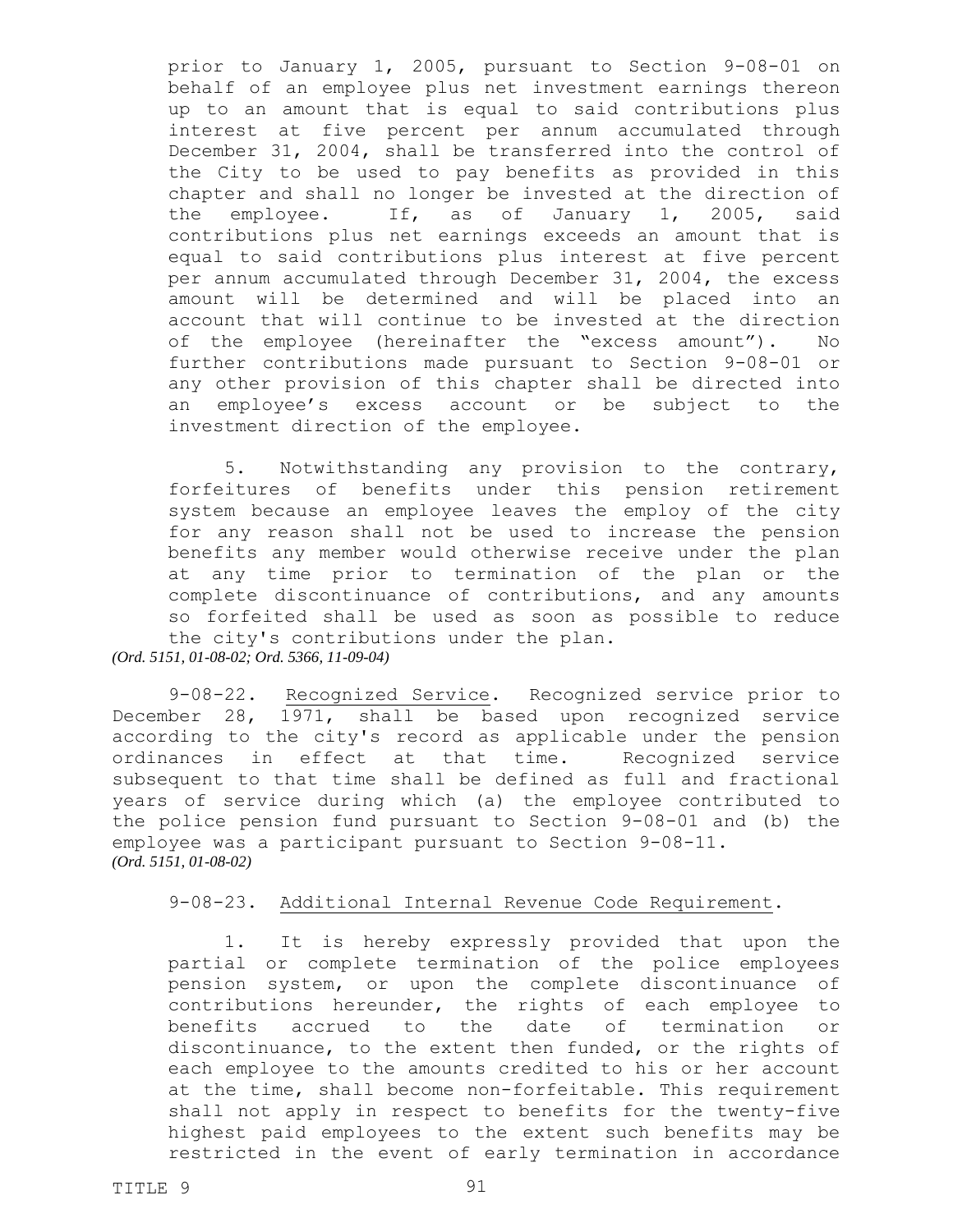with the requirements of section 9-08-24.

2. It is further provided that any previously unallocated funds shall be allocated to the employees covered by this program in the event of termination or complete discontinuance of contributions under the police employees' pension system. The allocation shall be in the following order. The total allocation shall represent the actuarial reserve requirements for benefits accrued under the plan and may be distributed either in the form of cash or deferred annuities.

(a) All employees' total contribution accounts with accumulated income.

(b) All retired participants or beneficiaries receiving payments (reserves in excess of (a) above).

(c) All vested participants (reserves in excess of (a) above).

(d) All others (reserves in excess of (a) above).

3. In no event shall the city receive any amounts from the pension fund upon termination of the police employees' pension system, except that, and notwithstanding any other provision of the plan, the city shall receive such amounts, if any, as may remain after the satisfaction of all liabilities of the plan and arising out of any variations between actual requirements and expected actuarial requirements.

In the event there are not sufficient assets to fully comply with the reserve requirements of any of the groups defined above the total remaining assets shall be allocated to that group on a pro rata basis based upon actuarial reserve requirements.

*(Ord. 5042, 04-11-00; Ord. 5151, 01-08-02)*

9-08-24. Early Termination.

1. If the plan is terminated or the full current costs are not met within ten years after its establishment or until the full current costs are funded for the first time, the amount of the fund to be used for the benefit of any employee or the beneficiary of any employee who is among the twenty-five highest paid employees of the employer at the time the plan is established, and whose anticipated annual benefit exceeds one thousand five hundred dollars (\$1,500.00) shall not exceed the larger of twenty thousand dollars (\$20,000.00) or twenty percent of the first fifty thousand dollars (\$50,000.00) of his or her